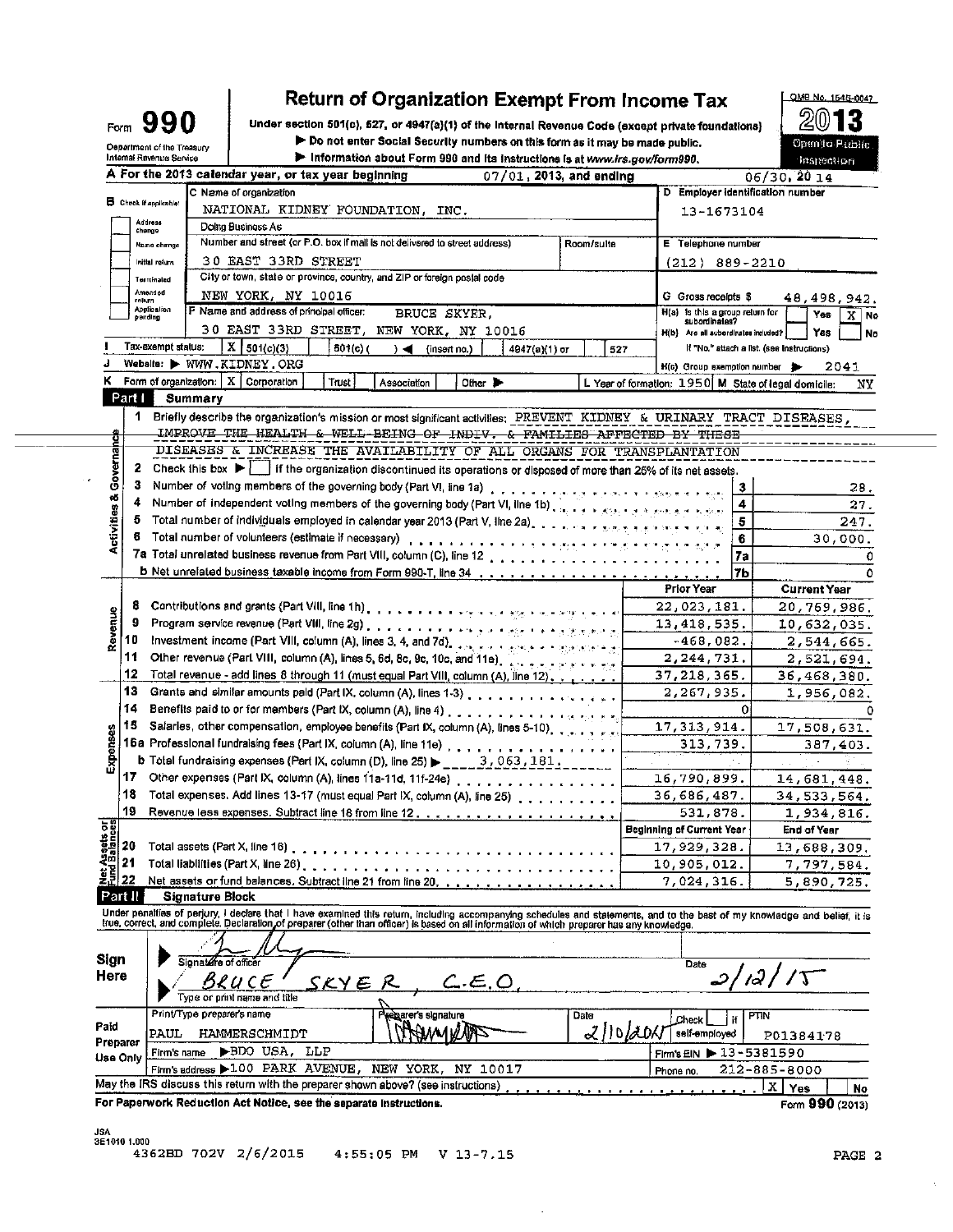Department of the Treasury Internal Revenue Service

## **Application for Extension of Time To File an Exempt Organization Return**

**OMB** No. 1545-1709

▶ File a separate application for each return.<br>▶ Information about Form 8868 and its instructions is at *www.irs.gov/form8868.* 

• If you are filing for an **Automatic 3-Month Extension, complete only Part I** and check this box .................................................. 0. X

• If you are filing for an **Additional (Not Automatic) 3-Month Extension, complete only Part II** (on page 2 of this form).

**Do not complete Part II unless** you have already been granted an automatic 3-month extension on a previously filed Form 8868.

**Electronic filing (e-file).** You can electronically file Form 8868 if you need a 3-month automatic extension of time to file (6 months for a corporation required to file Form 990-T), or an additional (not automatic) 3-month extension of time. You can electronically file Form 8868 to request an extension of time to file any of the forms listed in Part I or Part II with the exception of Form 8870, Information Return for Transfers Associated With Certain Personal Benefit Contracts, which must be sent to the IRS in paper format (see instructions). For more details on the electronic filing of this form, visit www.irs.gov/efile and click on e-file for Charities & Nonprofits.

**Part I Automatic 3-Month Extension of Time.** Only submit original (no copies needed).

A corporation required to file Form 990-T and requesting an automatic 6-month extension - check this box and complete Part I only ......................................................................................................................................................................................................

**All** other corporations (including 1120-C filers), partnerships, REM/Cs, and trusts must use Form 7004 to request an extension of time to file income tax returns. **Enter filer's identifying number, see instructions** 

|                                                                                                | Name of exempt organization or other filer, see instructions.                            | Employer identification number (EIN) or |
|------------------------------------------------------------------------------------------------|------------------------------------------------------------------------------------------|-----------------------------------------|
|                                                                                                |                                                                                          |                                         |
|                                                                                                | NATIONAL KIDNEY FOUNDATION, INC.                                                         | 13-1673104                              |
|                                                                                                | Number, street, and room or suite no. If a P.O. box, see instructions.                   | Social security number (SSN)            |
| Type or<br>print<br>File by the<br>due date for<br>filing your<br>return. See<br>instructions. | 30 EAST 33RD STREET                                                                      |                                         |
|                                                                                                | City, town or post office, state, and ZIP code. For a foreign address, see instructions. |                                         |
|                                                                                                | NEW YORK, NY 10016                                                                       |                                         |

Enter the Return code for the return that this application is for (file a separate application for each return) . . . . . . . . . . . . . . <u>I O</u>I<sub>I</sub>

| Application                                  | Return | <b>Application</b>                | Return |
|----------------------------------------------|--------|-----------------------------------|--------|
| Is For                                       | Code   | l Is For                          | Code   |
| Form 990 or Form 990-EZ                      | 01     | Form 990-T (corporation)          | 07     |
| Form 990-BL                                  | 02     | <b>Form 1041-A</b>                | 08     |
| Form 4720 (individual)                       | 03     | Form 4720 (other than individual) | 09     |
| Form 990-PF                                  | 04     | Form 5227                         | 10     |
| Form 990-T (sec. $401(a)$ or $408(a)$ trust) | 05     | Form 6069                         |        |
| Form 990-T (trust other than above)          | 06     | Form 8870                         | 12     |

• The books are in the care of  $\blacktriangleright$  PETROS GREGORIOU  $\Box$ 

| FAX No.<br>Telephone No. $\blacktriangleright$ 212 889-2210                                                                                 |             |  |
|---------------------------------------------------------------------------------------------------------------------------------------------|-------------|--|
| $\bullet$ If the organization does not have an office or place of business in the United States, check this box $\ldots \ldots \ldots$      |             |  |
| • If this is for a Group Return, enter the organization's four digit Group Exemption Number (GEN)                                           | lf this is: |  |
| for the whole group, check this box $\blacktriangleright$ . If it is for part of the group, check this box $\blacktriangleright$ and attach |             |  |
| a list with the names and EINs of all members the extension is for.                                                                         |             |  |
| If the success and utemptic 2 menth (6 menths for a corporation required to file Form 000-T) extension of time                              |             |  |

1 I request an automatic 3-month (6 months for a corporation required to file Form 990-T) extension of time until  $22/15$ ,  $20/15$ ,  $20/15$ , to file the exempt organization return for the organization named above. The extension is for the organization's return for:  $\begin{array}{r} \n\text{F} \n\end{array}$  is the extension is the extension of the theory of the theory of the state of the state of the state of the state of the state of the state of the state of the state of the state of the state of th

calendar year 20 or ▶  $\boxed{X}$  tax year beginning \_\_\_\_\_\_\_\_\_\_\_\_\_\_\_07/01 , 20 13 \_, and ending \_\_\_\_\_\_\_\_\_\_\_\_\_06/30 , 20 14 \_. ь

| 2 If the tax year entered in line 1 is for less than 12 months, check reason: 1 Initial return 1 Final return                                                                                                                        |  |
|--------------------------------------------------------------------------------------------------------------------------------------------------------------------------------------------------------------------------------------|--|
| <u>in the community of the community of the community of the community of the community of the community of the community of the community of the community of the community of the community of the community of the community </u> |  |

- Change in accounting period 3a If this application is for Form 990-BL, 990-PF, 990-T, 4720, or 6069, enter the tentative tax, less any nonrefundable credits. See instructions.  $3a|$$
- erganization<br>
deturn<br>
tentative tart<br>
tentative tart<br>
fundable<br>
deturned, by u **b** If this application is for Form 990-PF, 990-T, 4720, or 6069, enter any refundable credits and estimated tax payments made. Include any prior year overpayment allowed as a credit. **3b**  O **c Balance due.**  Subtract line 3b from line 3a. Include your payment with this form, if required, by using EFTPS

(Electronic Federal Tax Payment System). See instructions. O **3c Caution. If you** are going to make an electronic funds withdrawal (direct debit) with this Form 8868, see Form 8453-EO and Form 8879-E0 for payment instructions.

**For Privacy Act and Paperwork Reduction Act Notice, see instructions. <b>For Privacy Act and Paperwork Reduction Act Notice, see instructions. Form 8868** (Rev. 1-2014)

iSA 3F8054 2.000 0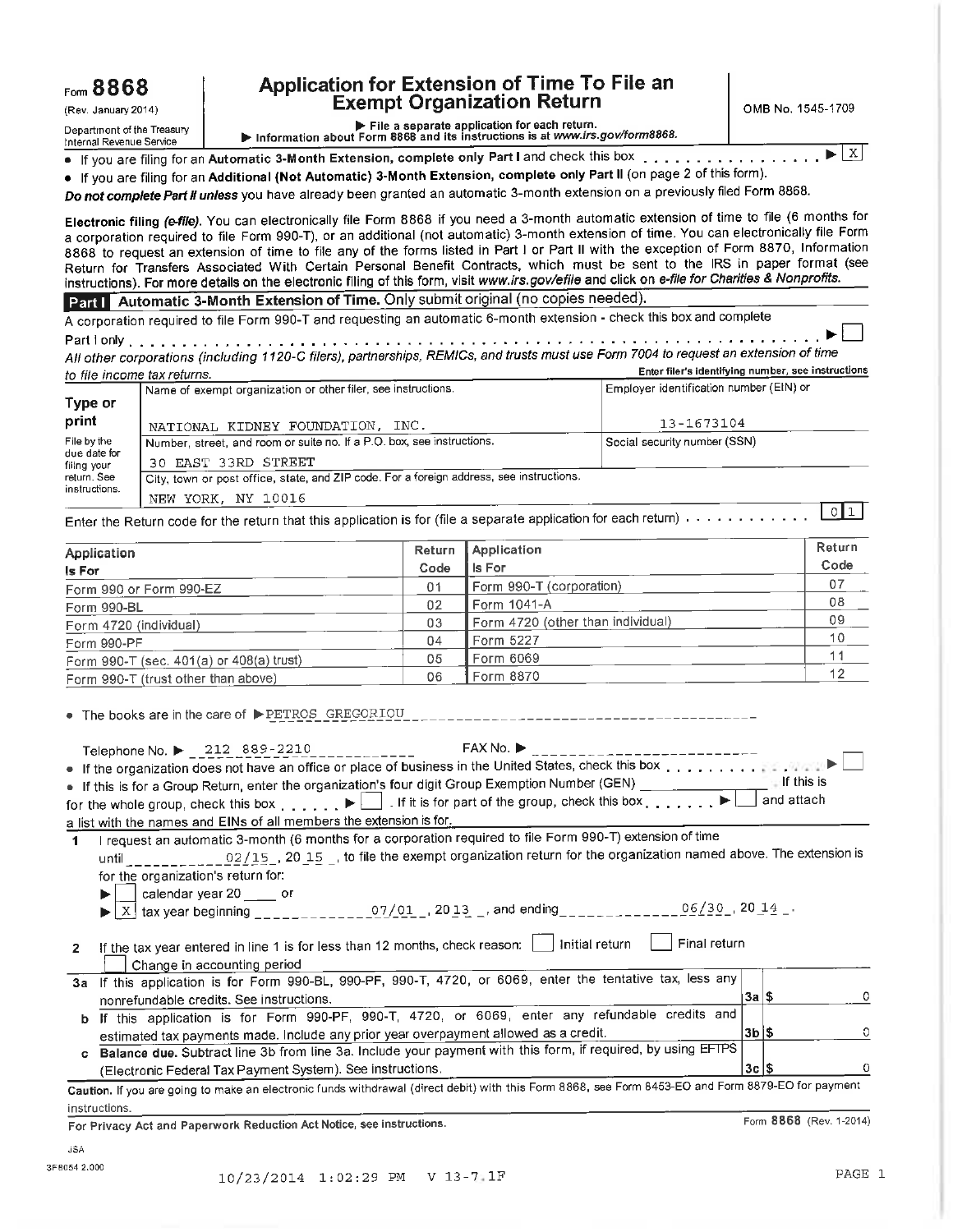|  |  | NATIONAL KIDNEY FOUNDATION, INC |  |
|--|--|---------------------------------|--|
|--|--|---------------------------------|--|

|   | 13-1673104<br>NATIONAL KIDNEY FOUNDATION, INC.                                                                                                                                                                                                                     |
|---|--------------------------------------------------------------------------------------------------------------------------------------------------------------------------------------------------------------------------------------------------------------------|
|   | Form 990 (2013)<br>Page 2<br><b>Part III</b>                                                                                                                                                                                                                       |
|   | <b>Statement of Program Service Accomplishments</b><br>Χ                                                                                                                                                                                                           |
| 1 | Briefly describe the organization's mission:                                                                                                                                                                                                                       |
|   | ATTACHMENT 1                                                                                                                                                                                                                                                       |
|   |                                                                                                                                                                                                                                                                    |
|   |                                                                                                                                                                                                                                                                    |
|   | 2 Did the organization undertake any significant program services during the year which were not listed on the                                                                                                                                                     |
|   | $\mathbf{X}$<br>prior Form 990 or 990-EZ?<br>Yes<br>No                                                                                                                                                                                                             |
|   | If "Yes," describe these new services on Schedule O.                                                                                                                                                                                                               |
|   | 3 Did the organization cease conducting, or make significant changes in how it conducts, any program                                                                                                                                                               |
|   | $X \mid N$ o<br>services?<br>Yes                                                                                                                                                                                                                                   |
|   | If "Yes," describe these changes on Schedule O.                                                                                                                                                                                                                    |
|   | 4 Describe the organization's program service accomplishments for each of its three largest program services, as measured by<br>expenses. Section $501(c)(3)$ and $501(c)(4)$ organizations are required to report the amount of grants and allocations to others, |
|   | the total expenses, and revenue, if any, for each program service reported.                                                                                                                                                                                        |
|   |                                                                                                                                                                                                                                                                    |
|   | 4a (Code:<br>) (Expenses \$<br>11,048,711. including grants of \$<br>) (Revenue \$<br>615,963.<br>6,838,533.                                                                                                                                                       |
|   | PROFESSIONAL EDUCATION (SEE SCHEDULE O)                                                                                                                                                                                                                            |
|   |                                                                                                                                                                                                                                                                    |
|   |                                                                                                                                                                                                                                                                    |
|   |                                                                                                                                                                                                                                                                    |
|   |                                                                                                                                                                                                                                                                    |
|   |                                                                                                                                                                                                                                                                    |
|   |                                                                                                                                                                                                                                                                    |
|   |                                                                                                                                                                                                                                                                    |
|   |                                                                                                                                                                                                                                                                    |
|   |                                                                                                                                                                                                                                                                    |
|   |                                                                                                                                                                                                                                                                    |
|   |                                                                                                                                                                                                                                                                    |
|   |                                                                                                                                                                                                                                                                    |
|   | including grants of \$<br>4b (Code:<br>) (Expenses \$<br>(Revenue \$<br>7,460,275.<br>499.<br>1,899,995.<br>(SEE SCHEDULE O)                                                                                                                                       |
|   | COMMUNITY SERVICES AND ASSISTANCE TO AFFILIATES                                                                                                                                                                                                                    |
|   |                                                                                                                                                                                                                                                                    |
|   |                                                                                                                                                                                                                                                                    |
|   |                                                                                                                                                                                                                                                                    |
|   |                                                                                                                                                                                                                                                                    |
|   |                                                                                                                                                                                                                                                                    |
|   |                                                                                                                                                                                                                                                                    |
|   |                                                                                                                                                                                                                                                                    |
|   |                                                                                                                                                                                                                                                                    |
|   |                                                                                                                                                                                                                                                                    |
|   |                                                                                                                                                                                                                                                                    |
|   | ) (Expenses $\frac{2}{3}$ $\frac{4,095,153}{2}$ including grants of $\frac{2}{3}$ $\frac{1,182,450}{2}$ ) (Revenue \$<br>4c (Code:<br>2,034,784.                                                                                                                   |
|   | PATIENT SERVICES - INCLUDE PROGRAMS WHICH PROVIDE ADVOCACY                                                                                                                                                                                                         |
|   | TRAINING, TRANSPORTATION, SUPPORT GROUPS, AND WORKSHOPS FOR KIDNEY                                                                                                                                                                                                 |
|   | PATIENTS. OTHER PROGRAMS INCLUDE PATIENT EDUCATION, CONSTITUENT                                                                                                                                                                                                    |
|   | COUNCIL PROJECTS AND PATIENT EMPOWERMENT INITIATIVES. THOUSANDS OF                                                                                                                                                                                                 |
|   | PEOPLE USED THE ORGANIZATION'S "NKF CARES" PATIENT HOTLINE, AND                                                                                                                                                                                                    |
|   | PEERS PROGRAM WHICH MATCHES NEW PATIENTS WITH EXISTING VOLUNTEER                                                                                                                                                                                                   |
|   | PATIENTS. TENS OF THOUSANDS OF BROCHURES WERE DISTRIBUTED TO                                                                                                                                                                                                       |
|   | PATIENTS SPECIFIC TO THEIR CONDITION.                                                                                                                                                                                                                              |
|   |                                                                                                                                                                                                                                                                    |
|   |                                                                                                                                                                                                                                                                    |
|   |                                                                                                                                                                                                                                                                    |
|   |                                                                                                                                                                                                                                                                    |
|   | 4d Other program services (Describe in Schedule O.)<br>(Expenses \$ $4,678,917$ including grants of \$<br>) (Revenue \$<br>157, 170.<br>120,970.                                                                                                                   |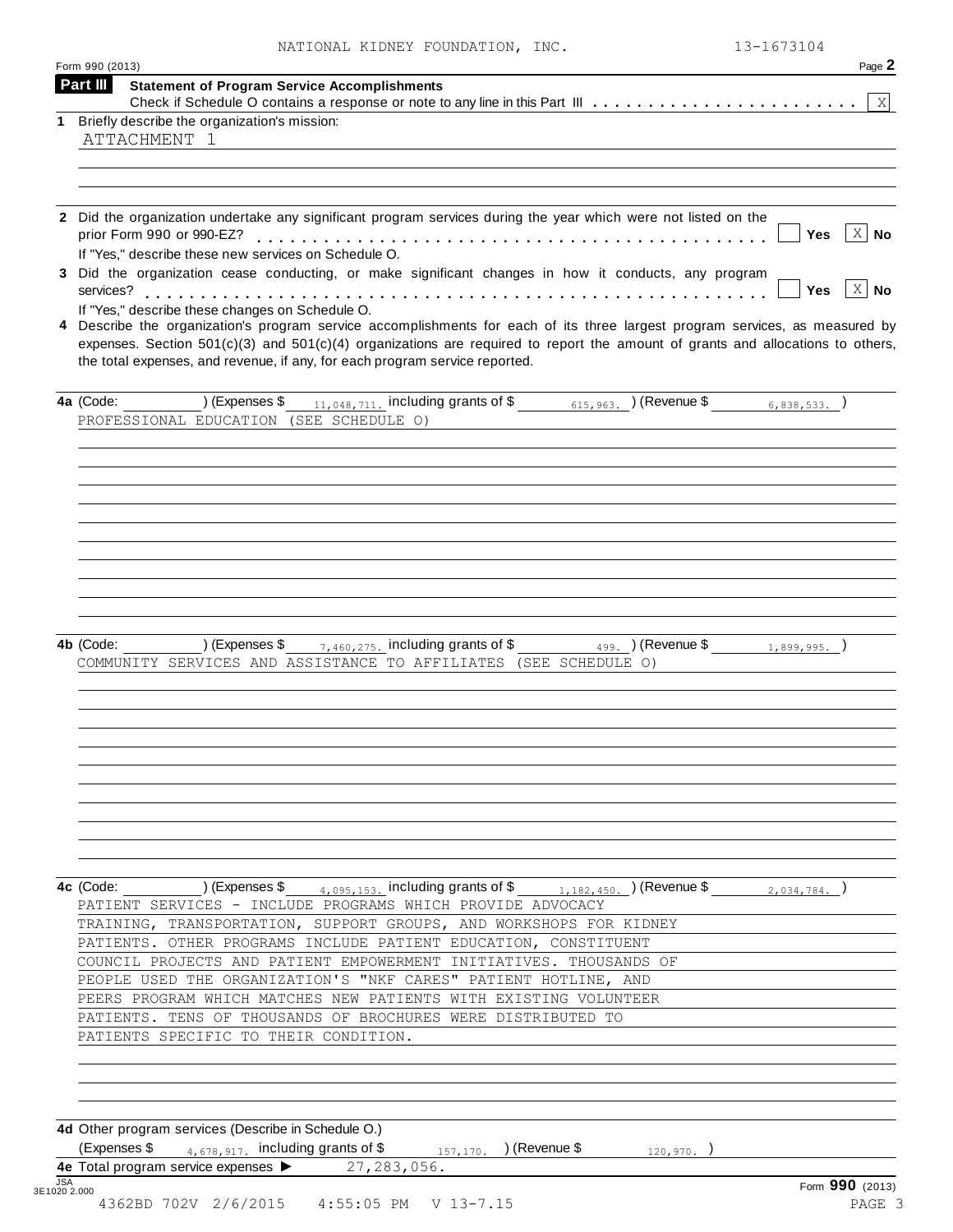|                | 13-1673104<br>NATIONAL KIDNEY FOUNDATION, INC.<br>Form 990 (2013)                                                                   |                 |           | Page 3       |
|----------------|-------------------------------------------------------------------------------------------------------------------------------------|-----------------|-----------|--------------|
| <b>Part IV</b> | <b>Checklist of Required Schedules</b>                                                                                              |                 |           |              |
|                |                                                                                                                                     |                 | Yes       | No           |
| 1              | Is the organization described in section $501(c)(3)$ or $4947(a)(1)$ (other than a private foundation)? If "Yes,"                   |                 |           |              |
|                |                                                                                                                                     | 1               | Χ         |              |
| 2              | Is the organization required to complete Schedule B, Schedule of Contributors (see instructions)?                                   | $\overline{2}$  | $\bar{X}$ |              |
| 3              | Did the organization engage in direct or indirect political campaign activities on behalf of or in opposition to                    |                 |           |              |
|                | candidates for public office? If "Yes," complete Schedule C, Part I.                                                                | 3               |           | Χ            |
| 4              | Section 501(c)(3) organizations. Did the organization engage in lobbying activities, or have a section 501(h)                       |                 |           |              |
|                |                                                                                                                                     | 4               | X         |              |
| 5              | Is the organization a section $501(c)(4)$ , $501(c)(5)$ , or $501(c)(6)$ organization that receives membership dues,                |                 |           |              |
|                | assessments, or similar amounts as defined in Revenue Procedure 98-19? If "Yes," complete Schedule C,                               |                 |           |              |
|                |                                                                                                                                     | 5               |           | Χ            |
| 6              | Did the organization maintain any donor advised funds or any similar funds or accounts for which donors                             |                 |           |              |
|                | have the right to provide advice on the distribution or investment of amounts in such funds or accounts? If                         |                 |           |              |
|                |                                                                                                                                     | 6               |           | Χ            |
| 7              | Did the organization receive or hold a conservation easement, including easements to preserve open space,                           |                 |           |              |
|                | the environment, historic land areas, or historic structures? If "Yes," complete Schedule D, Part II.                               | 7               |           | Χ            |
| 8              | Did the organization maintain collections of works of art, historical treasures, or other similar assets? If "Yes,"                 |                 |           |              |
|                |                                                                                                                                     | 8               |           | Χ            |
| 9              | Did the organization report an amount in Part X, line 21, for escrow or custodial account liability; serve as a                     |                 |           |              |
|                | custodian for amounts not listed in Part X; or provide credit counseling, debt management, credit repair, or                        |                 |           |              |
|                |                                                                                                                                     | 9               |           | Χ            |
| 10             | Did the organization, directly or through a related organization, hold assets in temporarily restricted                             |                 |           |              |
|                | endowments, permanent endowments, or quasi-endowments? If "Yes," complete Schedule D, Part V                                        | 10              | Χ         |              |
| 11             | If the organization's answer to any of the following questions is "Yes," then complete Schedule D, Parts VI,                        |                 |           |              |
|                | VII, VIII, IX, or X as applicable.                                                                                                  |                 |           |              |
|                | a Did the organization report an amount for land, buildings, and equipment in Part X, line 10? If "Yes,"                            |                 |           |              |
|                |                                                                                                                                     | 11a             | Χ         |              |
|                | <b>b</b> Did the organization report an amount for investments-other securities in Part X, line 12 that is 5% or more               |                 |           |              |
|                |                                                                                                                                     | 11 <sub>b</sub> |           | Χ            |
|                | of its total assets reported in Part X, line 16? If "Yes," complete Schedule D, Part VII                                            |                 |           |              |
|                | c Did the organization report an amount for investments-program related in Part X, line 13 that is 5% or more                       | 11c             |           | X            |
|                | of its total assets reported in Part X, line 16? If "Yes," complete Schedule D, Part VIII                                           |                 |           |              |
|                | d Did the organization report an amount for other assets in Part X, line 15 that is 5% or more of its total assets                  |                 |           |              |
|                | reported in Part X, line 16? If "Yes," complete Schedule D, Part IX                                                                 | 11d<br>11e      |           | Χ<br>$\rm X$ |
|                | e Did the organization report an amount for other liabilities in Part X, line 25? If "Yes," complete Schedule D, Part X             |                 |           |              |
|                | f Did the organization's separate or consolidated financial statements for the tax year include a footnote that addresses           |                 | Χ         |              |
|                | the organization's liability for uncertain tax positions under FIN 48 (ASC 740)? If "Yes," complete Schedule D, Part X              | 11f             |           |              |
|                | 12a Did the organization obtain separate, independent audited financial statements for the tax year? If "Yes,"                      |                 |           |              |
|                |                                                                                                                                     | 12a             |           | X            |
|                | <b>b</b> Was the organization included in consolidated, independent audited financial statements for the tax year? If "Yes," and if |                 |           |              |
|                | the organization answered "No" to line 12a, then completing Schedule D, Parts XI and XII is optional                                | 12b             | Χ         |              |
| 13             | Is the organization a school described in section $170(b)(1)(A)(ii)?$ If "Yes," complete Schedule E                                 | 13              |           | Χ            |
|                | 14 a Did the organization maintain an office, employees, or agents outside of the United States?                                    | 14a             |           | Χ            |
|                | <b>b</b> Did the organization have aggregate revenues or expenses of more than \$10,000 from grantmaking,                           |                 |           |              |
|                | fundraising, business, investment, and program service activities outside the United States, or aggregate                           |                 |           |              |
|                | foreign investments valued at \$100,000 or more? If "Yes," complete Schedule F, Parts I and IV.                                     | 14b             |           | X            |
| 15             | Did the organization report on Part IX, column (A), line 3, more than \$5,000 of grants or other assistance to or                   |                 |           |              |
|                |                                                                                                                                     | 15              |           | Χ            |
| 16             | Did the organization report on Part IX, column (A), line 3, more than \$5,000 of aggregate grants or other                          |                 |           |              |
|                | assistance to or for foreign individuals? If "Yes," complete Schedule F, Parts III and IV                                           | 16              |           | Χ            |
| 17             | Did the organization report a total of more than \$15,000 of expenses for professional fundraising services on                      |                 |           |              |
|                | Part IX, column (A), lines 6 and 11e? If "Yes," complete Schedule G, Part I (see instructions)<br>.                                 | 17              | Χ         |              |
| 18             | Did the organization report more than \$15,000 total of fundraising event gross income and contributions on                         |                 |           |              |
|                |                                                                                                                                     | 18              | Χ         |              |
| 19             | Did the organization report more than \$15,000 of gross income from gaming activities on Part VIII, line 9a?                        |                 |           |              |
|                |                                                                                                                                     | 19              |           | Χ            |
|                | 20 a Did the organization operate one or more hospital facilities? If "Yes," complete Schedule H                                    | 20a             |           | Χ            |
|                | <b>b</b> If "Yes" to line 20a, did the organization attach a copy of its audited financial statements to this return?               | 20 <sub>b</sub> |           |              |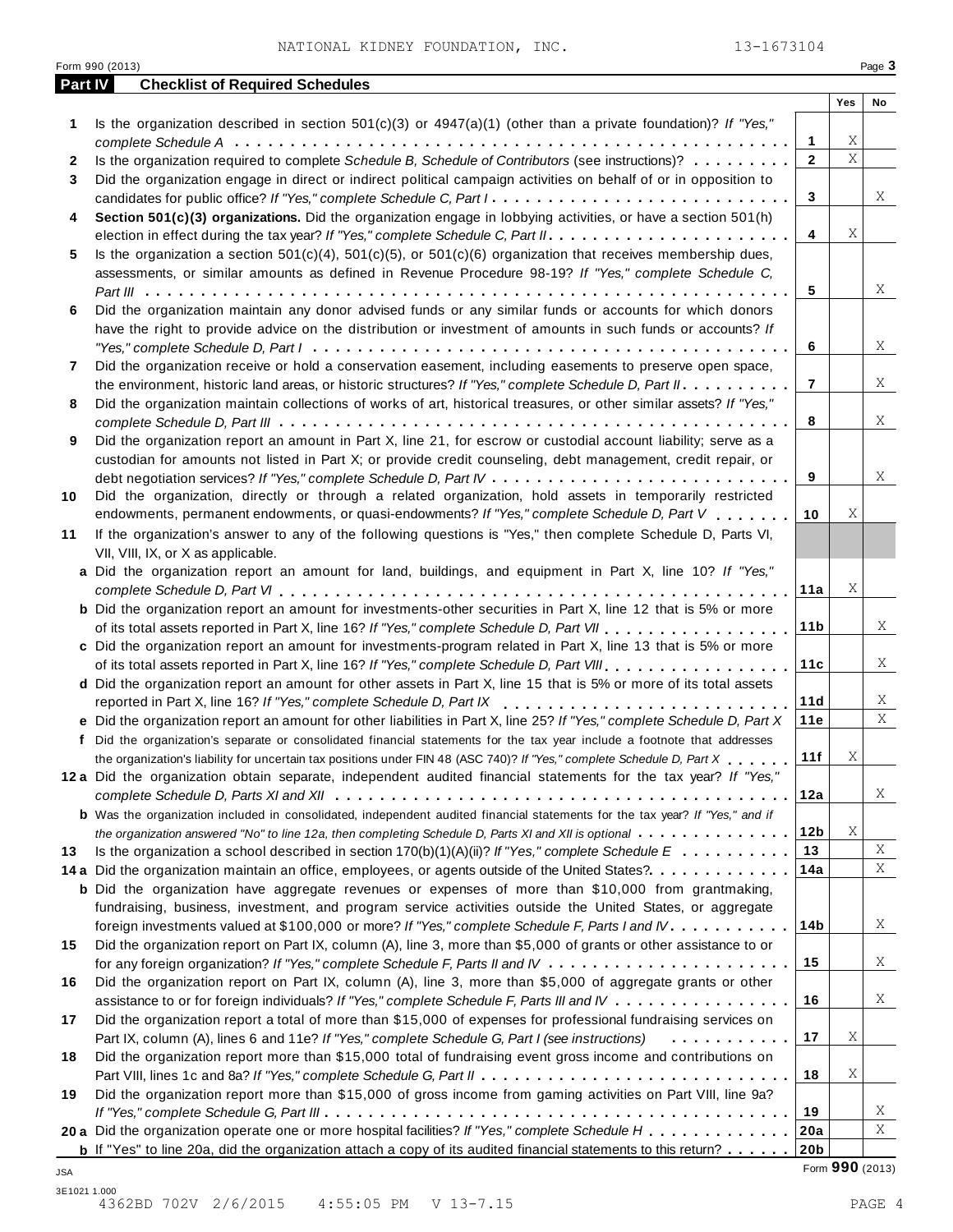|                | NATIONAL KIDNEY FOUNDATION, INC.<br>13-1673104<br>Form 990 (2013)                                                                                                                                                      |                 |                |                 |
|----------------|------------------------------------------------------------------------------------------------------------------------------------------------------------------------------------------------------------------------|-----------------|----------------|-----------------|
| <b>Part IV</b> | <b>Checklist of Required Schedules (continued)</b>                                                                                                                                                                     |                 |                | Page 4          |
|                |                                                                                                                                                                                                                        |                 | Yes            | No              |
| 21             | Did the organization report more than \$5,000 of grants or other assistance to any domestic organization or                                                                                                            |                 |                |                 |
|                | government on Part IX, column (A), line 1? If "Yes," complete Schedule I, Parts I and II                                                                                                                               | 21              |                | X               |
| 22             | Did the organization report more than \$5,000 of grants or other assistance to individuals in the United States                                                                                                        |                 | Χ              |                 |
| 23             | Did the organization answer "Yes" to Part VII, Section A, line 3, 4, or 5 about compensation of the                                                                                                                    | 22              |                |                 |
|                | organization's current and former officers, directors, trustees, key employees, and highest compensated                                                                                                                |                 |                |                 |
|                |                                                                                                                                                                                                                        | 23              | Χ              |                 |
|                | 24 a Did the organization have a tax-exempt bond issue with an outstanding principal amount of more than                                                                                                               |                 |                |                 |
|                | \$100,000 as of the last day of the year, that was issued after December 31, 2002? If "Yes," answer lines 24b                                                                                                          |                 |                |                 |
|                |                                                                                                                                                                                                                        | 24a             |                | X               |
| b              | Did the organization invest any proceeds of tax-exempt bonds beyond a temporary period exception?                                                                                                                      | 24b             |                |                 |
| c              | Did the organization maintain an escrow account other than a refunding escrow at any time during the year                                                                                                              |                 |                |                 |
|                |                                                                                                                                                                                                                        | 24c<br>24d      |                |                 |
| d<br>25 a      | Did the organization act as an "on behalf of" issuer for bonds outstanding at any time during the year?<br>Section 501(c)(3) and 501(c)(4) organizations. Did the organization engage in an excess benefit transaction |                 |                |                 |
|                | with a disqualified person during the year? If "Yes," complete Schedule L, Part I                                                                                                                                      | 25a             |                | X               |
| b              | Is the organization aware that it engaged in an excess benefit transaction with a disqualified person in a prior                                                                                                       |                 |                |                 |
|                | year, and that the transaction has not been reported on any of the organization's prior Forms 990 or 990-EZ?                                                                                                           |                 |                |                 |
|                |                                                                                                                                                                                                                        | 25 <sub>b</sub> |                | X               |
| 26             | Did the organization report any amount on Part X, line 5, 6, or 22 for receivables from or payable to any                                                                                                              |                 |                |                 |
|                | current or former officers, directors, trustees, key employees, highest compensated employees, or                                                                                                                      |                 |                |                 |
|                |                                                                                                                                                                                                                        | 26              |                | X               |
| 27             | Did the organization provide a grant or other assistance to an officer, director, trustee, key employee,                                                                                                               |                 |                |                 |
|                | substantial contributor or employee thereof, a grant selection committee member, or to a 35% controlled<br>entity or family member of any of these persons? If "Yes," complete Schedule L, Part III.                   | 27              |                | Χ               |
| 28             | Was the organization a party to a business transaction with one of the following parties (see Schedule L,                                                                                                              |                 |                |                 |
|                | Part IV instructions for applicable filing thresholds, conditions, and exceptions):                                                                                                                                    |                 |                |                 |
| a              | A current or former officer, director, trustee, or key employee? If "Yes," complete Schedule L, Part IV                                                                                                                | 28a             |                | X               |
| b              | A family member of a current or former officer, director, trustee, or key employee? If "Yes," complete                                                                                                                 |                 |                |                 |
|                |                                                                                                                                                                                                                        | 28b             |                | X               |
| c              | An entity of which a current or former officer, director, trustee, or key employee (or a family member thereof)                                                                                                        |                 |                |                 |
|                | was an officer, director, trustee, or direct or indirect owner? If "Yes," complete Schedule L, Part IV.<br>Did the organization receive more than \$25,000 in non-cash contributions? If "Yes," complete Schedule M    | 28c<br>29       | $\overline{X}$ | X               |
| 29<br>30       | Did the organization receive contributions of art, historical treasures, or other similar assets, or qualified                                                                                                         |                 |                |                 |
|                |                                                                                                                                                                                                                        | 30              |                | X               |
| 31             | Did the organization liquidate, terminate, or dissolve and cease operations? If "Yes," complete Schedule N,                                                                                                            |                 |                |                 |
|                |                                                                                                                                                                                                                        | 31              |                | X               |
| 32             | Did the organization sell, exchange, dispose of, or transfer more than 25% of its net assets? If "Yes,"                                                                                                                |                 |                |                 |
|                |                                                                                                                                                                                                                        | 32              |                | X               |
| 33             | Did the organization own 100% of an entity disregarded as separate from the organization under Regulations                                                                                                             |                 |                |                 |
|                | sections 301.7701-2 and 301.7701-3? If "Yes," complete Schedule R, Part $l_1, \ldots, l_l, l_l, \ldots, l_l, l_l, \ldots, l_l, l_l$                                                                                    | 33              |                | X               |
| 34             | Was the organization related to any tax-exempt or taxable entity? If "Yes," complete Schedule R, Part II, III,                                                                                                         | 34              | Χ              |                 |
| 35 a           | Did the organization have a controlled entity within the meaning of section 512(b)(13)?                                                                                                                                | 35a             |                | X               |
| b              | If "Yes" to line 35a, did the organization receive any payment from or engage in any transaction with a                                                                                                                |                 |                |                 |
|                | controlled entity within the meaning of section 512(b)(13)? If "Yes," complete Schedule R, Part V, line 2                                                                                                              | 35 <sub>b</sub> |                |                 |
| 36             | Section 501(c)(3) organizations. Did the organization make any transfers to an exempt non-charitable                                                                                                                   |                 |                |                 |
|                |                                                                                                                                                                                                                        | 36              |                | X               |
| 37             | Did the organization conduct more than 5% of its activities through an entity that is not a related organization                                                                                                       |                 |                |                 |
|                | and that is treated as a partnership for federal income tax purposes? If "Yes," complete Schedule R,                                                                                                                   |                 |                |                 |
|                | Did the organization complete Schedule O and provide explanations in Schedule O for Part VI, lines 11b and                                                                                                             | 37              |                | X               |
| 38             | 19? Note. All Form 990 filers are required to complete Schedule O.                                                                                                                                                     | 38              | Χ              |                 |
|                |                                                                                                                                                                                                                        |                 |                | Form 990 (2013) |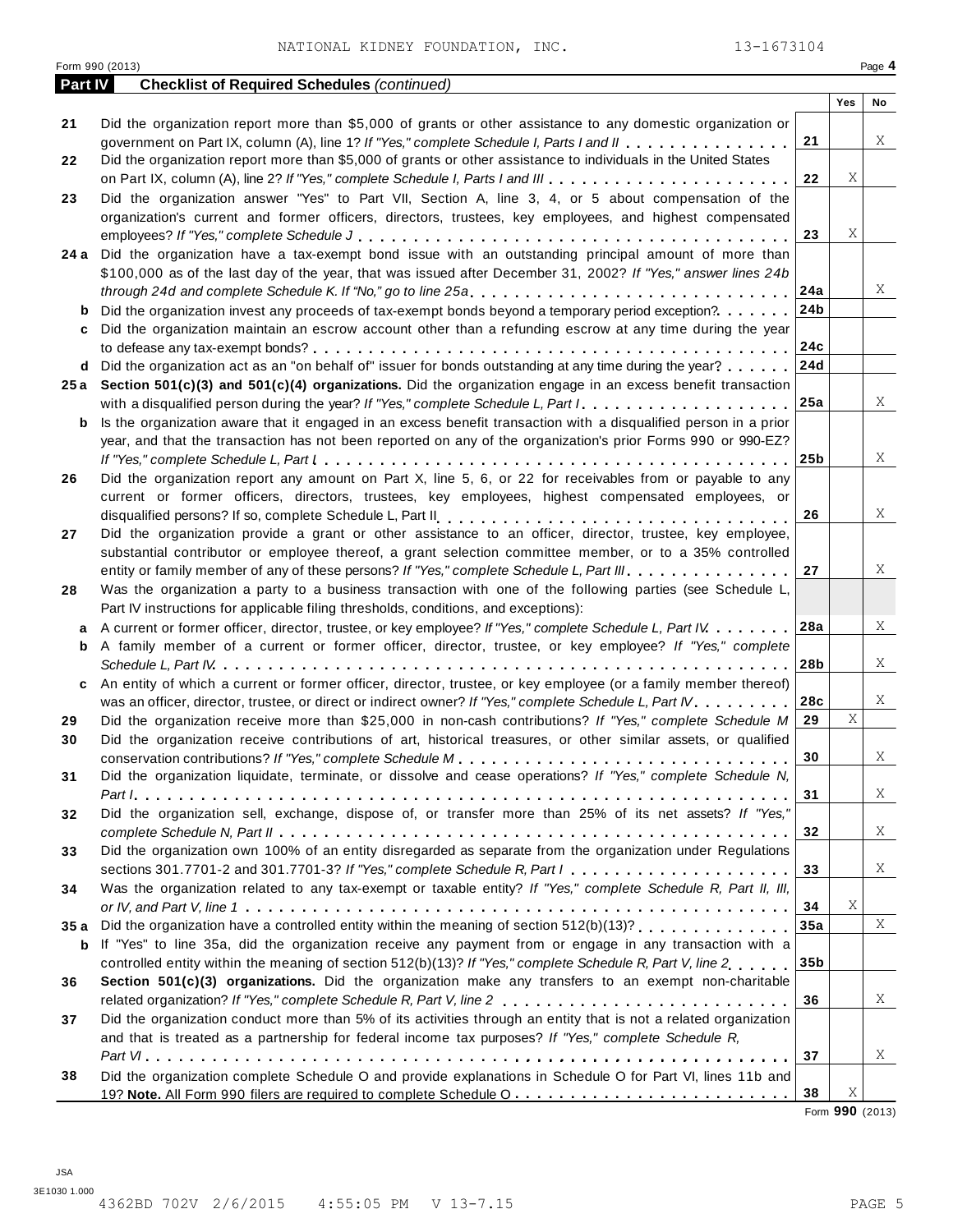|  | NATIONAL KIDNEY FOUNDATION, | INC |
|--|-----------------------------|-----|
|  |                             |     |

|    | 13-1673104<br>NATIONAL KIDNEY FOUNDATION, INC.<br>Form 990 (2013)                                                                                                                                             |                |                         | Page 5    |
|----|---------------------------------------------------------------------------------------------------------------------------------------------------------------------------------------------------------------|----------------|-------------------------|-----------|
|    | <b>Statements Regarding Other IRS Filings and Tax Compliance</b><br>Part V                                                                                                                                    |                |                         |           |
|    |                                                                                                                                                                                                               |                |                         |           |
|    |                                                                                                                                                                                                               |                | <b>Yes</b>              | <b>No</b> |
|    | 193<br>1a<br>1a Enter the number reported in Box 3 of Form 1096. Enter -0- if not applicable                                                                                                                  |                |                         |           |
|    | <b>b</b> Enter the number of Forms W-2G included in line 1a. Enter -0- if not applicable<br>1b                                                                                                                |                |                         |           |
|    | c Did the organization comply with backup withholding rules for reportable payments to vendors and                                                                                                            |                |                         |           |
|    |                                                                                                                                                                                                               | 1с             | Χ                       |           |
|    | 2a Enter the number of employees reported on Form W-3, Transmittal of Wage and Tax  <br>247                                                                                                                   |                |                         |           |
|    | Statements, filed for the calendar year ending with or within the year covered by this return   2a                                                                                                            |                | Χ                       |           |
|    | <b>b</b> If at least one is reported on line 2a, did the organization file all required federal employment tax returns?                                                                                       | 2b             |                         |           |
|    | Note. If the sum of lines 1a and 2a is greater than 250, you may be required to e-file (see instructions)<br>3a Did the organization have unrelated business gross income of \$1,000 or more during the year? | 3a             |                         |           |
|    | <b>b</b> If "Yes," has it filed a Form 990-T for this year? If "No" to line 3b, provide an explanation in Schedule O                                                                                          | 3 <sub>b</sub> |                         |           |
|    | 4a At any time during the calendar year, did the organization have an interest in, or a signature or other authority                                                                                          |                |                         |           |
|    | over, a financial account in a foreign country (such as a bank account, securities account, or other financial                                                                                                |                |                         |           |
|    |                                                                                                                                                                                                               | 4a             |                         |           |
|    | <b>b</b> If "Yes," enter the name of the foreign country: $\blacktriangleright$                                                                                                                               |                |                         |           |
|    | See instructions for filing requirements for Form TD F 90-22.1, Report of Foreign Bank and Financial Accounts.                                                                                                |                |                         |           |
|    | 5a Was the organization a party to a prohibited tax shelter transaction at any time during the tax year?                                                                                                      | 5a             |                         |           |
|    | <b>b</b> Did any taxable party notify the organization that it was or is a party to a prohibited tax shelter transaction?                                                                                     | 5b             |                         |           |
|    | c If "Yes" to line 5a or 5b, did the organization file Form 8886-T?                                                                                                                                           | 5c             |                         |           |
|    | 6a Does the organization have annual gross receipts that are normally greater than \$100,000, and did the                                                                                                     |                |                         |           |
|    |                                                                                                                                                                                                               | 6a             |                         |           |
|    | b If "Yes," did the organization include with every solicitation an express statement that such contributions or                                                                                              |                |                         |           |
|    |                                                                                                                                                                                                               | 6b             |                         |           |
| 7  | Organizations that may receive deductible contributions under section 170(c).                                                                                                                                 |                |                         |           |
|    | a Did the organization receive a payment in excess of \$75 made partly as a contribution and partly for goods                                                                                                 |                |                         |           |
|    |                                                                                                                                                                                                               | 7а             | Χ                       |           |
|    | <b>b</b> If "Yes," did the organization notify the donor of the value of the goods or services provided?                                                                                                      | 7b             | $\overline{\mathbf{x}}$ |           |
|    | c Did the organization sell, exchange, or otherwise dispose of tangible personal property for which it was                                                                                                    |                |                         |           |
|    |                                                                                                                                                                                                               | 7c             |                         |           |
|    | 7d<br>d If "Yes," indicate the number of Forms 8282 filed during the year                                                                                                                                     |                |                         |           |
|    | e Did the organization receive any funds, directly or indirectly, to pay premiums on a personal benefit contract?                                                                                             | 7е             |                         |           |
|    | f Did the organization, during the year, pay premiums, directly or indirectly, on a personal benefit contract?                                                                                                | 7f             |                         |           |
|    | If the organization received a contribution of qualified intellectual property, did the organization file Form 8899 as required?                                                                              | 7g<br>7h       | Χ                       |           |
|    | h If the organization received a contribution of cars, boats, airplanes, or other vehicles, did the organization file a Form 1098-C?                                                                          |                |                         |           |
| 8  | Sponsoring organizations maintaining donor advised funds and section 509(a)(3) supporting<br>organizations. Did the supporting organization, or a donor advised fund maintained by a sponsoring               |                |                         |           |
|    |                                                                                                                                                                                                               | 8              |                         |           |
| 9  | Sponsoring organizations maintaining donor advised funds.                                                                                                                                                     |                |                         |           |
| a  |                                                                                                                                                                                                               | 9a             |                         |           |
|    |                                                                                                                                                                                                               | 9b             |                         |           |
| 10 | Section 501(c)(7) organizations. Enter:                                                                                                                                                                       |                |                         |           |
|    | 10a<br>a Initiation fees and capital contributions included on Part VIII, line 12                                                                                                                             |                |                         |           |
|    | 10b<br><b>b</b> Gross receipts, included on Form 990, Part VIII, line 12, for public use of club facilities                                                                                                   |                |                         |           |
| 11 | Section 501(c)(12) organizations. Enter:                                                                                                                                                                      |                |                         |           |
|    | 11a<br>a Gross income from members or shareholders                                                                                                                                                            |                |                         |           |
|    | <b>b</b> Gross income from other sources (Do not net amounts due or paid to other sources                                                                                                                     |                |                         |           |
|    | 11 <sub>b</sub>                                                                                                                                                                                               |                |                         |           |
|    | 12a Section 4947(a)(1) non-exempt charitable trusts. Is the organization filing Form 990 in lieu of Form 1041?                                                                                                | 12a            |                         |           |
|    | 12b <br><b>b</b> If "Yes," enter the amount of tax-exempt interest received or accrued during the year                                                                                                        |                |                         |           |
| 13 | Section 501(c)(29) qualified nonprofit health insurance issuers.                                                                                                                                              |                |                         |           |
|    | a Is the organization licensed to issue qualified health plans in more than one state?                                                                                                                        | 13a            |                         |           |
|    | Note. See the instructions for additional information the organization must report on Schedule O.                                                                                                             |                |                         |           |
|    | <b>b</b> Enter the amount of reserves the organization is required to maintain by the states in which                                                                                                         |                |                         |           |
|    | the organization is licensed to issue qualified health plans [1] [1] $\ldots$ [1] $\ldots$ [1] $\ldots$ [1] $\ldots$ [1]<br>13 <sub>b</sub>                                                                   |                |                         |           |
|    | 13c                                                                                                                                                                                                           |                |                         |           |
|    | 14a Did the organization receive any payments for indoor tanning services during the tax year?                                                                                                                | 14a            |                         |           |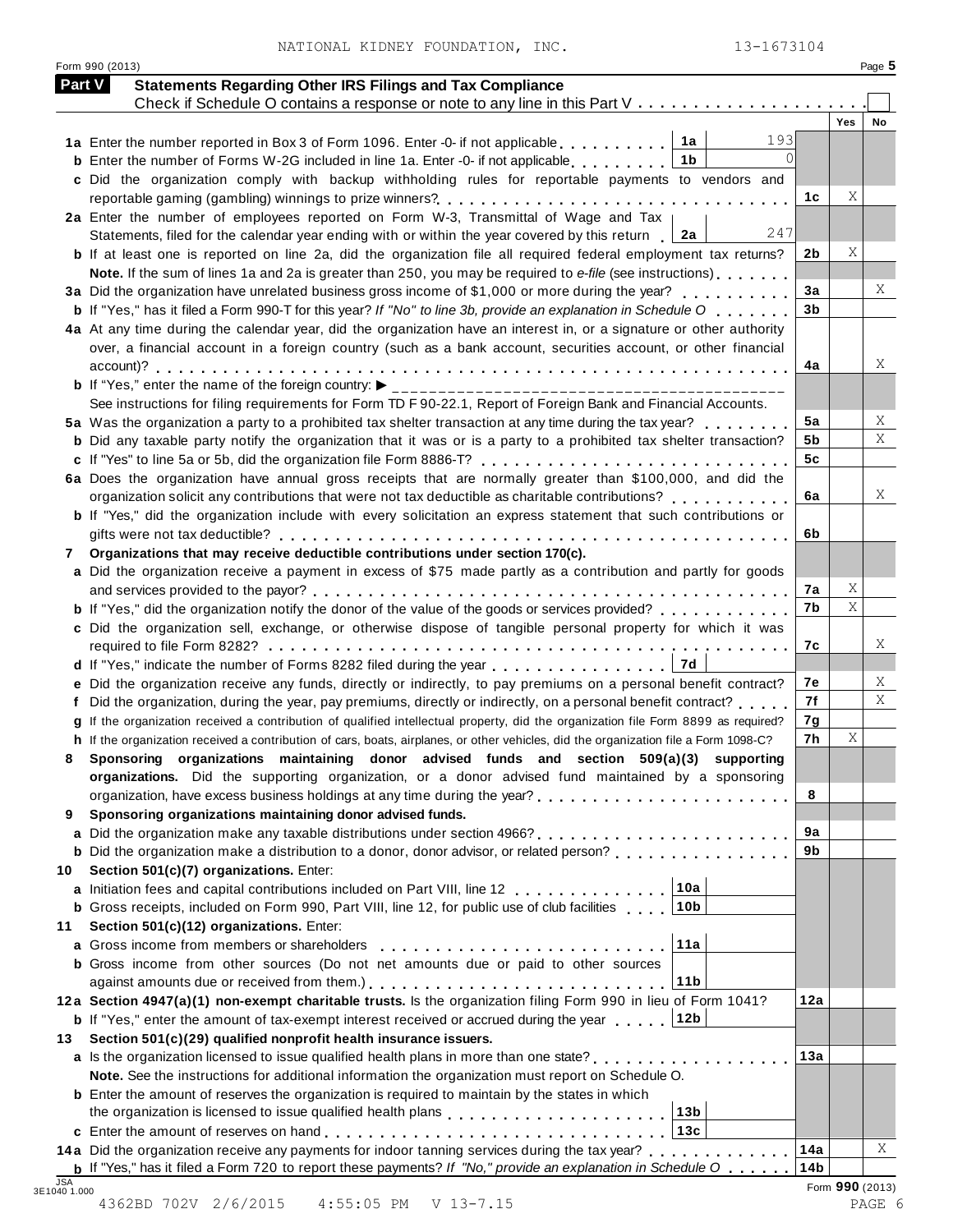|              | 13-1673104<br>NATIONAL KIDNEY FOUNDATION, INC.<br>Form 990 (2013)                                                                                                                                                                                                                                                                          |                 |        | Page 6      |
|--------------|--------------------------------------------------------------------------------------------------------------------------------------------------------------------------------------------------------------------------------------------------------------------------------------------------------------------------------------------|-----------------|--------|-------------|
| Part VI      | Governance, Management, and Disclosure For each "Yes" response to lines 2 through 7b below, and for a "No"<br>response to line 8a, 8b, or 10b below, describe the circumstances, processes, or changes in Schedule O. See instructions.                                                                                                    |                 |        |             |
|              |                                                                                                                                                                                                                                                                                                                                            |                 |        | $\mathbf X$ |
|              | <b>Section A. Governing Body and Management</b>                                                                                                                                                                                                                                                                                            |                 |        |             |
|              |                                                                                                                                                                                                                                                                                                                                            |                 | Yes    | No          |
|              | 28<br>1a<br>1a Enter the number of voting members of the governing body at the end of the tax year                                                                                                                                                                                                                                         |                 |        |             |
|              | If there are material differences in voting rights among members of the governing body, or if the governing                                                                                                                                                                                                                                |                 |        |             |
|              | body delegated broad authority to an executive committee or similar committee, explain in Schedule O.<br>27<br>1b                                                                                                                                                                                                                          |                 |        |             |
| b            | Enter the number of voting members included in line 1a, above, who are independent                                                                                                                                                                                                                                                         |                 |        |             |
| $\mathbf{2}$ | Did any officer, director, trustee, or key employee have a family relationship or a business relationship with                                                                                                                                                                                                                             | 2               |        | Χ           |
| 3            | Did the organization delegate control over management duties customarily performed by or under the direct                                                                                                                                                                                                                                  |                 |        |             |
|              | supervision of officers, directors, or trustees, or key employees to a management company or other person?                                                                                                                                                                                                                                 | 3               |        | Χ           |
| 4            | Did the organization make any significant changes to its governing documents since the prior Form 990 was filed?                                                                                                                                                                                                                           | 4               |        | X           |
| 5            | Did the organization become aware during the year of a significant diversion of the organization's assets?                                                                                                                                                                                                                                 | 5               |        | Χ           |
| 6            |                                                                                                                                                                                                                                                                                                                                            | 6               |        | X           |
| 7a           | Did the organization have members, stockholders, or other persons who had the power to elect or appoint                                                                                                                                                                                                                                    |                 |        |             |
|              |                                                                                                                                                                                                                                                                                                                                            | 7a              |        | Χ           |
|              | <b>b</b> Are any governance decisions of the organization reserved to (or subject to approval by) members,                                                                                                                                                                                                                                 |                 |        |             |
|              |                                                                                                                                                                                                                                                                                                                                            | 7b              |        | Χ           |
| 8            | Did the organization contemporaneously document the meetings held or written actions undertaken during                                                                                                                                                                                                                                     |                 |        |             |
|              | the year by the following:                                                                                                                                                                                                                                                                                                                 |                 |        |             |
| a            |                                                                                                                                                                                                                                                                                                                                            | 8a              | Χ      |             |
| b            |                                                                                                                                                                                                                                                                                                                                            | 8b              | Χ      |             |
| 9            | Is there any officer, director, trustee, or key employee listed in Part VII, Section A, who cannot be reached at<br>the organization's mailing address? If "Yes," provide the names and addresses in Schedule O                                                                                                                            | 9               |        | Χ           |
|              | Section B. Policies (This Section B requests information about policies not required by the Internal Revenue Code.)                                                                                                                                                                                                                        |                 |        |             |
|              |                                                                                                                                                                                                                                                                                                                                            |                 | Yes    | No          |
|              |                                                                                                                                                                                                                                                                                                                                            | 10a             | X      |             |
|              | <b>b</b> If "Yes," did the organization have written policies and procedures governing the activities of such chapters,                                                                                                                                                                                                                    |                 |        |             |
|              | affiliates, and branches to ensure their operations are consistent with the organization's exempt purposes?                                                                                                                                                                                                                                | 10b             | X      |             |
|              | 11a Has the organization provided a complete copy of this Form 990 to all members of its governing body before filing the form?                                                                                                                                                                                                            | 11a             | X      |             |
|              | <b>b</b> Describe in Schedule O the process, if any, used by the organization to review this Form 990.                                                                                                                                                                                                                                     |                 |        |             |
|              | 12a Did the organization have a written conflict of interest policy? If "No," go to line 13                                                                                                                                                                                                                                                | 12a             | X      |             |
|              | <b>b</b> Were officers, directors, or trustees, and key employees required to disclose annually interests that could give                                                                                                                                                                                                                  |                 |        |             |
|              |                                                                                                                                                                                                                                                                                                                                            | 12 <sub>b</sub> | X      |             |
| c            | Did the organization regularly and consistently monitor and enforce compliance with the policy? If "Yes,"                                                                                                                                                                                                                                  |                 |        |             |
|              |                                                                                                                                                                                                                                                                                                                                            | 12c             | X      |             |
| 13           | Did the organization have a written whistleblower policy?                                                                                                                                                                                                                                                                                  | 13              | Χ<br>Χ |             |
| 14           | Did the organization have a written document retention and destruction policy?                                                                                                                                                                                                                                                             | 14              |        |             |
| 15           | Did the process for determining compensation of the following persons include a review and approval by                                                                                                                                                                                                                                     |                 |        |             |
|              | independent persons, comparability data, and contemporaneous substantiation of the deliberation and decision?                                                                                                                                                                                                                              | 15a             | Χ      |             |
| a<br>b       |                                                                                                                                                                                                                                                                                                                                            | 15 <sub>b</sub> | Χ      |             |
|              | If "Yes" to line 15a or 15b, describe the process in Schedule O (see instructions).                                                                                                                                                                                                                                                        |                 |        |             |
|              | 16a Did the organization invest in, contribute assets to, or participate in a joint venture or similar arrangement                                                                                                                                                                                                                         |                 |        |             |
|              |                                                                                                                                                                                                                                                                                                                                            | 16a             |        | Χ           |
| b            | If "Yes," did the organization follow a written policy or procedure requiring the organization to evaluate its                                                                                                                                                                                                                             |                 |        |             |
|              | participation in joint venture arrangements under applicable federal tax law, and take steps to safeguard the                                                                                                                                                                                                                              |                 |        |             |
|              | organization's exempt status with respect to such arrangements?                                                                                                                                                                                                                                                                            | 16 <sub>b</sub> |        |             |
|              | <b>Section C. Disclosure</b>                                                                                                                                                                                                                                                                                                               |                 |        |             |
| 17           | List the states with which a copy of this Form 990 is required to be filed $\blacktriangleright$ $\frac{\text{ATTACHMENT}}{\text{2}}$ 2                                                                                                                                                                                                    |                 |        |             |
| 18           | Section 6104 requires an organization to make its Forms 1023 (or 1024 if applicable), 990, and 990-T (Section 501(c)(3)s only)<br>available for public inspection. Indicate how you made these available. Check all that apply.<br>Own website<br>$ X $ Upon request<br>$\mathbf{X}$<br>Another's website<br>Other (explain in Schedule O) |                 |        |             |
| 19           | Describe in Schedule O whether (and if so, how) the organization made its governing documents, conflict of interest policy, and<br>financial statements available to the public during the tax year.                                                                                                                                       |                 |        |             |
| 20           | State the name, physical address, and telephone number of the person who possesses the books and records of the                                                                                                                                                                                                                            |                 |        |             |
|              | Organization: PETROS GREGORIOU, 30 EAST 33RD STREET, NEW YORK, NY 10016<br>212-889-2210                                                                                                                                                                                                                                                    |                 |        |             |

JSA Form **990** (2013)

3E1042 1.000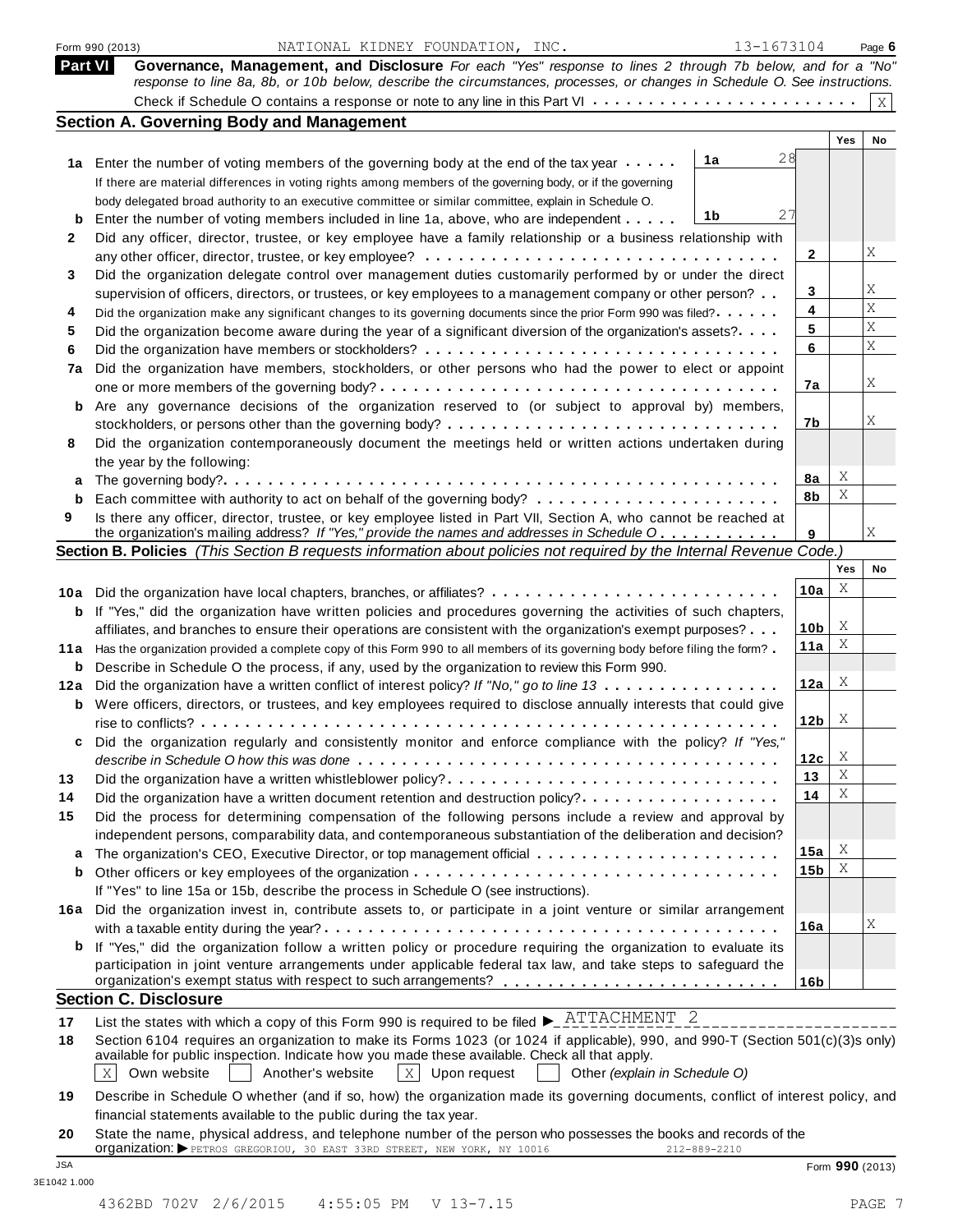| Form 990 (2013) | NATIONAL KIDNEY FOUNDATION, INC.                                                                                                   | 13-1673104 | Page 7 |  |  |  |  |  |
|-----------------|------------------------------------------------------------------------------------------------------------------------------------|------------|--------|--|--|--|--|--|
| <b>Part VII</b> | Compensation of Officers, Directors, Trustees, Key Employees, Highest Compensated Employees, and<br><b>Independent Contractors</b> |            |        |  |  |  |  |  |
|                 |                                                                                                                                    |            |        |  |  |  |  |  |
| Section A.      | Officers, Directors, Trustees, Key Employees, and Highest Compensated Employees                                                    |            |        |  |  |  |  |  |
|                 | 12 Complete this table for all nersons required to be listed. Report compensation for the calendar year ending with or within the  |            |        |  |  |  |  |  |

a. Report compensation for organization's tax year.

anization's lax year.<br>● List all of the organization's **current** officers, directors, trustees (whether individuals or organizations), regardless of amount of<br>nnensation Enter -0- in columns (D) (E) and (E) if no compensa compensation. Enter -0- in columns (D), (E), and (F) if no compensation was paid.

**■** List all of the organization's **current** key employees, if any. See instructions for definition of "key employee."<br>■ List the experimentals five expect highest expressed explores (other than an efficer director t

**Example in the organization's current** key employees, if any. See instructions for definition of key employee.<br>• List the organization's five **current** highest compensated employees (other than an officer, director, trust who received reportable compensation (Box 5 of Form W-2 and/or Box 7 of Form 1099-MISC) of more than \$100,000 from the

organization and any related organizations.<br>• List all of the organization's **former** officers, key employees, and highest compensated employees who received more than<br>\$1.00.000 of reportable componention from the erganiza \$100,000 of reportable compensation from the organization and any related organizations.

% List all of the organization's **former directors or trustees** that received, in the capacity as a former director or trustee of the organization, more than \$10,000 of reportable compensation from the organization and any related organizations.

List persons in the following order: individual trustees or directors; institutional trustees; officers; key employees; highest compensated employees; and former such persons.

Т

Τ

Check this box if neither the organization nor any related organization compensated any current officer, director, or trustee.

┰

| (A)<br>Name and Title                                        | (B)<br>Average<br>hours per<br>Week (list any<br>hours for<br>related<br>organizations<br>below dotted<br>line) | Position<br>(do not check more than one<br>box, unless person is both an<br>officer and a director/trustee)<br>or director<br>Individual trustee<br>Officer<br>Institutional trustee |  |   |  | Highest compensated<br>employee | Former | (D)<br>Reportable<br>compensation<br>from<br>the<br>organization<br>(W-2/1099-MISC) | (E)<br>Reportable<br>compensation from<br>related<br>organizations<br>(W-2/1099-MISC) | (F)<br>Estimated<br>amount of<br>other<br>compensation<br>from the<br>organization<br>and related<br>organizations |
|--------------------------------------------------------------|-----------------------------------------------------------------------------------------------------------------|--------------------------------------------------------------------------------------------------------------------------------------------------------------------------------------|--|---|--|---------------------------------|--------|-------------------------------------------------------------------------------------|---------------------------------------------------------------------------------------|--------------------------------------------------------------------------------------------------------------------|
| (1)BRUCE SKYER                                               | 35.00                                                                                                           |                                                                                                                                                                                      |  |   |  |                                 |        |                                                                                     |                                                                                       |                                                                                                                    |
| CHIEF EXECUTIVE OFFICER                                      | 0                                                                                                               | Χ                                                                                                                                                                                    |  | Χ |  |                                 |        | 387,062.                                                                            | 0                                                                                     | 54,603.                                                                                                            |
| (2) GREGORY W. SCOTT<br>CHAIRMAN                             | 2.00<br>0                                                                                                       | Χ                                                                                                                                                                                    |  | Χ |  |                                 |        | C                                                                                   | 0                                                                                     | 0                                                                                                                  |
| (3) ART PASQUARELLA CRE                                      | 2.00                                                                                                            |                                                                                                                                                                                      |  |   |  |                                 |        |                                                                                     |                                                                                       |                                                                                                                    |
| CHAIRMAN - ELECT                                             | 0                                                                                                               | Χ                                                                                                                                                                                    |  | Χ |  |                                 |        | C                                                                                   | 0                                                                                     | 0                                                                                                                  |
| (4)ED WALTER                                                 | 2.00                                                                                                            |                                                                                                                                                                                      |  |   |  |                                 |        |                                                                                     |                                                                                       |                                                                                                                    |
| IMMEDIATE PAST CHAIRMAN                                      | 0                                                                                                               | Χ                                                                                                                                                                                    |  | Χ |  |                                 |        | C                                                                                   | 0                                                                                     | n                                                                                                                  |
| (5) BETH PIRAINO, MD                                         | 2.00                                                                                                            |                                                                                                                                                                                      |  |   |  |                                 |        |                                                                                     |                                                                                       |                                                                                                                    |
| PRESIDENT                                                    | 0                                                                                                               | X                                                                                                                                                                                    |  | Χ |  |                                 |        | C                                                                                   | 0                                                                                     | $\cap$                                                                                                             |
| (6) JEFFREY S BERNS MD<br>PRESIDENT - ELECT                  | 2.00<br>0                                                                                                       | Χ                                                                                                                                                                                    |  | Χ |  |                                 |        | 0                                                                                   | 0                                                                                     | ∩                                                                                                                  |
| (7) LYNDA A. SZCZECH, MD, MSCE<br>IMMEDIATE PAST PRESIDENT   | 2.00<br>$\Omega$                                                                                                | Χ                                                                                                                                                                                    |  | Χ |  |                                 |        | C                                                                                   | 0                                                                                     |                                                                                                                    |
| (8) WILLIAM G. DESSOFFY, CFA<br>SECRETARY                    | 2.00<br>0                                                                                                       | X                                                                                                                                                                                    |  | Χ |  |                                 |        | C                                                                                   | 0                                                                                     |                                                                                                                    |
| .09 GEORGE L. BAKRIS, MD<br>BOARD MEMBER                     | 1.00<br>0                                                                                                       | Χ                                                                                                                                                                                    |  |   |  |                                 |        | C                                                                                   | 0                                                                                     |                                                                                                                    |
| $(10)^R$ .D. TODD BAUR (THRU 10/13)                          | 1.00                                                                                                            |                                                                                                                                                                                      |  |   |  |                                 |        |                                                                                     |                                                                                       |                                                                                                                    |
| BOARD MEMBER                                                 | 0                                                                                                               | X                                                                                                                                                                                    |  |   |  |                                 |        | $\bigcap$                                                                           | 0                                                                                     | $\cap$                                                                                                             |
| $(11)$ BRYAN N BECKER MD (THRU 10/13)<br><b>BOARD MEMBER</b> | 1.00<br>0                                                                                                       | Χ                                                                                                                                                                                    |  |   |  |                                 |        | $\bigcap$                                                                           | 0                                                                                     |                                                                                                                    |
| (12) A BRUCE BOWDEN ESQ (THRU 10/13)<br>BOARD MEMBER         | 1.00<br>0                                                                                                       | X                                                                                                                                                                                    |  |   |  |                                 |        | C                                                                                   | 0                                                                                     | 0                                                                                                                  |
| $(13)$ DEREK E BRUCE ESQ (THRU 10/13)<br>BOARD MEMBER        | 1.00<br>0                                                                                                       | Χ                                                                                                                                                                                    |  |   |  |                                 |        | C                                                                                   | 0                                                                                     | $\Omega$                                                                                                           |
| (14) JAMES G. CARLSON<br>BOARD MEMBER                        | 1.00<br>0                                                                                                       | Χ                                                                                                                                                                                    |  |   |  |                                 |        | C                                                                                   | 0                                                                                     | $\mathbf{0}$                                                                                                       |

Form **990** (2013) JSA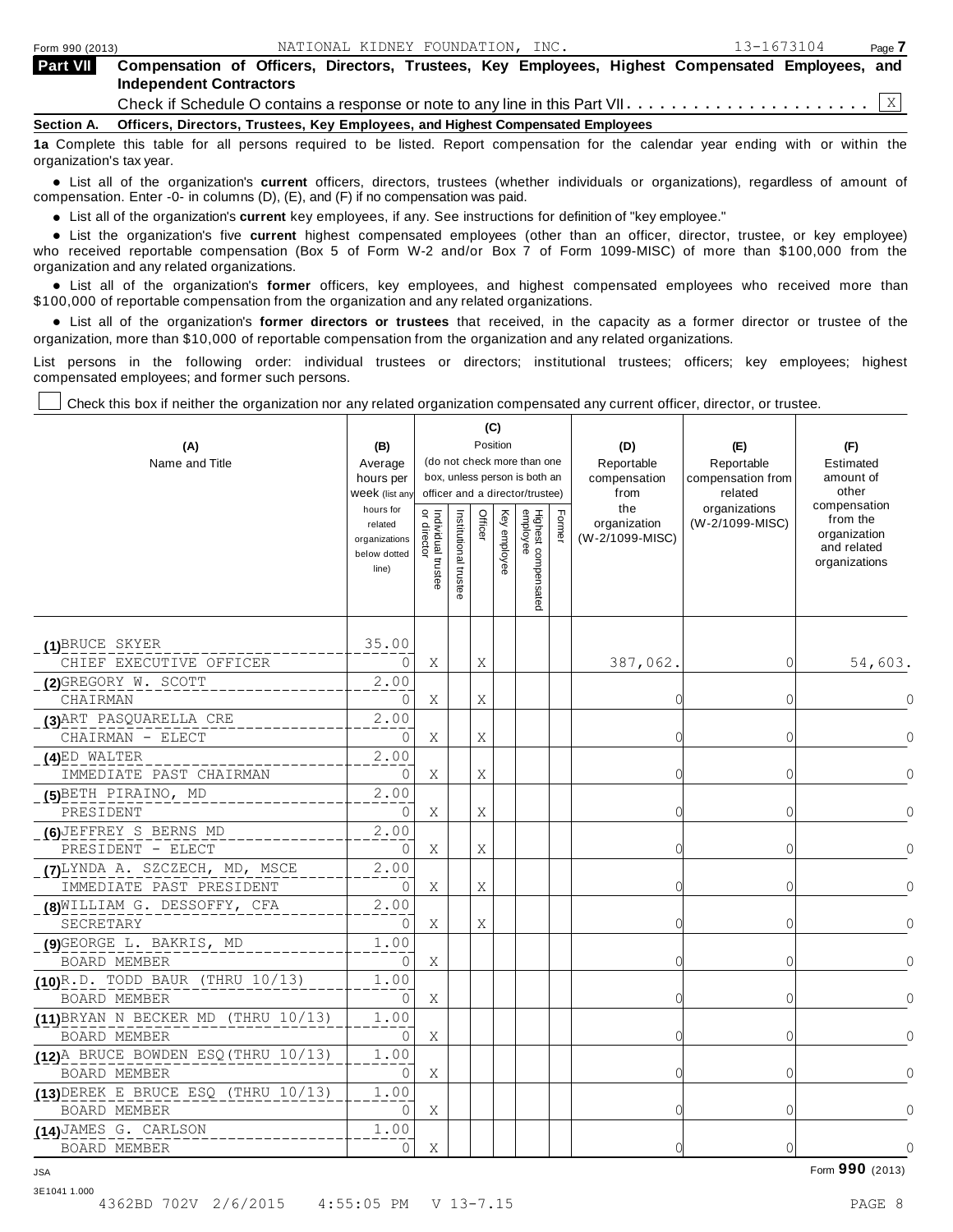## NATIONAL KIDNEY FOUNDATION, INC. 13-1673104

|  | Form 990 (2013) |
|--|-----------------|
|  |                 |

|                                                                                                                                                                                                                                                                                                                                                                   | (A)<br>(B)<br>(C)<br>Name and title<br>Position<br>Average<br>(do not check more than one<br>hours per<br>box, unless person is both an<br>week (list any<br>officer and a director/trustee)<br>hours for |                                     |                      |         |              |                                 |        | (D)<br>Reportable<br>compensation<br>from<br>the | (E)<br>Reportable<br>compensation from<br>related<br>organizations | (F)<br>Estimated<br>amount of<br>other<br>compensation   |
|-------------------------------------------------------------------------------------------------------------------------------------------------------------------------------------------------------------------------------------------------------------------------------------------------------------------------------------------------------------------|-----------------------------------------------------------------------------------------------------------------------------------------------------------------------------------------------------------|-------------------------------------|----------------------|---------|--------------|---------------------------------|--------|--------------------------------------------------|--------------------------------------------------------------------|----------------------------------------------------------|
|                                                                                                                                                                                                                                                                                                                                                                   | related<br>organizations<br>below dotted<br>line)                                                                                                                                                         | Individual trustee<br>  or director | Institutional truste | Officer | Key employee | Highest compensated<br>employee | Former | organization<br>(W-2/1099-MISC)                  | (W-2/1099-MISC)                                                    | from the<br>organization<br>and related<br>organizations |
| (15) THOMAS CASSESE (FROM 6/14)<br><b>BOARD MEMBER</b>                                                                                                                                                                                                                                                                                                            | 1.00<br>0                                                                                                                                                                                                 | Χ                                   |                      |         |              |                                 |        |                                                  |                                                                    | 0                                                        |
| (16) MICHAEL J CHOI, MD (FROM 6/14)<br>BOARD MEMBER                                                                                                                                                                                                                                                                                                               | 1.00<br>0                                                                                                                                                                                                 | Χ                                   |                      |         |              |                                 |        |                                                  |                                                                    | $\Omega$                                                 |
| (17) MATTHEW COOPER, MD (FROM 6/14)<br><b>BOARD MEMBER</b>                                                                                                                                                                                                                                                                                                        | 1.00<br>0                                                                                                                                                                                                 | Χ                                   |                      |         |              |                                 |        |                                                  |                                                                    | $\Omega$                                                 |
| (18) PAUL CRAWFORD, MD<br>BOARD MEMBER                                                                                                                                                                                                                                                                                                                            | 1.00<br>0                                                                                                                                                                                                 | Χ                                   |                      |         |              |                                 |        | ∩                                                |                                                                    | $\Omega$                                                 |
| (19) JANE S. DAVIS, CRNP<br><b>BOARD MEMBER</b>                                                                                                                                                                                                                                                                                                                   | 1.00<br>0                                                                                                                                                                                                 | Χ                                   |                      |         |              |                                 |        |                                                  |                                                                    | $\Omega$                                                 |
| (20) BRIAN DILSHEIMER<br><b>BOARD MEMBER</b>                                                                                                                                                                                                                                                                                                                      | 1.00<br>$\Omega$                                                                                                                                                                                          | Χ                                   |                      |         |              |                                 |        |                                                  |                                                                    | $\Omega$                                                 |
| (21) JIM ELKIN<br>BOARD MEMBER                                                                                                                                                                                                                                                                                                                                    | 1.00<br>$\Omega$                                                                                                                                                                                          | Χ                                   |                      |         |              |                                 |        |                                                  |                                                                    | $\Omega$                                                 |
| (22) CHARLES H. FENDELL (FROM 6/14)<br><b>BOARD MEMBER</b>                                                                                                                                                                                                                                                                                                        | 1.00<br>0                                                                                                                                                                                                 | Χ                                   |                      |         |              |                                 |        |                                                  |                                                                    | $\Omega$                                                 |
| (23) JOHN T. GERZEMA (FROM 6/14)<br>BOARD MEMBER                                                                                                                                                                                                                                                                                                                  | 1.00<br>$\Omega$                                                                                                                                                                                          | Χ                                   |                      |         |              |                                 |        |                                                  |                                                                    |                                                          |
| $(24)$ BRENNAN HART, ESQ (FROM $10/13$ )<br>BOARD MEMBER<br>(25) TOM HOUGH                                                                                                                                                                                                                                                                                        | 1.00<br>$\Omega$<br>1.00                                                                                                                                                                                  | Χ                                   |                      |         |              |                                 |        |                                                  |                                                                    | $\Omega$                                                 |
| BOARD MEMBER<br>1b Sub-total                                                                                                                                                                                                                                                                                                                                      | $\Omega$                                                                                                                                                                                                  | Χ                                   |                      |         |              |                                 |        | 387,062.                                         |                                                                    | 0<br>54,603.                                             |
| c Total from continuation sheets to Part VII, Section A                                                                                                                                                                                                                                                                                                           |                                                                                                                                                                                                           |                                     |                      |         |              |                                 | ▶      | 2,422,846.<br>2,809,908.                         |                                                                    | 258,674.<br>313,277.                                     |
| 2 Total number of individuals (including but not limited to those listed above) who received more than \$100,000 of<br>reportable compensation from the organization ▶<br>Did the organization list any former officer, director, or trustee, key employee, or highest compensated<br>3<br>employee on line 1a? If "Yes," complete Schedule J for such individual |                                                                                                                                                                                                           | 24                                  |                      |         |              |                                 |        |                                                  |                                                                    | Yes<br>No.<br>Χ<br>3                                     |
| For any individual listed on line 1a, is the sum of reportable compensation and other compensation from the<br>4<br>organization and related organizations greater than \$150,000? If "Yes," complete Schedule J for such<br>Did any person listed on line 1a receive or accrue compensation from any unrelated organization or individual<br>5.                  |                                                                                                                                                                                                           |                                     |                      |         |              |                                 |        |                                                  |                                                                    | Χ<br>4<br>Χ<br>5                                         |
| for services rendered to the organization? If "Yes," complete Schedule J for such person                                                                                                                                                                                                                                                                          |                                                                                                                                                                                                           |                                     |                      |         |              |                                 |        |                                                  |                                                                    |                                                          |
| Complete this table for your five highest compensated independent contractors that received more than \$100,000 of<br>compensation from the organization. Report compensation for the calendar year ending with or within the organization's tax<br>year.                                                                                                         |                                                                                                                                                                                                           |                                     |                      |         |              |                                 |        |                                                  |                                                                    |                                                          |
| (A)<br>Name and business address                                                                                                                                                                                                                                                                                                                                  |                                                                                                                                                                                                           |                                     |                      |         |              |                                 |        | (B)<br>Description of services                   |                                                                    | (C)<br>Compensation                                      |
| <b>Section B. Independent Contractors</b><br>1<br>ATTACHMENT 3                                                                                                                                                                                                                                                                                                    |                                                                                                                                                                                                           |                                     |                      |         |              |                                 |        |                                                  |                                                                    |                                                          |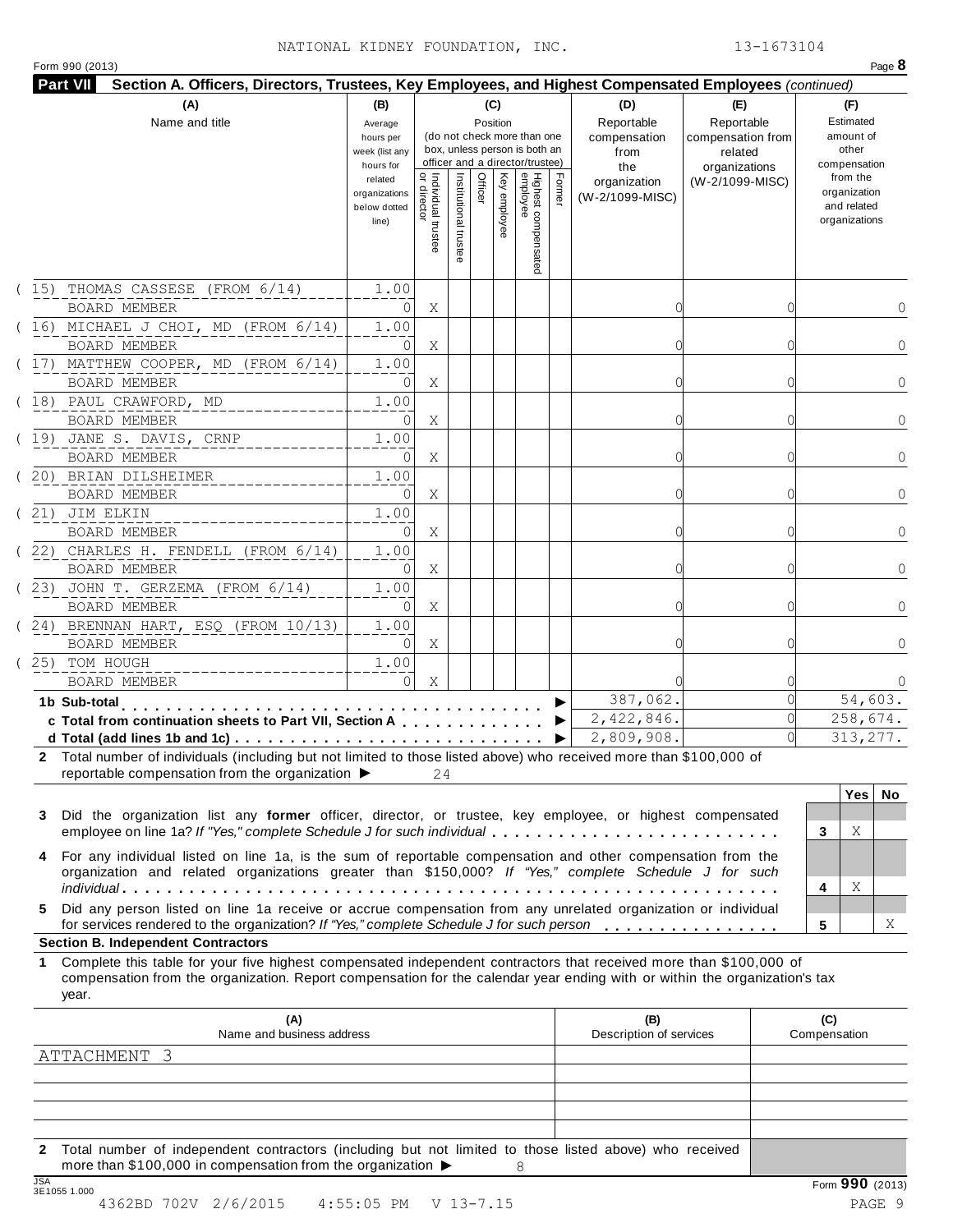#### NATIONAL KIDNEY FOUNDATION, INC. 13-1673104

|  | Form 990 (2013) |  |
|--|-----------------|--|
|  |                 |  |

|    | (A)<br>Name and title                                                                                                                                                                                                                                                                                                                                        | (B)<br>(C)<br>Position<br>Average<br>(do not check more than one<br>hours per<br>box, unless person is both an<br>week (list any<br>officer and a director/trustee)<br>hours for |                                           |                       |         |              |                                 |        |                                 | (E)<br>Reportable<br>compensation from<br>related<br>organizations | (F)<br>Estimated<br>amount of<br>other<br>compensation   |
|----|--------------------------------------------------------------------------------------------------------------------------------------------------------------------------------------------------------------------------------------------------------------------------------------------------------------------------------------------------------------|----------------------------------------------------------------------------------------------------------------------------------------------------------------------------------|-------------------------------------------|-----------------------|---------|--------------|---------------------------------|--------|---------------------------------|--------------------------------------------------------------------|----------------------------------------------------------|
|    |                                                                                                                                                                                                                                                                                                                                                              | related<br>organizations<br>below dotted<br>line)                                                                                                                                | <br>  Individual trustee<br>  or director | Institutional trustee | Officer | Key employee | Highest compensated<br>employee | Former | organization<br>(W-2/1099-MISC) | (W-2/1099-MISC)                                                    | from the<br>organization<br>and related<br>organizations |
|    | 26) KEVIN LONGINO                                                                                                                                                                                                                                                                                                                                            | 1.00                                                                                                                                                                             |                                           |                       |         |              |                                 |        |                                 |                                                                    |                                                          |
|    | <b>BOARD MEMBER</b>                                                                                                                                                                                                                                                                                                                                          | 0                                                                                                                                                                                | Χ                                         |                       |         |              |                                 |        | 0                               |                                                                    | 0                                                        |
|    | (27) THOMAS MCDONOUGH (THRU 10/13)<br><b>BOARD MEMBER</b>                                                                                                                                                                                                                                                                                                    | 1.00<br>0                                                                                                                                                                        | Χ                                         |                       |         |              |                                 |        | C                               |                                                                    | $\Omega$                                                 |
|    | (28) JUMMY OLABANJI (FROM 6/14)                                                                                                                                                                                                                                                                                                                              | 1.00                                                                                                                                                                             |                                           |                       |         |              |                                 |        |                                 |                                                                    |                                                          |
|    | BOARD MEMBER                                                                                                                                                                                                                                                                                                                                                 | 0                                                                                                                                                                                | Χ                                         |                       |         |              |                                 |        | 0                               |                                                                    | $\Omega$                                                 |
|    | (29) STEPHEN PASTAN, MD                                                                                                                                                                                                                                                                                                                                      | 1.00                                                                                                                                                                             |                                           |                       |         |              |                                 |        |                                 |                                                                    |                                                          |
|    | <b>BOARD MEMBER</b>                                                                                                                                                                                                                                                                                                                                          | 0                                                                                                                                                                                | Χ                                         |                       |         |              |                                 |        | 0                               |                                                                    | $\Omega$                                                 |
|    | (30) FRED T. PODOLSKY (FROM 10/13)                                                                                                                                                                                                                                                                                                                           | 1.00                                                                                                                                                                             |                                           |                       |         |              |                                 |        |                                 |                                                                    |                                                          |
|    | <b>BOARD MEMBER</b>                                                                                                                                                                                                                                                                                                                                          | 0                                                                                                                                                                                | Χ                                         |                       |         |              |                                 |        | 0                               |                                                                    | $\Omega$                                                 |
|    | (31) MICHAEL W. SEXTON                                                                                                                                                                                                                                                                                                                                       | 1.00                                                                                                                                                                             |                                           |                       |         |              |                                 |        |                                 |                                                                    |                                                          |
|    | <b>BOARD MEMBER</b>                                                                                                                                                                                                                                                                                                                                          | $\Omega$                                                                                                                                                                         | Χ                                         |                       |         |              |                                 |        |                                 |                                                                    | $\Omega$                                                 |
|    | (32) MICHAEL STEVENSON (FROM 10/13)                                                                                                                                                                                                                                                                                                                          | 1.00                                                                                                                                                                             |                                           |                       |         |              |                                 |        |                                 |                                                                    |                                                          |
|    | BOARD MEMBER                                                                                                                                                                                                                                                                                                                                                 | $\Omega$                                                                                                                                                                         | Χ                                         |                       |         |              |                                 |        |                                 |                                                                    | $\Omega$                                                 |
|    | (33) MICHAEL WATTS, CPA                                                                                                                                                                                                                                                                                                                                      | 1.00                                                                                                                                                                             |                                           |                       |         |              |                                 |        |                                 |                                                                    |                                                          |
|    | BOARD MEMBER<br>(34) PETROS A. GREGORIOU                                                                                                                                                                                                                                                                                                                     | $\Omega$                                                                                                                                                                         | Χ                                         |                       |         |              |                                 |        |                                 |                                                                    | $\Omega$                                                 |
|    | VICE PRESIDENT OF FINANCE                                                                                                                                                                                                                                                                                                                                    | 35.00<br>$\Omega$                                                                                                                                                                |                                           |                       | Χ       |              |                                 |        | 174,435.                        |                                                                    | 22,886.                                                  |
|    | (35) TIMOTHY DAVIS (THRU 1/14)                                                                                                                                                                                                                                                                                                                               | 35.00                                                                                                                                                                            |                                           |                       |         |              |                                 |        |                                 |                                                                    |                                                          |
|    | CHIEF ADVANCEMENT OFFICER                                                                                                                                                                                                                                                                                                                                    | $\Omega$                                                                                                                                                                         |                                           |                       |         | Χ            |                                 |        | 211, 914.                       |                                                                    | 2,177.                                                   |
|    | (36) KERRY WILLIS                                                                                                                                                                                                                                                                                                                                            | 35.00                                                                                                                                                                            |                                           |                       |         |              |                                 |        |                                 |                                                                    |                                                          |
|    | SENIOR VP, SCIENTIFIC ACTIVI.                                                                                                                                                                                                                                                                                                                                | $\Omega$                                                                                                                                                                         |                                           |                       |         | Χ            |                                 |        | 231,321.                        | $\Omega$                                                           | 40,633.                                                  |
|    | 1b Sub-total<br>.<br>c Total from continuation sheets to Part VII, Section A                                                                                                                                                                                                                                                                                 |                                                                                                                                                                                  |                                           |                       |         |              |                                 |        |                                 |                                                                    |                                                          |
| 3  | 2 Total number of individuals (including but not limited to those listed above) who received more than \$100,000 of<br>reportable compensation from the organization ▶<br>Did the organization list any former officer, director, or trustee, key employee, or highest compensated<br>employee on line 1a? If "Yes," complete Schedule J for such individual |                                                                                                                                                                                  | 24                                        |                       |         |              |                                 |        |                                 |                                                                    | Yes<br><b>No</b><br>Χ<br>3                               |
| 4  | For any individual listed on line 1a, is the sum of reportable compensation and other compensation from the<br>organization and related organizations greater than \$150,000? If "Yes," complete Schedule J for such                                                                                                                                         |                                                                                                                                                                                  |                                           |                       |         |              |                                 |        |                                 |                                                                    | Χ<br>4                                                   |
|    | Did any person listed on line 1a receive or accrue compensation from any unrelated organization or individual<br>for services rendered to the organization? If "Yes," complete Schedule J for such person                                                                                                                                                    |                                                                                                                                                                                  |                                           |                       |         |              |                                 |        |                                 |                                                                    | Χ<br>5                                                   |
| 5. |                                                                                                                                                                                                                                                                                                                                                              |                                                                                                                                                                                  |                                           |                       |         |              |                                 |        |                                 |                                                                    |                                                          |
| 1  | <b>Section B. Independent Contractors</b><br>Complete this table for your five highest compensated independent contractors that received more than \$100,000 of<br>compensation from the organization. Report compensation for the calendar year ending with or within the organization's tax<br>year.                                                       |                                                                                                                                                                                  |                                           |                       |         |              |                                 |        |                                 |                                                                    |                                                          |
|    | (A)<br>Name and business address                                                                                                                                                                                                                                                                                                                             |                                                                                                                                                                                  |                                           |                       |         |              |                                 |        | (B)<br>Description of services  |                                                                    | (C)<br>Compensation                                      |
|    |                                                                                                                                                                                                                                                                                                                                                              |                                                                                                                                                                                  |                                           |                       |         |              |                                 |        |                                 |                                                                    |                                                          |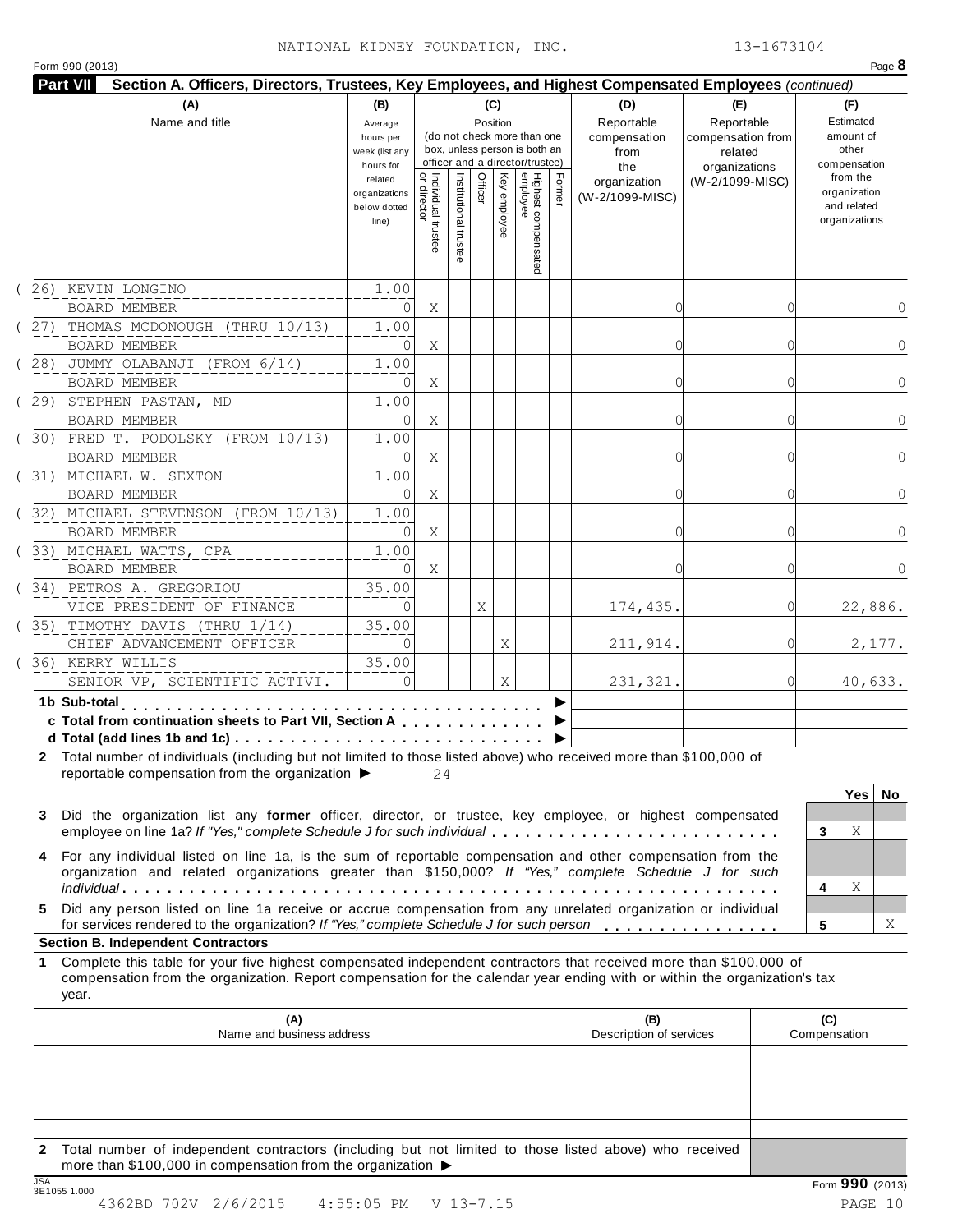| (A)<br>Name and title                                                                                                                                                                                                                                           | (B)<br>Average<br>hours per<br>week (list any<br>hours for |                                           |                       | (C)<br>Position |              | (do not check more than one<br>box, unless person is both an<br>officer and a director/trustee) |        | (D)<br>Reportable<br>compensation<br>from<br>the | (E)<br>Reportable<br>compensation from<br>related<br>organizations |              | (F)<br>Estimated<br>amount of<br>other<br>compensation   |           |
|-----------------------------------------------------------------------------------------------------------------------------------------------------------------------------------------------------------------------------------------------------------------|------------------------------------------------------------|-------------------------------------------|-----------------------|-----------------|--------------|-------------------------------------------------------------------------------------------------|--------|--------------------------------------------------|--------------------------------------------------------------------|--------------|----------------------------------------------------------|-----------|
|                                                                                                                                                                                                                                                                 | related<br>organizations<br>below dotted<br>line)          | <br>  Individual trustee<br>  or director | Institutional trustee | Officer         | Key employee | Highest compensated<br>employee                                                                 | Former | organization<br>(W-2/1099-MISC)                  | (W-2/1099-MISC)                                                    |              | from the<br>organization<br>and related<br>organizations |           |
| ( 37) JOANN VECCHIONE                                                                                                                                                                                                                                           | 35.00                                                      |                                           |                       |                 |              |                                                                                                 |        |                                                  |                                                                    |              |                                                          |           |
| SR VP, ORGANIZATIONAL RESOUR.                                                                                                                                                                                                                                   | $\Omega$                                                   |                                           |                       |                 | Χ            |                                                                                                 |        | 200,579.                                         |                                                                    |              | 46,618.                                                  |           |
| (38) JOSEPH VASSALOTTI                                                                                                                                                                                                                                          | 35.00                                                      |                                           |                       |                 |              |                                                                                                 |        |                                                  |                                                                    |              |                                                          |           |
| CHIEF MEDICAL OFFICER                                                                                                                                                                                                                                           | $\Omega$                                                   |                                           |                       |                 | Χ            |                                                                                                 |        | 182,302.                                         | 0                                                                  |              | 19,403.                                                  |           |
| (39) ANTHONY GUCCIARDO<br>SENIOR VICE PRESIDENT                                                                                                                                                                                                                 | 35.00<br>$\Omega$                                          |                                           |                       |                 | Χ            |                                                                                                 |        | 180,880.                                         | 0                                                                  |              | 17,000.                                                  |           |
| (40) INGRID MONTECINO (THRU 10/13)                                                                                                                                                                                                                              | 35.00                                                      |                                           |                       |                 |              |                                                                                                 |        |                                                  |                                                                    |              |                                                          |           |
| DIVISION PRESIDENT                                                                                                                                                                                                                                              | $\Omega$                                                   |                                           |                       |                 | Χ            |                                                                                                 |        | 176,216.                                         | 0                                                                  |              | 12,717.                                                  |           |
| (41) JOANNE SPINK                                                                                                                                                                                                                                               | 35.00                                                      |                                           |                       |                 |              |                                                                                                 |        |                                                  |                                                                    |              |                                                          |           |
| DIVISION PRESIDENT                                                                                                                                                                                                                                              | $\Omega$                                                   |                                           |                       |                 | Χ            |                                                                                                 |        | 156,885.                                         | 0                                                                  |              | 6,857.                                                   |           |
| $(42)$ BETH IRICK (THRU $1/14$ )                                                                                                                                                                                                                                | 35.00                                                      |                                           |                       |                 |              |                                                                                                 |        |                                                  |                                                                    |              |                                                          |           |
| DIVISION PRESIDENT                                                                                                                                                                                                                                              | $\Omega$                                                   |                                           |                       |                 |              | Χ                                                                                               |        | 176,244.                                         | 0                                                                  |              | 18,345.                                                  |           |
| (43) ERIC ALBRECHT                                                                                                                                                                                                                                              | 35.00                                                      |                                           |                       |                 |              |                                                                                                 |        |                                                  |                                                                    |              |                                                          |           |
| VICE PRESIDENT                                                                                                                                                                                                                                                  | $\Omega$                                                   |                                           |                       |                 |              | Χ                                                                                               |        | 175,040.                                         | U                                                                  |              | 26,557.                                                  |           |
| (44) TROY ZIMMERMAN                                                                                                                                                                                                                                             | 35.00                                                      |                                           |                       |                 |              |                                                                                                 |        |                                                  |                                                                    |              |                                                          |           |
| VICE PRESIDENT                                                                                                                                                                                                                                                  | $\Omega$                                                   |                                           |                       |                 |              | Χ                                                                                               |        | 164,702.                                         | 0                                                                  |              | 30, 357.                                                 |           |
| (45) PAMELA GATZ                                                                                                                                                                                                                                                | 35.00                                                      |                                           |                       |                 |              |                                                                                                 |        |                                                  |                                                                    |              |                                                          |           |
| DIVISION PRESIDENT                                                                                                                                                                                                                                              | $\Omega$                                                   |                                           |                       |                 |              | Χ                                                                                               |        | 162,014.                                         |                                                                    |              | 3,819.                                                   |           |
| (46) NICOLE FRIEDLAND<br>DIVISION PRESIDENT                                                                                                                                                                                                                     | 35.00<br>$\Omega$                                          |                                           |                       |                 |              | Χ                                                                                               |        | 152,642.                                         |                                                                    |              | 11,305.                                                  |           |
| (47) JOHN R. DAVIS (THRU 6/11)                                                                                                                                                                                                                                  | 35.00                                                      |                                           |                       |                 |              |                                                                                                 |        |                                                  |                                                                    |              |                                                          |           |
| CHIEF EXECUTIVE OFFICER                                                                                                                                                                                                                                         | $\Omega$                                                   |                                           |                       |                 |              |                                                                                                 | Χ      | 77,672.                                          | 0                                                                  |              |                                                          | $\Omega$  |
| 1b Sub-total                                                                                                                                                                                                                                                    |                                                            |                                           |                       |                 |              |                                                                                                 |        |                                                  |                                                                    |              |                                                          |           |
| c Total from continuation sheets to Part VII, Section A                                                                                                                                                                                                         |                                                            |                                           |                       |                 |              |                                                                                                 |        |                                                  |                                                                    |              |                                                          |           |
| d Total (add lines 1b and 1c) $\cdots$ $\cdots$ $\cdots$ $\cdots$ $\cdots$ $\cdots$ $\cdots$ $\cdots$ $\cdots$ $\cdots$ $\cdots$                                                                                                                                |                                                            |                                           |                       |                 |              |                                                                                                 | ▶      |                                                  |                                                                    |              |                                                          |           |
| 2 Total number of individuals (including but not limited to those listed above) who received more than \$100,000 of                                                                                                                                             |                                                            |                                           |                       |                 |              |                                                                                                 |        |                                                  |                                                                    |              |                                                          |           |
| reportable compensation from the organization ▶                                                                                                                                                                                                                 |                                                            | 24                                        |                       |                 |              |                                                                                                 |        |                                                  |                                                                    |              |                                                          |           |
|                                                                                                                                                                                                                                                                 |                                                            |                                           |                       |                 |              |                                                                                                 |        |                                                  |                                                                    |              | Yes                                                      | <b>No</b> |
| Did the organization list any former officer, director, or trustee, key employee, or highest compensated<br>3<br>employee on line 1a? If "Yes," complete Schedule J for such individual                                                                         |                                                            |                                           |                       |                 |              |                                                                                                 |        |                                                  |                                                                    | 3            | Χ                                                        |           |
|                                                                                                                                                                                                                                                                 |                                                            |                                           |                       |                 |              |                                                                                                 |        |                                                  |                                                                    |              |                                                          |           |
| For any individual listed on line 1a, is the sum of reportable compensation and other compensation from the<br>4<br>organization and related organizations greater than \$150,000? If "Yes," complete Schedule J for such                                       |                                                            |                                           |                       |                 |              |                                                                                                 |        |                                                  |                                                                    |              |                                                          |           |
|                                                                                                                                                                                                                                                                 |                                                            |                                           |                       |                 |              |                                                                                                 |        |                                                  |                                                                    | 4            | Χ                                                        |           |
| Did any person listed on line 1a receive or accrue compensation from any unrelated organization or individual<br>5.                                                                                                                                             |                                                            |                                           |                       |                 |              |                                                                                                 |        |                                                  |                                                                    |              |                                                          |           |
| for services rendered to the organization? If "Yes," complete Schedule J for such person                                                                                                                                                                        |                                                            |                                           |                       |                 |              |                                                                                                 |        |                                                  |                                                                    | 5            |                                                          | Χ         |
| <b>Section B. Independent Contractors</b>                                                                                                                                                                                                                       |                                                            |                                           |                       |                 |              |                                                                                                 |        |                                                  |                                                                    |              |                                                          |           |
| Complete this table for your five highest compensated independent contractors that received more than \$100,000 of<br>1.<br>compensation from the organization. Report compensation for the calendar year ending with or within the organization's tax<br>year. |                                                            |                                           |                       |                 |              |                                                                                                 |        |                                                  |                                                                    |              |                                                          |           |
| (A)                                                                                                                                                                                                                                                             |                                                            |                                           |                       |                 |              |                                                                                                 |        | (B)                                              |                                                                    | (C)          |                                                          |           |
| Name and business address                                                                                                                                                                                                                                       |                                                            |                                           |                       |                 |              |                                                                                                 |        | Description of services                          |                                                                    | Compensation |                                                          |           |
|                                                                                                                                                                                                                                                                 |                                                            |                                           |                       |                 |              |                                                                                                 |        |                                                  |                                                                    |              |                                                          |           |
|                                                                                                                                                                                                                                                                 |                                                            |                                           |                       |                 |              |                                                                                                 |        |                                                  |                                                                    |              |                                                          |           |
|                                                                                                                                                                                                                                                                 |                                                            |                                           |                       |                 |              |                                                                                                 |        |                                                  |                                                                    |              |                                                          |           |

**2** Total number of independent contractors (including but not limited to those listed above) who received more than \$100,000 in compensation from the organization  $\blacktriangleright$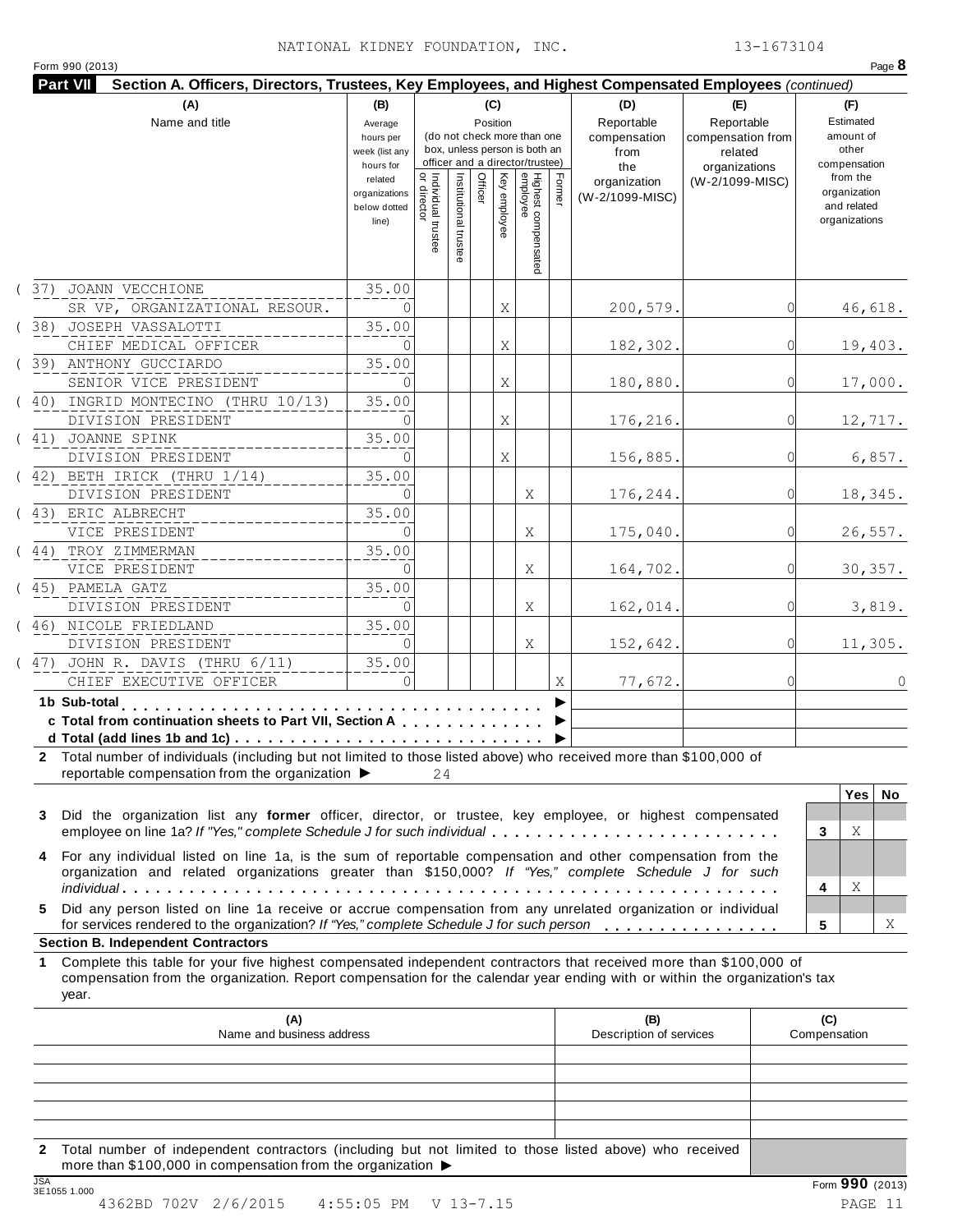| <b>Part VIII</b>                                                 |         | Form 990 (2013)<br><b>Statement of Revenue</b>                                                                                                                                                                                                            | NATIONAL KIDNEY FOUNDATION, INC. |                      |                                                    | 13-1673104                              | Page 9                                                           |
|------------------------------------------------------------------|---------|-----------------------------------------------------------------------------------------------------------------------------------------------------------------------------------------------------------------------------------------------------------|----------------------------------|----------------------|----------------------------------------------------|-----------------------------------------|------------------------------------------------------------------|
|                                                                  |         |                                                                                                                                                                                                                                                           |                                  |                      |                                                    |                                         | X                                                                |
|                                                                  |         |                                                                                                                                                                                                                                                           |                                  | (A)<br>Total revenue | (B)<br>Related or<br>exempt<br>function<br>revenue | (C)<br>Unrelated<br>business<br>revenue | (D)<br>Revenue<br>excluded from tax<br>under sections<br>512-514 |
| <b>Contributions, Gifts, Grants</b><br>and Other Similar Amounts | 1a<br>b | 1a<br>Federated campaigns <b>Federated</b><br>1 b<br>Membership dues <b>All Accords</b> Membership dues                                                                                                                                                   | 850,599.                         |                      |                                                    |                                         |                                                                  |
|                                                                  | c       | 1c<br>Fundraising events <b>Fundraising</b>                                                                                                                                                                                                               | 10,752,508.                      |                      |                                                    |                                         |                                                                  |
|                                                                  | d       | 1d<br>Related organizations <b>and the set of the set of the set of the set of the set of the set of the set of the set of the set of the set of the set of the set of the set of the set of the set of the set of the set of the set </b>                |                                  |                      |                                                    |                                         |                                                                  |
|                                                                  | е       | 1e<br>Government grants (contributions)                                                                                                                                                                                                                   |                                  |                      |                                                    |                                         |                                                                  |
|                                                                  | f       | All other contributions, gifts, grants,                                                                                                                                                                                                                   |                                  |                      |                                                    |                                         |                                                                  |
|                                                                  |         | 1f<br>and similar amounts not included above l                                                                                                                                                                                                            | 9,166,879.                       |                      |                                                    |                                         |                                                                  |
|                                                                  | g<br>h  | Noncash contributions included in lines 1a-1f: \$                                                                                                                                                                                                         | 3,285,628.                       | 20,769,986.          |                                                    |                                         |                                                                  |
|                                                                  |         |                                                                                                                                                                                                                                                           | <b>Business Code</b>             |                      |                                                    |                                         |                                                                  |
|                                                                  | 2a      | SPONSORSHIPS                                                                                                                                                                                                                                              | 611600                           | 7,546,128.           | 7,546,128.                                         |                                         |                                                                  |
| Program Service Revenue                                          | b       | GRANT AND CONTRACT REVENUE                                                                                                                                                                                                                                | 611600                           | 1,561,609.           | 1,561,609.                                         |                                         |                                                                  |
|                                                                  | c       | THRIFT STORE REVENUE                                                                                                                                                                                                                                      | 448000                           | 917,568.             |                                                    |                                         | 917,568.                                                         |
|                                                                  | d       | MEMBERSHIP DUES AND SUBSCRIPTIONS                                                                                                                                                                                                                         | 511120                           | 606,730.             | 606,730.                                           |                                         |                                                                  |
|                                                                  | е<br>f  | All other program service revenue                                                                                                                                                                                                                         |                                  |                      |                                                    |                                         |                                                                  |
|                                                                  | g       |                                                                                                                                                                                                                                                           |                                  | 10,632,035           |                                                    |                                         |                                                                  |
| 3                                                                |         | Investment income (including dividends, interest, and                                                                                                                                                                                                     |                                  |                      |                                                    |                                         |                                                                  |
|                                                                  |         | other similar amounts)                                                                                                                                                                                                                                    | ▶                                | 259,102.             |                                                    |                                         | 259,102.                                                         |
| 4                                                                |         | Income from investment of tax-exempt bond proceeds                                                                                                                                                                                                        |                                  | $\circ$              |                                                    |                                         |                                                                  |
| 5                                                                |         | Royalties ••••••••••• <del>•••••••••••••••••••••••</del><br>(i) Real                                                                                                                                                                                      | (ii) Personal                    | 2,259,447.           |                                                    |                                         | 2,259,447.                                                       |
|                                                                  | 6a      | Gross rents <b>contract of the set of the set of the set of the set of the set of the set of the set of the set of the set of the set of the set of the set of the set of the set of the set of the set of the set of the set of</b>                      |                                  |                      |                                                    |                                         |                                                                  |
|                                                                  | b       | Less: rental expenses                                                                                                                                                                                                                                     |                                  |                      |                                                    |                                         |                                                                  |
|                                                                  | c       | Rental income or (loss)                                                                                                                                                                                                                                   |                                  |                      |                                                    |                                         |                                                                  |
|                                                                  | d       |                                                                                                                                                                                                                                                           |                                  | $\circ$              |                                                    |                                         |                                                                  |
|                                                                  |         | (i) Securities<br>7a Gross amount from sales of                                                                                                                                                                                                           | (ii) Other                       |                      |                                                    |                                         |                                                                  |
|                                                                  |         | 9,887,974.<br>assets other than inventory                                                                                                                                                                                                                 | 2,972,611.                       |                      |                                                    |                                         |                                                                  |
|                                                                  | b       | Less: cost or other basis<br>and sales expenses $\sqrt{9,748,738}$ .                                                                                                                                                                                      | 826,284.                         |                      |                                                    |                                         |                                                                  |
|                                                                  | c       | Gain or (loss) <u>  139, 236.</u>                                                                                                                                                                                                                         | 2,146,327.                       |                      |                                                    |                                         |                                                                  |
|                                                                  | d       |                                                                                                                                                                                                                                                           |                                  | 2,285,563.           |                                                    |                                         | 2,285,563.                                                       |
|                                                                  | 8а      | Gross income from fundraising                                                                                                                                                                                                                             |                                  |                      |                                                    |                                         |                                                                  |
|                                                                  |         | events (not including $$10,752,508$ .                                                                                                                                                                                                                     | ATCH 4                           |                      |                                                    |                                         |                                                                  |
|                                                                  |         | of contributions reported on line 1c).                                                                                                                                                                                                                    |                                  |                      |                                                    |                                         |                                                                  |
| <b>Other Revenue</b>                                             |         | See Part IV, line 18 a   1,437,500.                                                                                                                                                                                                                       | 1,437,500.                       |                      |                                                    |                                         |                                                                  |
|                                                                  | b<br>с  | Less: direct expenses b<br>Net income or (loss) from fundraising events $ATCH.5$                                                                                                                                                                          |                                  |                      |                                                    |                                         |                                                                  |
|                                                                  | 9а      | Gross income from gaming activities.                                                                                                                                                                                                                      |                                  |                      |                                                    |                                         |                                                                  |
|                                                                  | b       | See Part IV, line 19 and the same of the same of the same of the same of the same of the same of the same of the same of the same of the same of the same of the same of the same of the same of the same of the same of the s<br>Less: direct expenses b |                                  |                      |                                                    |                                         |                                                                  |
|                                                                  | c       | Net income or (loss) from gaming activities <u>entitled</u> by Detail Details                                                                                                                                                                             |                                  | $\Omega$             |                                                    |                                         |                                                                  |
| 10a                                                              |         | Gross<br>sales of inventory, less<br>returns and allowances $a \overline{a}$ 181, 101.                                                                                                                                                                    |                                  |                      |                                                    |                                         |                                                                  |
|                                                                  | b       | Less: cost of goods sold $\Box$ ATCH $\Box$ 6 $\Box$ b $\Box$ 18,040.                                                                                                                                                                                     |                                  |                      |                                                    |                                         |                                                                  |
|                                                                  |         | Net income or (loss) from sales of inventory <u>entitled</u> ★                                                                                                                                                                                            |                                  | 163,061.             | 163,061.                                           |                                         |                                                                  |
|                                                                  |         | Miscellaneous Revenue                                                                                                                                                                                                                                     | <b>Business Code</b>             |                      |                                                    |                                         |                                                                  |
| 11a                                                              |         | MISCELLANEOUS REVENUE<br>the control of the control of the                                                                                                                                                                                                | 611710                           | 99,186.              | 99,186.                                            |                                         |                                                                  |
|                                                                  | b       | <u> 1989 - Johann John Stone, markin film yn y brening yn y brening yn y brening yn y brening yn y brening yn y b</u><br><u> 1989 - Johann Stein, mars an deutscher Stein und der Stein und der Stein und der Stein und der Stein und der</u>             |                                  |                      |                                                    |                                         |                                                                  |
|                                                                  | c<br>d  | All other revenue experience and the set of the set of the set of the set of the set of the set of the set of the set of the set of the set of the set of the set of the set of the set of the set of the set of the set of th                            |                                  |                      |                                                    |                                         |                                                                  |
|                                                                  | е       |                                                                                                                                                                                                                                                           |                                  | 99,186.              |                                                    |                                         |                                                                  |
| 12                                                               |         |                                                                                                                                                                                                                                                           |                                  | 36,468,380.          | 9,976,714.                                         |                                         | 5,721,680.                                                       |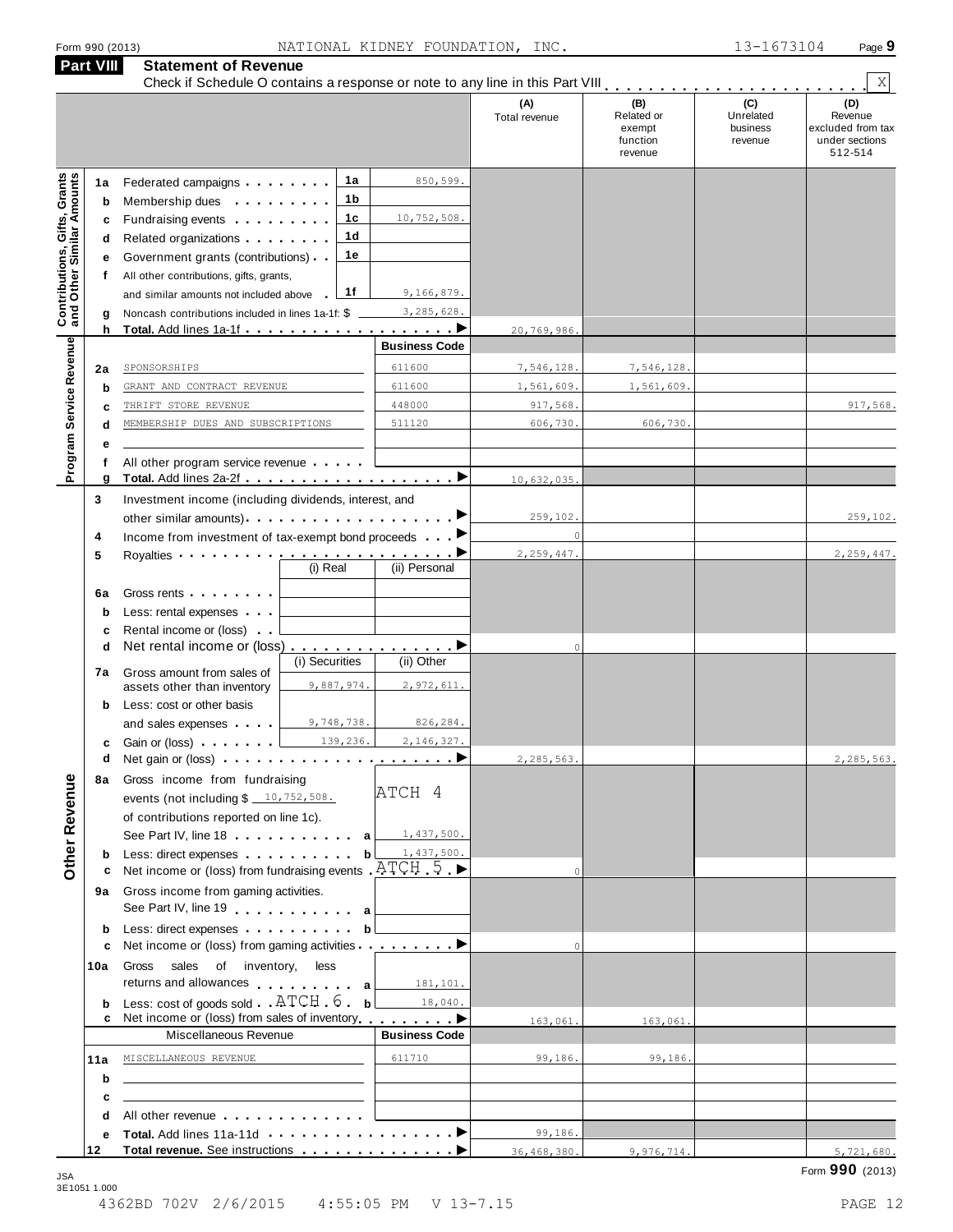#### **Part IX Statement of Functional Expenses** *Section 501(c)(3) and 501(c)(4) organizations must complete all columns. All other organizations must complete column (A).*  Form 990 (2013) MATIONAL KIDNEY FOUNDATION, INC. 13-1673104 Page 10<br> **Page 10**<br>
Section 501(c)(3) and 501(c)(4) organizations must complete all columns. All other organizations must complete column (A).<br>
Check if Schedule 8b, 9b, and 10b of Part VIII. expenses Management and general expenses Fundraising expenses **1** Grants and other assistance to governments and organizations in the United States. See Part IV, line 21 **m 2** Grants and other assistance to individuals in **The United States. See Part IV, line 21**<br>**States of States. The United States. See Part IV, line 21**<br>**Crants and other assistance to governments and organizations in the United States. See Part IV, line 21**<br>**2** Grants and organizations, and individuals outside the United States. See Part IV, line 21<br>
2 Grants and other assistance to individuals in<br>
the United States. See Part IV, line 22<br>
3 Grants and other assistance to governments,<br>
organizations, and individuals outside the<br>
Unit the United States. See Part IV, line 22<br>
3 Grants and other assistance to governments,<br>
organizations, and individuals outside the<br>
United States. See Part IV, lines 15 and 16<br>
4 Benefits paid to or for members<br>
5 Compensa persons (as defined under section 4958(f)(1)) and persons described in section 4958(c)(3)(B) 19 Denefits paid to or for members<br>
19 Benefits paid to or for members<br>
19 Compensation of current officers, directors,<br>
trustees, and key employees<br>
19 Compensation not included above, to disqualified<br>
19 Persons describe 401(k) and key employees<br>
6 Compensation not included above, to disqualified<br>
persons (as defined under section 4958(f)(1)) and<br>
persons described in section 4958(c)(3)(B)<br>
7 Other salaries and wages<br>
8 Pension plan accru 10 Payroll taxes . . . . . . . . . . . . . . . . . . Fees for services (non-employees): **11** 6 Compensation not included above, to disquainted<br>persons (as defined under section  $4958(f)(1)$ ) and<br>persons described in section  $4958(c)(3)(B)$ <br>7 Other salaries and wages<br>8 Pension plan accruals and contributions (include s m m m m m m m m m m m m m m m m m m **a** Management<br>**b** Legal Pension plan accruals and contributions (include section<br>401(k) and 403(b) employer contributions)<br>Other employee benefits<br>Payroll taxes<br>Fees for services (non-employees):<br>Management<br>Legal<br>Accounting c Accounting . . . . . . . . . . . . . . . **c** Accounting<br>**d** Lobbying **12** (A) amount, list line 11g expenses on Schedule O.) m m m m m m Advertising and promotion **13** Office expenses **14** Information technology 15 Royalties **1996 1996 1996 1996 1997 1998 1999 1999 1999 1999 1999 1999 1999 1999 1999 1999 1999 1999 1999 1999 1999 1999 1999 1999 1999 1999 1999 1999 1999 1999 16**<br> **16** Other. (If line 11g amount exceeds 10% of line 25, column<br>
(A) amount, list line 11g expenses on Schedule O.)<br> **12** Advertising and promotion<br> **13** Office expenses<br> **14** Information technology<br> **15** Royalties<br> **17** Travel 18 Payments of travel or entertainment expenses **19 20 21 22** Depreciation, depletion, and amortization **23** Insurance 24 Other expenses. Itemize expenses not covered **e** Professional fundraising services. See Part IV, line 17 f Investment management fees **g** Other. (If line 11q amount exceeds 10% of line 25, column m m m m m m m m m m m m m m m m m m m m m m m m m m m m m m m m m m m m m m m m m m m m m m m m m m m m m m m m m m Professional fundraising services. See Part IV, line 17 <sup>m</sup> Fees for services (non-employees):<br>
Legal<br>
Accounting<br>
Lobbying<br>
Professional fundraising services. See Part IV, line 17<br>
Investment management fees<br>
Other. (If line 11g amount exceeds 10% of line 25, column m m m m m m m m m m m m m m m m m m m m m m m m m m m Protessional tundraising services. See Part IV, line 17.<br>Investment management fees<br>Other. (If line 11g amount exceeds 10% of line 25, column<br>(A) amount, list line 11g expenses on Schedule O.).<br>Advertising and promotion<br>Of May a mount exceeds 10% of line 25, column<br>
in a fly expenses on Schedule O.)<br>
and promotion<br>
es<br>  $\cdots$ <br>  $\cdots$ <br>  $\cdots$ <br>  $\cdots$ <br>  $\cdots$ <br>  $\cdots$ <br>  $\cdots$ <br>  $\cdots$ <br>  $\cdots$ <br>  $\cdots$ <br>  $\cdots$ <br>  $\cdots$ <br>  $\cdots$ <br>  $\cdots$ <br>  $\cdots$ <br>  $\cdots$ (A) amount, list line 11g expenses on Schedule O.)<br>
Advertising and promotion<br>
Office expenses<br>
Information technology<br>
Royalties<br>
Decupancy<br>
Decupancy<br>
Travel<br>
Payments of travel or entertainment expenses<br>
for ony foderel for any federal, state, or local public officials Conferences, conventions, and meetings Interest Payments to affiliates **Exercise 2.1 and 2.1 and 2.1 and 2.1 and 2.1 and 2.1 and 2.1 and 2.1 and 2.1 and 2.1 and 2.1 and 2.1 and 2.1 and 2.1 and 2.1 and 2.1 and 2.1 and 2.1 and 2.1 and 2.1 and 2.1 and 2.1 and 2.1 and 2.1 a** m m m m m m m m m m m m m m m m m m m m m m m m m m m m m m m m m m m m m m m m m m m m m m m m m m m m m m m m m m m m m Other expenses. Itemize expenses not covered above (List miscellaneous expenses in line 24e. If line 24e amount exceeds 10% of line 25, column (A) amount, list line 24e expenses on Schedule O.) ab<u>QUIPMENT REPAIR/MAINTENANCE | 364,677. 254,864. 54,053. 55,760.</u><br>• <mark>b</mark>UES AND SUBSCRIPTIONS \_\_\_\_\_\_\_ 109,146. 85,760. 17,422. 5,964. **c**AWARDS\_AND\_GRANTS\_\_\_\_\_\_\_\_\_\_\_\_ 16,150.<br>dOTHER\_\_\_\_\_\_\_\_\_\_\_\_\_\_\_\_\_\_\_\_\_\_\_\_ 338,409. 418,959. 102,511. -183,061. **e** All other expenses \_\_\_\_\_\_\_\_\_\_\_\_\_\_\_\_\_\_ **25 Total functional expenses.** Add lines 1 through 24e **25 Total functional expenses.** Add lines 1 through 24e<br>**26 Joint costs.** Complete this line only if the<br>corranization reported in column (R) ionit costs organization reported in column (B) joint costs from a combined educational campaign and Form 990 (2013)<br>
STOtal functional expenses. Add lines 1 through 24e<br>
26 John Costs. Complete this line only if the<br>
organization reported in column (B) joint costs<br>
from a combined educational campaign and<br>
fundraising so <u>ା</u> 1,956,082. 1,956,082. <u>ା</u>  $\sqrt{2}$ 2,015,898. 1,576,508. 269,686. 169,704. 113,574. 68,145. 11,357. 34,072. 12,674,556. 10,010,482. 2,253,051. 411,023. 317,423. 255,508. 54,481. 7,434. 1,269,787. 998,682. 219,460. 51,645.<br>1,117,393. 880,031. 191,424. 45,938. 1,117,393. <u>ା</u> 12,806. 12,806. 54,700. 54,700. 16,656. 16,656.<br>387,403. 387,403. <u>ା</u> 3,028,286. 2,893,861. 49,513. 84,912.<br>1,012,647. 500,572. 12,667. 499,408. 1,012,647. 500,572. 12,667. 499,408.<br>3,357,238. 2,582,131. 182,547. 592,560. 2,582,131. 182,547. 592,560.<br>371,577. 78,807. 81,295. 531,679. <u>ା</u> 2,291,406. 1,709,351. 468,361. 113,694.<br>582,306. 456,626. 30,827. 94,853. 582,306. 456,626. 30,827. 94,853. <u>ା</u> 2,640,641. 2,004,365. 59,655. 576,621. <u>ା</u> <u>ା</u> 116,684. 86,358. 24,457. 5,869. 208,017. 156,538. 39,177. 12,302.  $\begin{array}{cccc} \texttt{a} \texttt{EQUIPMENT\_REPAIR/MAINTEMANCE} & = & 364,677. & 254,864. & 54,053. & 55,760. & 55,964. & 55,964. \end{array}$ CAMARDS AND GRANTS 19, 16,150.<br>
(CHER 15,785. 15,785. 15,785. 16,150. 16,150. 16,150. 16,150. 16,150. 165. 15,785. 34,533,564. 27,283,056. 4,187,327. 3,063,181.

0

fundraising solicitation. Check here  $\triangleright$   $\Box$  if following SOP 98-2 (ASC 958-720)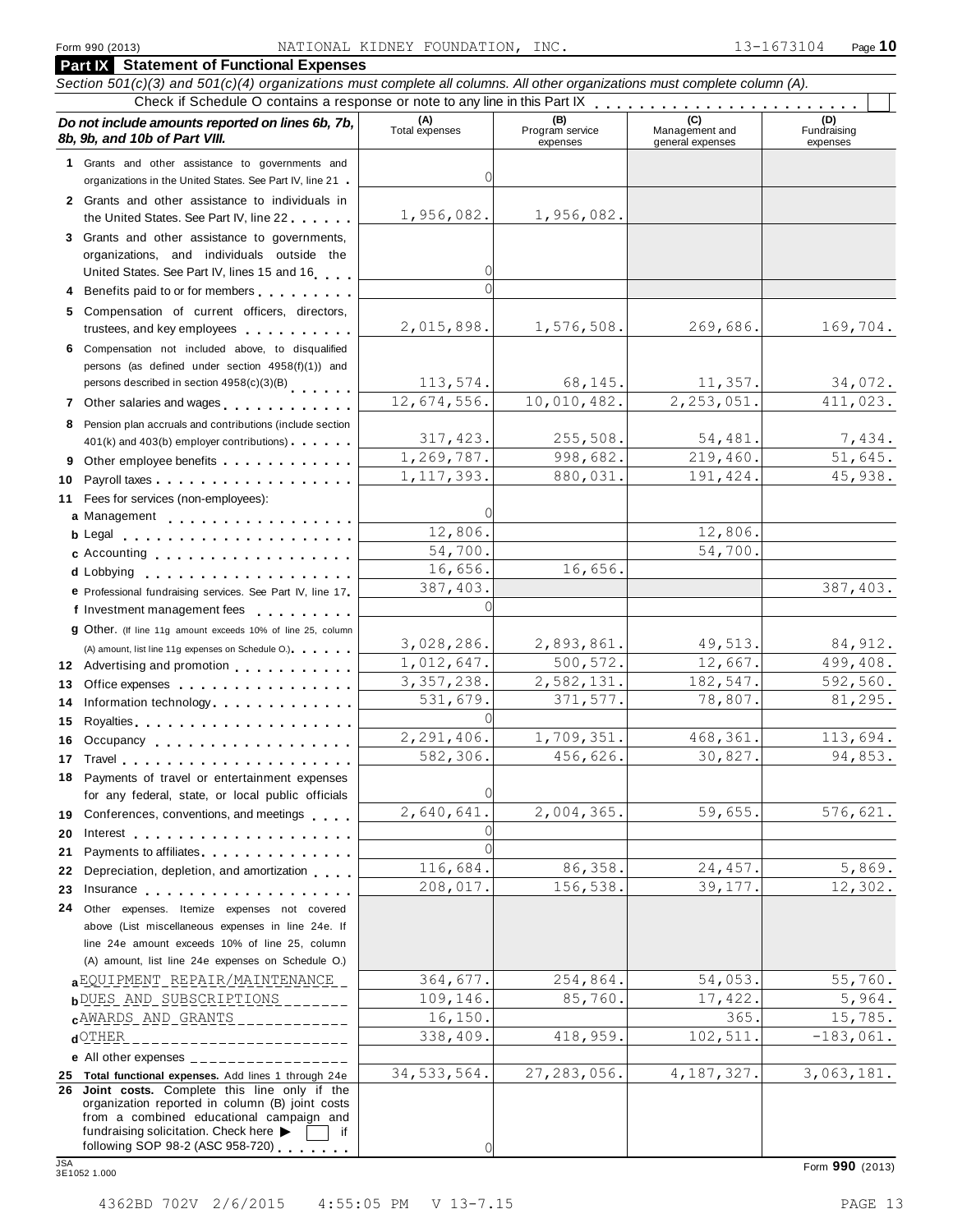### NATIONAL KIDNEY FOUNDATION, INC. 13-1673104

| Form 990 (2013)              | NATIONAL KIDNEY FOUNDATION, INC.                                                                                                                                                                                               |                                      | 13-1673104<br>Page 11       |
|------------------------------|--------------------------------------------------------------------------------------------------------------------------------------------------------------------------------------------------------------------------------|--------------------------------------|-----------------------------|
| Part X                       | <b>Balance Sheet</b>                                                                                                                                                                                                           |                                      |                             |
|                              |                                                                                                                                                                                                                                |                                      |                             |
|                              |                                                                                                                                                                                                                                | (A)                                  | (B)                         |
|                              |                                                                                                                                                                                                                                | Beginning of year                    | End of year                 |
| 1.                           | Cash - non-interest-bearing                                                                                                                                                                                                    | 5,150.<br>$\overline{1}$             | 5,150.                      |
| $\mathbf{2}$                 | Savings and temporary cash investments                                                                                                                                                                                         | 869,841.<br>$\overline{2}$           | 4, 217, 425.                |
| 3                            |                                                                                                                                                                                                                                | 672,611.<br>$\mathbf{3}$             | 471,869.                    |
| 4                            | Accounts receivable, net                                                                                                                                                                                                       | $\overline{4}$<br>626,481.           | 619,103.                    |
| 5                            | Loans and other receivables from current and former officers, directors,                                                                                                                                                       |                                      |                             |
|                              | trustees, key employees, and highest compensated employees.                                                                                                                                                                    |                                      |                             |
|                              | Complete Part II of Schedule L<br>Loans and other receivables from other disqualified persons (as defined under section                                                                                                        | 0l<br>5                              |                             |
| 6                            | $4958(f)(1)$ , persons described in section $4958(c)(3)(B)$ , and contributing employers                                                                                                                                       |                                      |                             |
|                              | and sponsoring organizations of section $501(c)(9)$ voluntary employees beneficiary                                                                                                                                            |                                      |                             |
|                              | organizations (see instructions). Complete Part II of Schedule L.                                                                                                                                                              | 0l<br>6                              |                             |
| Assets<br>7                  |                                                                                                                                                                                                                                | $\overline{7}$                       | $\cap$                      |
| 8                            | Inventories for sale or use enterpreteration of the contract of the contract of the contract of the contract of                                                                                                                | 122,246.<br>8                        | 164,500.                    |
| 9                            | Prepaid expenses and deferred charges experiences and the state of the state of the state of the state of the state of the state of the state of the state of the state of the state of the state of the state of the state of | 347,867.<br>9                        | 489,630.                    |
|                              | 10a Land, buildings, and equipment: cost or                                                                                                                                                                                    |                                      |                             |
|                              | other basis. Complete Part VI of Schedule D $\boxed{10a}$ $\boxed{2, 571, 512}$ .                                                                                                                                              |                                      |                             |
|                              | <b>b</b> Less: accumulated depreciation $\ldots \ldots \ldots \frac{10b}{2,258,438}$ .                                                                                                                                         | $288, 402.$ 10c                      | 313,074.                    |
| 11                           | Investments - publicly traded securities                                                                                                                                                                                       | $10,885,428.$ 11                     | 7,322,829.                  |
| 12                           | Investments - other securities. See Part IV, line 11                                                                                                                                                                           | $0 \vert 12 \vert$<br><sup>o</sup>   | $\Omega$                    |
| 13                           | Investments - program-related. See Part IV, line 11                                                                                                                                                                            | 13                                   | $\Omega$                    |
| 14                           |                                                                                                                                                                                                                                | 14<br>4, 111, 302.                   | $\cap$                      |
| 15                           |                                                                                                                                                                                                                                | 15                                   | 84,729.                     |
| 16                           | Total assets. Add lines 1 through 15 (must equal line 34)                                                                                                                                                                      | 17,929,328.<br>16<br>$5,774,736.$ 17 | 13,688,309.<br>4, 471, 406. |
| 17<br>18                     | Accounts payable and accrued expenses                                                                                                                                                                                          | <sup>o</sup><br>18                   | $\cap$                      |
| 19                           |                                                                                                                                                                                                                                | $2,630,276.$ 19                      | 3,326,178.                  |
| 20                           |                                                                                                                                                                                                                                | U<br>20                              | 0                           |
| 21                           | Escrow or custodial account liability. Complete Part IV of Schedule D.                                                                                                                                                         | <sup>o</sup><br>21                   | $\Omega$                    |
| 22                           | Loans and other payables to current and former officers, directors,                                                                                                                                                            |                                      |                             |
| abilities                    | trustees, key employees, highest compensated employees, and                                                                                                                                                                    |                                      |                             |
| ⊐                            | disqualified persons. Complete Part II of Schedule L.                                                                                                                                                                          | 0<br>22                              | $\circ$                     |
| 23                           | Secured mortgages and notes payable to unrelated third parties                                                                                                                                                                 | 2,500,000.<br>23                     | 0                           |
| 24                           | Unsecured notes and loans payable to unrelated third parties<br>                                                                                                                                                               | 24                                   | $\Omega$                    |
| 25                           | Other liabilities (including federal income tax, payables to related third                                                                                                                                                     |                                      |                             |
|                              | parties, and other liabilities not included on lines 17-24). Complete Part X                                                                                                                                                   |                                      |                             |
|                              | of Schedule D                                                                                                                                                                                                                  | U<br>25                              |                             |
| 26                           |                                                                                                                                                                                                                                | 10,905,012.<br>26                    | 7,797,584.                  |
|                              | Organizations that follow SFAS 117 (ASC 958), check here ▶<br>$X$ and<br>complete lines 27 through 29, and lines 33 and 34.                                                                                                    |                                      |                             |
| <b>Fund Balances</b><br>27   | Unrestricted net assets                                                                                                                                                                                                        | $-860, 113.$<br>27                   | $-1, 102, 488.$             |
| 28                           |                                                                                                                                                                                                                                | 6,689,332.<br>28                     | 5,798,117.                  |
| 29                           | Permanently restricted net assets entertainment of the set of the set of the set of the set of the set of the set of the set of the set of the set of the set of the set of the set of the set of the set of the set of the se | 1,195,097.<br>29                     | $\overline{1}$ , 195, 096.  |
| $\overleftarrow{\mathbf{o}}$ | Organizations that do not follow SFAS 117 (ASC 958), check here ▶<br>and<br>complete lines 30 through 34.                                                                                                                      |                                      |                             |
| 30                           | Capital stock or trust principal, or current funds<br>. <b>.</b> . <b>.</b> . <b>.</b>                                                                                                                                         | 30                                   |                             |
| Assets<br>31                 | Paid-in or capital surplus, or land, building, or equipment fund                                                                                                                                                               | 31                                   |                             |
| 32                           | Retained earnings, endowment, accumulated income, or other funds                                                                                                                                                               | 32                                   |                             |
| $\frac{1}{2}$<br>33          | Total net assets or fund balances                                                                                                                                                                                              | 7,024,316.<br>33                     | 5,890,725.                  |
| 34                           | Total liabilities and net assets/fund balances                                                                                                                                                                                 | 17,929,328.<br>34                    | 13,688,309.                 |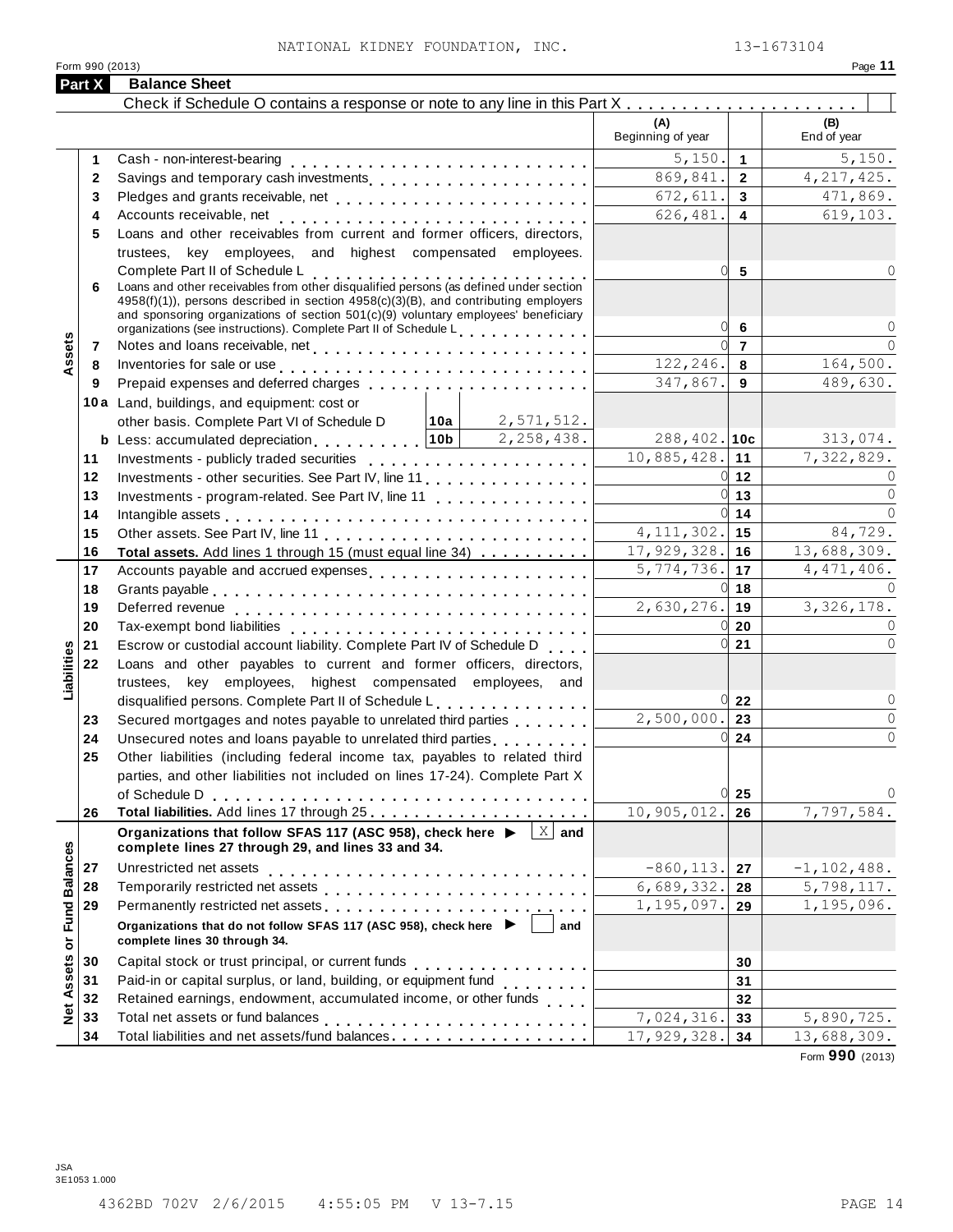| 8  | 8<br>Prior period adjustments enterprised research respectively. The contract respectively contract respectively |  |                |       |               |  |  |
|----|------------------------------------------------------------------------------------------------------------------|--|----------------|-------|---------------|--|--|
| 9  | 9<br>Other changes in net assets or fund balances (explain in Schedule O)                                        |  |                |       | $-3,918,059.$ |  |  |
| 10 | Net assets or fund balances at end of year. Combine lines 3 through 9 (must equal Part X, line<br>10             |  |                |       |               |  |  |
|    | art XII<br><b>Financial Statements and Reporting</b>                                                             |  |                |       |               |  |  |
|    |                                                                                                                  |  |                | Yes l | No.           |  |  |
|    | $ X $ Accrual<br>Accounting method used to prepare the Form 990:     Cash<br>Other                               |  |                |       |               |  |  |
|    | If the organization changed its method of accounting from a prior year or checked "Other," explain in            |  |                |       |               |  |  |
|    | Schedule O.                                                                                                      |  |                |       |               |  |  |
|    | 2a Were the organization's financial statements compiled or reviewed by an independent accountant?               |  | 2a             |       | X             |  |  |
|    | If "Yes," check a box below to indicate whether the financial statements for the year were compiled or           |  |                |       |               |  |  |
|    | reviewed on a separate basis, consolidated basis, or both:                                                       |  |                |       |               |  |  |
|    | Consolidated basis<br>Both consolidated and separate basis<br>Separate basis                                     |  |                |       |               |  |  |
|    |                                                                                                                  |  | 2 <sub>b</sub> | X     |               |  |  |
|    | If "Yes," check a box below to indicate whether the financial statements for the year were audited on a          |  |                |       |               |  |  |
|    | separate basis, consolidated basis, or both:                                                                     |  |                |       |               |  |  |
|    | X<br><b>Consolidated basis</b><br>Separate basis<br>Both consolidated and separate basis                         |  |                |       |               |  |  |
|    | c If "Yes" to line 2a or 2b, does the organization have a committee that assumes responsibility for oversight    |  |                |       |               |  |  |
|    | of the audit, review, or compilation of its financial statements and selection of an independent accountant?     |  | 2c             | Χ     |               |  |  |
|    |                                                                                                                  |  |                |       |               |  |  |

# **a** Were the organization's financial statements compiled or reviewed by an independent accountant? **2a** | **2a** If "Yes," check a box below to indicate whether the financial statements for the year were compiled or

| $\Box$ ocparate pasis $\Box$ $\Box$ ourisuluated pasis $\Box$ Dutti curisuluated and separate pasis                   |
|-----------------------------------------------------------------------------------------------------------------------|
| c If "Yes" to line 2a or 2b, does the organization have a committee that assumes responsibility for oversight         |
| of the audit, review, or compilation of its financial statements and selection of an independent accountant?          |
| If the organization changed either its oversight process or selection process during the tax year, explain in         |
| Schedule O.                                                                                                           |
| 3a As a result of a federal award, was the organization required to undergo an audit or audits as set forth in        |
|                                                                                                                       |
| <b>b</b> If "Yes," did the organization undergo the required audit or audits? If the organization did not undergo the |
| required audit or audits, explain why in Schedule O and describe any steps taken to undergo such audits.              |
|                                                                                                                       |

| ו וועווטומו טנענטווטונט עווע וגטאטונווע<br>Check if Schedule O contains a response or note to any line in this Part XII $\dots \dots \dots \dots$                                                                                                                           |
|-----------------------------------------------------------------------------------------------------------------------------------------------------------------------------------------------------------------------------------------------------------------------------|
| Accounting method used to prepare the Form 990: $\vert$ Cash $\vert$ X Accrual<br>Other<br>If the organization changed its method of accounting from a prior year or checked "Other," explain in<br>Schedule O.                                                             |
| Were the organization's financial statements compiled or reviewed by an independent accountant?                                                                                                                                                                             |
| If "Yes," check a box below to indicate whether the financial statements for the year were compiled or<br>reviewed on a separate basis, consolidated basis, or both:                                                                                                        |
| Consolidated basis<br>Both consolidated and separate basis<br>Separate basis                                                                                                                                                                                                |
| Were the organization's financial statements audited by an independent accountant? $\ldots \ldots \ldots \ldots$<br>If "Yes," check a box below to indicate whether the financial statements for the year were audited on a<br>separate basis, consolidated basis, or both: |
| $X$ Consolidated basis<br>Both consolidated and separate basis<br>Separate basis                                                                                                                                                                                            |
| If "Yes" to line 2a or 2b, does the organization have a committee that assumes responsibility for oversight<br>rent and the state of the state of the state of the state of the state of the state of the state of the state o                                              |

# Form 990 (2013) Page **12** Check if Schedule O contains a response or note to any line in this Part XI m m m m m m m m m m m m m m m m m m m **<sup>1</sup>** m m m m m m m m m m m m m m m m m m m m m m m m m m m m m m m m m m m m m m m m m m m m m m m m m m m m m m m m m m m m m m m m m m m m m m m m NATIONAL KIDNEY FOUNDATION, INC. 13-1673104

Net assets or fund balances at beginning of year (must equal Part X, line 33, column  $(A)$ )  $\ldots$ . Net unrealized gains (losses) on investments  $\dots \dots \dots \dots \dots \dots \dots \dots \dots \dots \dots \dots$ Donated services and use of facilities Investment expenses Prior period adjustments

metals are the community of year (must equal Part X, line 33, column (A))<br>
Net unrealized gains (losses) on investments<br>
Donated services and use of facilities<br>
Donated services and use of facilities<br>
Prior period adjustme

qual Part VIII, column (A), line  $12$ )<br>
equal Part IX, column (A), line  $25$ )<br>
es. Subtract line 2 from line 1<br>
lances at beginning of year (must equal Part X, line 33, column (A))<br>
losses) on investments<br>
use of faciliti m m m m m m m m m m m m m m m m m m m m m m m m m m m m m m m m m m m m m m m m

 **Part XI Reconciliation of Net Assets**

**1** Total revenue (must equal Part VIII, column (A), line 12)

Total expenses (must equal Part IX, column (A), line 25) Revenue less expenses. Subtract line 2 from line 1

m m m m m m m m m m m m m m m m m m m m m m m m m m m m m m m m m m m m m m m m m m m m m m m m m m m m m m m m m m m m m m

—<br>……<br>……<br>……

36,468,380. 34,533,564. 1,934,816. 7,024,316. 849,652.

 $\overline{X}$ 

0  $\overline{0}$  $\overline{0}$ 

Form **990** (2013)

X

**3a**

**3b**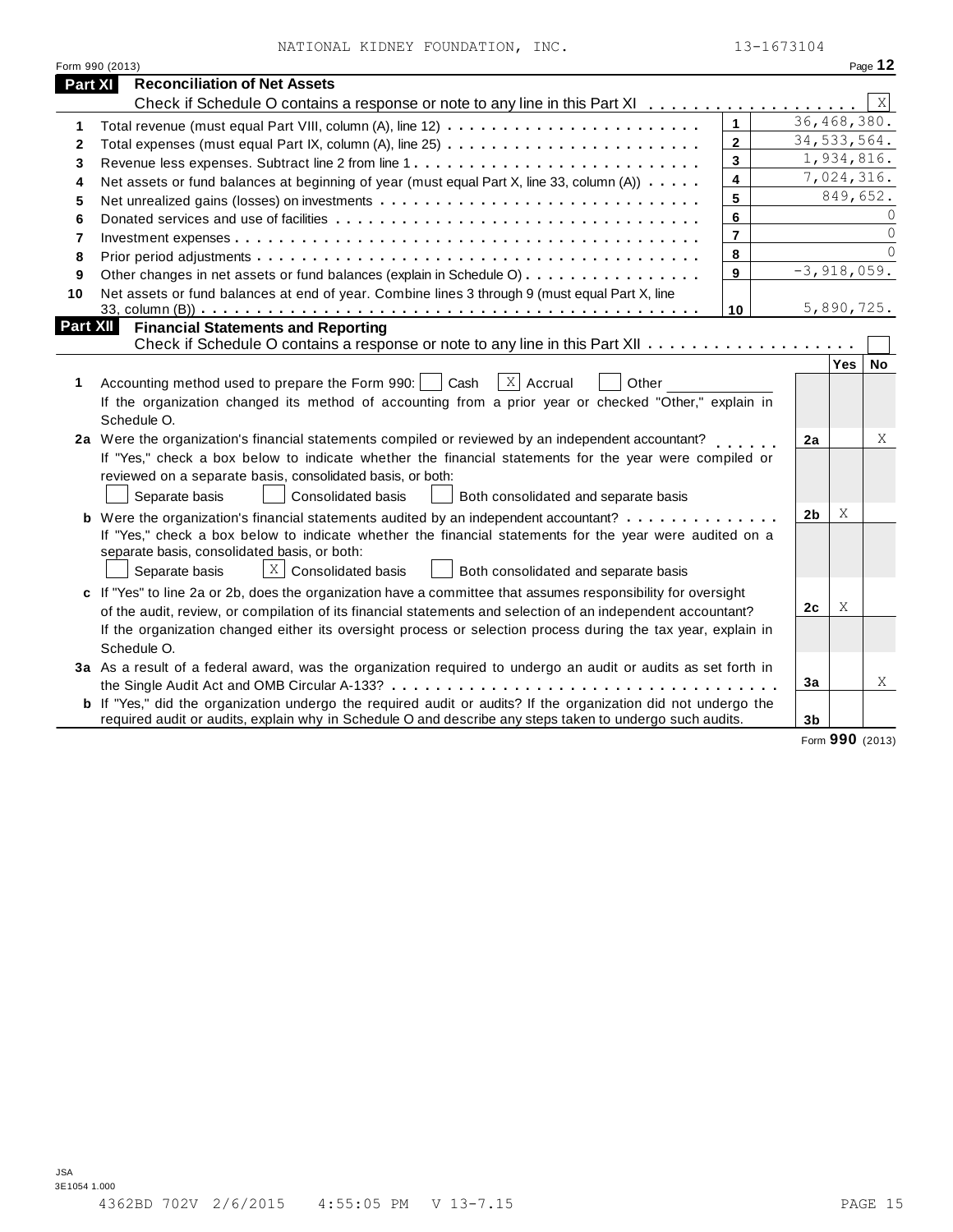| (Form 990 or 990-EZ) |  |  |  |  |
|----------------------|--|--|--|--|
|----------------------|--|--|--|--|

## **SCHEDULE A Public Charity Status and Public Support** OMB No. 1545-0047

(Form 990 or 990-EZ) **Complete if the organization is a section 501(c)(3)** organization or a section  $\frac{2013}{13}$ 

|                                                               |        |                                               |                                                                                                                                                                                                                                |     |                                       |                     |                                                           |     |              | Open to Public                             |
|---------------------------------------------------------------|--------|-----------------------------------------------|--------------------------------------------------------------------------------------------------------------------------------------------------------------------------------------------------------------------------------|-----|---------------------------------------|---------------------|-----------------------------------------------------------|-----|--------------|--------------------------------------------|
| Department of the Treasury<br><b>Internal Revenue Service</b> |        |                                               | Attach to Form 990 or Form 990-EZ.<br>Information about Schedule A (Form 990 or 990-EZ) and its instructions is at www.irs.gov/form990.                                                                                        |     |                                       |                     |                                                           |     |              | Inspection                                 |
| Name of the organization                                      |        |                                               |                                                                                                                                                                                                                                |     |                                       |                     |                                                           |     |              | <b>Employer identification number</b>      |
|                                                               |        | NATIONAL KIDNEY FOUNDATION, INC.              |                                                                                                                                                                                                                                |     |                                       |                     |                                                           |     |              | 13-1673104                                 |
| Part I                                                        |        |                                               | Reason for Public Charity Status (All organizations must complete this part.) See instructions.                                                                                                                                |     |                                       |                     |                                                           |     |              |                                            |
|                                                               |        |                                               | The organization is not a private foundation because it is: (For lines 1 through 11, check only one box.)                                                                                                                      |     |                                       |                     |                                                           |     |              |                                            |
| 1                                                             |        |                                               | A church, convention of churches, or association of churches described in section 170(b)(1)(A)(i).                                                                                                                             |     |                                       |                     |                                                           |     |              |                                            |
| 2                                                             |        |                                               | A school described in section 170(b)(1)(A)(ii). (Attach Schedule E.)                                                                                                                                                           |     |                                       |                     |                                                           |     |              |                                            |
| 3                                                             |        |                                               | A hospital or a cooperative hospital service organization described in section 170(b)(1)(A)(iii).                                                                                                                              |     |                                       |                     |                                                           |     |              |                                            |
| 4                                                             |        |                                               | A medical research organization operated in conjunction with a hospital described in section 170(b)(1)(A)(iii). Enter the                                                                                                      |     |                                       |                     |                                                           |     |              |                                            |
|                                                               |        | hospital's name, city, and state:             | An organization operated for the benefit of a college or university owned or operated by a governmental unit described in                                                                                                      |     |                                       |                     |                                                           |     |              |                                            |
| 5                                                             |        |                                               |                                                                                                                                                                                                                                |     |                                       |                     |                                                           |     |              |                                            |
|                                                               |        | section 170(b)(1)(A)(iv). (Complete Part II.) |                                                                                                                                                                                                                                |     |                                       |                     |                                                           |     |              |                                            |
| 6                                                             |        |                                               | A federal, state, or local government or governmental unit described in section 170(b)(1)(A)(v).                                                                                                                               |     |                                       |                     |                                                           |     |              |                                            |
| Χ<br>7                                                        |        |                                               | An organization that normally receives a substantial part of its support from a governmental unit or from the general public                                                                                                   |     |                                       |                     |                                                           |     |              |                                            |
|                                                               |        |                                               | described in section 170(b)(1)(A)(vi). (Complete Part II.)                                                                                                                                                                     |     |                                       |                     |                                                           |     |              |                                            |
| 8                                                             |        |                                               | A community trust described in section 170(b)(1)(A)(vi). (Complete Part II.)                                                                                                                                                   |     |                                       |                     |                                                           |     |              |                                            |
| 9                                                             |        |                                               | An organization that normally receives: (1) more than 331/3% of its support from contributions, membership fees, and gross                                                                                                     |     |                                       |                     |                                                           |     |              |                                            |
|                                                               |        |                                               | receipts from activities related to its exempt functions - subject to certain exceptions, and (2) no more than 331/3% of its                                                                                                   |     |                                       |                     |                                                           |     |              |                                            |
|                                                               |        |                                               | support from gross investment income and unrelated business taxable income (less section 511 tax) from businesses                                                                                                              |     |                                       |                     |                                                           |     |              |                                            |
|                                                               |        |                                               | acquired by the organization after June 30, 1975. See section 509(a)(2). (Complete Part III.)                                                                                                                                  |     |                                       |                     |                                                           |     |              |                                            |
| 10                                                            |        |                                               | An organization organized and operated exclusively to test for public safety. See section 509(a)(4).                                                                                                                           |     |                                       |                     |                                                           |     |              |                                            |
| 11                                                            |        |                                               | An organization organized and operated exclusively for the benefit of, to perform the functions of, or to carry out the                                                                                                        |     |                                       |                     |                                                           |     |              |                                            |
|                                                               |        |                                               | purposes of one or more publicly supported organizations described in section 509(a)(1) or section 509(a)(2). See section                                                                                                      |     |                                       |                     |                                                           |     |              |                                            |
|                                                               |        |                                               | 509(a)(3). Check the box that describes the type of supporting organization and complete lines 11e through 11h.                                                                                                                |     |                                       |                     |                                                           |     |              |                                            |
| a                                                             | Type I | Type II<br>b                                  | $\mathbf{c}$   Type III-Functionally integrated                                                                                                                                                                                |     |                                       |                     |                                                           |     |              | $d$   Type III-Non-functionally integrated |
| $\mathbf{e}$                                                  |        |                                               | By checking this box, I certify that the organization is not controlled directly or indirectly by one or more disqualified persons                                                                                             |     |                                       |                     |                                                           |     |              |                                            |
|                                                               |        |                                               | other than foundation managers and other than one or more publicly supported organizations described in section 509(a)(1)                                                                                                      |     |                                       |                     |                                                           |     |              |                                            |
| or section $509(a)(2)$ .                                      |        |                                               |                                                                                                                                                                                                                                |     |                                       |                     |                                                           |     |              |                                            |
| f                                                             |        |                                               | If the organization received a written determination from the IRS that it is a Type I, Type II, or Type III supporting                                                                                                         |     |                                       |                     |                                                           |     |              |                                            |
|                                                               |        |                                               | organization, check this box experience in the set of the set of the set of the set of the set of the set of the set of the set of the set of the set of the set of the set of the set of the set of the set of the set of the |     |                                       |                     |                                                           |     |              |                                            |
| g                                                             |        |                                               | Since August 17, 2006, has the organization accepted any gift or contribution from any of the                                                                                                                                  |     |                                       |                     |                                                           |     |              |                                            |
| following persons?                                            |        |                                               |                                                                                                                                                                                                                                |     |                                       |                     |                                                           |     |              |                                            |
| (i)                                                           |        |                                               | A person who directly or indirectly controls, either alone or together with persons described in (ii) and                                                                                                                      |     |                                       |                     |                                                           |     |              | Yes  <br>No                                |
|                                                               |        |                                               |                                                                                                                                                                                                                                |     |                                       |                     |                                                           |     |              | 11g(i)                                     |
|                                                               |        |                                               |                                                                                                                                                                                                                                |     |                                       |                     |                                                           |     |              | 11g(ii)                                    |
|                                                               |        |                                               | (iii) A 35% controlled entity of a person described in (i) or (ii) above?                                                                                                                                                      |     |                                       | .                   |                                                           |     |              | 11g(iii)                                   |
| h                                                             |        |                                               | Provide the following information about the supported organization(s).                                                                                                                                                         |     |                                       |                     |                                                           |     |              |                                            |
| (i) Name of supported                                         |        | (ii) EIN                                      | (iii) Type of organization                                                                                                                                                                                                     |     | $(iv)$ is the                         |                     | (v) Did you notify                                        |     | (vi) Is the  | (vii) Amount of monetary                   |
| organization                                                  |        |                                               | (described on lines 1-9<br>above or IRC section                                                                                                                                                                                |     | organization in<br>col. (i) listed in | in col. (i) of your | the organization<br>organization in<br>col. (i) organized |     |              | support                                    |
|                                                               |        |                                               | (see instructions))                                                                                                                                                                                                            |     | your governing<br>document?           |                     | support?                                                  |     | in the U.S.? |                                            |
|                                                               |        |                                               |                                                                                                                                                                                                                                | Yes | No                                    | Yes                 | No                                                        | Yes | No           |                                            |
|                                                               |        |                                               |                                                                                                                                                                                                                                |     |                                       |                     |                                                           |     |              |                                            |
| (A)                                                           |        |                                               |                                                                                                                                                                                                                                |     |                                       |                     |                                                           |     |              |                                            |
|                                                               |        |                                               |                                                                                                                                                                                                                                |     |                                       |                     |                                                           |     |              |                                            |
| (B)                                                           |        |                                               |                                                                                                                                                                                                                                |     |                                       |                     |                                                           |     |              |                                            |
|                                                               |        |                                               |                                                                                                                                                                                                                                |     |                                       |                     |                                                           |     |              |                                            |
| (C)                                                           |        |                                               |                                                                                                                                                                                                                                |     |                                       |                     |                                                           |     |              |                                            |
|                                                               |        |                                               |                                                                                                                                                                                                                                |     |                                       |                     |                                                           |     |              |                                            |
| (D)                                                           |        |                                               |                                                                                                                                                                                                                                |     |                                       |                     |                                                           |     |              |                                            |
|                                                               |        |                                               |                                                                                                                                                                                                                                |     |                                       |                     |                                                           |     |              |                                            |
| (E)                                                           |        |                                               |                                                                                                                                                                                                                                |     |                                       |                     |                                                           |     |              |                                            |
|                                                               |        |                                               |                                                                                                                                                                                                                                |     |                                       |                     |                                                           |     |              |                                            |
| <b>Total</b>                                                  |        |                                               |                                                                                                                                                                                                                                |     |                                       |                     |                                                           |     |              |                                            |

**For Paperwork Reduction Act Notice, see the Instructions for Form 990 or 990-EZ.**

**Schedule A (Form 990 or 990-EZ) 2013**

| ________<br>× |  |  |
|---------------|--|--|
|               |  |  |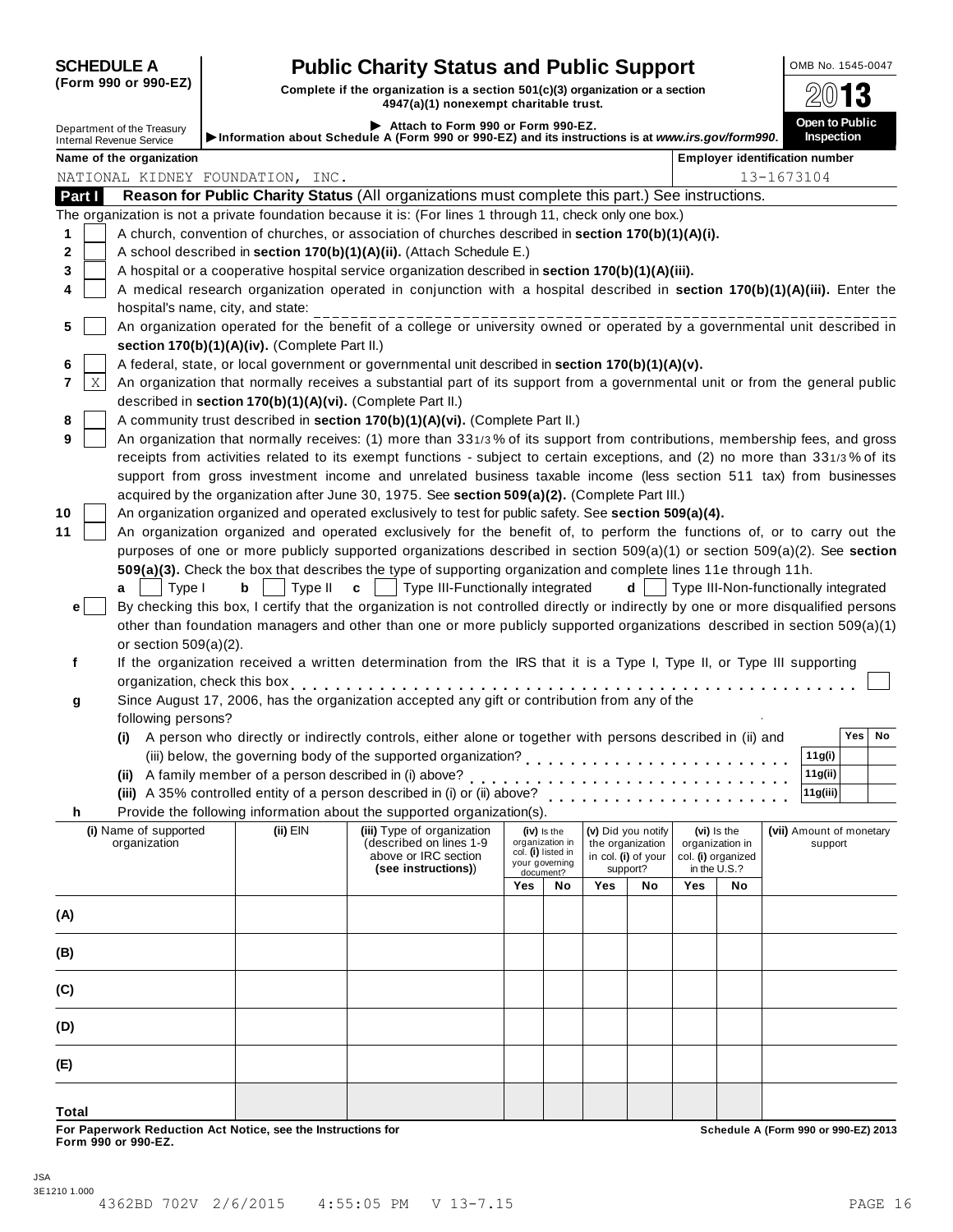#### Schedule A (Form 990 or 990-EZ) 2013 Page **2**

**Support Schedule for Organizations Described in Sections 170(b)(1)(A)(iv) and 170(b)(1)(A)(vi)** (Complete only if you checked the box on line 5, 7, or 8 of Part I or if the organization failed to qualify under **Part II** 

|              | Part III. If the organization fails to qualify under the tests listed below, please complete Part III.)                                                                                                                                                                                      |             |               |               |             |             |                |
|--------------|----------------------------------------------------------------------------------------------------------------------------------------------------------------------------------------------------------------------------------------------------------------------------------------------|-------------|---------------|---------------|-------------|-------------|----------------|
|              | <b>Section A. Public Support</b><br>Calendar year (or fiscal year beginning in)<br>▶                                                                                                                                                                                                         | (a) 2009    | (b) 2010      | (c) 2011      | $(d)$ 2012  | (e) 2013    | (f) Total      |
|              |                                                                                                                                                                                                                                                                                              |             |               |               |             |             |                |
| 1            | Gifts,<br>grants,<br>contributions.<br>and                                                                                                                                                                                                                                                   |             |               |               |             |             |                |
|              | membership fees received. (Do not<br>include any "unusual grants.")                                                                                                                                                                                                                          | 28,044,857. | 27, 779, 768. | 25, 519, 115. | 22,023,181. | 20,769,986. | 124, 136, 907. |
|              |                                                                                                                                                                                                                                                                                              |             |               |               |             |             |                |
| $\mathbf{2}$ | Tax<br>revenues<br>levied<br>for<br>the<br>organization's benefit and either paid                                                                                                                                                                                                            |             |               |               |             |             |                |
|              | to or expended on its behalf                                                                                                                                                                                                                                                                 |             |               |               |             |             | $\circ$        |
|              |                                                                                                                                                                                                                                                                                              |             |               |               |             |             |                |
| 3            | The value of services or facilities<br>furnished by a governmental unit to the                                                                                                                                                                                                               |             |               |               |             |             |                |
|              | organization without charge                                                                                                                                                                                                                                                                  |             |               |               |             |             |                |
| 4            | Total. Add lines 1 through 3                                                                                                                                                                                                                                                                 | 28,044,857. | 27,779,768.   | 25, 519, 115. | 22,023,181. | 20,769,986. | 124, 136, 907. |
| 5            | The portion of total contributions by                                                                                                                                                                                                                                                        |             |               |               |             |             |                |
|              | person<br>(other<br>each<br>than<br>a                                                                                                                                                                                                                                                        |             |               |               |             |             |                |
|              | governmental<br>publicly<br>unit<br>or<br>supported organization) included on                                                                                                                                                                                                                |             |               |               |             |             |                |
|              | line 1 that exceeds 2% of the amount                                                                                                                                                                                                                                                         |             |               |               |             |             |                |
| 6            | shown on line 11, column (f) <b>Shown</b> on line 11, column (f)                                                                                                                                                                                                                             |             |               |               |             |             | $\cap$         |
|              | Public support. Subtract line 5 from line 4.<br><b>Section B. Total Support</b>                                                                                                                                                                                                              |             |               |               |             |             | 124, 136, 907. |
|              | Calendar year (or fiscal year beginning in) $\blacktriangleright$                                                                                                                                                                                                                            | (a) 2009    | (b) 2010      | $(c)$ 2011    | $(d)$ 2012  | (e) $2013$  | (f) Total      |
| 7            | Amounts from line 4                                                                                                                                                                                                                                                                          | 28,044,857. | 27,779,768.   | 25, 519, 115. | 22,023,181. | 20,769,986. | 124, 136, 907. |
| 8            | Gross income from interest, dividends,                                                                                                                                                                                                                                                       |             |               |               |             |             |                |
|              | payments received on securities loans,<br>rents, royalties and income from similar                                                                                                                                                                                                           |             |               |               |             |             |                |
|              | sources sources                                                                                                                                                                                                                                                                              | 2,156,806.  | 2,335,769.    | 2,085,993.    | 2,238,261.  | 2,518,549.  | 11,335,378.    |
|              |                                                                                                                                                                                                                                                                                              |             |               |               |             |             |                |
| 9            | Net income from unrelated business<br>activities, whether or not the business                                                                                                                                                                                                                |             |               |               |             |             |                |
|              | is regularly carried on entitled by the set of the set of the set of the set of the set of the set of the set o                                                                                                                                                                              |             |               |               |             |             | 0              |
| 10           |                                                                                                                                                                                                                                                                                              |             |               |               |             |             |                |
|              | Other income. Do not include gain or<br>loss from the sale of capital assets                                                                                                                                                                                                                 |             |               |               |             |             |                |
|              | (Explain in Part IV.)                                                                                                                                                                                                                                                                        |             |               |               |             |             |                |
| 11           | Total support. Add lines 7 through 10                                                                                                                                                                                                                                                        |             |               |               |             |             | 135, 472, 285. |
| 12           |                                                                                                                                                                                                                                                                                              |             |               |               |             | 12          | 72, 337, 965.  |
| 13           | First five years. If the Form 990 is for the organization's first, second, third, fourth, or fifth tax year as a section 501(c)(3)                                                                                                                                                           |             |               |               |             |             |                |
|              | organization, check this box and stop here entirity of the state of the state of the state of the state of the state of the state of the state of the state of the state of the state of the state of the state of the state o<br><b>Section C. Computation of Public Support Percentage</b> |             |               |               |             |             |                |
| 14           | Public support percentage for 2013 (line 6, column (f) divided by line 11, column (f)                                                                                                                                                                                                        |             |               |               |             | 14          | 91.63%         |
|              |                                                                                                                                                                                                                                                                                              |             |               |               |             |             | 92.09%         |
|              | 16a 331/3% support test - 2013. If the organization did not check the box on line 13, and line 14 is 331/3% or more, check                                                                                                                                                                   |             |               |               |             |             |                |
|              |                                                                                                                                                                                                                                                                                              |             |               |               |             |             | $\mid$ X       |
|              |                                                                                                                                                                                                                                                                                              |             |               |               |             |             |                |
|              | this box and stop here. The organization qualifies as a publicly supported organization                                                                                                                                                                                                      |             |               |               |             |             |                |
|              | <b>b</b> 331/3% support test - 2012. If the organization did not check a box on line 13 or 16a, and line 15 is 331/3% or more,                                                                                                                                                               |             |               |               |             |             |                |
|              | check this box and stop here. The organization qualifies as a publicly supported organization                                                                                                                                                                                                |             |               |               |             |             |                |
|              | 17a 10%-facts-and-circumstances test - 2013. If the organization did not check a box on line 13, 16a, or 16b, and line 14 is<br>10% or more, and if the organization meets the "facts-and-circumstances" test, check this box and stop here. Explain in                                      |             |               |               |             |             |                |
|              | Part IV how the organization meets the "facts-and-circumstances" test. The organization qualifies as a publicly supported                                                                                                                                                                    |             |               |               |             |             |                |
|              |                                                                                                                                                                                                                                                                                              |             |               |               |             |             |                |
|              | <b>b 10%-facts-and-circumstances test - 2012.</b> If the organization did not check a box on line 13, 16a, 16b, or 17a, and line                                                                                                                                                             |             |               |               |             |             |                |
|              | 15 is 10% or more, and if the organization meets the "facts-and-circumstances" test, check this box and stop here.                                                                                                                                                                           |             |               |               |             |             |                |
| 15           | Explain in Part IV how the organization meets the "facts-and-circumstances" test. The organization qualifies as a publicly                                                                                                                                                                   |             |               |               |             |             |                |
|              |                                                                                                                                                                                                                                                                                              |             |               |               |             |             |                |
| 18           | Private foundation. If the organization did not check a box on line 13, 16a, 16b, 17a, or 17b, check this box and see                                                                                                                                                                        |             |               |               |             |             |                |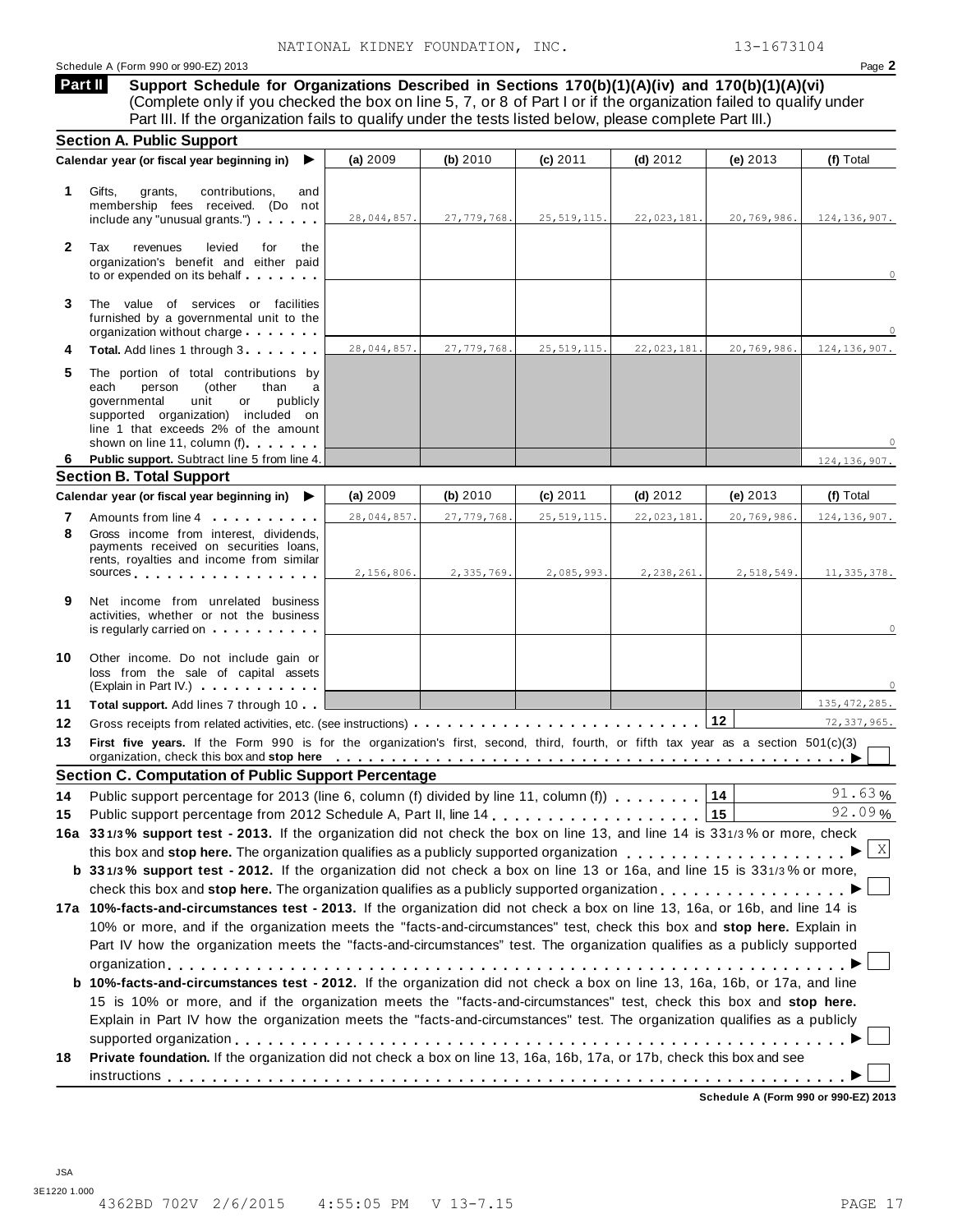#### Schedule A (Form 990 or 990-EZ) 2013 Page **3**

#### **Support Schedule for Organizations Described in Section 509(a)(2) Part III**

(Complete only if you checked the box on line 9 of Part I or if the organization failed to qualify under Part II. If the organization fails to qualify under the tests listed below, please complete Part II.)

|            | <b>Section A. Public Support</b>                                                                                                                                                                                                                                           |              |             |            |            |            |                                      |
|------------|----------------------------------------------------------------------------------------------------------------------------------------------------------------------------------------------------------------------------------------------------------------------------|--------------|-------------|------------|------------|------------|--------------------------------------|
|            | Calendar year (or fiscal year beginning in) ▶                                                                                                                                                                                                                              | (a) $2009$   | (b) $2010$  | $(c)$ 2011 | (d) $2012$ | (e) $2013$ | (f) Total                            |
| 1          | Gifts, grants, contributions, and membership fees                                                                                                                                                                                                                          |              |             |            |            |            |                                      |
|            | received. (Do not include any "unusual grants.")                                                                                                                                                                                                                           |              |             |            |            |            |                                      |
| 2          | Gross receipts from admissions, merchandise                                                                                                                                                                                                                                |              |             |            |            |            |                                      |
|            | sold or services performed, or facilities                                                                                                                                                                                                                                  |              |             |            |            |            |                                      |
|            | furnished in any activity that is related to the                                                                                                                                                                                                                           |              |             |            |            |            |                                      |
|            | organization's tax-exempt purpose                                                                                                                                                                                                                                          |              |             |            |            |            |                                      |
| 3          | Gross receipts from activities that are not an                                                                                                                                                                                                                             |              |             |            |            |            |                                      |
|            | unrelated trade or business under section 513                                                                                                                                                                                                                              |              |             |            |            |            |                                      |
| 4          | Tax<br>revenues<br>levied<br>for<br>the                                                                                                                                                                                                                                    |              |             |            |            |            |                                      |
|            | organization's benefit and either paid                                                                                                                                                                                                                                     |              |             |            |            |            |                                      |
|            | to or expended on its behalf                                                                                                                                                                                                                                               |              |             |            |            |            |                                      |
| 5          | The value of services or facilities                                                                                                                                                                                                                                        |              |             |            |            |            |                                      |
|            | furnished by a governmental unit to the                                                                                                                                                                                                                                    |              |             |            |            |            |                                      |
|            | organization without charge                                                                                                                                                                                                                                                |              |             |            |            |            |                                      |
| 6          | Total. Add lines 1 through 5                                                                                                                                                                                                                                               |              |             |            |            |            |                                      |
|            | <b>7a</b> Amounts included on lines 1, 2, and 3                                                                                                                                                                                                                            |              |             |            |            |            |                                      |
|            | received from disqualified persons                                                                                                                                                                                                                                         |              |             |            |            |            |                                      |
|            | <b>b</b> Amounts included on lines 2 and 3                                                                                                                                                                                                                                 |              |             |            |            |            |                                      |
|            | received from other than disqualified                                                                                                                                                                                                                                      |              |             |            |            |            |                                      |
|            | persons that exceed the greater of \$5,000<br>or 1% of the amount on line 13 for the year                                                                                                                                                                                  |              |             |            |            |            |                                      |
|            | c Add lines 7a and 7b                                                                                                                                                                                                                                                      |              |             |            |            |            |                                      |
| 8          | Public support (Subtract line 7c from                                                                                                                                                                                                                                      |              |             |            |            |            |                                      |
|            | $line 6.)$                                                                                                                                                                                                                                                                 |              |             |            |            |            |                                      |
|            | <b>Section B. Total Support</b>                                                                                                                                                                                                                                            |              |             |            |            |            |                                      |
|            | Calendar year (or fiscal year beginning in) ▶                                                                                                                                                                                                                              | (a) $2009$   | (b) $2010$  | $(c)$ 2011 | $(d)$ 2012 | (e) $2013$ | (f) Total                            |
| 9          | Amounts from line 6                                                                                                                                                                                                                                                        |              |             |            |            |            |                                      |
|            | 10a Gross income from interest, dividends,                                                                                                                                                                                                                                 |              |             |            |            |            |                                      |
|            | payments received on securities loans,                                                                                                                                                                                                                                     |              |             |            |            |            |                                      |
|            | rents, royalties and income from similar<br>sources entering the set of the set of the set of the set of the set of the set of the set of the set of the set of the set of the set of the set of the set of the set of the set of the set of the set of the set of the set |              |             |            |            |            |                                      |
|            | <b>b</b> Unrelated business taxable income (less                                                                                                                                                                                                                           |              |             |            |            |            |                                      |
|            | section 511 taxes) from businesses                                                                                                                                                                                                                                         |              |             |            |            |            |                                      |
|            | acquired after June 30, 1975                                                                                                                                                                                                                                               |              |             |            |            |            |                                      |
|            | c Add lines 10a and 10b                                                                                                                                                                                                                                                    |              |             |            |            |            |                                      |
| 11         | Net income from unrelated business                                                                                                                                                                                                                                         |              |             |            |            |            |                                      |
|            | activities not included in line 10b,                                                                                                                                                                                                                                       |              |             |            |            |            |                                      |
|            | whether or not the business is regularly                                                                                                                                                                                                                                   |              |             |            |            |            |                                      |
| 12         | carried on the carried on the contract of the care of the contract of the contract of the contract of the contract of<br>Other income. Do not include gain or                                                                                                              |              |             |            |            |            |                                      |
|            | loss from the sale of capital assets                                                                                                                                                                                                                                       |              |             |            |            |            |                                      |
|            | (Explain in Part IV.)                                                                                                                                                                                                                                                      |              |             |            |            |            |                                      |
| 13         | Total support. (Add lines 9, 10c, 11,                                                                                                                                                                                                                                      |              |             |            |            |            |                                      |
|            | and 12.) $\cdots$ $\cdots$ $\cdots$ $\cdots$ $\cdots$                                                                                                                                                                                                                      |              |             |            |            |            |                                      |
| 14         | First five years. If the Form 990 is for the organization's first, second, third, fourth, or fifth tax year as a section 501(c)(3)                                                                                                                                         |              |             |            |            |            |                                      |
|            |                                                                                                                                                                                                                                                                            |              |             |            |            |            |                                      |
|            | Section C. Computation of Public Support Percentage                                                                                                                                                                                                                        |              |             |            |            |            |                                      |
| 15         | Public support percentage for 2013 (line 8, column (f) divided by line 13, column (f))<br>[11]                                                                                                                                                                             |              |             |            |            | 15         | %                                    |
| 16         | Public support percentage from 2012 Schedule A, Part III, line 15.                                                                                                                                                                                                         |              |             |            |            | 16         | %                                    |
|            | Section D. Computation of Investment Income Percentage                                                                                                                                                                                                                     |              |             |            |            |            |                                      |
| 17         |                                                                                                                                                                                                                                                                            |              |             |            |            | 17         | %                                    |
| 18         |                                                                                                                                                                                                                                                                            |              |             |            |            | 18         | %                                    |
|            | 19a 331/3% support tests - 2013. If the organization did not check the box on line 14, and line 15 is more than 331/3%, and line                                                                                                                                           |              |             |            |            |            |                                      |
|            | 17 is not more than 331/3%, check this box and stop here. The organization qualifies as a publicly supported organization                                                                                                                                                  |              |             |            |            |            |                                      |
|            | <b>b</b> 331/3% support tests - 2012. If the organization did not check a box on line 14 or line 19a, and line 16 is more than 331/3%, and                                                                                                                                 |              |             |            |            |            |                                      |
|            | line 18 is not more than 331/3%, check this box and stop here. The organization qualifies as a publicly supported organization                                                                                                                                             |              |             |            |            |            |                                      |
| 20         | Private foundation. If the organization did not check a box on line 14, 19a, or 19b, check this box and see instructions ▶                                                                                                                                                 |              |             |            |            |            |                                      |
| <b>JSA</b> |                                                                                                                                                                                                                                                                            |              |             |            |            |            | Schedule A (Form 990 or 990-EZ) 2013 |
|            | 3E1221 1.000<br>4362BD 702V 2/6/2015                                                                                                                                                                                                                                       | $4:55:05$ PM | $V$ 13-7.15 |            |            |            | PAGE 18                              |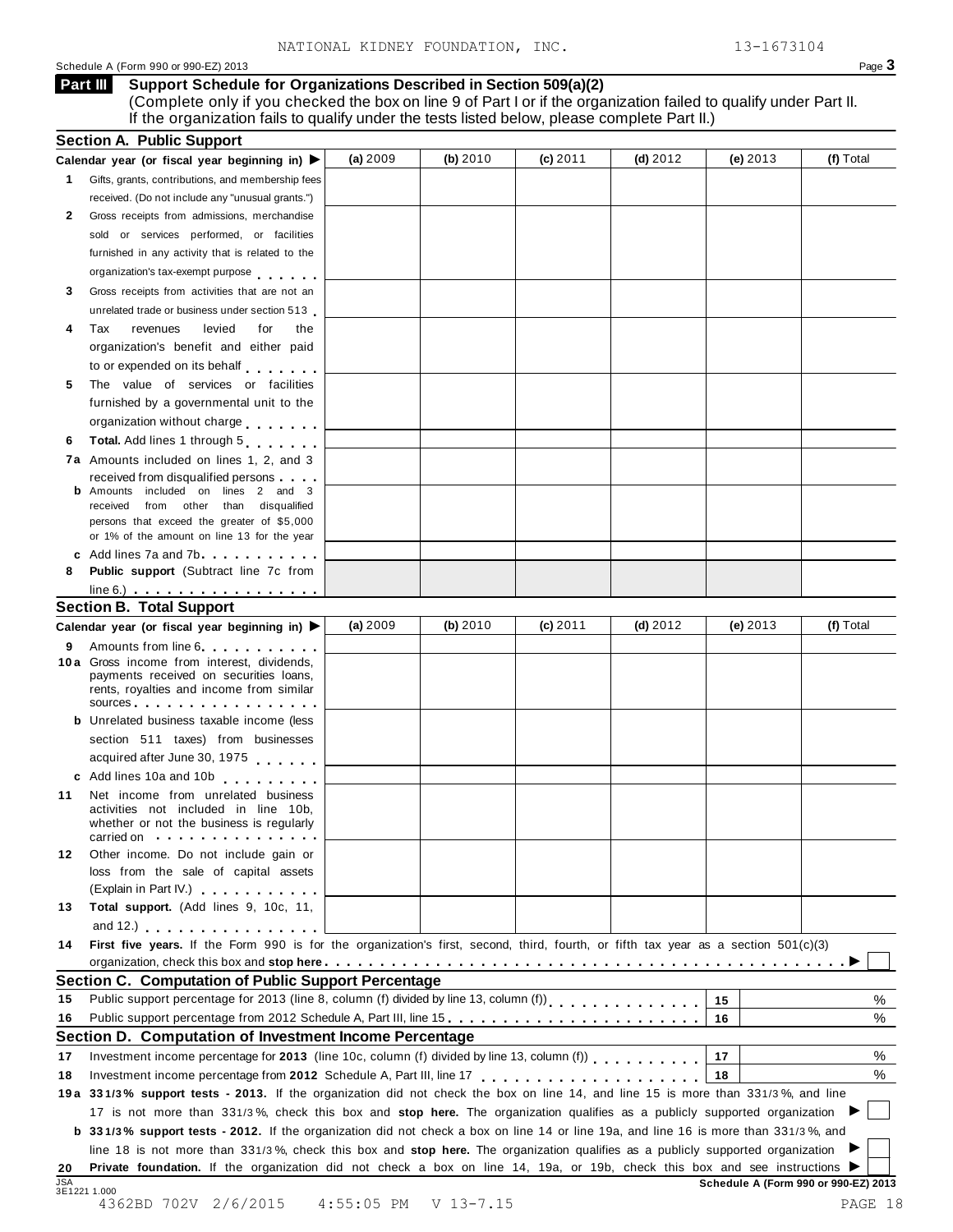Schedule A (Form 990 or 990-EZ) 2013 Page **4**

**Part IV** Supplemental Information. Provide the explanations required by Part II, line 10; Part II, line 17a or 17b; and Part III, line 12. Also complete this part for any additional information. (See instructions).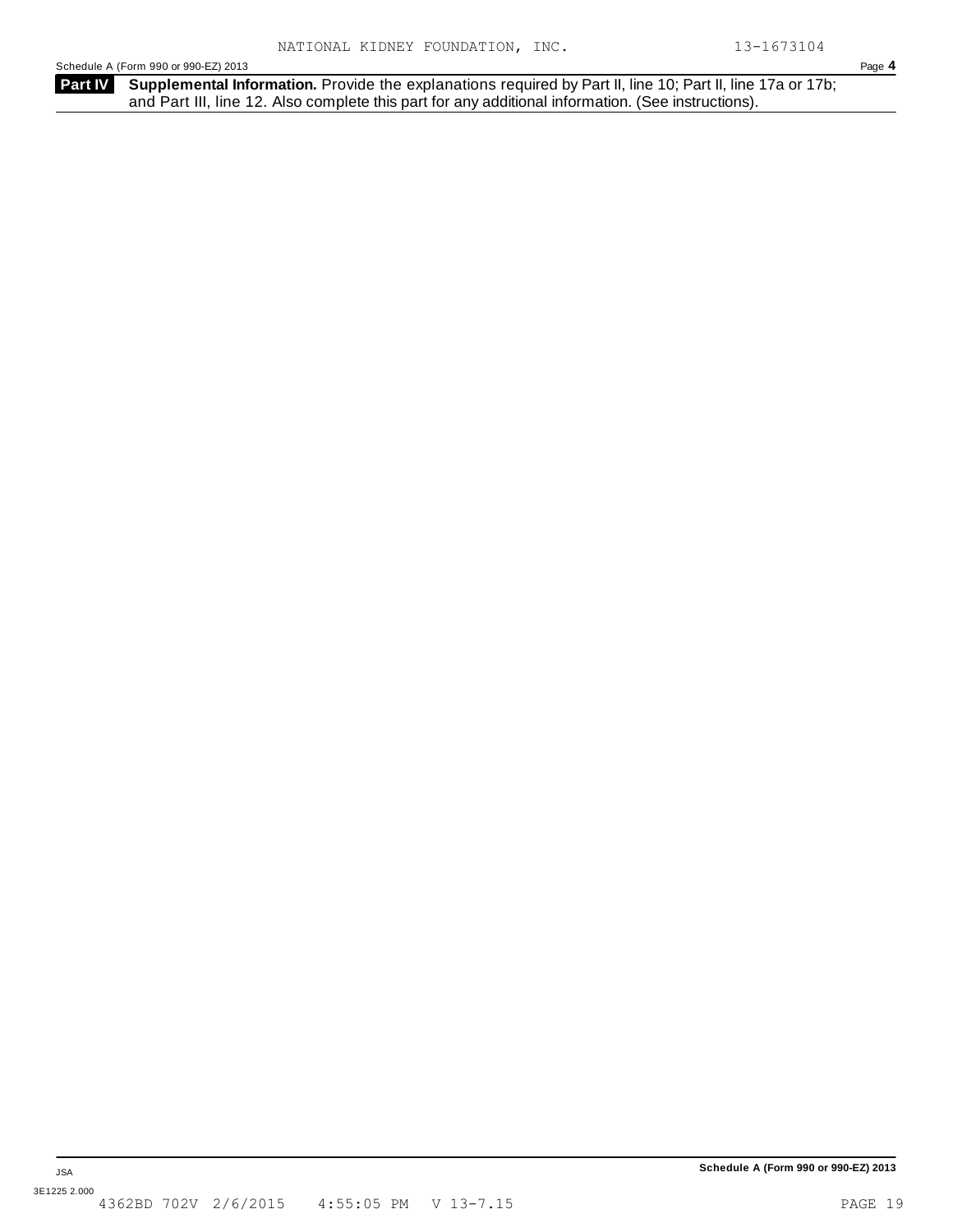| <b>Schedule B</b> |  |
|-------------------|--|
|-------------------|--|

**(Form 990, 990-EZ, or 990-PF)** Department of the Treasury<br>Internal Revenue Service Internal Revenue Service

## Schedule B Contributors **Contribution**

| ( FUI III  990, 990 EL,<br>or 990-PF).<br>Department of the Treasury<br>Internal Revenue Service |  | Attach to Form 990, Form 990-EZ, or Form 990-PF.<br>Information about Schedule B (Form 990, 990-EZ, or 990-PF) and its instructions is at www.irs.gov/form990. |  | 2013                             |
|--------------------------------------------------------------------------------------------------|--|----------------------------------------------------------------------------------------------------------------------------------------------------------------|--|----------------------------------|
| Name of the organization                                                                         |  |                                                                                                                                                                |  | l Emplover identification number |

**2013** 

NATIONAL KIDNEY FOUNDATION, INC.

13-1673104

#### **Organization type** (check one):

| Filers of:         | Section:                                                                          |
|--------------------|-----------------------------------------------------------------------------------|
| Form 990 or 990-EZ | $\lfloor \frac{X}{2} \rfloor$ 501(c)( $\frac{3}{2}$ ) (enter number) organization |
|                    | 4947(a)(1) nonexempt charitable trust not treated as a private foundation         |
|                    | 527 political organization                                                        |
| Form 990-PF        | $501(c)(3)$ exempt private foundation                                             |
|                    | 4947(a)(1) nonexempt charitable trust treated as a private foundation             |
|                    | 501(c)(3) taxable private foundation                                              |
|                    |                                                                                   |

Check if your organization is covered by the **General Rule** or a **Special Rule.**

**Note.** Only a section 501(c)(7), (8), or (10) organization can check boxes for both the General Rule and a Special Rule. See instructions.

#### **General Rule**

For an organization filing Form 990, 990-EZ, or 990-PF that received, during the year, \$5,000 or more (in money or property) from any one contributor. Complete Parts I and II.

#### **Special Rules**

 $\frac{X}{X}$  For a section 501(c)(3) organization filing Form 990 or 990-EZ that met the 33 1/3 % support test of the regulations under sections 509(a)(1) and 170(b)(1)(A)(vi) and received from any one contributor, during the year, a contribution of the greater of **(1)** \$5,000 or **(2)** 2% of the amount on (i) Form 990, Part VIII, line 1h, or (ii) Form 990-EZ, line 1. Complete Parts I and II.

For a section 501(c)(7), (8), or (10) organization filing Form 990 or 990-EZ that received from any one contributor, during the year, total contributions of more than \$1,000 for use *exclusively* for religious, charitable, scientific, literary, or educational purposes, or the prevention of cruelty to children or animals. Complete Parts I, II, and III.

For a section 501(c)(7), (8), or (10) organization filing Form 990 or 990-EZ that received from any one contributor, during the year, contributions for use *exclusively* for religious, charitable, etc., purposes, but these contributions did not total to more than \$1,000. If this box is checked, enter here the total contributions that were received during the year for an *exclusively* religious, charitable, etc., purpose. Do not complete any of the parts unless the **General Rule** applies to this organization because it received *nonexclusively* religious, charitable, etc., contributions of \$5,000 or more during the year (8), or (10) organization filing Form 990 or 990-EZ that received from any one con<br>utions for use exclusively for religious, charitable, etc., purposes, but these contributions<br>\$1,000. If this box is checked, enter here t

**Caution.** An organization that is not covered by the General Rule and/or the Special Rules does not file Schedule B (Form 990, 990-EZ, or 990-PF), but it **must** answer "No" on Part IV, line 2, of its Form 990; or check the box on line H of its Form 990-EZ or on its Form 990-PF, Part I, line 2, to certify that it does not meet the filing requirements of Schedule B (Form 990, 990-EZ, or 990-PF).

**For Paperwork Reduction Act Notice, see the Instructions for Form 990, 990-EZ, or 990-PF. Schedule B (Form 990, 990-EZ, or 990-PF) (2013)**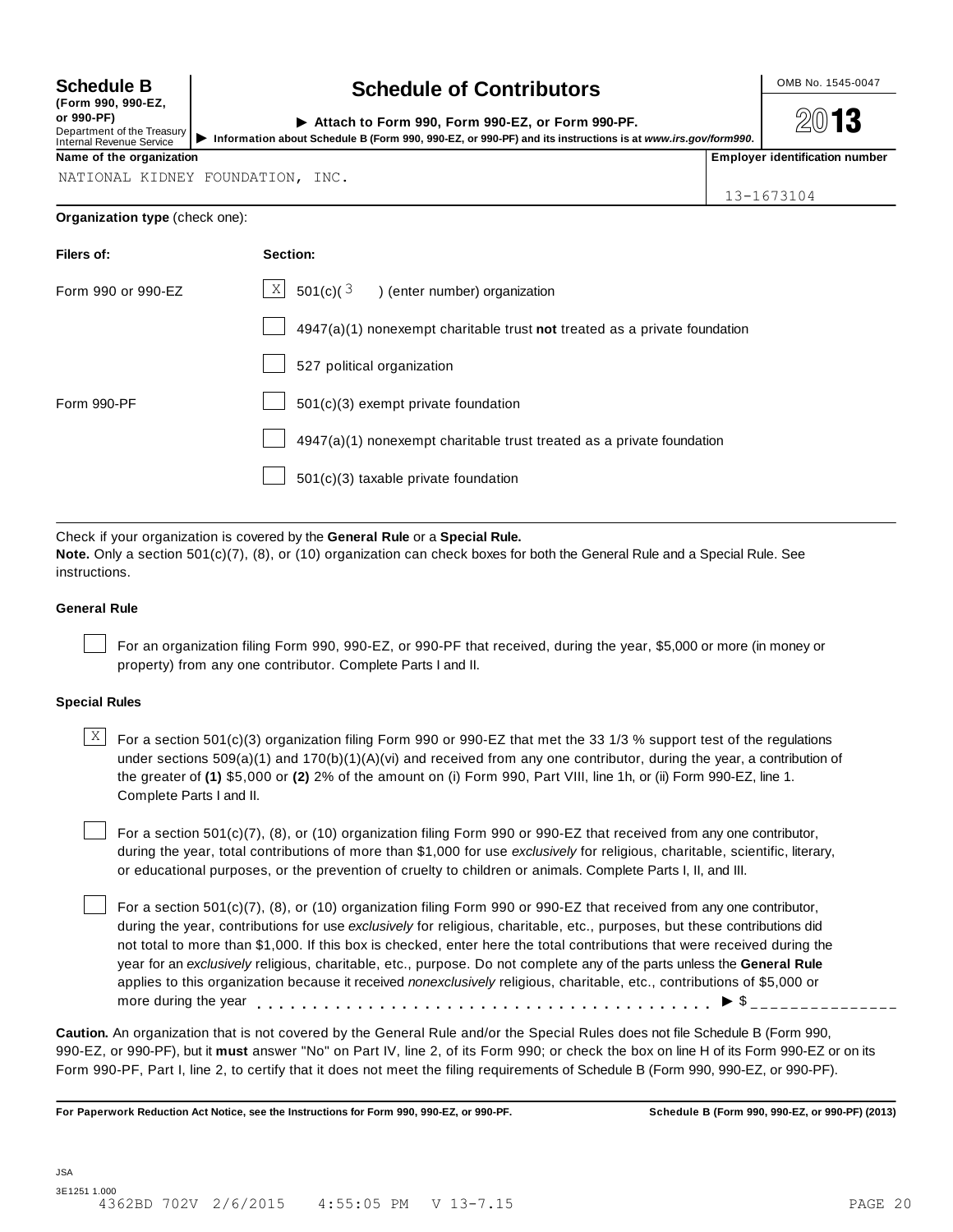**(a) No.**

**Name of organization** NATIONAL KIDNEY FOUNDATION**,** INC**. Employer identification number** 

**(b) Name, address, and ZIP + 4**

| ,,,,,        |  |                                           |  |  |
|--------------|--|-------------------------------------------|--|--|
| 3E1253 1.000 |  |                                           |  |  |
|              |  | 4362BD 702V 2/6/2015 4:55:05 PM V 13-7.15 |  |  |

**Schedule B (Form 990, 990-EZ, or 990-PF) (2013)** JSA

| $\overline{\mathbf{1}}$ | CONYERS FAMILY TRUST<br>1766 SOUTH ESCONDIDO BLVD.<br>ESCONDIDO, CA 92025 | 502,747.<br>\$                    | Χ<br>Person<br>Payroll<br>Noncash<br>(Complete Part II for<br>noncash contributions.)          |
|-------------------------|---------------------------------------------------------------------------|-----------------------------------|------------------------------------------------------------------------------------------------|
| (a)<br>No.              | (b)<br>Name, address, and ZIP + 4                                         | (c)<br><b>Total contributions</b> | (d)<br>Type of contribution                                                                    |
|                         |                                                                           | \$                                | Person<br>Payroll<br>Noncash<br>(Complete Part II for<br>noncash contributions.)               |
| (a)<br>No.              | (b)<br>Name, address, and ZIP + 4                                         | (c)<br><b>Total contributions</b> | (d)<br>Type of contribution                                                                    |
|                         |                                                                           | \$                                | Person<br>Payroll<br>Noncash<br>(Complete Part II for<br>noncash contributions.)               |
| (a)<br>No.              | (b)<br>Name, address, and ZIP + 4                                         | (c)<br><b>Total contributions</b> | (d)<br>Type of contribution                                                                    |
|                         |                                                                           | \$                                | Person<br>Payroll<br><b>Noncash</b><br>(Complete Part II for<br>noncash contributions.)        |
| (a)<br>No.              | (b)<br>Name, address, and ZIP + 4                                         | (c)<br><b>Total contributions</b> | (d)<br>Type of contribution                                                                    |
|                         |                                                                           | \$                                | Person<br><b>Payroll</b><br><b>Noncash</b><br>(Complete Part II for<br>noncash contributions.) |
| (a)<br>No.              | (b)<br>Name, address, and ZIP + 4                                         | (c)<br><b>Total contributions</b> | (d)<br>Type of contribution                                                                    |
|                         |                                                                           | \$                                | Person<br>Payroll<br><b>Noncash</b><br>(Complete Part II for<br>noncash contributions.)        |

**Part I** Contributors (see instructions). Use duplicate copies of Part I if additional space is needed.

Schedule B (Form 990, 990-EZ, or 990-PF) (2013) Page **2**

13-1673104

**(d) Type of contribution**

**(c) Total contributions**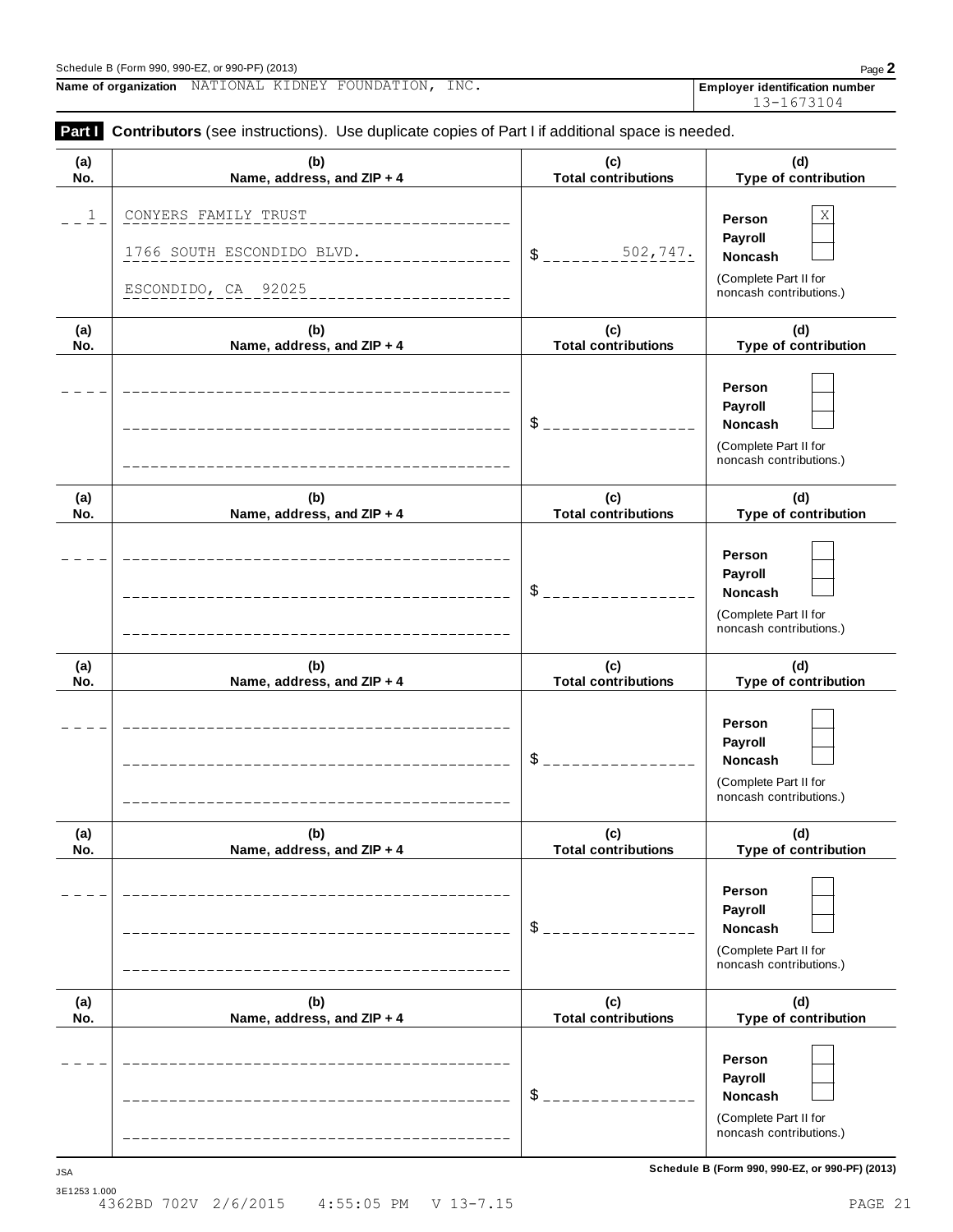|                           | Name of organization<br>NATIONAL KIDNEY FOUNDATION, INC.                                            |                                                | <b>Employer identification number</b> |
|---------------------------|-----------------------------------------------------------------------------------------------------|------------------------------------------------|---------------------------------------|
| Part II                   | Noncash Property (see instructions). Use duplicate copies of Part II if additional space is needed. |                                                | 13-1673104                            |
| (a) No.<br>from<br>Part I | (b)<br>Description of noncash property given                                                        | (c)<br>FMV (or estimate)<br>(see instructions) | (d)<br>Date received                  |
|                           |                                                                                                     | \$.                                            |                                       |
| (a) No.<br>from<br>Part I | (b)<br>Description of noncash property given                                                        | (c)<br>FMV (or estimate)<br>(see instructions) | (d)<br>Date received                  |
|                           |                                                                                                     | \$.                                            |                                       |
| (a) No.<br>from<br>Part I | (b)<br>Description of noncash property given                                                        | (c)<br>FMV (or estimate)<br>(see instructions) | (d)<br>Date received                  |
|                           |                                                                                                     |                                                |                                       |
| (a) No.<br>from<br>Part I | (b)<br>Description of noncash property given                                                        | (c)<br>FMV (or estimate)<br>(see instructions) | (d)<br>Date received                  |
|                           |                                                                                                     |                                                |                                       |
| (a) No.<br>from<br>Part I | (b)<br>Description of noncash property given                                                        | (c)<br>FMV (or estimate)<br>(see instructions) | (d)<br>Date received                  |
|                           |                                                                                                     |                                                |                                       |
| (a) No.<br>from<br>Part I | (b)<br>Description of noncash property given                                                        | (c)<br>FMV (or estimate)<br>(see instructions) | (d)<br>Date received                  |

\$

 $-1$  $\sim$  $\overline{a}$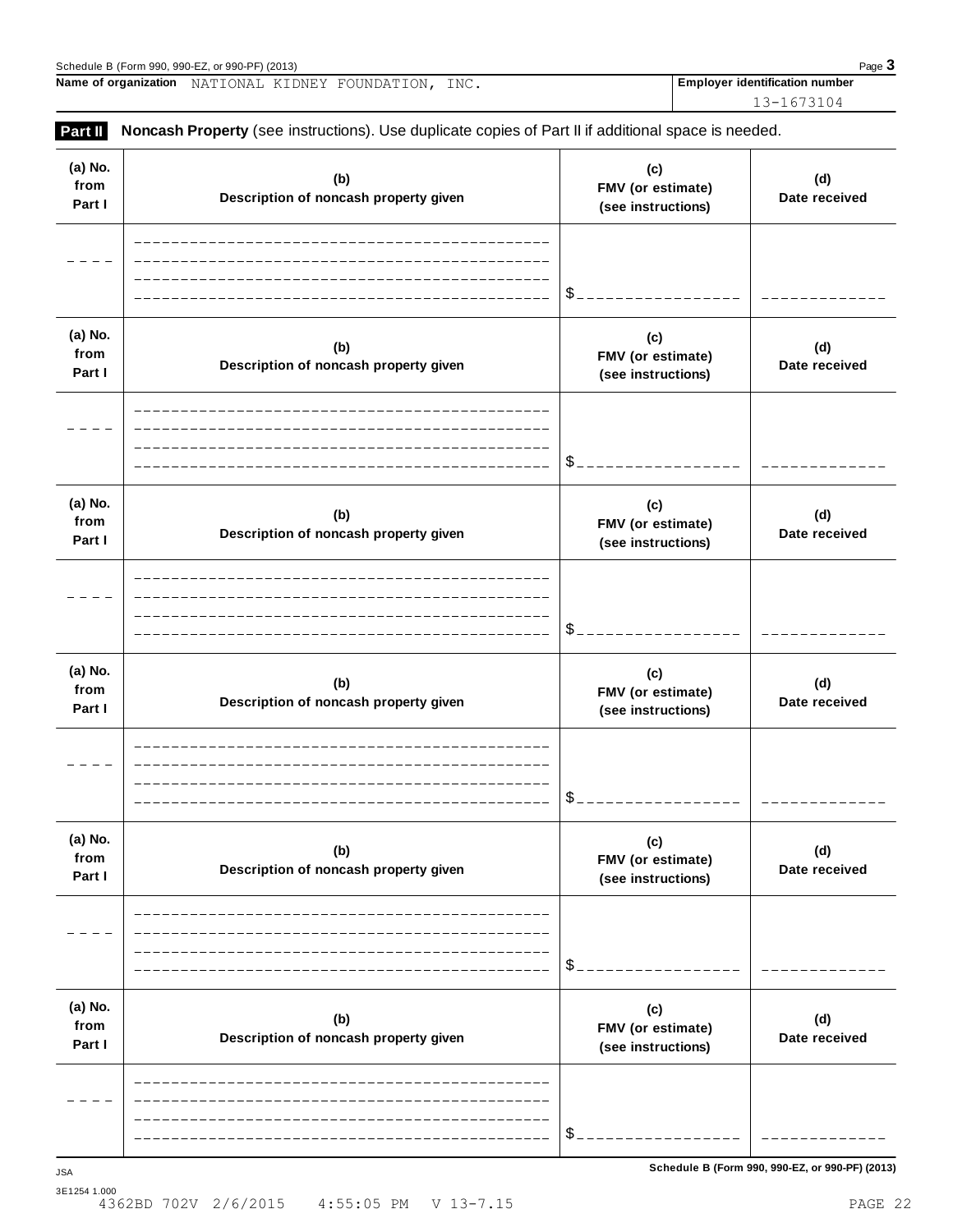|                             | Schedule B (Form 990, 990-EZ, or 990-PF) (2013)                                                                                                                                                                                                                                                                                       |                      |  | Page 4                                          |
|-----------------------------|---------------------------------------------------------------------------------------------------------------------------------------------------------------------------------------------------------------------------------------------------------------------------------------------------------------------------------------|----------------------|--|-------------------------------------------------|
|                             | Name of organization NATIONAL KIDNEY FOUNDATION, INC.                                                                                                                                                                                                                                                                                 |                      |  | <b>Employer identification number</b>           |
| Part III                    | Exclusively religious, charitable, etc., individual contributions to section 501(c)(7), (8), or (10) organizations<br>that total more than \$1,000 for the year. Complete columns (a) through (e) and the following line entry.<br>For organizations completing Part III, enter the total of exclusively religious, charitable, etc., | 13-1673104           |  |                                                 |
|                             | contributions of \$1,000 or less for the year. (Enter this information once. See instructions.) $\triangleright$ \$                                                                                                                                                                                                                   |                      |  |                                                 |
|                             | Use duplicate copies of Part III if additional space is needed.                                                                                                                                                                                                                                                                       |                      |  |                                                 |
| $(a)$ No.<br>from<br>Part I | (b) Purpose of gift                                                                                                                                                                                                                                                                                                                   | (c) Use of gift      |  | (d) Description of how gift is held             |
|                             |                                                                                                                                                                                                                                                                                                                                       |                      |  |                                                 |
|                             |                                                                                                                                                                                                                                                                                                                                       | (e) Transfer of gift |  |                                                 |
|                             | Transferee's name, address, and ZIP + 4                                                                                                                                                                                                                                                                                               |                      |  | Relationship of transferor to transferee        |
|                             |                                                                                                                                                                                                                                                                                                                                       |                      |  |                                                 |
| $(a)$ No.<br>from<br>Part I | (b) Purpose of gift                                                                                                                                                                                                                                                                                                                   | (c) Use of gift      |  | (d) Description of how gift is held             |
|                             |                                                                                                                                                                                                                                                                                                                                       |                      |  |                                                 |
|                             |                                                                                                                                                                                                                                                                                                                                       |                      |  |                                                 |
|                             | Transferee's name, address, and ZIP + 4                                                                                                                                                                                                                                                                                               | (e) Transfer of gift |  | Relationship of transferor to transferee        |
|                             |                                                                                                                                                                                                                                                                                                                                       |                      |  |                                                 |
|                             |                                                                                                                                                                                                                                                                                                                                       |                      |  |                                                 |
|                             |                                                                                                                                                                                                                                                                                                                                       |                      |  |                                                 |
| (a) No.<br>from<br>Part I   | (b) Purpose of gift                                                                                                                                                                                                                                                                                                                   | (c) Use of gift      |  | (d) Description of how gift is held             |
|                             |                                                                                                                                                                                                                                                                                                                                       |                      |  |                                                 |
|                             |                                                                                                                                                                                                                                                                                                                                       | (e) Transfer of gift |  |                                                 |
|                             | Transferee's name, address, and ZIP + 4                                                                                                                                                                                                                                                                                               |                      |  | Relationship of transferor to transferee        |
|                             |                                                                                                                                                                                                                                                                                                                                       |                      |  |                                                 |
| $(a)$ No.<br>from           | (b) Purpose of gift                                                                                                                                                                                                                                                                                                                   | (c) Use of gift      |  | (d) Description of how gift is held             |
| Part I                      |                                                                                                                                                                                                                                                                                                                                       |                      |  |                                                 |
|                             |                                                                                                                                                                                                                                                                                                                                       |                      |  |                                                 |
|                             |                                                                                                                                                                                                                                                                                                                                       | (e) Transfer of gift |  |                                                 |
|                             | Transferee's name, address, and ZIP + 4                                                                                                                                                                                                                                                                                               |                      |  | Relationship of transferor to transferee        |
|                             |                                                                                                                                                                                                                                                                                                                                       |                      |  |                                                 |
| <b>JSA</b>                  |                                                                                                                                                                                                                                                                                                                                       |                      |  | Schedule B (Form 990, 990-EZ, or 990-PF) (2013) |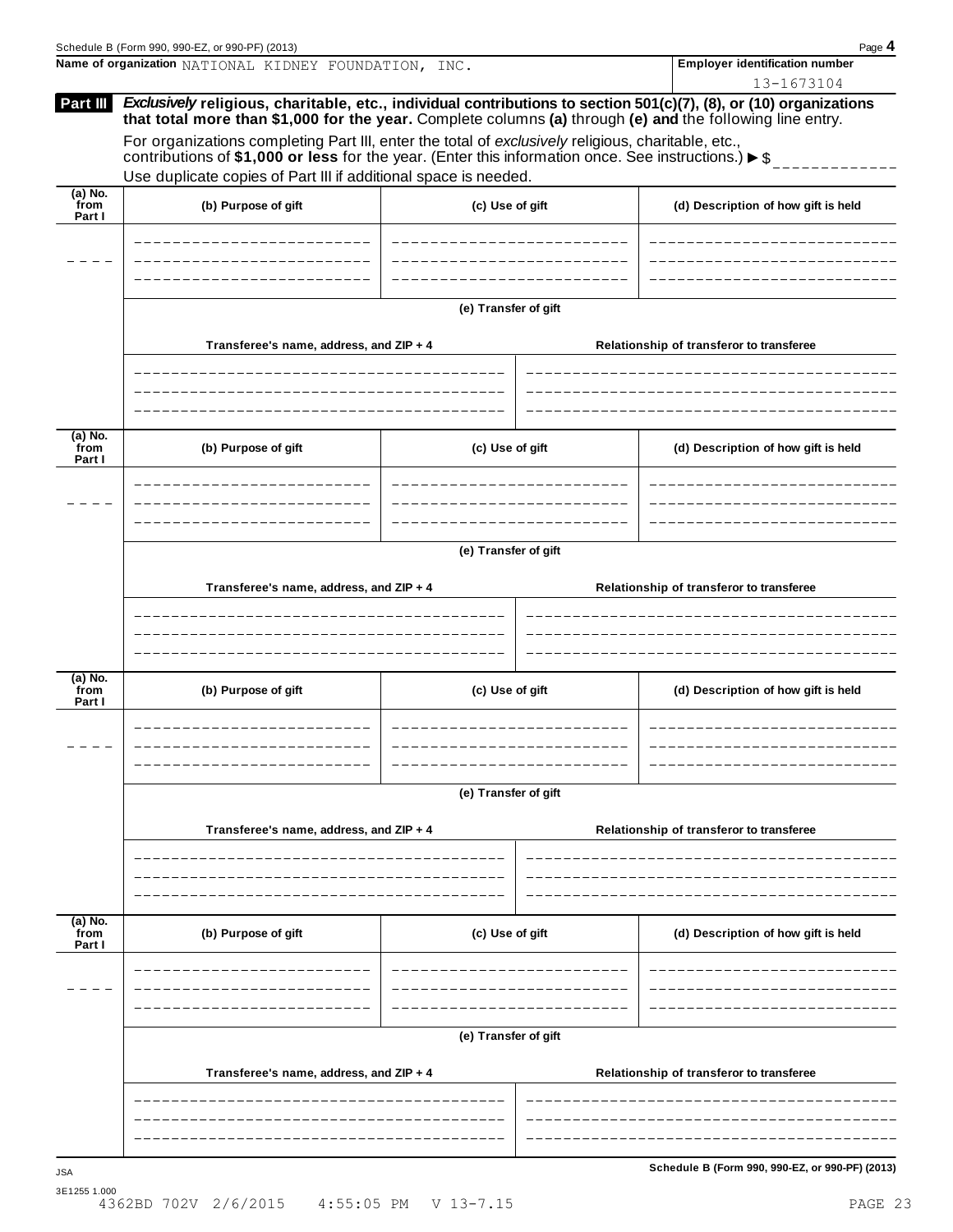| <b>SCHEDULE C</b><br>(Form 990 or 990-EZ)                     | <b>Political Campaign and Lobbying Activities</b>                                                                                                                                                                                                                                                                                                                                                                                                                                                                                                    |                                                                                                                                            | OMB No. 1545-0047                                                                                                                                           |
|---------------------------------------------------------------|------------------------------------------------------------------------------------------------------------------------------------------------------------------------------------------------------------------------------------------------------------------------------------------------------------------------------------------------------------------------------------------------------------------------------------------------------------------------------------------------------------------------------------------------------|--------------------------------------------------------------------------------------------------------------------------------------------|-------------------------------------------------------------------------------------------------------------------------------------------------------------|
|                                                               | For Organizations Exempt From Income Tax Under section 501(c) and section 527                                                                                                                                                                                                                                                                                                                                                                                                                                                                        |                                                                                                                                            | $20$ 13                                                                                                                                                     |
| Department of the Treasury<br><b>Internal Revenue Service</b> | Complete if the organization is described below.<br>$\blacktriangleright$ See separate instructions.                                                                                                                                                                                                                                                                                                                                                                                                                                                 | Attach to Form 990 or Form 990-EZ.<br>Information about Schedule C (Form 990 or 990-EZ) and its<br>instructions is at www.irs.gov/form990. | <b>Open to Public</b><br><b>Inspection</b>                                                                                                                  |
|                                                               | If the organization answered "Yes," to Form 990, Part IV, line 3, or Form 990-EZ, Part V, line 46 (Political Campaign Activities), then                                                                                                                                                                                                                                                                                                                                                                                                              |                                                                                                                                            |                                                                                                                                                             |
|                                                               | $\bullet$ Section 501(c)(3) organizations: Complete Parts I-A and B. Do not complete Part I-C.                                                                                                                                                                                                                                                                                                                                                                                                                                                       |                                                                                                                                            |                                                                                                                                                             |
|                                                               | • Section 501(c) (other than section 501(c)(3)) organizations: Complete Parts I-A and C below. Do not complete Part I-B.                                                                                                                                                                                                                                                                                                                                                                                                                             |                                                                                                                                            |                                                                                                                                                             |
|                                                               | • Section 527 organizations: Complete Part I-A only.                                                                                                                                                                                                                                                                                                                                                                                                                                                                                                 |                                                                                                                                            |                                                                                                                                                             |
|                                                               | If the organization answered "Yes," to Form 990, Part IV, line 4, or Form 990-EZ, Part VI, line 47 (Lobbying Activities), then                                                                                                                                                                                                                                                                                                                                                                                                                       |                                                                                                                                            |                                                                                                                                                             |
|                                                               | ● Section 501(c)(3) organizations that have filed Form 5768 (election under section 501(h)): Complete Part II-A. Do not complete Part II-B.                                                                                                                                                                                                                                                                                                                                                                                                          |                                                                                                                                            |                                                                                                                                                             |
|                                                               | • Section 501(c)(3) organizations that have NOT filed Form 5768 (election under section 501(h)): Complete Part II-B. Do not complete Part II-A.                                                                                                                                                                                                                                                                                                                                                                                                      |                                                                                                                                            |                                                                                                                                                             |
|                                                               | If the organization answered "Yes," to Form 990, Part IV, line 5 (Proxy Tax) or Form 990-EZ, Part V, line 35c (Proxy Tax), then                                                                                                                                                                                                                                                                                                                                                                                                                      |                                                                                                                                            |                                                                                                                                                             |
|                                                               | • Section 501(c)(4), (5), or (6) organizations: Complete Part III.                                                                                                                                                                                                                                                                                                                                                                                                                                                                                   |                                                                                                                                            |                                                                                                                                                             |
| Name of organization                                          |                                                                                                                                                                                                                                                                                                                                                                                                                                                                                                                                                      | <b>Employer identification number</b>                                                                                                      |                                                                                                                                                             |
| NATIONAL KIDNEY FOUNDATION, INC.                              |                                                                                                                                                                                                                                                                                                                                                                                                                                                                                                                                                      | 13-1673104                                                                                                                                 |                                                                                                                                                             |
|                                                               | Part I-A Complete if the organization is exempt under section 501(c) or is a section 527 organization.                                                                                                                                                                                                                                                                                                                                                                                                                                               |                                                                                                                                            |                                                                                                                                                             |
| 1                                                             | Provide a description of the organization's direct and indirect political campaign activities in Part IV.                                                                                                                                                                                                                                                                                                                                                                                                                                            |                                                                                                                                            |                                                                                                                                                             |
| 2                                                             | Political expenditures $\ldots \ldots \ldots \ldots \ldots \ldots \ldots \ldots \ldots \ldots \ldots \ldots \ldots \vdots \bullet \$                                                                                                                                                                                                                                                                                                                                                                                                                 |                                                                                                                                            |                                                                                                                                                             |
| 3                                                             |                                                                                                                                                                                                                                                                                                                                                                                                                                                                                                                                                      |                                                                                                                                            |                                                                                                                                                             |
|                                                               |                                                                                                                                                                                                                                                                                                                                                                                                                                                                                                                                                      |                                                                                                                                            |                                                                                                                                                             |
| Part I-B                                                      | Complete if the organization is exempt under section 501(c)(3).                                                                                                                                                                                                                                                                                                                                                                                                                                                                                      |                                                                                                                                            |                                                                                                                                                             |
| 1                                                             | Enter the amount of any excise tax incurred by the organization under section 4955. $\triangleright$ \$                                                                                                                                                                                                                                                                                                                                                                                                                                              |                                                                                                                                            |                                                                                                                                                             |
| 2                                                             | Enter the amount of any excise tax incurred by organization managers under section 4955 $\triangleright$ \$                                                                                                                                                                                                                                                                                                                                                                                                                                          |                                                                                                                                            |                                                                                                                                                             |
| 3                                                             | If the organization incurred a section 4955 tax, did it file Form 4720 for this year?                                                                                                                                                                                                                                                                                                                                                                                                                                                                |                                                                                                                                            | <b>No</b><br><b>Yes</b>                                                                                                                                     |
|                                                               |                                                                                                                                                                                                                                                                                                                                                                                                                                                                                                                                                      |                                                                                                                                            | Yes<br>No                                                                                                                                                   |
| <b>b</b> If "Yes," describe in Part IV.                       |                                                                                                                                                                                                                                                                                                                                                                                                                                                                                                                                                      |                                                                                                                                            |                                                                                                                                                             |
| <b>Part I-C</b>                                               | Complete if the organization is exempt under section 501(c), except section 501(c)(3).                                                                                                                                                                                                                                                                                                                                                                                                                                                               |                                                                                                                                            |                                                                                                                                                             |
| 1                                                             | Enter the amount directly expended by the filing organization for section 527 exempt function                                                                                                                                                                                                                                                                                                                                                                                                                                                        |                                                                                                                                            |                                                                                                                                                             |
| 2                                                             | Enter the amount of the filing organization's funds contributed to other organizations for section                                                                                                                                                                                                                                                                                                                                                                                                                                                   |                                                                                                                                            |                                                                                                                                                             |
|                                                               | 527 exempt function activities $\ldots \ldots \ldots \ldots \ldots \ldots \ldots \ldots \ldots \ldots \ldots \blacktriangleright \$                                                                                                                                                                                                                                                                                                                                                                                                                  |                                                                                                                                            |                                                                                                                                                             |
| 3                                                             | Total exempt function expenditures. Add lines 1 and 2. Enter here and on Form 1120-POL,                                                                                                                                                                                                                                                                                                                                                                                                                                                              |                                                                                                                                            |                                                                                                                                                             |
| 4                                                             |                                                                                                                                                                                                                                                                                                                                                                                                                                                                                                                                                      |                                                                                                                                            | Yes<br><b>No</b>                                                                                                                                            |
| 5                                                             | Enter the names, addresses and employer identification number (EIN) of all section 527 political organizations to which the filing<br>organization made payments. For each organization listed, enter the amount paid from the filing organization's funds. Also enter<br>the amount of political contributions received that were promptly and directly delivered to a separate political organization, such<br>as a separate segregated fund or a political action committee (PAC). If additional space is needed, provide information in Part IV. |                                                                                                                                            |                                                                                                                                                             |
| (a) Name                                                      | (b) Address                                                                                                                                                                                                                                                                                                                                                                                                                                                                                                                                          | (c) EIN<br>(d) Amount paid from<br>filing organization's<br>funds. If none, enter -0-.                                                     | (e) Amount of political<br>contributions received and<br>promptly and directly<br>delivered to a separate<br>political organization. If<br>none, enter -0-. |
| (1)                                                           |                                                                                                                                                                                                                                                                                                                                                                                                                                                                                                                                                      |                                                                                                                                            |                                                                                                                                                             |
| (2)                                                           |                                                                                                                                                                                                                                                                                                                                                                                                                                                                                                                                                      |                                                                                                                                            |                                                                                                                                                             |
| (3)                                                           |                                                                                                                                                                                                                                                                                                                                                                                                                                                                                                                                                      |                                                                                                                                            |                                                                                                                                                             |
| (4)                                                           |                                                                                                                                                                                                                                                                                                                                                                                                                                                                                                                                                      |                                                                                                                                            |                                                                                                                                                             |
| (5)                                                           |                                                                                                                                                                                                                                                                                                                                                                                                                                                                                                                                                      |                                                                                                                                            |                                                                                                                                                             |
| (6)                                                           |                                                                                                                                                                                                                                                                                                                                                                                                                                                                                                                                                      |                                                                                                                                            |                                                                                                                                                             |
|                                                               | For Paperwork Reduction Act Notice, see the Instructions for Form 990 or 990-EZ.                                                                                                                                                                                                                                                                                                                                                                                                                                                                     |                                                                                                                                            | Schedule C (Form 990 or 990-EZ) 2013                                                                                                                        |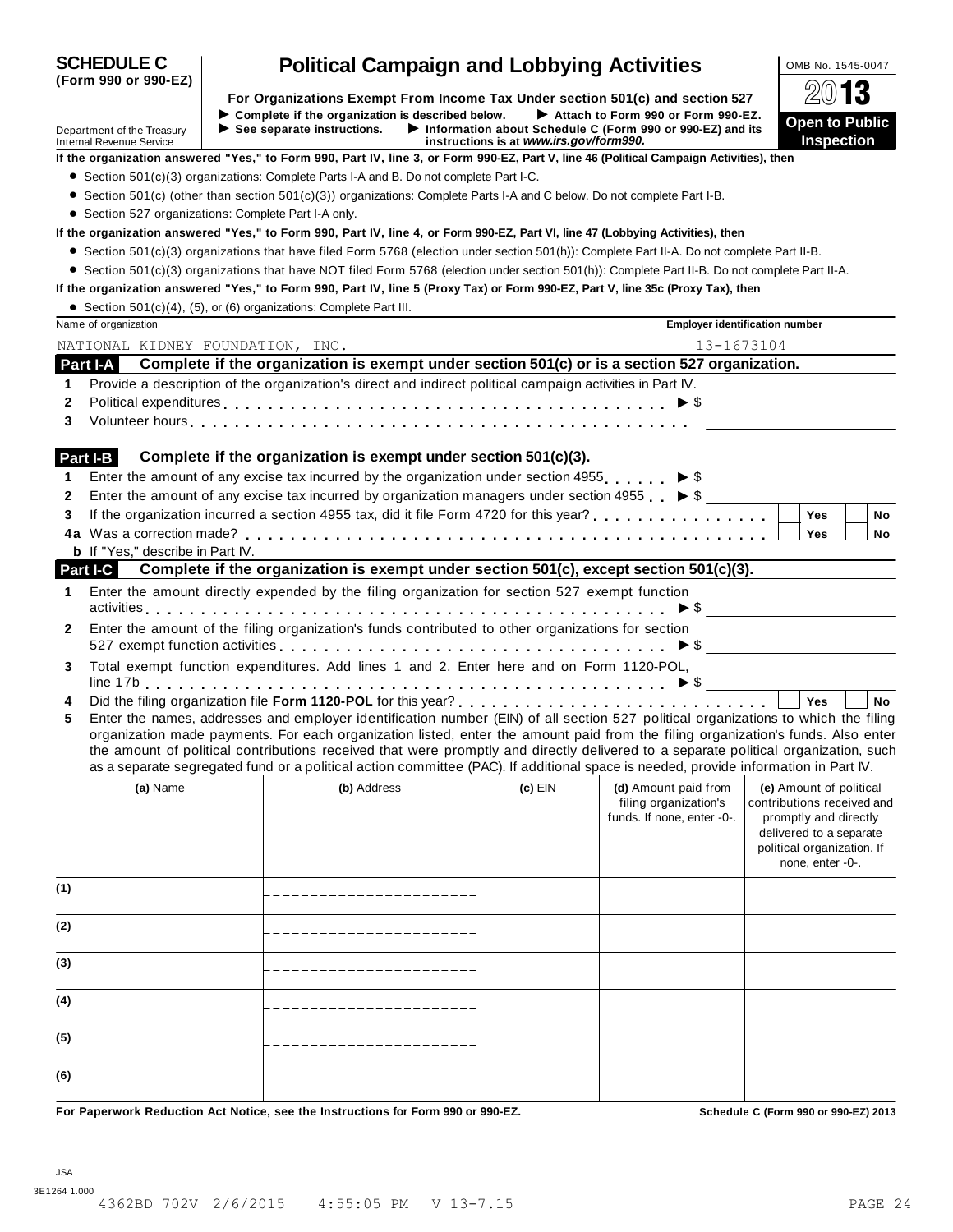|    | Part II-A<br>section 501(h)).                                                      | Complete if the organization is exempt under section 501(c)(3) and filed Form 5768 (election under                                                                                         |                                     |                                |
|----|------------------------------------------------------------------------------------|--------------------------------------------------------------------------------------------------------------------------------------------------------------------------------------------|-------------------------------------|--------------------------------|
|    | A Check $\blacktriangleright$                                                      | if the filing organization belongs to an affiliated group (and list in Part IV each affiliated group member's<br>name, address, EIN, expenses, and share of excess lobbying expenditures). |                                     |                                |
|    | <b>B</b> Check $\blacktriangleright$                                               | if the filing organization checked box A and "limited control" provisions apply.                                                                                                           |                                     |                                |
|    |                                                                                    | <b>Limits on Lobbying Expenditures</b><br>(The term "expenditures" means amounts paid or incurred.)                                                                                        | (a) Filing<br>organization's totals | (b) Affiliated<br>group totals |
| 1a |                                                                                    | Total lobbying expenditures to influence public opinion (grass roots lobbying)                                                                                                             | 82.                                 |                                |
| b  |                                                                                    | Total lobbying expenditures to influence a legislative body (direct lobbying)                                                                                                              | 16,574.                             |                                |
| c  |                                                                                    |                                                                                                                                                                                            | 16,656.                             |                                |
| d  |                                                                                    |                                                                                                                                                                                            | 31, 453, 727.                       |                                |
| е  |                                                                                    | Total exempt purpose expenditures (add lines 1c and 1d)                                                                                                                                    | 31, 470, 383.                       |                                |
|    |                                                                                    | Lobbying nontaxable amount. Enter the amount from the following table in both                                                                                                              |                                     |                                |
|    | columns.                                                                           |                                                                                                                                                                                            | 1,000,000.                          |                                |
|    | If the amount on line 1e, column (a) or (b) is: The lobbying nontaxable amount is: |                                                                                                                                                                                            |                                     |                                |
|    | Not over \$500,000                                                                 | 20% of the amount on line 1e.                                                                                                                                                              |                                     |                                |
|    | Over \$500,000 but not over \$1,000,000                                            | \$100,000 plus 15% of the excess over \$500,000.                                                                                                                                           |                                     |                                |
|    | Over \$1,000,000 but not over \$1,500,000                                          | \$175,000 plus 10% of the excess over \$1,000,000.                                                                                                                                         |                                     |                                |
|    | Over \$1,500,000 but not over \$17,000,000                                         | \$225,000 plus 5% of the excess over \$1,500,000.                                                                                                                                          |                                     |                                |
|    | Over \$17,000,000                                                                  | \$1,000,000.                                                                                                                                                                               |                                     |                                |
| g  |                                                                                    | Grassroots nontaxable amount (enter 25% of line 1f) [1] [2] Crassroots nontaxable amount (enter 25% of line 1f)                                                                            | 250,000.                            |                                |
| h  | Subtract line 1g from line 1a. If zero or less, enter -0-                          | .                                                                                                                                                                                          |                                     |                                |
|    | Subtract line 1f from line 1c. If zero or less, enter -0-                          | .                                                                                                                                                                                          |                                     |                                |
|    |                                                                                    | If there is an amount other than zero on either line 1h or line 1i, did the organization file Form 4720                                                                                    |                                     |                                |
|    |                                                                                    |                                                                                                                                                                                            |                                     | Yes<br><b>No</b>               |
|    |                                                                                    | 4-Year Averaging Period Under Section 501(h)                                                                                                                                               |                                     |                                |

## **4-Year Averaging Period Under Section 501(h)**

**(Some organizations that made a section 501(h) election do not have to complete all of the five columns below. See the instructions for lines 2a through 2f on page 4.)**

|    | Lobbying Expenditures During 4-Year Averaging Period                            |            |            |            |            |            |  |  |  |  |  |
|----|---------------------------------------------------------------------------------|------------|------------|------------|------------|------------|--|--|--|--|--|
|    | Calendar year (or fiscal year<br>beginning in)                                  | (a) $2010$ | $(b)$ 2011 | $(c)$ 2012 | $(d)$ 2013 | (e) Total  |  |  |  |  |  |
| 2a | Lobbying nontaxable amount                                                      | 1,000,000. | 1,000,000. | 1,000,000. | 1,000,000. | 4,000,000. |  |  |  |  |  |
| b  | Lobbying ceiling amount<br>$(150\% \text{ of line } 2a, \text{ column } (e))$   |            |            |            |            | 6,000,000. |  |  |  |  |  |
| C  | Total lobbying expenditures                                                     | 42,028.    | 81,074.    | 53,429.    | 16,656.    | 193,187.   |  |  |  |  |  |
| d  | Grassroots nontaxable amount                                                    | 250,000.   | 250,000.   | 250,000.   | 250,000.   | 1,000,000. |  |  |  |  |  |
| e. | Grassroots ceiling amount<br>$(150\% \text{ of line } 2d, \text{ column } (e))$ |            |            |            |            | 1,500,000. |  |  |  |  |  |
|    | Grassroots lobbying expenditures                                                | 6,588.     | 599.       | 1,429.     | 82.        | 8,698.     |  |  |  |  |  |

**Schedule C (Form 990 or 990-EZ) 2013**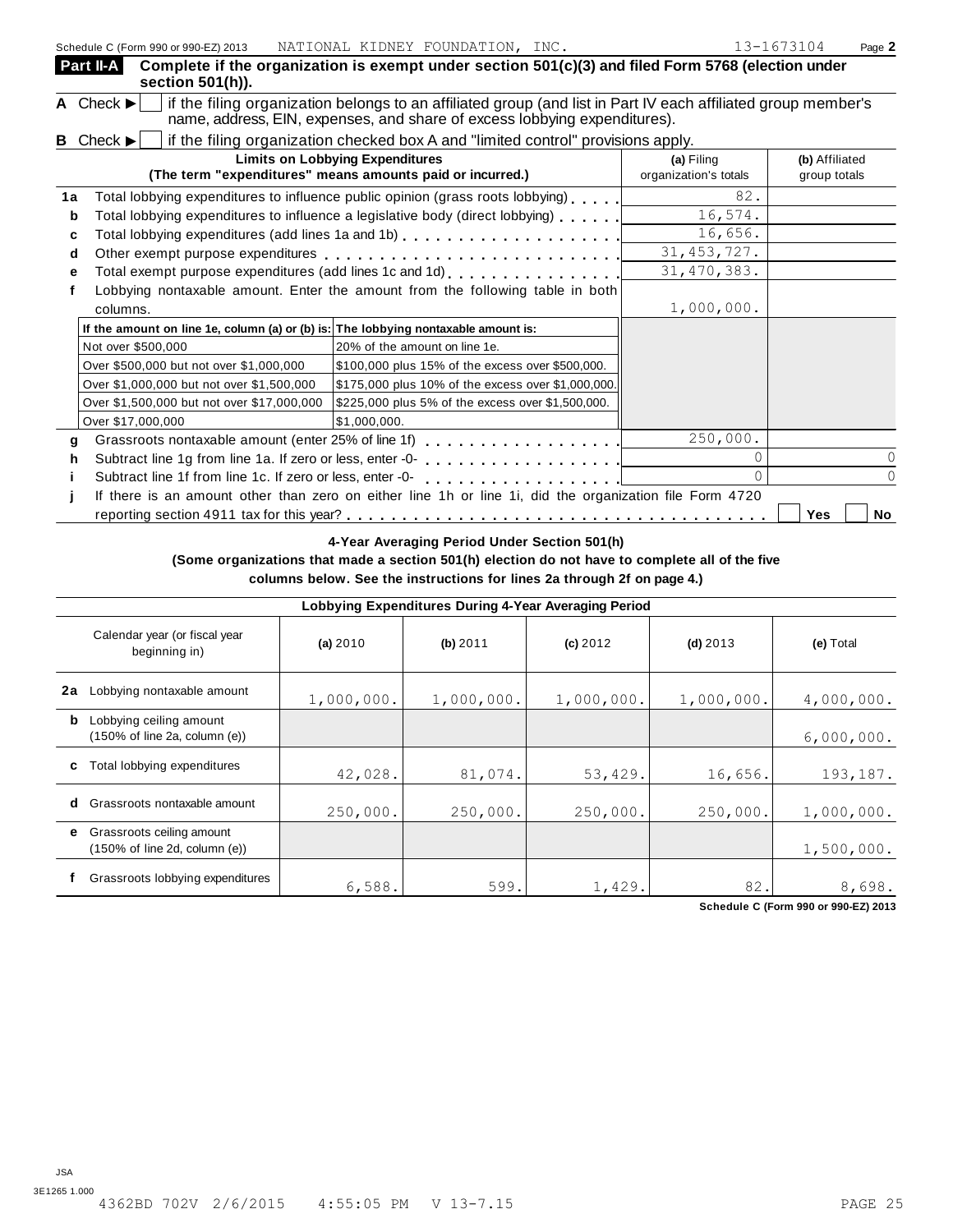|                   | NATIONAL KIDNEY FOUNDATION, INC.<br>Schedule C (Form 990 or 990-EZ) 2013                                                                                                                                                         |     |     | 13-1673104     |              | Page 3 |
|-------------------|----------------------------------------------------------------------------------------------------------------------------------------------------------------------------------------------------------------------------------|-----|-----|----------------|--------------|--------|
| Part II-B         | Complete if the organization is exempt under section 501(c)(3) and has NOT filed Form 5768<br>(election under section 501(h)).                                                                                                   |     |     |                |              |        |
|                   | For each "Yes," response to lines 1a through 1i below, provide in Part IV a detailed                                                                                                                                             |     | (a) |                | (b)          |        |
|                   | description of the lobbying activity.                                                                                                                                                                                            | Yes | No  |                | Amount       |        |
|                   |                                                                                                                                                                                                                                  |     |     |                |              |        |
|                   | During the year, did the filing organization attempt to influence foreign, national, state or local                                                                                                                              |     |     |                |              |        |
|                   | legislation, including any attempt to influence public opinion on a legislative matter or                                                                                                                                        |     |     |                |              |        |
| Volunteers?       | referendum, through the use of:                                                                                                                                                                                                  |     |     |                |              |        |
|                   | Paid staff or management (include compensation in expenses reported on lines 1c through 1i)?                                                                                                                                     |     |     |                |              |        |
|                   | Media advertisements?                                                                                                                                                                                                            |     |     |                |              |        |
|                   |                                                                                                                                                                                                                                  |     |     |                |              |        |
|                   | Mailings to members, legislators, or the public?<br>Publications, or published or broadcast statements?                                                                                                                          |     |     |                |              |        |
|                   |                                                                                                                                                                                                                                  |     |     |                |              |        |
|                   | Direct contact with legislators, their staffs, government officials, or a legislative body?                                                                                                                                      |     |     |                |              |        |
|                   | Rallies, demonstrations, seminars, conventions, speeches, lectures, or any similar means?                                                                                                                                        |     |     |                |              |        |
| Other activities? |                                                                                                                                                                                                                                  |     |     |                |              |        |
|                   |                                                                                                                                                                                                                                  |     |     |                |              |        |
|                   | Did the activities in line 1 cause the organization to be not described in section 501(c)(3)?                                                                                                                                    |     |     |                |              |        |
|                   | If "Yes," enter the amount of any tax incurred under section 4912<br>.                                                                                                                                                           |     |     |                |              |        |
|                   | If "Yes," enter the amount of any tax incurred by organization managers under section 4912                                                                                                                                       |     |     |                |              |        |
|                   | If the filing organization incurred a section 4912 tax, did it file Form 4720 for this year?                                                                                                                                     |     |     |                |              |        |
|                   | Part III-A Complete if the organization is exempt under section 501(c)(4), section 501(c)(5), or section                                                                                                                         |     |     |                |              |        |
|                   | $501(c)(6)$ .                                                                                                                                                                                                                    |     |     |                |              |        |
|                   |                                                                                                                                                                                                                                  |     |     |                | Yes          | No     |
|                   | Were substantially all (90% or more) dues received nondeductible by members?                                                                                                                                                     |     |     |                | $\mathbf{1}$ |        |
|                   | Did the organization make only in-house lobbying expenditures of \$2,000 or less?                                                                                                                                                |     |     |                | $\mathbf{2}$ |        |
|                   | Did the organization agree to carry over lobbying and political expenditures from the prior year?                                                                                                                                |     |     |                | 3            |        |
| Part III-B        | Complete if the organization is exempt under section 501(c)(4), section 501(c)(5), or section<br>501(c)(6) and if either (a) BOTH Part III-A, lines 1 and 2, are answered "No," OR (b) Part III-A, line 3, is<br>answered "Yes." |     |     |                |              |        |
|                   |                                                                                                                                                                                                                                  |     |     | $\mathbf{1}$   |              |        |
|                   | Section 162(e) nondeductible lobbying and political expenditures (do not include amounts of                                                                                                                                      |     |     |                |              |        |
|                   | political expenses for which the section 527(f) tax was paid).                                                                                                                                                                   |     |     |                |              |        |
|                   |                                                                                                                                                                                                                                  |     |     | 2a             |              |        |
|                   | Carryover from last year                                                                                                                                                                                                         |     |     | 2 <sub>b</sub> |              |        |
|                   |                                                                                                                                                                                                                                  |     |     | 2c             |              |        |
|                   | Aggregate amount reported in section 6033(e)(1)(A) notices of nondeductible section 162(e) dues                                                                                                                                  |     |     | 3              |              |        |
|                   | If notices were sent and the amount on line 2c exceeds the amount on line 3, what portion of the                                                                                                                                 |     |     |                |              |        |
|                   | excess does the organization agree to carryover to the reasonable estimate of nondeductible lobbying                                                                                                                             |     |     |                |              |        |
|                   | and political expenditure next year?                                                                                                                                                                                             |     |     | 4              |              |        |
|                   |                                                                                                                                                                                                                                  |     |     | 5              |              |        |
| <b>Part IV</b>    | <b>Supplemental Information</b>                                                                                                                                                                                                  |     |     |                |              |        |
|                   | Provide the descriptions required for Part I-A, line 1; Part I-B, line 4; Part I-C, line 5; Part II-A (affiliated group list); Part II-A, line 2; and                                                                            |     |     |                |              |        |
|                   | Part II-B, line 1. Also, complete this part for any additional information.                                                                                                                                                      |     |     |                |              |        |
|                   |                                                                                                                                                                                                                                  |     |     |                |              |        |
|                   |                                                                                                                                                                                                                                  |     |     |                |              |        |
|                   |                                                                                                                                                                                                                                  |     |     |                |              |        |
|                   |                                                                                                                                                                                                                                  |     |     |                |              |        |
|                   |                                                                                                                                                                                                                                  |     |     |                |              |        |
|                   |                                                                                                                                                                                                                                  |     |     |                |              |        |
|                   |                                                                                                                                                                                                                                  |     |     |                |              |        |
|                   |                                                                                                                                                                                                                                  |     |     |                |              |        |
|                   |                                                                                                                                                                                                                                  |     |     |                |              |        |
|                   |                                                                                                                                                                                                                                  |     |     |                |              |        |

Schedule C (Form 990 or 990-EZ) 2013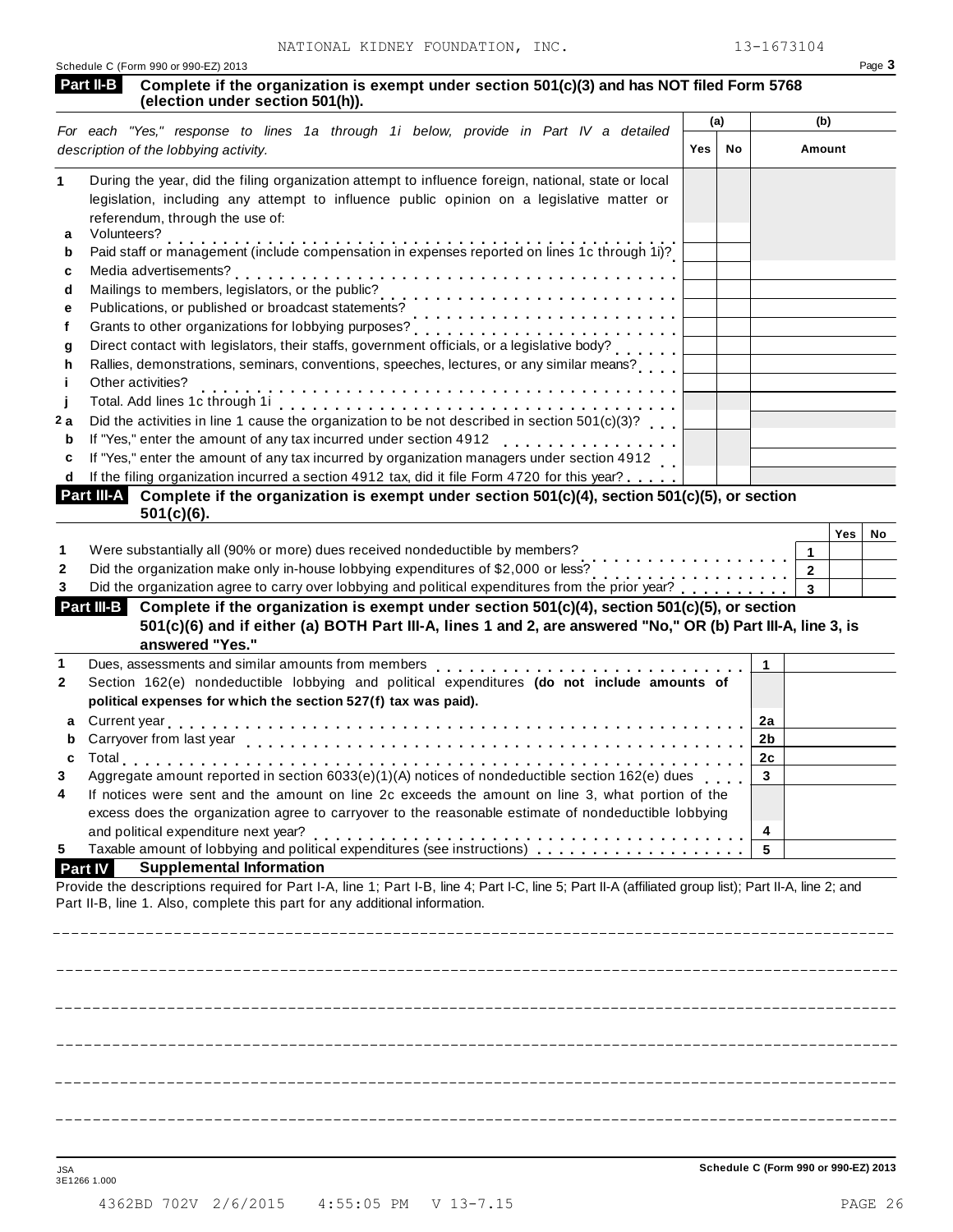**Part IV Supplemental Information** *(continued)*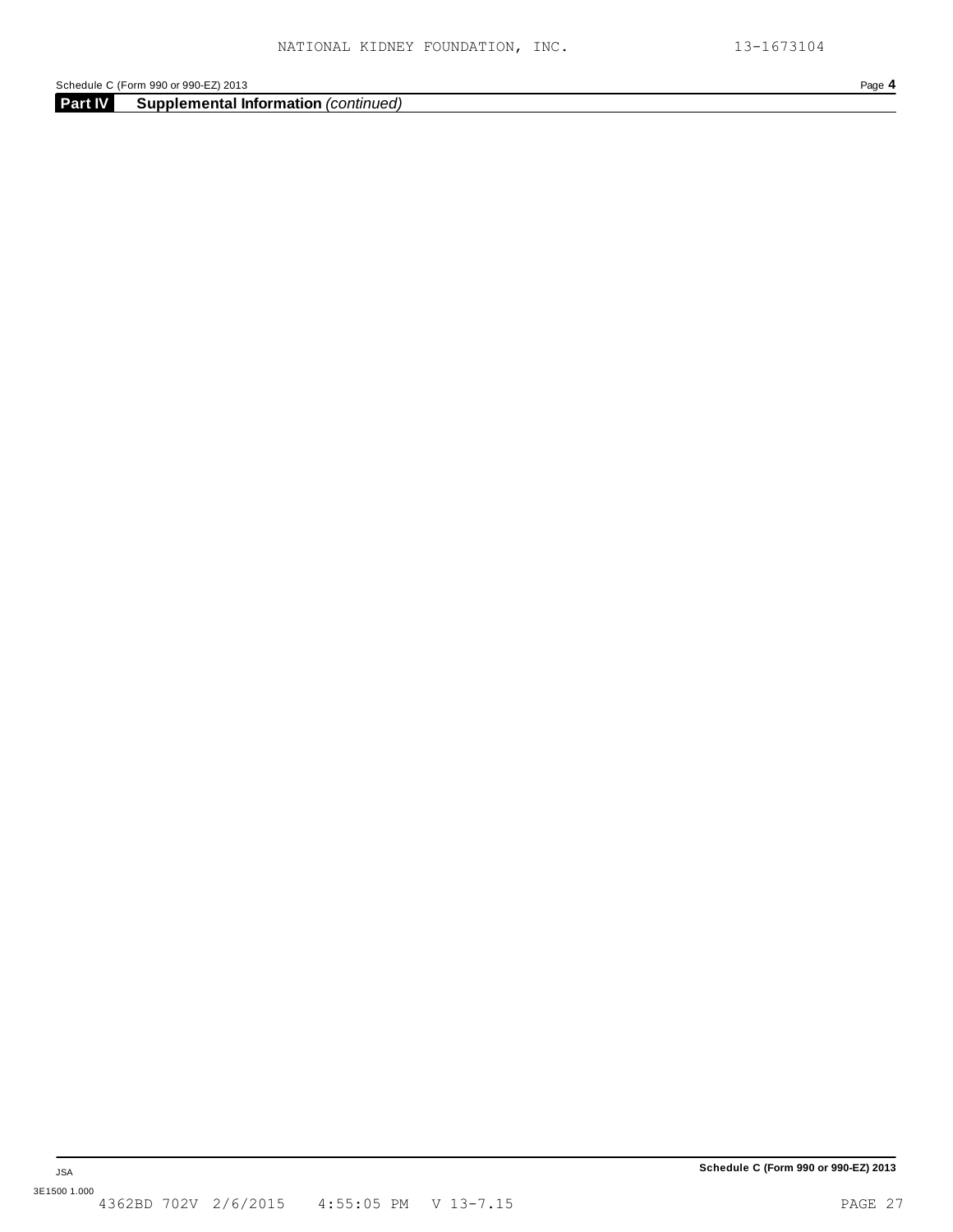| <b>SCHEDULE D</b> |  |
|-------------------|--|
| (Form 990)        |  |

# SCHEDULE D<br>
Supplemental Financial Statements<br>
Form 990) Part IV, line 6, 7, 8, 9, 10, 11a, 11b, 11c, 11d, 11e, 11f, 12a, or 12b.<br>
Part IV, line 6, 7, 8, 9, 10, 11a, 11b, 11c, 11d, 11e, 11f, 12a, or 12b.

**I Complete if the organization answered "Yes," to Form 990,<br>Department of the Treasury<br>Department of the Treasury<br>\begin{array}{r} \bigcirc \text{Dep} \ \text{Dep} \ \text{Dep} \ \text{Dep} \ \text{Dep} \ \text{Dep} \ \text{Dep} \ \text{Dep} \ \text{Dep} \ \text{Dep} \ \text{Dep} \ \text{Dep} \ \text{Dep} \ \text{D** 

| Department of the Treasury                                  |                                                                                                                                                                                                                                                                            | Attach to Form 990.                                                                                                                                                                                                            | <b>Open to Public</b>                                      |
|-------------------------------------------------------------|----------------------------------------------------------------------------------------------------------------------------------------------------------------------------------------------------------------------------------------------------------------------------|--------------------------------------------------------------------------------------------------------------------------------------------------------------------------------------------------------------------------------|------------------------------------------------------------|
| <b>Internal Revenue Service</b><br>Name of the organization |                                                                                                                                                                                                                                                                            | Information about Schedule D (Form 990) and its instructions is at www.irs.gov/form990.                                                                                                                                        | <b>Inspection</b><br><b>Employer identification number</b> |
|                                                             |                                                                                                                                                                                                                                                                            |                                                                                                                                                                                                                                |                                                            |
|                                                             | NATIONAL KIDNEY FOUNDATION, INC.                                                                                                                                                                                                                                           |                                                                                                                                                                                                                                | 13-1673104                                                 |
| Part I                                                      |                                                                                                                                                                                                                                                                            | Organizations Maintaining Donor Advised Funds or Other Similar Funds or Accounts.<br>Complete if the organization answered "Yes" to Form 990, Part IV, line 6.                                                                 |                                                            |
|                                                             |                                                                                                                                                                                                                                                                            | (a) Donor advised funds                                                                                                                                                                                                        | (b) Funds and other accounts                               |
|                                                             |                                                                                                                                                                                                                                                                            |                                                                                                                                                                                                                                |                                                            |
|                                                             | Total number at end of year manufacturers and the Total and Total and Total and Total and Total and Total and Total and Total and Total and Total and Total and Total and Total and Total and Total and Total and Total and To<br>Aggregate contributions to (during year) |                                                                                                                                                                                                                                |                                                            |
|                                                             | Aggregate grants from (during year) <b>Aggregate</b> grants from (during year)                                                                                                                                                                                             |                                                                                                                                                                                                                                |                                                            |
|                                                             | Aggregate value at end of year expression and Aggregate value at end of year                                                                                                                                                                                               |                                                                                                                                                                                                                                |                                                            |
|                                                             |                                                                                                                                                                                                                                                                            | Did the organization inform all donors and donor advisors in writing that the assets held in donor advised                                                                                                                     |                                                            |
|                                                             |                                                                                                                                                                                                                                                                            | funds are the organization's property, subject to the organization's exclusive legal control?                                                                                                                                  | Yes<br>No                                                  |
|                                                             |                                                                                                                                                                                                                                                                            | Did the organization inform all grantees, donors, and donor advisors in writing that grant funds can be used                                                                                                                   |                                                            |
|                                                             |                                                                                                                                                                                                                                                                            | only for charitable purposes and not for the benefit of the donor or donor advisor, or for any other purpose                                                                                                                   |                                                            |
|                                                             |                                                                                                                                                                                                                                                                            |                                                                                                                                                                                                                                | <b>Yes</b><br>No                                           |
| Part II                                                     |                                                                                                                                                                                                                                                                            | Conservation Easements. Complete if the organization answered "Yes" to Form 990, Part IV, line 7.                                                                                                                              |                                                            |
|                                                             |                                                                                                                                                                                                                                                                            | Purpose(s) of conservation easements held by the organization (check all that apply).                                                                                                                                          |                                                            |
|                                                             | Preservation of land for public use (e.g., recreation or education)                                                                                                                                                                                                        |                                                                                                                                                                                                                                | Preservation of an historically important land area        |
|                                                             | Protection of natural habitat                                                                                                                                                                                                                                              |                                                                                                                                                                                                                                | Preservation of a certified historic structure             |
|                                                             | Preservation of open space                                                                                                                                                                                                                                                 |                                                                                                                                                                                                                                |                                                            |
|                                                             |                                                                                                                                                                                                                                                                            | Complete lines 2a through 2d if the organization held a qualified conservation contribution in the form of a conservation                                                                                                      |                                                            |
|                                                             | easement on the last day of the tax year.                                                                                                                                                                                                                                  |                                                                                                                                                                                                                                |                                                            |
|                                                             |                                                                                                                                                                                                                                                                            |                                                                                                                                                                                                                                | Held at the End of the Tax Year                            |
| a                                                           |                                                                                                                                                                                                                                                                            |                                                                                                                                                                                                                                | 2a                                                         |
|                                                             |                                                                                                                                                                                                                                                                            | Total acreage restricted by conservation easements                                                                                                                                                                             | 2b                                                         |
| b                                                           |                                                                                                                                                                                                                                                                            | Number of conservation easements on a certified historic structure included in (a)                                                                                                                                             | 2c                                                         |
|                                                             |                                                                                                                                                                                                                                                                            | Number of conservation easements included in (c) acquired after 8/17/06, and not on a                                                                                                                                          |                                                            |
| d                                                           |                                                                                                                                                                                                                                                                            |                                                                                                                                                                                                                                | 2d                                                         |
|                                                             |                                                                                                                                                                                                                                                                            | Number of conservation easements modified, transferred, released, extinguished, or terminated by the organization during the                                                                                                   |                                                            |
|                                                             | $\text{tax year}$ $\rightarrow$ _________________                                                                                                                                                                                                                          |                                                                                                                                                                                                                                |                                                            |
|                                                             |                                                                                                                                                                                                                                                                            | Number of states where property subject to conservation easement is located $\blacktriangleright$ ________________                                                                                                             |                                                            |
|                                                             |                                                                                                                                                                                                                                                                            | Does the organization have a written policy regarding the periodic monitoring, inspection, handling of                                                                                                                         |                                                            |
|                                                             |                                                                                                                                                                                                                                                                            | violations, and enforcement of the conservation easements it holds?                                                                                                                                                            | Yes<br><b>No</b>                                           |
|                                                             |                                                                                                                                                                                                                                                                            | Staff and volunteer hours devoted to monitoring, inspecting, and enforcing conservation easements during the year                                                                                                              |                                                            |
|                                                             |                                                                                                                                                                                                                                                                            |                                                                                                                                                                                                                                |                                                            |
|                                                             |                                                                                                                                                                                                                                                                            | Amount of expenses incurred in monitoring, inspecting, and enforcing conservation easements during the year                                                                                                                    |                                                            |
| $\blacktriangleright$ \$                                    |                                                                                                                                                                                                                                                                            |                                                                                                                                                                                                                                |                                                            |
|                                                             |                                                                                                                                                                                                                                                                            | Does each conservation easement reported on line 2(d) above satisfy the requirements of section 170(h)(4)(B)                                                                                                                   |                                                            |
|                                                             |                                                                                                                                                                                                                                                                            |                                                                                                                                                                                                                                | <b>No</b><br>Yes l                                         |
|                                                             |                                                                                                                                                                                                                                                                            | In Part XIII, describe how the organization reports conservation easements in its revenue and expense statement, and                                                                                                           |                                                            |
|                                                             |                                                                                                                                                                                                                                                                            | balance sheet, and include, if applicable, the text of the footnote to the organization's financial statements that describes the                                                                                              |                                                            |
|                                                             | organization's accounting for conservation easements.                                                                                                                                                                                                                      |                                                                                                                                                                                                                                |                                                            |
| Part III                                                    |                                                                                                                                                                                                                                                                            | Organizations Maintaining Collections of Art, Historical Treasures, or Other Similar Assets.                                                                                                                                   |                                                            |
|                                                             |                                                                                                                                                                                                                                                                            | Complete if the organization answered "Yes" to Form 990, Part IV, line 8.                                                                                                                                                      |                                                            |
|                                                             |                                                                                                                                                                                                                                                                            |                                                                                                                                                                                                                                |                                                            |
|                                                             |                                                                                                                                                                                                                                                                            |                                                                                                                                                                                                                                |                                                            |
|                                                             |                                                                                                                                                                                                                                                                            | If the organization elected, as permitted under SFAS 116 (ASC 958), not to report in its revenue statement and balance sheet works of art, historical treasures, or other similar assets held for public exhibition, education |                                                            |
|                                                             |                                                                                                                                                                                                                                                                            | public service, provide, in Part XIII, the text of the footnote to its financial statements that describes these items.                                                                                                        |                                                            |
|                                                             |                                                                                                                                                                                                                                                                            | If the organization elected, as permitted under SFAS 116 (ASC 958), to report in its revenue statement and balance sheet                                                                                                       |                                                            |
|                                                             |                                                                                                                                                                                                                                                                            | works of art, historical treasures, or other similar assets held for public exhibition, education, or research in furtherance of                                                                                               |                                                            |
|                                                             | public service, provide the following amounts relating to these items:                                                                                                                                                                                                     |                                                                                                                                                                                                                                |                                                            |
|                                                             |                                                                                                                                                                                                                                                                            |                                                                                                                                                                                                                                |                                                            |
|                                                             |                                                                                                                                                                                                                                                                            |                                                                                                                                                                                                                                |                                                            |
| 1a<br>b                                                     |                                                                                                                                                                                                                                                                            | If the organization received or held works of art, historical treasures, or other similar assets for financial gain, provide the                                                                                               |                                                            |
|                                                             |                                                                                                                                                                                                                                                                            | following amounts required to be reported under SFAS 116 (ASC 958) relating to these items:                                                                                                                                    |                                                            |
| a<br>b                                                      |                                                                                                                                                                                                                                                                            |                                                                                                                                                                                                                                | $\blacktriangleright$ \$                                   |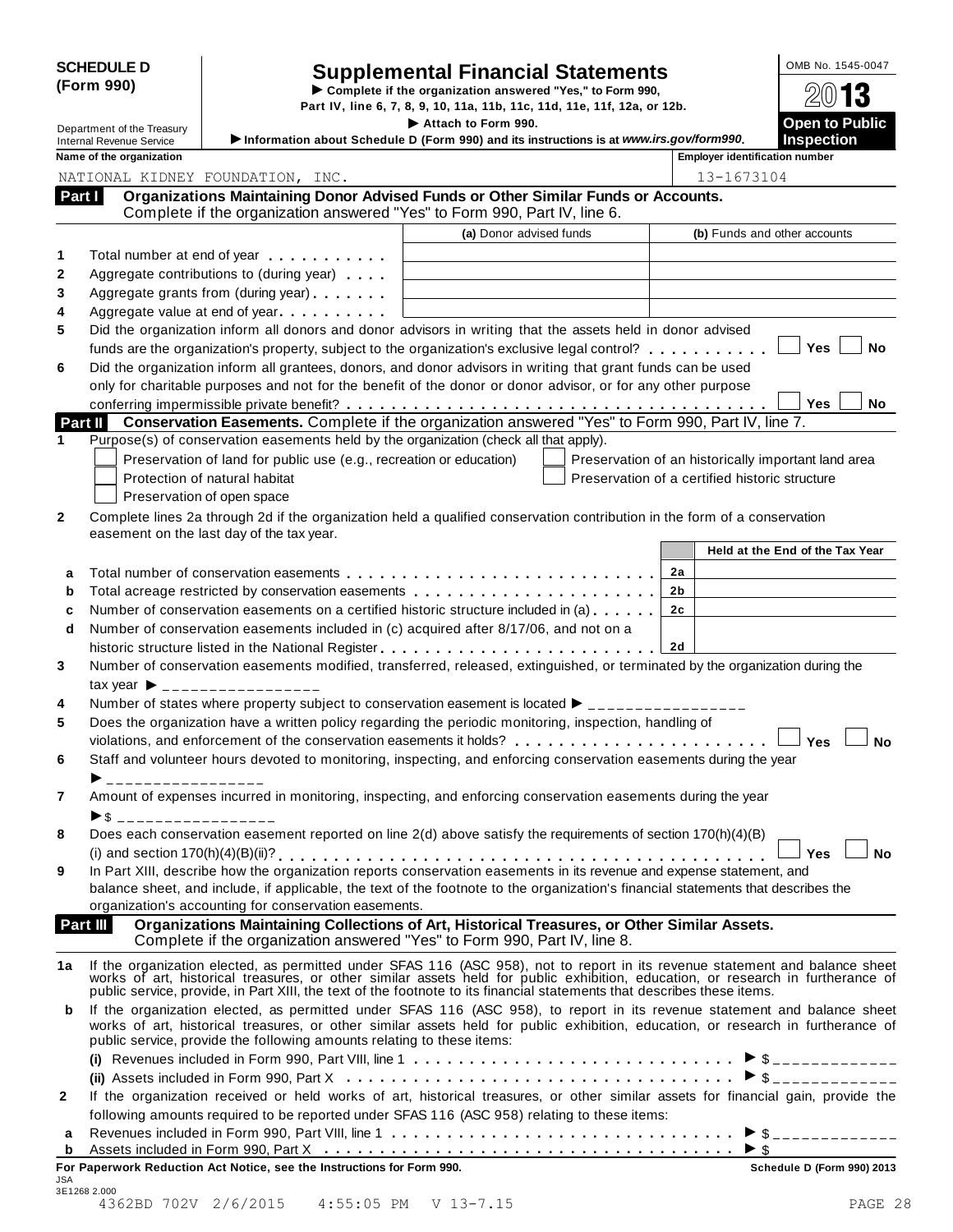NATIONAL KIDNEY FOUNDATION, INC. 13-1673104

|                                             | Page 2               |                      |                 |                    |                |                           |                |                         |                                                                                                                                                                                                                                     | Schedule D (Form 990) 2013          |                |                                             |
|---------------------------------------------|----------------------|----------------------|-----------------|--------------------|----------------|---------------------------|----------------|-------------------------|-------------------------------------------------------------------------------------------------------------------------------------------------------------------------------------------------------------------------------------|-------------------------------------|----------------|---------------------------------------------|
|                                             |                      |                      |                 |                    |                |                           |                |                         | Organizations Maintaining Collections of Art, Historical Treasures, or Other Similar Assets (continued)                                                                                                                             |                                     | Part III       |                                             |
|                                             |                      |                      |                 |                    |                |                           |                |                         | Using the organization's acquisition, accession, and other records, check any of the following that are a significant use of its<br>collection items (check all that apply):                                                        |                                     |                | 3                                           |
|                                             |                      |                      |                 |                    |                | Loan or exchange programs | d              |                         |                                                                                                                                                                                                                                     | Public exhibition                   |                | a                                           |
|                                             |                      |                      |                 |                    |                |                           | е              |                         |                                                                                                                                                                                                                                     | Scholarly research                  |                | b                                           |
|                                             |                      |                      |                 |                    |                |                           |                |                         | Preservation for future generations                                                                                                                                                                                                 |                                     |                | c                                           |
|                                             |                      |                      |                 |                    |                |                           |                |                         | Provide a description of the organization's collections and explain how they further the organization's exempt purpose in Part                                                                                                      |                                     |                |                                             |
|                                             |                      |                      |                 |                    |                |                           |                |                         |                                                                                                                                                                                                                                     |                                     | XIII.          |                                             |
|                                             |                      |                      |                 |                    |                |                           |                |                         | During the year, did the organization solicit or receive donations of art, historical treasures, or other similar                                                                                                                   |                                     |                | 5.                                          |
| No                                          | Yes                  |                      |                 |                    |                |                           |                |                         | assets to be sold to raise funds rather than to be maintained as part of the organization's collection?                                                                                                                             |                                     |                |                                             |
|                                             |                      |                      |                 |                    |                |                           |                |                         | Escrow and Custodial Arrangements. Complete if the organization answered "Yes" to Form 990, Part IV, line 9,                                                                                                                        |                                     | Part IV        |                                             |
|                                             |                      |                      |                 |                    |                |                           |                |                         | or reported an amount on Form 990, Part X, line 21.                                                                                                                                                                                 |                                     |                |                                             |
|                                             |                      |                      |                 |                    |                |                           |                |                         | 1a Is the organization an agent, trustee, custodian or other intermediary for contributions or other assets not                                                                                                                     |                                     |                |                                             |
| No                                          | Yes                  |                      |                 |                    |                |                           |                |                         |                                                                                                                                                                                                                                     |                                     |                |                                             |
|                                             |                      |                      |                 |                    |                |                           |                |                         | <b>b</b> If "Yes," explain the arrangement in Part XIII and complete the following table:                                                                                                                                           |                                     |                |                                             |
|                                             |                      | Amount               |                 |                    |                |                           |                |                         |                                                                                                                                                                                                                                     |                                     |                |                                             |
|                                             |                      |                      |                 |                    |                |                           |                |                         | Beginning balance contact of the contract of the contract of the contract of the contract of the Beginning balance                                                                                                                  |                                     |                | c                                           |
|                                             |                      |                      |                 |                    | 1 <sub>d</sub> |                           |                |                         |                                                                                                                                                                                                                                     |                                     |                | d                                           |
|                                             |                      |                      |                 |                    | 1e             |                           |                |                         |                                                                                                                                                                                                                                     |                                     |                | е                                           |
|                                             |                      |                      |                 |                    | 1f             |                           |                |                         |                                                                                                                                                                                                                                     |                                     |                | f                                           |
| No                                          | <b>Yes</b>           |                      |                 |                    |                |                           |                |                         |                                                                                                                                                                                                                                     |                                     |                |                                             |
|                                             |                      |                      |                 |                    |                |                           |                |                         | b If "Yes," explain the arrangement in Part XIII. Check here if the explanation has been provided in Part XIII.                                                                                                                     |                                     |                |                                             |
|                                             |                      |                      |                 |                    |                |                           |                |                         | Endowment Funds. Complete if the organization answered "Yes" to Form 990, Part IV, line 10.                                                                                                                                         |                                     | Part V         |                                             |
|                                             | (e) Four years back  | (d) Three years back |                 | (c) Two years back |                |                           | (b) Prior year | (a) Current year        |                                                                                                                                                                                                                                     |                                     |                |                                             |
|                                             | 8,830,253.           | 9,387,737.           |                 | 9,885,142.         |                |                           |                | 5,632,255.              |                                                                                                                                                                                                                                     |                                     |                |                                             |
|                                             |                      |                      |                 |                    |                |                           |                |                         |                                                                                                                                                                                                                                     |                                     |                |                                             |
|                                             |                      |                      |                 |                    |                |                           | 7,772,979.     |                         |                                                                                                                                                                                                                                     | <b>1a</b> Beginning of year balance |                |                                             |
|                                             | 667,192.             | 65,973.              |                 | 18,451.            |                | 30,530.                   |                | 15,140.                 |                                                                                                                                                                                                                                     | Contributions                       |                |                                             |
|                                             |                      |                      |                 |                    |                |                           |                |                         |                                                                                                                                                                                                                                     | c Net investment earnings, gains,   |                |                                             |
|                                             | 854,414.             | 1,824,600.           |                 | $-401, 375.$       |                |                           |                |                         |                                                                                                                                                                                                                                     | and losses                          |                |                                             |
|                                             |                      | 1,393,168.           |                 | 1,729,239.         |                | 2,171,254.                |                | 1,438,981.              |                                                                                                                                                                                                                                     | d Grants or scholarships            |                |                                             |
|                                             |                      |                      |                 |                    |                |                           |                |                         |                                                                                                                                                                                                                                     | e Other expenditures for facilities |                |                                             |
|                                             |                      |                      |                 |                    |                |                           |                |                         |                                                                                                                                                                                                                                     | and programs                        |                |                                             |
|                                             |                      |                      |                 |                    |                |                           |                |                         |                                                                                                                                                                                                                                     | f Administrative expenses           |                |                                             |
|                                             | 9,387,737.           | 9,885,142.           |                 | 7,772,979.         |                | 5,632,255.                |                | 4,208,414.              | End of year balance                                                                                                                                                                                                                 |                                     |                |                                             |
|                                             |                      |                      |                 |                    |                |                           |                |                         | Provide the estimated percentage of the current year end balance (line 1g, column (a)) held as:                                                                                                                                     |                                     |                |                                             |
|                                             |                      |                      |                 |                    |                |                           | $\%$           |                         | Board designated or quasi-endowment                                                                                                                                                                                                 |                                     |                |                                             |
|                                             |                      |                      |                 |                    |                |                           |                |                         | <b>b</b> Permanent endowment $\triangleright$ 28.3978 $\%$                                                                                                                                                                          |                                     |                |                                             |
|                                             |                      |                      |                 |                    |                |                           |                |                         | Temporarily restricted endowment $\rightarrow$ 71,6022 %                                                                                                                                                                            |                                     |                |                                             |
|                                             |                      |                      |                 |                    |                |                           |                |                         | The percentages in lines 2a, 2b, and $2c \overline{c}$ should equal 100%.                                                                                                                                                           |                                     |                |                                             |
|                                             |                      |                      |                 |                    |                |                           |                |                         | 3a Are there endowment funds not in the possession of the organization that are held and administered for the                                                                                                                       |                                     |                |                                             |
|                                             | Yes                  |                      |                 |                    |                |                           |                |                         |                                                                                                                                                                                                                                     | organization by:                    |                |                                             |
|                                             | 3a(i)<br>X           |                      |                 |                    |                |                           |                |                         |                                                                                                                                                                                                                                     |                                     |                |                                             |
|                                             | 3a(ii)               |                      |                 |                    |                |                           |                |                         | (ii) related organizations enterpresent resources in the case of the case of the case of the case of the case o                                                                                                                     |                                     |                |                                             |
|                                             | 3b                   |                      |                 |                    |                |                           |                |                         | If "Yes" to 3a(ii), are the related organizations listed as required on Schedule R?                                                                                                                                                 |                                     |                |                                             |
|                                             |                      |                      |                 |                    |                |                           |                |                         | Describe in Part XIII the intended uses of the organization's endowment funds.                                                                                                                                                      |                                     |                |                                             |
|                                             |                      |                      |                 |                    |                |                           |                |                         | Land, Buildings, and Equipment.                                                                                                                                                                                                     |                                     | <b>Part VI</b> |                                             |
|                                             | (d) Book value       |                      | (c) Accumulated |                    |                | (b) Cost or other basis   |                | (a) Cost or other basis | Complete if the organization answered "Yes" to Form 990, Part IV, line 11a. See Form 990, Part X, line 10.                                                                                                                          | Description of property             |                |                                             |
|                                             |                      |                      | depreciation    |                    |                | (other)                   |                | (investment)            |                                                                                                                                                                                                                                     |                                     |                |                                             |
|                                             |                      |                      |                 |                    |                |                           |                |                         |                                                                                                                                                                                                                                     |                                     |                |                                             |
|                                             |                      |                      |                 |                    |                |                           |                |                         | Buildings <b>Example 20</b> and the set of the set of the set of the set of the set of the set of the set of the set of the set of the set of the set of the set of the set of the set of the set of the set of the set of the set  |                                     |                |                                             |
|                                             |                      |                      | 192,033.        |                    | 240,684.       |                           |                |                         | Leasehold improvements <b>contained</b> and the set of the set of the set of the set of the set of the set of the set of the set of the set of the set of the set of the set of the set of the set of the set of the set of the set |                                     |                |                                             |
| 964, 122.<br>No.<br>Χ<br>48,651.<br>56,813. |                      |                      | 240,369.        |                    | 297,182.       |                           |                |                         | Equipment                                                                                                                                                                                                                           |                                     |                |                                             |
|                                             | 207,610.<br>313,074. |                      | 1,826,036.      |                    |                | 2,033,646.                |                |                         | Total. Add lines 1a through 1e. (Column (d) must equal Form 990, Part X, column (B), line 10(c).). ▶                                                                                                                                |                                     |                | b<br>a<br>2<br>C.<br>b<br>4<br>1a<br>b<br>d |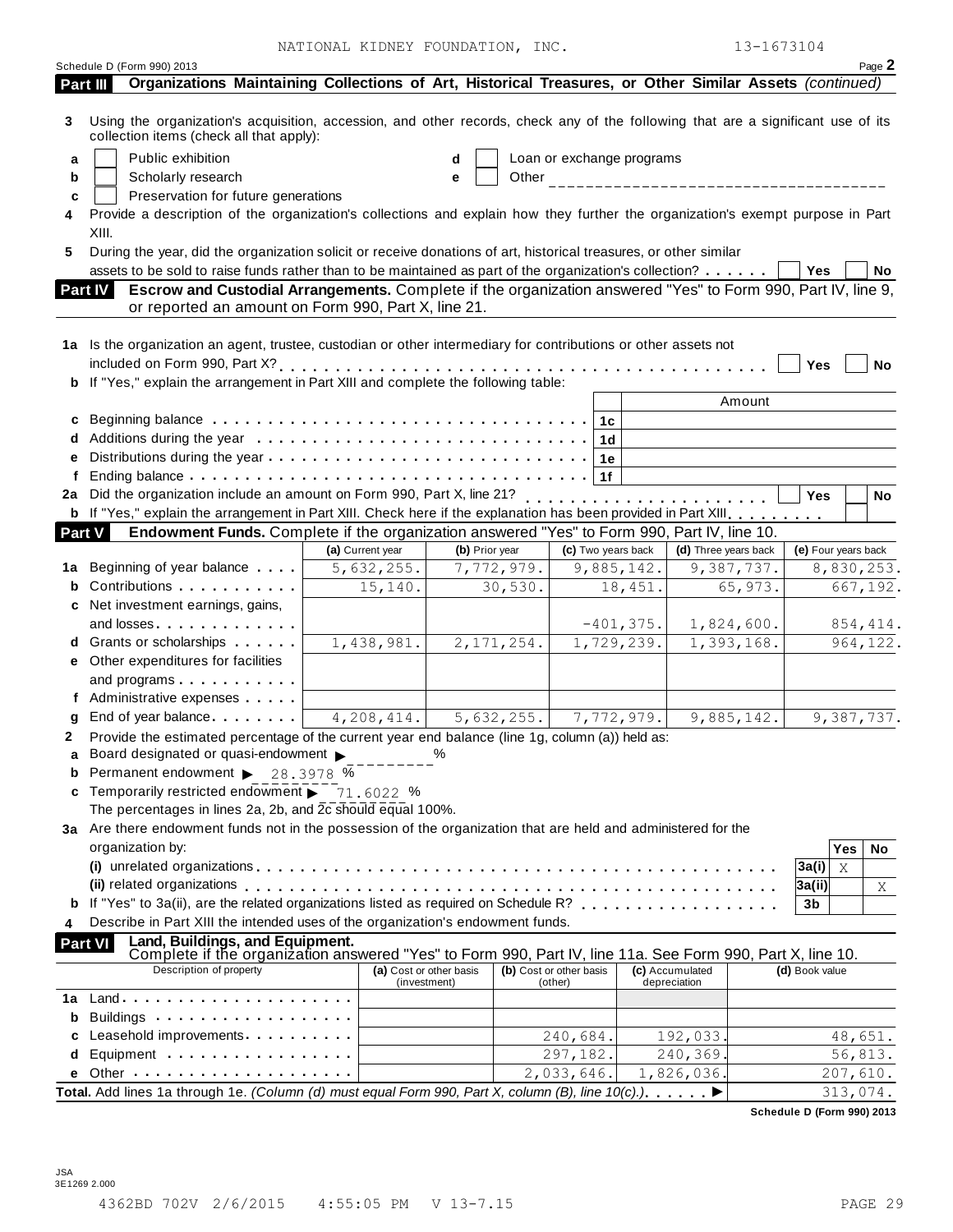| Part VII                               | Schedule D (Form 990) 2013<br><b>Investments - Other Securities.</b>                     |                 | Page 3                                                                                                                                                                     |
|----------------------------------------|------------------------------------------------------------------------------------------|-----------------|----------------------------------------------------------------------------------------------------------------------------------------------------------------------------|
|                                        | (a) Description of security or category<br>(including name of security)                  | (b) Book value  | Complete if the organization answered "Yes" to Form 990, Part IV, line 11b. See Form 990, Part X, line 12.<br>(c) Method of valuation:<br>Cost or end-of-year market value |
|                                        | (1) Financial derivatives                                                                |                 |                                                                                                                                                                            |
|                                        | (2) Closely-held equity interests entitled and closely-held equity interests             |                 |                                                                                                                                                                            |
|                                        | (3) Other_________________                                                               |                 |                                                                                                                                                                            |
| (A)                                    |                                                                                          |                 |                                                                                                                                                                            |
| (B)                                    |                                                                                          |                 |                                                                                                                                                                            |
| (C)                                    |                                                                                          |                 |                                                                                                                                                                            |
| (D)                                    |                                                                                          |                 |                                                                                                                                                                            |
| (E)                                    |                                                                                          |                 |                                                                                                                                                                            |
| (F)                                    |                                                                                          |                 |                                                                                                                                                                            |
| (G)                                    |                                                                                          |                 |                                                                                                                                                                            |
| (H)                                    |                                                                                          |                 |                                                                                                                                                                            |
|                                        | Total. (Column (b) must equal Form 990, Part X, col. (B) line 12.) $\blacktriangleright$ |                 |                                                                                                                                                                            |
| <b>Part VIII</b>                       | <b>Investments - Program Related.</b>                                                    |                 | Complete if the organization answered "Yes" to Form 990, Part IV, line 11c. See Form 990, Part X, line 13.                                                                 |
|                                        | (a) Description of investment                                                            | (b) Book value  | (c) Method of valuation:                                                                                                                                                   |
|                                        |                                                                                          |                 | Cost or end-of-year market value                                                                                                                                           |
| (1)                                    |                                                                                          |                 |                                                                                                                                                                            |
| (2)                                    |                                                                                          |                 |                                                                                                                                                                            |
| (3)                                    |                                                                                          |                 |                                                                                                                                                                            |
| (4)                                    |                                                                                          |                 |                                                                                                                                                                            |
| (5)                                    |                                                                                          |                 |                                                                                                                                                                            |
| (6)                                    |                                                                                          |                 |                                                                                                                                                                            |
| (7)                                    |                                                                                          |                 |                                                                                                                                                                            |
| (8)                                    |                                                                                          |                 |                                                                                                                                                                            |
| (9)                                    |                                                                                          |                 |                                                                                                                                                                            |
|                                        | Total. (Column (b) must equal Form 990, Part X, col. (B) line 13.) $\blacktriangleright$ |                 |                                                                                                                                                                            |
| <b>Part IX</b>                         | Other Assets.                                                                            |                 |                                                                                                                                                                            |
|                                        |                                                                                          |                 | Complete if the organization answered "Yes" to Form 990, Part IV, line 11d. See Form 990, Part X, line 15.                                                                 |
|                                        |                                                                                          | (a) Description | (b) Book value                                                                                                                                                             |
| (1)<br>(2)                             |                                                                                          |                 |                                                                                                                                                                            |
| (3)                                    |                                                                                          |                 |                                                                                                                                                                            |
| (4)                                    |                                                                                          |                 |                                                                                                                                                                            |
| (5)                                    |                                                                                          |                 |                                                                                                                                                                            |
| (6)                                    |                                                                                          |                 |                                                                                                                                                                            |
|                                        |                                                                                          |                 |                                                                                                                                                                            |
|                                        |                                                                                          |                 |                                                                                                                                                                            |
|                                        |                                                                                          |                 |                                                                                                                                                                            |
|                                        |                                                                                          |                 |                                                                                                                                                                            |
|                                        |                                                                                          |                 |                                                                                                                                                                            |
| (7)<br>(8)<br>(9)<br>Part X            | <b>Other Liabilities.</b><br>line 25.                                                    |                 | Complete if the organization answered "Yes" to Form 990, Part IV, line 11e or 11f. See Form 990, Part X,                                                                   |
|                                        |                                                                                          |                 |                                                                                                                                                                            |
|                                        | (a) Description of liability                                                             | (b) Book value  |                                                                                                                                                                            |
|                                        | (1) Federal income taxes                                                                 |                 |                                                                                                                                                                            |
|                                        |                                                                                          |                 |                                                                                                                                                                            |
|                                        |                                                                                          |                 |                                                                                                                                                                            |
|                                        |                                                                                          |                 |                                                                                                                                                                            |
|                                        |                                                                                          |                 |                                                                                                                                                                            |
| (2)<br>(3)<br>(4)<br>(5)<br>(6)<br>(7) |                                                                                          |                 |                                                                                                                                                                            |
|                                        |                                                                                          |                 |                                                                                                                                                                            |
| (8)<br>(9)                             | Total. (Column (b) must equal Form 990, Part X, col. (B) line 25.)                       |                 |                                                                                                                                                                            |

<u>JSA SCHED TO 2V</u> 2/6/2015 4:55:05 PM V 13-7.15<br>4362BD 702V 2/6/2015 4:55:05 PM V 13-7.15 4362BD 702V 2/6/2015 4:55:05 PM V 13-7.15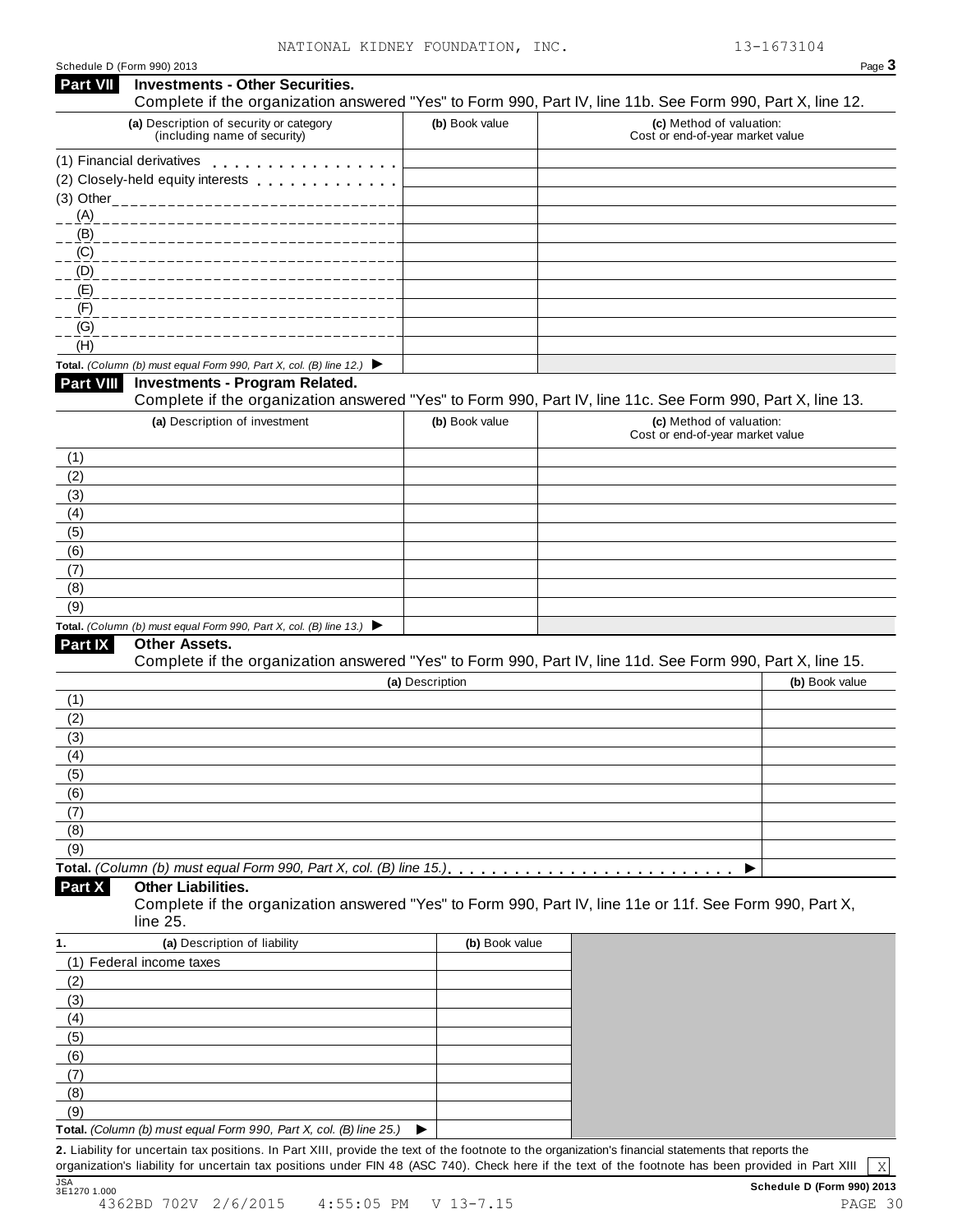| Schedule D (Form 990) 2013<br>Reconciliation of Revenue per Audited Financial Statements With Revenue per Return.<br><b>Part XI</b><br>Complete if the organization answered "Yes" to Form 990, Part IV, line 12a.<br>Total revenue, gains, and other support per audited financial statements<br>37, 346, 376.<br>1<br>Amounts included on line 1 but not on Form 990, Part VIII, line 12:<br>Net unrealized gains on investments<br>849,652.<br>2a<br>a<br>10,304.<br>2 <sub>b</sub><br>b<br>2c<br>c<br>18,040.<br>2d<br>d<br>Add lines 2a through 2d<br>е<br>2e<br>3<br>3<br>Amounts included on Form 990, Part VIII, line 12, but not on line 1:<br>4<br>Investment expenses not included on Form 990, Part VIII, line 7b<br>4a<br>a<br>4b<br>b<br>Add lines 4a and 4b<br>c<br>4с<br>Total revenue. Add lines 3 and 4c. (This must equal Form 990, Part I, line 12.)<br>$5\phantom{1}$<br>5.<br>Reconciliation of Expenses per Audited Financial Statements With Expenses per Return.<br><b>Part XII</b><br>Complete if the organization answered "Yes" to Form 990, Part IV, line 12a.<br>Total expenses and losses per audited financial statements<br>34,552,095.<br>1<br>1<br>Amounts included on line 1 but not on Form 990, Part IX, line 25:<br>$\mathbf{2}$<br>Donated services and use of facilities<br>10,304.<br>2a<br>a<br>. <b>.</b> .<br>Prior year adjustments<br>2 <sub>b</sub><br>b<br>Other losses<br>2c<br>с<br>Other (Describe in Part XIII.)<br>8,227.<br>2d<br>d<br>Add lines 2a through 2d<br>е<br>2e<br>Subtract line 2e from line 1<br>3<br>3<br>.<br>Amounts included on Form 990, Part IX, line 25, but not on line 1:<br>4<br>Investment expenses not included on Form 990, Part VIII, line 7b<br>a<br>4a<br>Other (Describe in Part XIII.)<br>4 <sub>b</sub><br>b<br>. <b>.</b> .<br>Add lines 4a and 4b<br>C<br>4с<br>Total expenses. Add lines 3 and 4c. (This must equal Form 990, Part I, line 18.)<br>$5\phantom{.0}$<br>34, 533, 564.<br>5.<br>Part XIII Supplemental Information.<br>Provide the descriptions required for Part II, lines 3, 5, and 9; Part III, lines 1a and 4; Part IV, lines 1b and 2b; Part V, line 4; Part X, line<br>2; Part XI, lines 2d and 4b; and Part XII, lines 2d and 4b. Also complete this part to provide any additional information.<br>SEE PAGE 5 |              | NATIONAL KIDNEY FOUNDATION, INC. | 13-1673104    |
|-----------------------------------------------------------------------------------------------------------------------------------------------------------------------------------------------------------------------------------------------------------------------------------------------------------------------------------------------------------------------------------------------------------------------------------------------------------------------------------------------------------------------------------------------------------------------------------------------------------------------------------------------------------------------------------------------------------------------------------------------------------------------------------------------------------------------------------------------------------------------------------------------------------------------------------------------------------------------------------------------------------------------------------------------------------------------------------------------------------------------------------------------------------------------------------------------------------------------------------------------------------------------------------------------------------------------------------------------------------------------------------------------------------------------------------------------------------------------------------------------------------------------------------------------------------------------------------------------------------------------------------------------------------------------------------------------------------------------------------------------------------------------------------------------------------------------------------------------------------------------------------------------------------------------------------------------------------------------------------------------------------------------------------------------------------------------------------------------------------------------------------------------------------------------------------------------------------------------------------------------------------------------------------------------------------------------------|--------------|----------------------------------|---------------|
|                                                                                                                                                                                                                                                                                                                                                                                                                                                                                                                                                                                                                                                                                                                                                                                                                                                                                                                                                                                                                                                                                                                                                                                                                                                                                                                                                                                                                                                                                                                                                                                                                                                                                                                                                                                                                                                                                                                                                                                                                                                                                                                                                                                                                                                                                                                             |              |                                  | Page 4        |
|                                                                                                                                                                                                                                                                                                                                                                                                                                                                                                                                                                                                                                                                                                                                                                                                                                                                                                                                                                                                                                                                                                                                                                                                                                                                                                                                                                                                                                                                                                                                                                                                                                                                                                                                                                                                                                                                                                                                                                                                                                                                                                                                                                                                                                                                                                                             |              |                                  |               |
|                                                                                                                                                                                                                                                                                                                                                                                                                                                                                                                                                                                                                                                                                                                                                                                                                                                                                                                                                                                                                                                                                                                                                                                                                                                                                                                                                                                                                                                                                                                                                                                                                                                                                                                                                                                                                                                                                                                                                                                                                                                                                                                                                                                                                                                                                                                             | 1            |                                  |               |
|                                                                                                                                                                                                                                                                                                                                                                                                                                                                                                                                                                                                                                                                                                                                                                                                                                                                                                                                                                                                                                                                                                                                                                                                                                                                                                                                                                                                                                                                                                                                                                                                                                                                                                                                                                                                                                                                                                                                                                                                                                                                                                                                                                                                                                                                                                                             | $\mathbf{2}$ |                                  |               |
|                                                                                                                                                                                                                                                                                                                                                                                                                                                                                                                                                                                                                                                                                                                                                                                                                                                                                                                                                                                                                                                                                                                                                                                                                                                                                                                                                                                                                                                                                                                                                                                                                                                                                                                                                                                                                                                                                                                                                                                                                                                                                                                                                                                                                                                                                                                             |              |                                  |               |
|                                                                                                                                                                                                                                                                                                                                                                                                                                                                                                                                                                                                                                                                                                                                                                                                                                                                                                                                                                                                                                                                                                                                                                                                                                                                                                                                                                                                                                                                                                                                                                                                                                                                                                                                                                                                                                                                                                                                                                                                                                                                                                                                                                                                                                                                                                                             |              |                                  |               |
|                                                                                                                                                                                                                                                                                                                                                                                                                                                                                                                                                                                                                                                                                                                                                                                                                                                                                                                                                                                                                                                                                                                                                                                                                                                                                                                                                                                                                                                                                                                                                                                                                                                                                                                                                                                                                                                                                                                                                                                                                                                                                                                                                                                                                                                                                                                             |              |                                  |               |
|                                                                                                                                                                                                                                                                                                                                                                                                                                                                                                                                                                                                                                                                                                                                                                                                                                                                                                                                                                                                                                                                                                                                                                                                                                                                                                                                                                                                                                                                                                                                                                                                                                                                                                                                                                                                                                                                                                                                                                                                                                                                                                                                                                                                                                                                                                                             |              |                                  |               |
|                                                                                                                                                                                                                                                                                                                                                                                                                                                                                                                                                                                                                                                                                                                                                                                                                                                                                                                                                                                                                                                                                                                                                                                                                                                                                                                                                                                                                                                                                                                                                                                                                                                                                                                                                                                                                                                                                                                                                                                                                                                                                                                                                                                                                                                                                                                             |              |                                  | 877,996.      |
|                                                                                                                                                                                                                                                                                                                                                                                                                                                                                                                                                                                                                                                                                                                                                                                                                                                                                                                                                                                                                                                                                                                                                                                                                                                                                                                                                                                                                                                                                                                                                                                                                                                                                                                                                                                                                                                                                                                                                                                                                                                                                                                                                                                                                                                                                                                             |              |                                  | 36,468,380.   |
|                                                                                                                                                                                                                                                                                                                                                                                                                                                                                                                                                                                                                                                                                                                                                                                                                                                                                                                                                                                                                                                                                                                                                                                                                                                                                                                                                                                                                                                                                                                                                                                                                                                                                                                                                                                                                                                                                                                                                                                                                                                                                                                                                                                                                                                                                                                             |              |                                  |               |
|                                                                                                                                                                                                                                                                                                                                                                                                                                                                                                                                                                                                                                                                                                                                                                                                                                                                                                                                                                                                                                                                                                                                                                                                                                                                                                                                                                                                                                                                                                                                                                                                                                                                                                                                                                                                                                                                                                                                                                                                                                                                                                                                                                                                                                                                                                                             |              |                                  |               |
|                                                                                                                                                                                                                                                                                                                                                                                                                                                                                                                                                                                                                                                                                                                                                                                                                                                                                                                                                                                                                                                                                                                                                                                                                                                                                                                                                                                                                                                                                                                                                                                                                                                                                                                                                                                                                                                                                                                                                                                                                                                                                                                                                                                                                                                                                                                             |              |                                  |               |
|                                                                                                                                                                                                                                                                                                                                                                                                                                                                                                                                                                                                                                                                                                                                                                                                                                                                                                                                                                                                                                                                                                                                                                                                                                                                                                                                                                                                                                                                                                                                                                                                                                                                                                                                                                                                                                                                                                                                                                                                                                                                                                                                                                                                                                                                                                                             |              |                                  |               |
|                                                                                                                                                                                                                                                                                                                                                                                                                                                                                                                                                                                                                                                                                                                                                                                                                                                                                                                                                                                                                                                                                                                                                                                                                                                                                                                                                                                                                                                                                                                                                                                                                                                                                                                                                                                                                                                                                                                                                                                                                                                                                                                                                                                                                                                                                                                             |              |                                  | 36, 468, 380. |
|                                                                                                                                                                                                                                                                                                                                                                                                                                                                                                                                                                                                                                                                                                                                                                                                                                                                                                                                                                                                                                                                                                                                                                                                                                                                                                                                                                                                                                                                                                                                                                                                                                                                                                                                                                                                                                                                                                                                                                                                                                                                                                                                                                                                                                                                                                                             |              |                                  |               |
|                                                                                                                                                                                                                                                                                                                                                                                                                                                                                                                                                                                                                                                                                                                                                                                                                                                                                                                                                                                                                                                                                                                                                                                                                                                                                                                                                                                                                                                                                                                                                                                                                                                                                                                                                                                                                                                                                                                                                                                                                                                                                                                                                                                                                                                                                                                             |              |                                  |               |
|                                                                                                                                                                                                                                                                                                                                                                                                                                                                                                                                                                                                                                                                                                                                                                                                                                                                                                                                                                                                                                                                                                                                                                                                                                                                                                                                                                                                                                                                                                                                                                                                                                                                                                                                                                                                                                                                                                                                                                                                                                                                                                                                                                                                                                                                                                                             |              |                                  |               |
|                                                                                                                                                                                                                                                                                                                                                                                                                                                                                                                                                                                                                                                                                                                                                                                                                                                                                                                                                                                                                                                                                                                                                                                                                                                                                                                                                                                                                                                                                                                                                                                                                                                                                                                                                                                                                                                                                                                                                                                                                                                                                                                                                                                                                                                                                                                             |              |                                  |               |
|                                                                                                                                                                                                                                                                                                                                                                                                                                                                                                                                                                                                                                                                                                                                                                                                                                                                                                                                                                                                                                                                                                                                                                                                                                                                                                                                                                                                                                                                                                                                                                                                                                                                                                                                                                                                                                                                                                                                                                                                                                                                                                                                                                                                                                                                                                                             |              |                                  |               |
|                                                                                                                                                                                                                                                                                                                                                                                                                                                                                                                                                                                                                                                                                                                                                                                                                                                                                                                                                                                                                                                                                                                                                                                                                                                                                                                                                                                                                                                                                                                                                                                                                                                                                                                                                                                                                                                                                                                                                                                                                                                                                                                                                                                                                                                                                                                             |              |                                  |               |
|                                                                                                                                                                                                                                                                                                                                                                                                                                                                                                                                                                                                                                                                                                                                                                                                                                                                                                                                                                                                                                                                                                                                                                                                                                                                                                                                                                                                                                                                                                                                                                                                                                                                                                                                                                                                                                                                                                                                                                                                                                                                                                                                                                                                                                                                                                                             |              |                                  |               |
|                                                                                                                                                                                                                                                                                                                                                                                                                                                                                                                                                                                                                                                                                                                                                                                                                                                                                                                                                                                                                                                                                                                                                                                                                                                                                                                                                                                                                                                                                                                                                                                                                                                                                                                                                                                                                                                                                                                                                                                                                                                                                                                                                                                                                                                                                                                             |              |                                  | 18,531.       |
|                                                                                                                                                                                                                                                                                                                                                                                                                                                                                                                                                                                                                                                                                                                                                                                                                                                                                                                                                                                                                                                                                                                                                                                                                                                                                                                                                                                                                                                                                                                                                                                                                                                                                                                                                                                                                                                                                                                                                                                                                                                                                                                                                                                                                                                                                                                             |              |                                  | 34, 533, 564. |
|                                                                                                                                                                                                                                                                                                                                                                                                                                                                                                                                                                                                                                                                                                                                                                                                                                                                                                                                                                                                                                                                                                                                                                                                                                                                                                                                                                                                                                                                                                                                                                                                                                                                                                                                                                                                                                                                                                                                                                                                                                                                                                                                                                                                                                                                                                                             |              |                                  |               |
|                                                                                                                                                                                                                                                                                                                                                                                                                                                                                                                                                                                                                                                                                                                                                                                                                                                                                                                                                                                                                                                                                                                                                                                                                                                                                                                                                                                                                                                                                                                                                                                                                                                                                                                                                                                                                                                                                                                                                                                                                                                                                                                                                                                                                                                                                                                             |              |                                  |               |
|                                                                                                                                                                                                                                                                                                                                                                                                                                                                                                                                                                                                                                                                                                                                                                                                                                                                                                                                                                                                                                                                                                                                                                                                                                                                                                                                                                                                                                                                                                                                                                                                                                                                                                                                                                                                                                                                                                                                                                                                                                                                                                                                                                                                                                                                                                                             |              |                                  |               |
|                                                                                                                                                                                                                                                                                                                                                                                                                                                                                                                                                                                                                                                                                                                                                                                                                                                                                                                                                                                                                                                                                                                                                                                                                                                                                                                                                                                                                                                                                                                                                                                                                                                                                                                                                                                                                                                                                                                                                                                                                                                                                                                                                                                                                                                                                                                             |              |                                  |               |
|                                                                                                                                                                                                                                                                                                                                                                                                                                                                                                                                                                                                                                                                                                                                                                                                                                                                                                                                                                                                                                                                                                                                                                                                                                                                                                                                                                                                                                                                                                                                                                                                                                                                                                                                                                                                                                                                                                                                                                                                                                                                                                                                                                                                                                                                                                                             |              |                                  |               |
|                                                                                                                                                                                                                                                                                                                                                                                                                                                                                                                                                                                                                                                                                                                                                                                                                                                                                                                                                                                                                                                                                                                                                                                                                                                                                                                                                                                                                                                                                                                                                                                                                                                                                                                                                                                                                                                                                                                                                                                                                                                                                                                                                                                                                                                                                                                             |              |                                  |               |
|                                                                                                                                                                                                                                                                                                                                                                                                                                                                                                                                                                                                                                                                                                                                                                                                                                                                                                                                                                                                                                                                                                                                                                                                                                                                                                                                                                                                                                                                                                                                                                                                                                                                                                                                                                                                                                                                                                                                                                                                                                                                                                                                                                                                                                                                                                                             |              |                                  |               |
|                                                                                                                                                                                                                                                                                                                                                                                                                                                                                                                                                                                                                                                                                                                                                                                                                                                                                                                                                                                                                                                                                                                                                                                                                                                                                                                                                                                                                                                                                                                                                                                                                                                                                                                                                                                                                                                                                                                                                                                                                                                                                                                                                                                                                                                                                                                             |              |                                  |               |
|                                                                                                                                                                                                                                                                                                                                                                                                                                                                                                                                                                                                                                                                                                                                                                                                                                                                                                                                                                                                                                                                                                                                                                                                                                                                                                                                                                                                                                                                                                                                                                                                                                                                                                                                                                                                                                                                                                                                                                                                                                                                                                                                                                                                                                                                                                                             |              |                                  |               |
|                                                                                                                                                                                                                                                                                                                                                                                                                                                                                                                                                                                                                                                                                                                                                                                                                                                                                                                                                                                                                                                                                                                                                                                                                                                                                                                                                                                                                                                                                                                                                                                                                                                                                                                                                                                                                                                                                                                                                                                                                                                                                                                                                                                                                                                                                                                             |              |                                  |               |
|                                                                                                                                                                                                                                                                                                                                                                                                                                                                                                                                                                                                                                                                                                                                                                                                                                                                                                                                                                                                                                                                                                                                                                                                                                                                                                                                                                                                                                                                                                                                                                                                                                                                                                                                                                                                                                                                                                                                                                                                                                                                                                                                                                                                                                                                                                                             |              |                                  |               |
|                                                                                                                                                                                                                                                                                                                                                                                                                                                                                                                                                                                                                                                                                                                                                                                                                                                                                                                                                                                                                                                                                                                                                                                                                                                                                                                                                                                                                                                                                                                                                                                                                                                                                                                                                                                                                                                                                                                                                                                                                                                                                                                                                                                                                                                                                                                             |              |                                  |               |
|                                                                                                                                                                                                                                                                                                                                                                                                                                                                                                                                                                                                                                                                                                                                                                                                                                                                                                                                                                                                                                                                                                                                                                                                                                                                                                                                                                                                                                                                                                                                                                                                                                                                                                                                                                                                                                                                                                                                                                                                                                                                                                                                                                                                                                                                                                                             |              |                                  |               |
|                                                                                                                                                                                                                                                                                                                                                                                                                                                                                                                                                                                                                                                                                                                                                                                                                                                                                                                                                                                                                                                                                                                                                                                                                                                                                                                                                                                                                                                                                                                                                                                                                                                                                                                                                                                                                                                                                                                                                                                                                                                                                                                                                                                                                                                                                                                             |              |                                  |               |
|                                                                                                                                                                                                                                                                                                                                                                                                                                                                                                                                                                                                                                                                                                                                                                                                                                                                                                                                                                                                                                                                                                                                                                                                                                                                                                                                                                                                                                                                                                                                                                                                                                                                                                                                                                                                                                                                                                                                                                                                                                                                                                                                                                                                                                                                                                                             |              |                                  |               |
|                                                                                                                                                                                                                                                                                                                                                                                                                                                                                                                                                                                                                                                                                                                                                                                                                                                                                                                                                                                                                                                                                                                                                                                                                                                                                                                                                                                                                                                                                                                                                                                                                                                                                                                                                                                                                                                                                                                                                                                                                                                                                                                                                                                                                                                                                                                             |              |                                  |               |
|                                                                                                                                                                                                                                                                                                                                                                                                                                                                                                                                                                                                                                                                                                                                                                                                                                                                                                                                                                                                                                                                                                                                                                                                                                                                                                                                                                                                                                                                                                                                                                                                                                                                                                                                                                                                                                                                                                                                                                                                                                                                                                                                                                                                                                                                                                                             |              |                                  |               |
|                                                                                                                                                                                                                                                                                                                                                                                                                                                                                                                                                                                                                                                                                                                                                                                                                                                                                                                                                                                                                                                                                                                                                                                                                                                                                                                                                                                                                                                                                                                                                                                                                                                                                                                                                                                                                                                                                                                                                                                                                                                                                                                                                                                                                                                                                                                             |              |                                  |               |
|                                                                                                                                                                                                                                                                                                                                                                                                                                                                                                                                                                                                                                                                                                                                                                                                                                                                                                                                                                                                                                                                                                                                                                                                                                                                                                                                                                                                                                                                                                                                                                                                                                                                                                                                                                                                                                                                                                                                                                                                                                                                                                                                                                                                                                                                                                                             |              |                                  |               |
|                                                                                                                                                                                                                                                                                                                                                                                                                                                                                                                                                                                                                                                                                                                                                                                                                                                                                                                                                                                                                                                                                                                                                                                                                                                                                                                                                                                                                                                                                                                                                                                                                                                                                                                                                                                                                                                                                                                                                                                                                                                                                                                                                                                                                                                                                                                             |              |                                  |               |
|                                                                                                                                                                                                                                                                                                                                                                                                                                                                                                                                                                                                                                                                                                                                                                                                                                                                                                                                                                                                                                                                                                                                                                                                                                                                                                                                                                                                                                                                                                                                                                                                                                                                                                                                                                                                                                                                                                                                                                                                                                                                                                                                                                                                                                                                                                                             |              |                                  |               |
|                                                                                                                                                                                                                                                                                                                                                                                                                                                                                                                                                                                                                                                                                                                                                                                                                                                                                                                                                                                                                                                                                                                                                                                                                                                                                                                                                                                                                                                                                                                                                                                                                                                                                                                                                                                                                                                                                                                                                                                                                                                                                                                                                                                                                                                                                                                             |              |                                  |               |
|                                                                                                                                                                                                                                                                                                                                                                                                                                                                                                                                                                                                                                                                                                                                                                                                                                                                                                                                                                                                                                                                                                                                                                                                                                                                                                                                                                                                                                                                                                                                                                                                                                                                                                                                                                                                                                                                                                                                                                                                                                                                                                                                                                                                                                                                                                                             |              |                                  |               |
|                                                                                                                                                                                                                                                                                                                                                                                                                                                                                                                                                                                                                                                                                                                                                                                                                                                                                                                                                                                                                                                                                                                                                                                                                                                                                                                                                                                                                                                                                                                                                                                                                                                                                                                                                                                                                                                                                                                                                                                                                                                                                                                                                                                                                                                                                                                             |              |                                  |               |
|                                                                                                                                                                                                                                                                                                                                                                                                                                                                                                                                                                                                                                                                                                                                                                                                                                                                                                                                                                                                                                                                                                                                                                                                                                                                                                                                                                                                                                                                                                                                                                                                                                                                                                                                                                                                                                                                                                                                                                                                                                                                                                                                                                                                                                                                                                                             |              |                                  |               |
|                                                                                                                                                                                                                                                                                                                                                                                                                                                                                                                                                                                                                                                                                                                                                                                                                                                                                                                                                                                                                                                                                                                                                                                                                                                                                                                                                                                                                                                                                                                                                                                                                                                                                                                                                                                                                                                                                                                                                                                                                                                                                                                                                                                                                                                                                                                             |              |                                  |               |
|                                                                                                                                                                                                                                                                                                                                                                                                                                                                                                                                                                                                                                                                                                                                                                                                                                                                                                                                                                                                                                                                                                                                                                                                                                                                                                                                                                                                                                                                                                                                                                                                                                                                                                                                                                                                                                                                                                                                                                                                                                                                                                                                                                                                                                                                                                                             |              |                                  |               |
|                                                                                                                                                                                                                                                                                                                                                                                                                                                                                                                                                                                                                                                                                                                                                                                                                                                                                                                                                                                                                                                                                                                                                                                                                                                                                                                                                                                                                                                                                                                                                                                                                                                                                                                                                                                                                                                                                                                                                                                                                                                                                                                                                                                                                                                                                                                             |              |                                  |               |
|                                                                                                                                                                                                                                                                                                                                                                                                                                                                                                                                                                                                                                                                                                                                                                                                                                                                                                                                                                                                                                                                                                                                                                                                                                                                                                                                                                                                                                                                                                                                                                                                                                                                                                                                                                                                                                                                                                                                                                                                                                                                                                                                                                                                                                                                                                                             |              |                                  |               |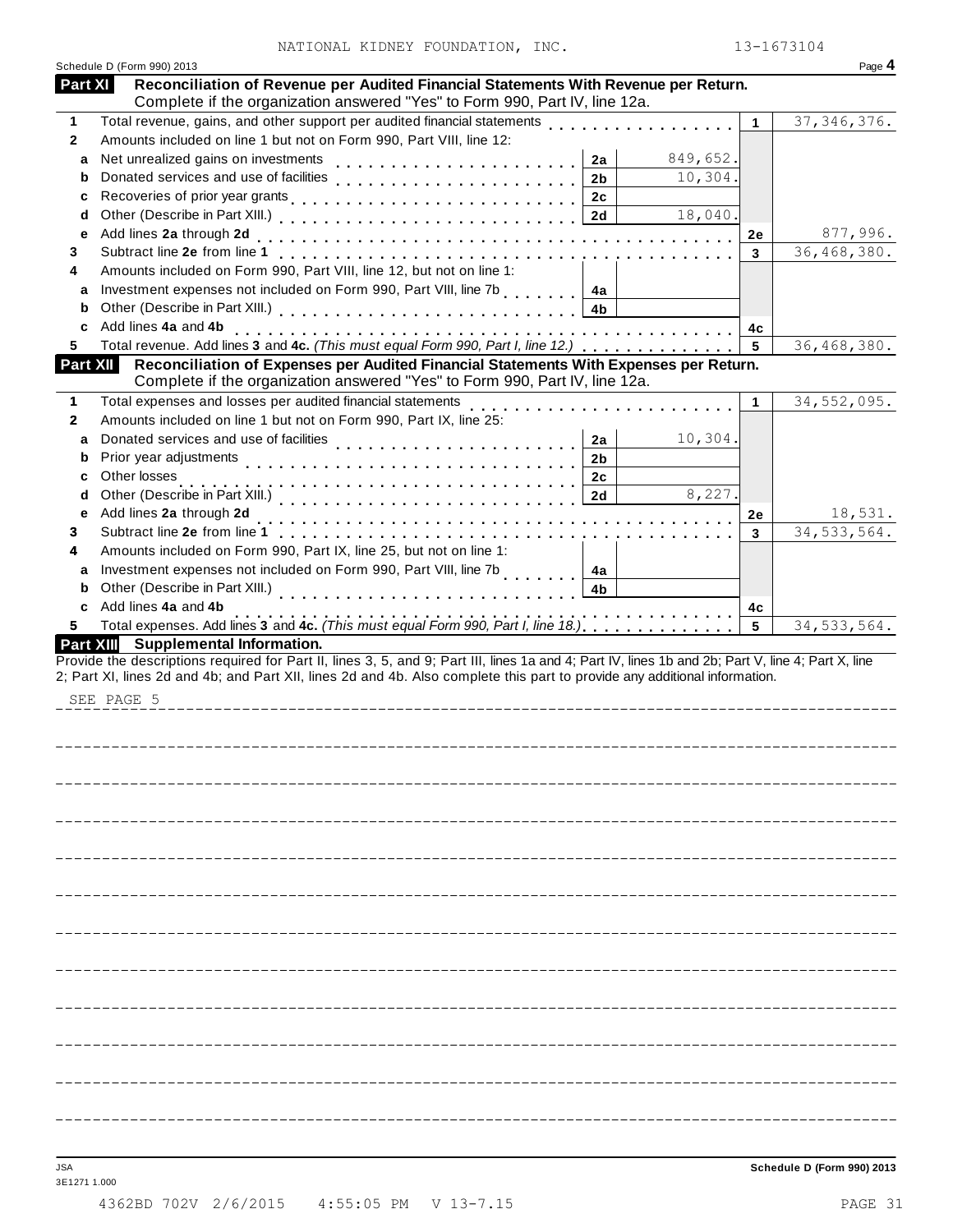PART V, LINE 4:

THE ORGANIZATION'S PERMANENTLY RESTRICTED ENDOWMENT CONSISTS OF PERMANENTLY RESTRICTED NET ASSETS HELD PRIMARILY FOR RESEARCH AND PATIENT SUPPORT. THE REMAINING PORTION OF THE DONOR-RESTRICTED ENDOWMENT FUND THAT IS NOT CLASSIFIED IN PERMANENTLY RESTRICTED NET ASSETS IS CLASSIFIED AS TEMPORARILY RESTRICTED NET ASSETS UNTIL THOSE AMOUNTS ARE EXPENDED AND RELEASED FROM RESTRICTIONS.

#### PART X, LINE 2:

NATIONAL KIDNEY FOUNDATION, INC. HAS NOT TAKEN AN UNSUBSTANTIATED TAX POSITION THAT WOULD REQUIRE PROVISION OF A LIABILITY UNDER ASC 740, "INCOME TAXES". UNDER ASC 740, AN ORGANIZATION MUST RECOGNIZE THE TAX BENEFIT ASSOCIATED WITH TAX POSITIONS TAKEN FOR TAX RETURN PURPOSES WHEN IT IS MORE LIKELY THAN NOT THAT THE POSITION WILL NOT BE SUSTAINED. THE ORGANIZATION DOES NOT BELIEVE THERE ARE ANY MATERIAL UNCERTAIN TAX POSITIONS AND, ACCORDINGLY, HAS NOT RECOGNIZED ANY LIABILITY FOR UNRECOGNIZED TAX BENEFITS. THE ORGANIZATION HAS FILED IRS FORM 990, AS REQUIRED, AND ALL OTHER APPLICABLE RETURNS IN JURISDICTIONS WHEN IT IS REQUIRED. FOR BOTH THE YEARS ENDED JUNE 30, 2014 AND 2013, THERE WERE NO INTEREST OR PENALTIES RECORDED OR INCLUDED IN THE CONSOLIDATED FINANCIAL STATEMENTS. THE ORGANIZATION IS NO LONGER SUBJECT TO INCOME TAX EXAMINATION BY U.S. FEDERAL, STATE AND LOCAL TAX AUTHORITIES FOR YEARS BEFORE 2011, WHICH IS THE STANDARD STATUTE OF LIMITATION LOOK-BACK PERIOD.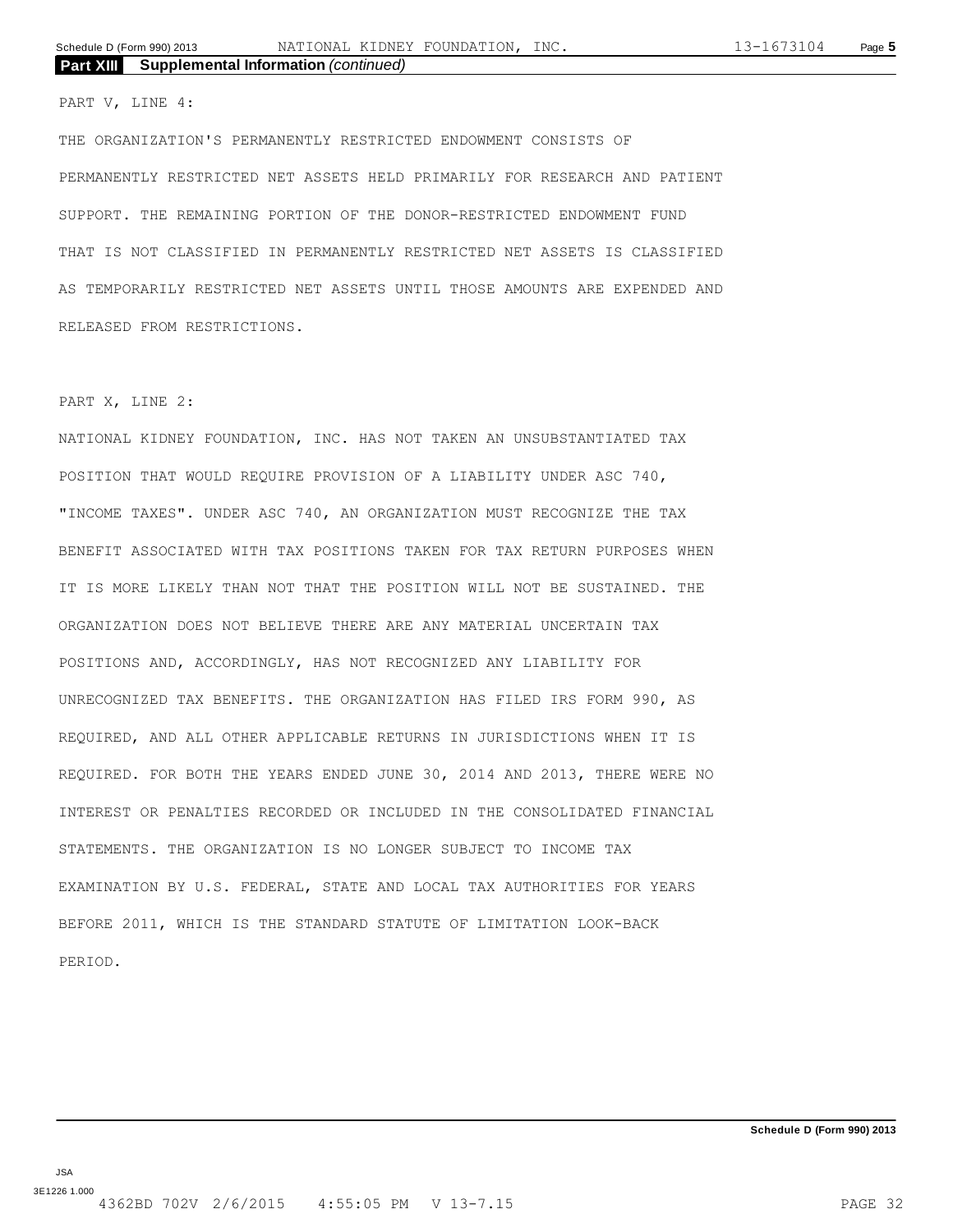PART XI, LINE 2D:

COST OF GOODS SOLD

PART XII, LINE 2D:

EXPENSES OF RELATED ORGANIZATION, KIDNEY DISEASE IMPROVING GLOBAL

OUTCOMES, IN THE AMOUNT OF \$9,813, AND COST OF GOODS SOLD IN THE AMOUNT

OF \$18,040.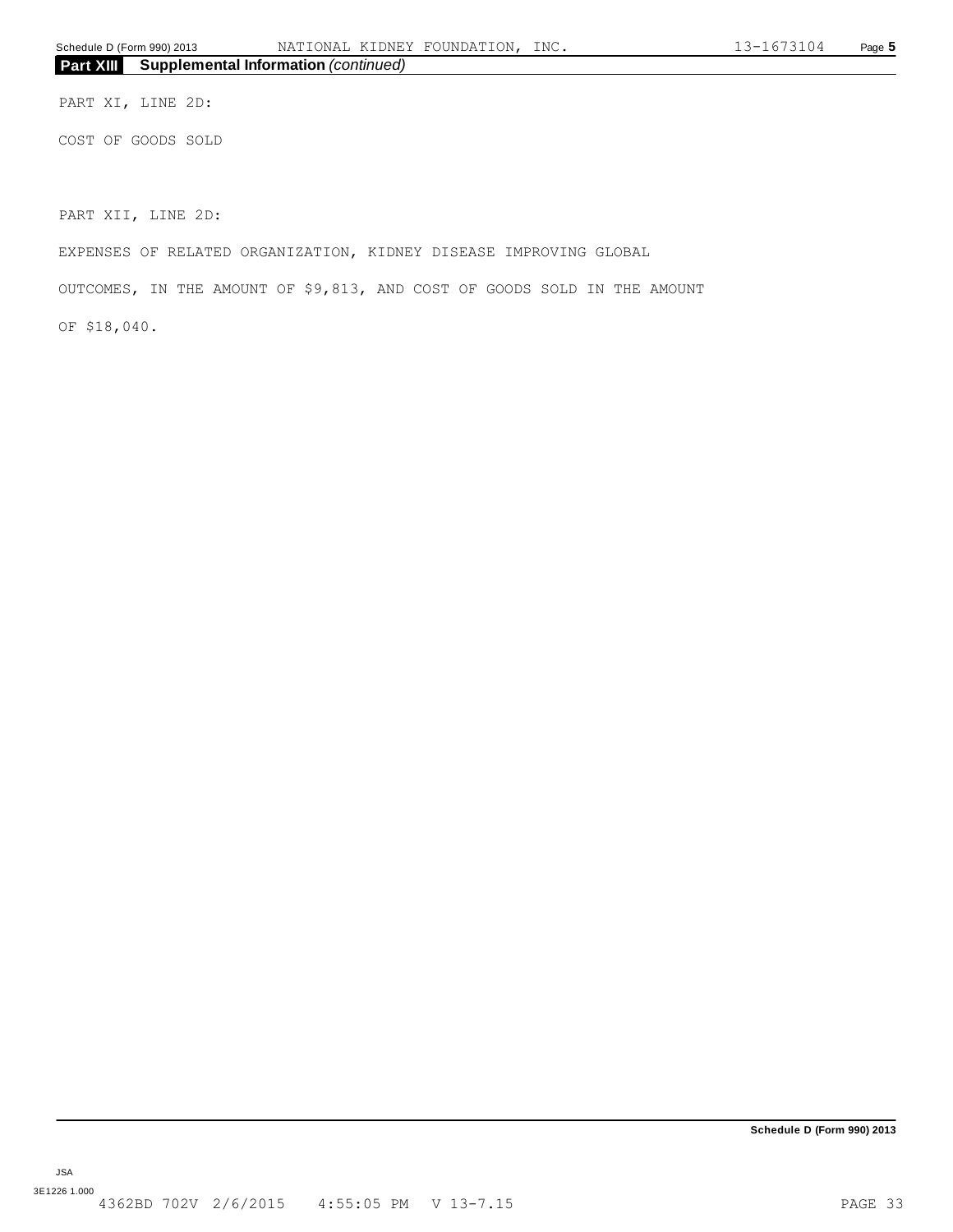| <b>SCHEDULE G</b> |  |
|-------------------|--|
|-------------------|--|

### **Supplemental Information Regarding Fundraising or Gaming Activities**  $\bigcirc$  OMB No. 1545-0047

SCHEDULE G complete if the organization answered "Yes" to Form 990, Part IV, lines 17, 18, or 19, or if the  $\otimes$  0 13 (Form 990 or 990-EZ)<br>Department of the Treasury → Information about Schedule G (Form 990 or 990-EZ) and its instructions is at www.irs.gov/form990.<br>Internal Revenue Service → Information about Schedule G (Form 990 or 990-

| $\mathfrak{D}(\mathbb{N}13)$ |
|------------------------------|
| <b>Open to Public</b>        |
| Insnection                   |

Name of the organization **Employer identification number Employer identification number** NATIONAL KIDNEY FOUNDATION, INC.

| lame of the organization |                                  |                                                                                                           | <b>Employer identification num</b> |
|--------------------------|----------------------------------|-----------------------------------------------------------------------------------------------------------|------------------------------------|
|                          | WATIONAL KIDNEY FOUNDATION, INC. |                                                                                                           | 13-1673104                         |
| Part I                   |                                  | <b>Fundraising Activities.</b> Complete if the organization answered "Yes" to Form 990, Part IV, line 17. |                                    |
|                          |                                  | Form 990-EZ filers are not required to complete this part.                                                |                                    |

**1** Indicate whether the organization raised funds through any of the following activities. Check all that apply.

 $a \mid X$  $\mathbb{X}$  Mail solicitations e  $\mathbb{X}$ 

**e**  $[X]$  Solicitation of non-government grants

- **b** X Internet and email solicitations
- Solicitation of government grants
- $c \mid X$ **d**  $\lfloor \mathsf{X} \rfloor$  In-person solicitations  $\mathbb{X}$  Phone solicitations and  $\mathbf{g}$  if  $\mathbb{X}$
- **f g** Special fundraising events

**2a** Did the organization have a written or oral agreement with any individual (including officers, directors, trustees or the pression solicitations<br>Did the organization have a written or oral agreement with any individual (including officers, directors, trustees<br>or key employees listed in Form 990, Part VII) or entity in connection with p

**b** If "Yes," list the ten highest paid individuals or entities (fundraisers) pursuant to agreements under which the fundraiser is to be compensated at least \$5,000 by the organization. X Yes

| (i) Name and address of individual<br>or entity (fundraiser)                                                                                                                     | (ii) Activity | (iii) Did fundraiser have<br>custody or control of<br>contributions? |           | (iv) Gross receipts<br>from activity | (v) Amount paid to<br>(or retained by)<br>fundraiser listed in<br>col. (i) | (vi) Amount paid to<br>(or retained by)<br>organization |  |
|----------------------------------------------------------------------------------------------------------------------------------------------------------------------------------|---------------|----------------------------------------------------------------------|-----------|--------------------------------------|----------------------------------------------------------------------------|---------------------------------------------------------|--|
|                                                                                                                                                                                  |               | <b>Yes</b>                                                           | <b>No</b> |                                      |                                                                            |                                                         |  |
| 1                                                                                                                                                                                | KIDNEY CARS   |                                                                      |           |                                      |                                                                            |                                                         |  |
| INSURANCE AUTO AUCTIONS                                                                                                                                                          | PROGRAM       | Χ                                                                    |           | 2,969,916.                           | 276,870.                                                                   | 2,693,046.                                              |  |
| $\overline{2}$                                                                                                                                                                   |               |                                                                      |           |                                      |                                                                            |                                                         |  |
| ASTIC PRODUCTIONS, LLC                                                                                                                                                           | NYC GALA      | X                                                                    |           | 557,569.                             | 51,999.                                                                    | 505, 570.                                               |  |
| $\overline{3}$                                                                                                                                                                   | NYC KIDNEY    |                                                                      |           |                                      |                                                                            |                                                         |  |
| KLO EVENTS                                                                                                                                                                       | WALK          |                                                                      | Χ         | 830,598.                             | 21,089.                                                                    | 809,509.                                                |  |
| $\overline{4}$                                                                                                                                                                   | <b>BOSTON</b> |                                                                      |           |                                      |                                                                            |                                                         |  |
| KLO EVENTS                                                                                                                                                                       | KIDNEY WALK   |                                                                      | X         | 455,740.                             | 16,454.                                                                    | 439,286.                                                |  |
| 5                                                                                                                                                                                | WESTCHESTER   |                                                                      |           |                                      |                                                                            |                                                         |  |
| <b>EVENTS</b><br>KLO                                                                                                                                                             | GOLF          |                                                                      | X         | 317,035.                             | 20,991.                                                                    | 296,044.                                                |  |
| 6                                                                                                                                                                                |               |                                                                      |           |                                      |                                                                            |                                                         |  |
| $\overline{7}$                                                                                                                                                                   |               |                                                                      |           |                                      |                                                                            |                                                         |  |
| 8                                                                                                                                                                                |               |                                                                      |           |                                      |                                                                            |                                                         |  |
| 9                                                                                                                                                                                |               |                                                                      |           |                                      |                                                                            |                                                         |  |
| $\overline{10}$                                                                                                                                                                  |               |                                                                      |           |                                      |                                                                            |                                                         |  |
| <b>Total</b>                                                                                                                                                                     |               |                                                                      |           | 5,130,858.                           | 387,403.                                                                   | 4,743,455.                                              |  |
| List all states in which the organization is registered or licensed to solicit contributions or has been notified it is exempt from<br>$\mathbf{3}$<br>rogietration or liconsing |               |                                                                      |           |                                      |                                                                            |                                                         |  |

**3** List all states in which the organization is registered or licensed to solicit contributions or has been notified it is exempt from registration or licensing.

AL,AK,AZ,AR,CA,CO,CT,DE,DC,FL,GA,HI,ID,IL,IN, IA,KS,KY,LA,ME,MD,MA,MI,MN,MS,MO,MT,NE,NV,NH,NJ,NM,NY,NC,ND,OH, OK,OR,PA,RI,SC,SD,TN,TX,UT,VT,VA,WA,WV,WI,WY,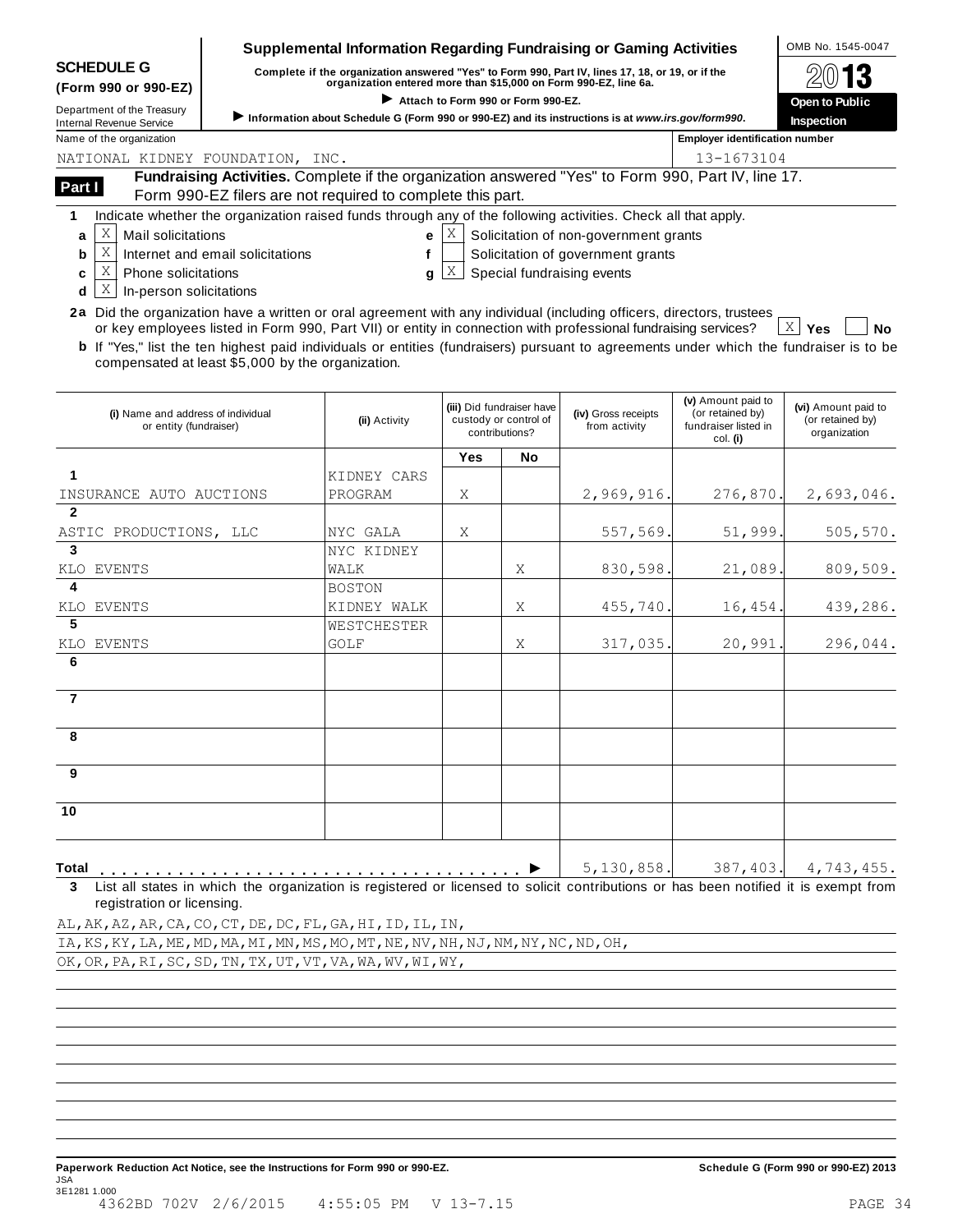**Fundraising Events.** Complete if the organization answered "Yes" to Form 990, Part IV, line 18, or reported more

#### Schedule G (Form 990 or 990-EZ) 2013 Page **2**

**Part II** 

than \$15,000 of fundraising event contributions and gross income on Form 990-EZ, lines 1 and 6b. List events with gross receipts greater than \$5,000. **(a)** Event #1 **(b)** Event #2 **(c)** Other events **(d)** Total events **(d)** Total events **(d)** Total events **(d)** Total events (add col. **(a)** through col. **(c)**) (event type) (event type) (total number) **1** Gross receipts **2** Less: Contributions **3** Gross income (line 1 minus line 2). . <u>. . . . . . . . . . . . . . . .</u> m m m m m m m m m m m m m m m m m m m m m m m m m m m m m m m m m m m m m m Revenue **4** Cash prizes **5** Noncash prizes **6** Rent/facility costs **7** Food and beverages **8** Entertainment **9** Other direct expenses **10** Direct expense summary. Add lines 4 through 9 in column (d) **11** Net income summary. Subtract line 10 from line 3, column (d) m m m m m m m m m m m m m m m m m m m m m m m m m m m m m m m m m m m m m m m m m m m m m m m m m m m m m m m m m m m m m m m m m m m m m m m m m m m m m m m m m m m m m m <sup>I</sup> m m m m m m m m m m m m m m m m m m m m m <sup>I</sup> Direct Expenses **Gaming.** Complete if the organization answered "Yes" to Form 990, Part IV, line 19, or reported more than \$15,000 on Form 990-EZ, line 6a. **Part III (d)** Total gaming (add col. **(a)** through col. **(c)**) **(b)** Pull tabs/instant bingo/progressive bingo **(a)** Bingo **(c)** Other gaming **1** Gross revenue **2** Cash prizes **3** Noncash prizes m m m m m m m m m m m m Revenue m m m m m m m m m m m m m m m m m m m m m m m m m **4** Rent/facility costs **5** Other direct expenses **6** Volunteer labor **7** Direct expense summary. Add lines 2 through 5 in column (d) **8** Net gaming income summary. Subtract line 7 from line 1, column (d) m m m m m m m m m m m m m m m m m m Direct Expenses **Yes No Yes No Yes No**  $\%$  | Yes \_\_\_\_\_\_\_\_\_  $\%$  | Yes \_\_\_\_\_\_\_\_  $\%$  | m m m m m m m m m m m  $\begin{array}{c|c|c|c} \mathsf{Yes} & \mathsf{%} & \mathsf{Yes} & \mathsf{%} \ \hline \mathsf{No} & \mathsf{No} & \mathsf{No} & \mathsf{\'} \ \hline \mathsf{No} & \mathsf{No} & \mathsf{No} & \mathsf{No} & \mathsf{No} \end{array}$  $\frac{100}{100}$   $\frac{100}{100}$   $\frac{100}{100}$   $\frac{100}{100}$   $\frac{100}{100}$   $\frac{100}{100}$   $\frac{100}{100}$   $\frac{100}{100}$   $\frac{100}{100}$   $\frac{100}{100}$   $\frac{100}{100}$   $\frac{100}{100}$   $\frac{100}{100}$   $\frac{100}{100}$   $\frac{100}{100}$   $\frac{100}{100$ **9** Enter the state(s) in which the organization operates gaming activities: **10** Were any of the organization's gaming licenses revoked, suspended or terminated during the tax year? **a a** Is the organization licensed to operate gaming activities in each of these states? **b** If "No," explain: **b** If "Yes," explain: m m m m m m m m m m m m m m m m m **Yes No m** M M M Ves No<br> **M** Yes No<br>
No Yes No **Schedule G (Form 990 or 990-EZ) 2013** NYC KIDNEY WALK 830,598. 746,565. 10,612,845. 12,190,008. 830,598. 521,324. 9,400,586. 10,752,508. 225,241. 1,212,259. 1,437,500. 8,516. 59,796. 68,312. 328,976. 328,976. 132,484. 680,003. 812,487. 45,250. 60,145. 105,395. 38,991. 83,339. 122,330. 1,437,500.

JSA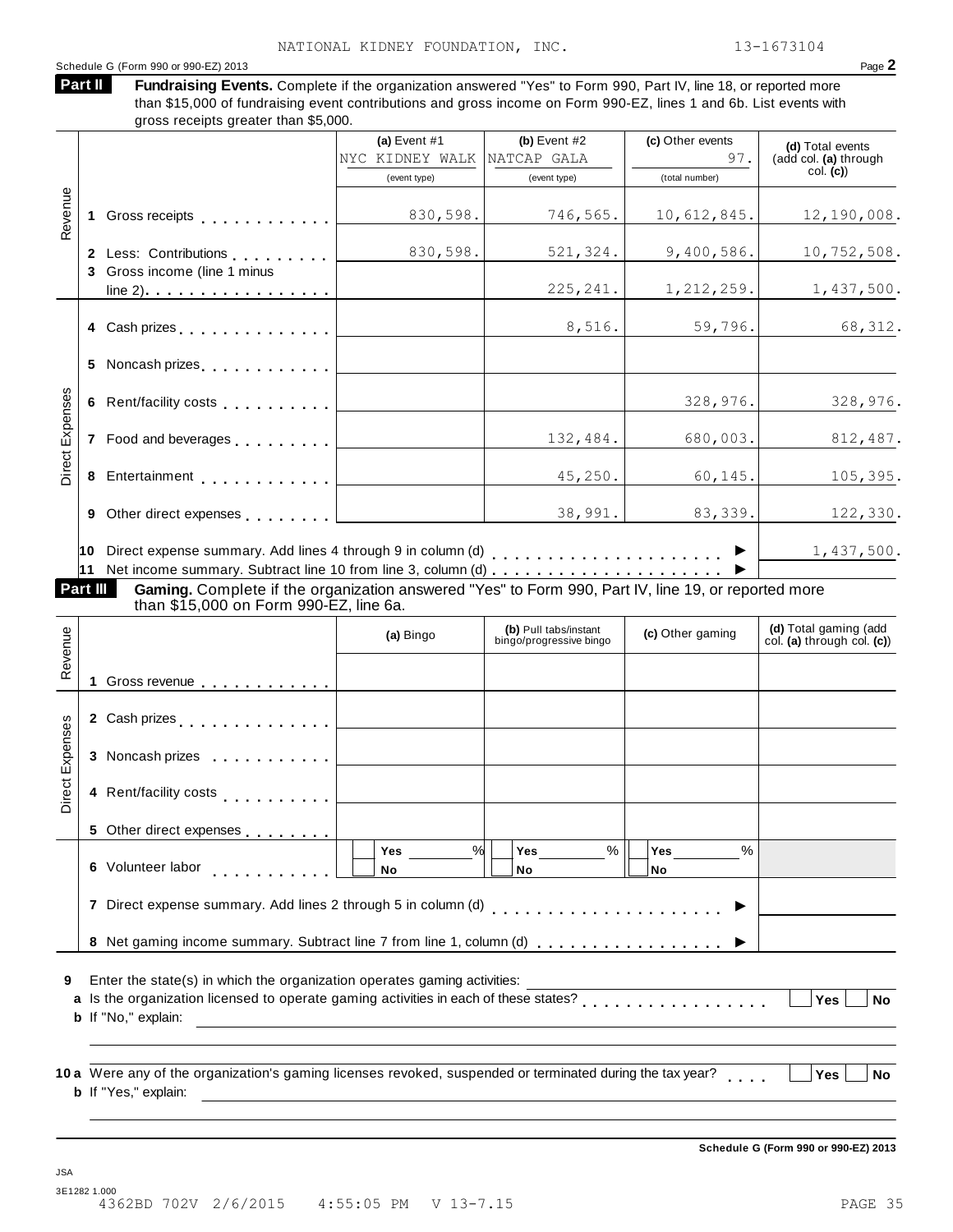|  |  | NATIONAL KIDNEY FOUNDATION, INC. |  |
|--|--|----------------------------------|--|
|--|--|----------------------------------|--|

|          | 13-1673104<br>NATIONAL KIDNEY FOUNDATION, INC.                                                                                                                                                                                          |
|----------|-----------------------------------------------------------------------------------------------------------------------------------------------------------------------------------------------------------------------------------------|
|          | Schedule G (Form 990 or 990-EZ) 2013<br>Page 3                                                                                                                                                                                          |
| 11<br>12 | Yes<br>No<br>Is the organization a grantor, beneficiary or trustee of a trust or a member of a partnership or other entity<br>Yes<br><b>No</b>                                                                                          |
| 13<br>a  | Indicate the percentage of gaming activity operated in:<br>$\%$                                                                                                                                                                         |
| b        | $\frac{0}{0}$<br>An outside facility enterpretation of the control of the control of the control of the control of the control o                                                                                                        |
| 14       | Enter the name and address of the person who prepares the organization's gaming/special events books and<br>records:                                                                                                                    |
|          |                                                                                                                                                                                                                                         |
|          |                                                                                                                                                                                                                                         |
|          | 15a Does the organization have a contract with a third party from whom the organization receives gaming<br>∣No                                                                                                                          |
|          | <b>b</b> If "Yes," enter the amount of gaming revenue received by the organization $\triangleright$ \$______________ and the<br>amount of gaming revenue retained by the third party $\triangleright$ \$ _______________.               |
|          | c If "Yes," enter name and address of the third party:                                                                                                                                                                                  |
|          |                                                                                                                                                                                                                                         |
|          |                                                                                                                                                                                                                                         |
|          |                                                                                                                                                                                                                                         |
|          | Gaming manager information:                                                                                                                                                                                                             |
|          |                                                                                                                                                                                                                                         |
|          | Gaming manager compensation $\triangleright$ \$ _______________                                                                                                                                                                         |
|          |                                                                                                                                                                                                                                         |
|          | Employee<br>Director/officer<br>Independent contractor                                                                                                                                                                                  |
|          | Mandatory distributions:                                                                                                                                                                                                                |
|          | a Is the organization required under state law to make charitable distributions from the gaming proceeds to                                                                                                                             |
| 16<br>17 | <b>Yes</b><br>No<br><b>b</b> Enter the amount of distributions required under state law to be distributed to other exempt organizations<br>or spent in the organization's own exempt activities during the tax year $\triangleright$ \$ |

**Schedule G (Form 990 or 990-EZ) 2013**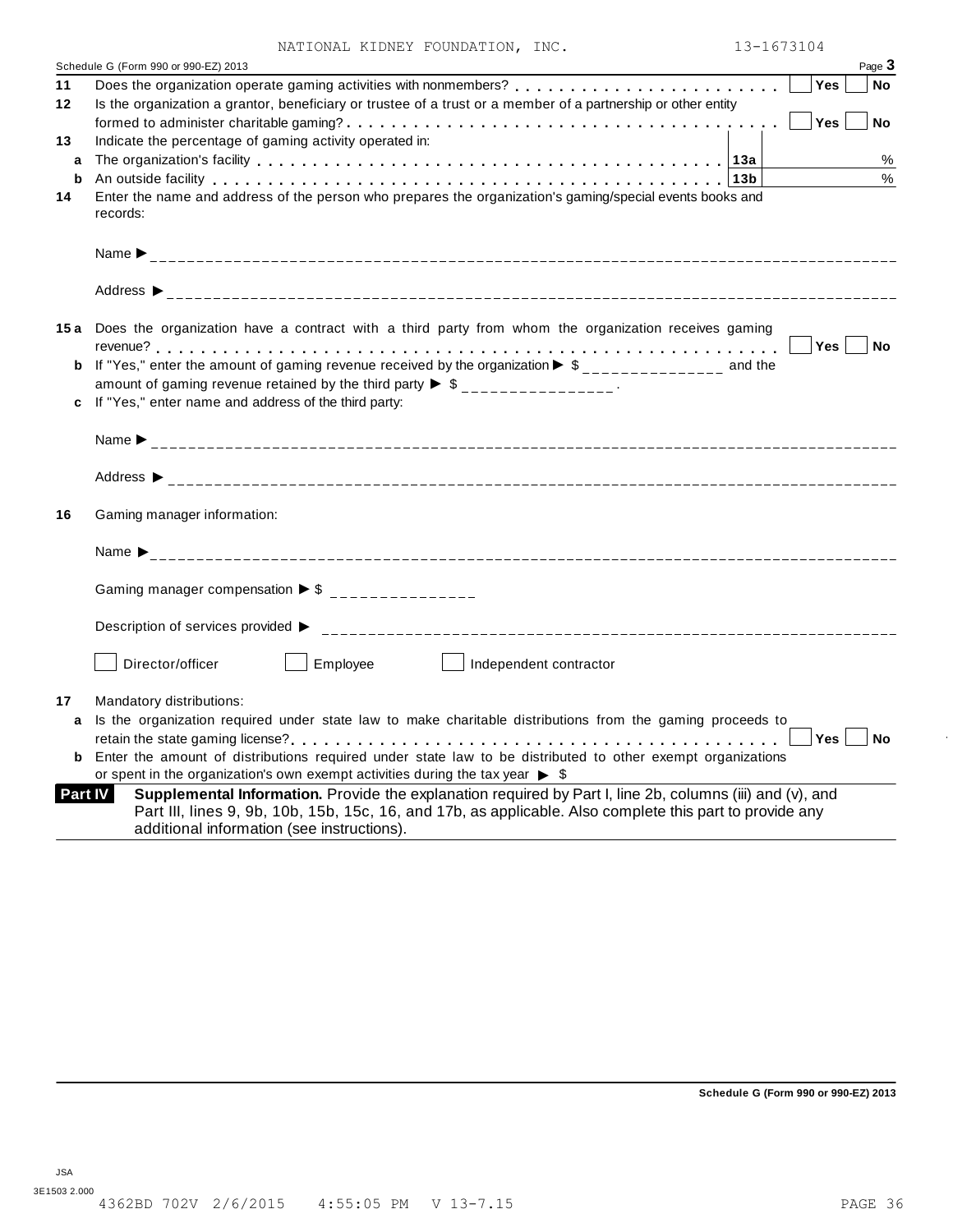| <b>SCHEDULE I</b><br>(Form 990)<br>Department of the Treasury<br><b>Internal Revenue Service</b> | <b>Grants and Other Assistance to Organizations,</b><br>Governments, and Individuals in the United States<br>Complete if the organization answered "Yes" to Form 990, Part IV, line 21 or 22.<br>$\blacktriangleright$ Attach to Form 990.<br>Information about Schedule I (Form 990) and its instructions is at www.irs.gov/form990. | OMB No. 1545-0047<br>2013<br><b>Open to Public</b><br><b>Inspection</b> |  |  |  |  |
|--------------------------------------------------------------------------------------------------|---------------------------------------------------------------------------------------------------------------------------------------------------------------------------------------------------------------------------------------------------------------------------------------------------------------------------------------|-------------------------------------------------------------------------|--|--|--|--|
| Name of the organization                                                                         |                                                                                                                                                                                                                                                                                                                                       | <b>Employer identification number</b>                                   |  |  |  |  |
| NATIONAL KIDNEY FOUNDATION, INC.                                                                 |                                                                                                                                                                                                                                                                                                                                       | 13-1673104                                                              |  |  |  |  |
|                                                                                                  | <b>Part I</b> General Information on Grants and Assistance                                                                                                                                                                                                                                                                            |                                                                         |  |  |  |  |
|                                                                                                  | 1 Does the organization maintain records to substantiate the amount of the grants or assistance, the grantees' eligibility for the grants or assistance, and                                                                                                                                                                          |                                                                         |  |  |  |  |
| X Yes<br><b>No</b>                                                                               |                                                                                                                                                                                                                                                                                                                                       |                                                                         |  |  |  |  |
|                                                                                                  | 2 Describe in Part IV the organization's procedures for monitoring the use of grant funds in the United States.                                                                                                                                                                                                                       |                                                                         |  |  |  |  |
|                                                                                                  |                                                                                                                                                                                                                                                                                                                                       |                                                                         |  |  |  |  |

**Grants and Other Assistance to Governments and Organizations in the United States.** Complete if the organization answered "Yes" to Form 990, Part IV, line 21, for any recipient that received more than \$5,000. Part II can be duplicated if additional space is needed. **Part II** 

| 1 (a) Name and address of organization<br>or government                                     | $(b)$ EIN | (c) IRC section<br>if applicable | (d) Amount of cash<br>grant | (e) Amount of non-<br>cash assistance | (f) Method of valuation<br>(book, FMV, appraisal,<br>other) | (g) Description of<br>non-cash assistance | (h) Purpose of grant<br>or assistance |
|---------------------------------------------------------------------------------------------|-----------|----------------------------------|-----------------------------|---------------------------------------|-------------------------------------------------------------|-------------------------------------------|---------------------------------------|
|                                                                                             |           |                                  |                             |                                       |                                                             |                                           |                                       |
|                                                                                             |           |                                  |                             |                                       |                                                             |                                           |                                       |
|                                                                                             |           |                                  |                             |                                       |                                                             |                                           |                                       |
|                                                                                             |           |                                  |                             |                                       |                                                             |                                           |                                       |
|                                                                                             |           |                                  |                             |                                       |                                                             |                                           |                                       |
|                                                                                             |           |                                  |                             |                                       |                                                             |                                           |                                       |
|                                                                                             |           |                                  |                             |                                       |                                                             |                                           |                                       |
|                                                                                             |           |                                  |                             |                                       |                                                             |                                           |                                       |
|                                                                                             |           |                                  |                             |                                       |                                                             |                                           |                                       |
|                                                                                             |           |                                  |                             |                                       |                                                             |                                           |                                       |
|                                                                                             |           |                                  |                             |                                       |                                                             |                                           |                                       |
| (12)                                                                                        |           |                                  |                             |                                       |                                                             |                                           |                                       |
| $\mathbf{2}$<br>3<br>For Paperwork Reduction Act Notice, see the Instructions for Form 990. |           |                                  |                             |                                       |                                                             |                                           | Schedule I (Form 990) (2013)          |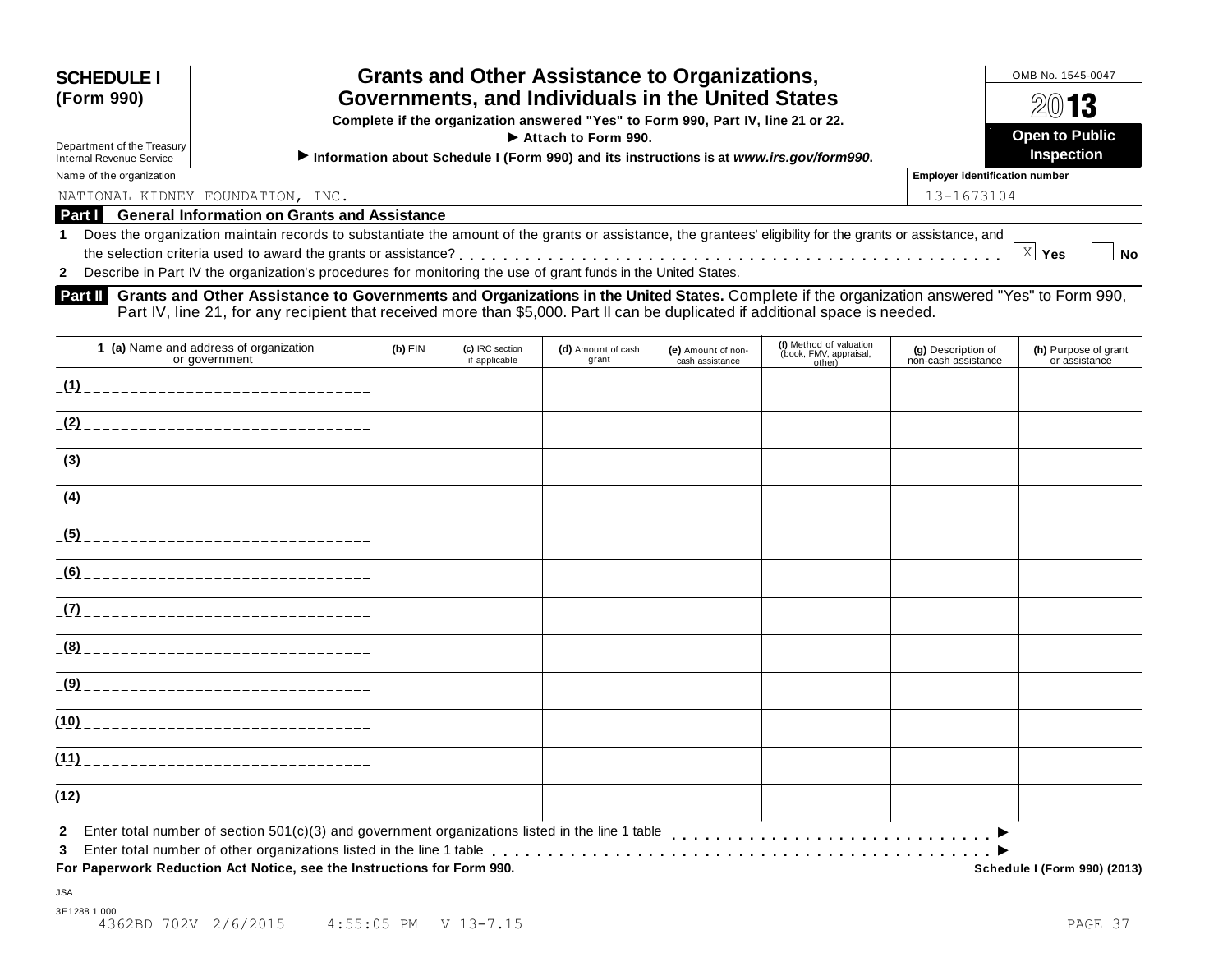| (a) Type of grant or assistance                      | (b) Number of<br>recipients | (c) Amount of<br>cash grant | (d) Amount of<br>non-cash assistance | (e) Method of valuation (book,<br>FMV, appraisal, other) | (f) Description of non-cash assistance |
|------------------------------------------------------|-----------------------------|-----------------------------|--------------------------------------|----------------------------------------------------------|----------------------------------------|
| PATIENT ASSISTANCE GRANTS                            | 1,570.                      | 1,121,537.                  |                                      |                                                          |                                        |
| CHRONIC KIDNEY DISEASE RESEARCH FELLOWSHIP GRANTS    | 16.                         | 459,009.                    |                                      |                                                          |                                        |
| KIDNEY TRANSPLANT AND DIALYSIS RESEARCH GRANTS<br>3  | 4.                          | 161,954.                    |                                      |                                                          |                                        |
| RESEARCH FELLOWSHIP                                  | 6.                          | 140,000.                    |                                      |                                                          |                                        |
| 5 KAPPY KIDNEY CAMP FOR CHILDREN WITH KIDNEY DISEASE |                             | 59,266.                     |                                      |                                                          |                                        |
| 6 AWARDS VOLUNTEERS, TEAM LEADERS & TOP FUNDRAISERS  | 8.                          | 11,235.                     |                                      |                                                          |                                        |
|                                                      |                             |                             |                                      |                                                          |                                        |
| SCHOLARSHIPS TO KIDNEY PATIENTS AND OTHER GRANTS     |                             | 3,000.                      |                                      |                                                          |                                        |

**Schedule I (Form 990) (2013)**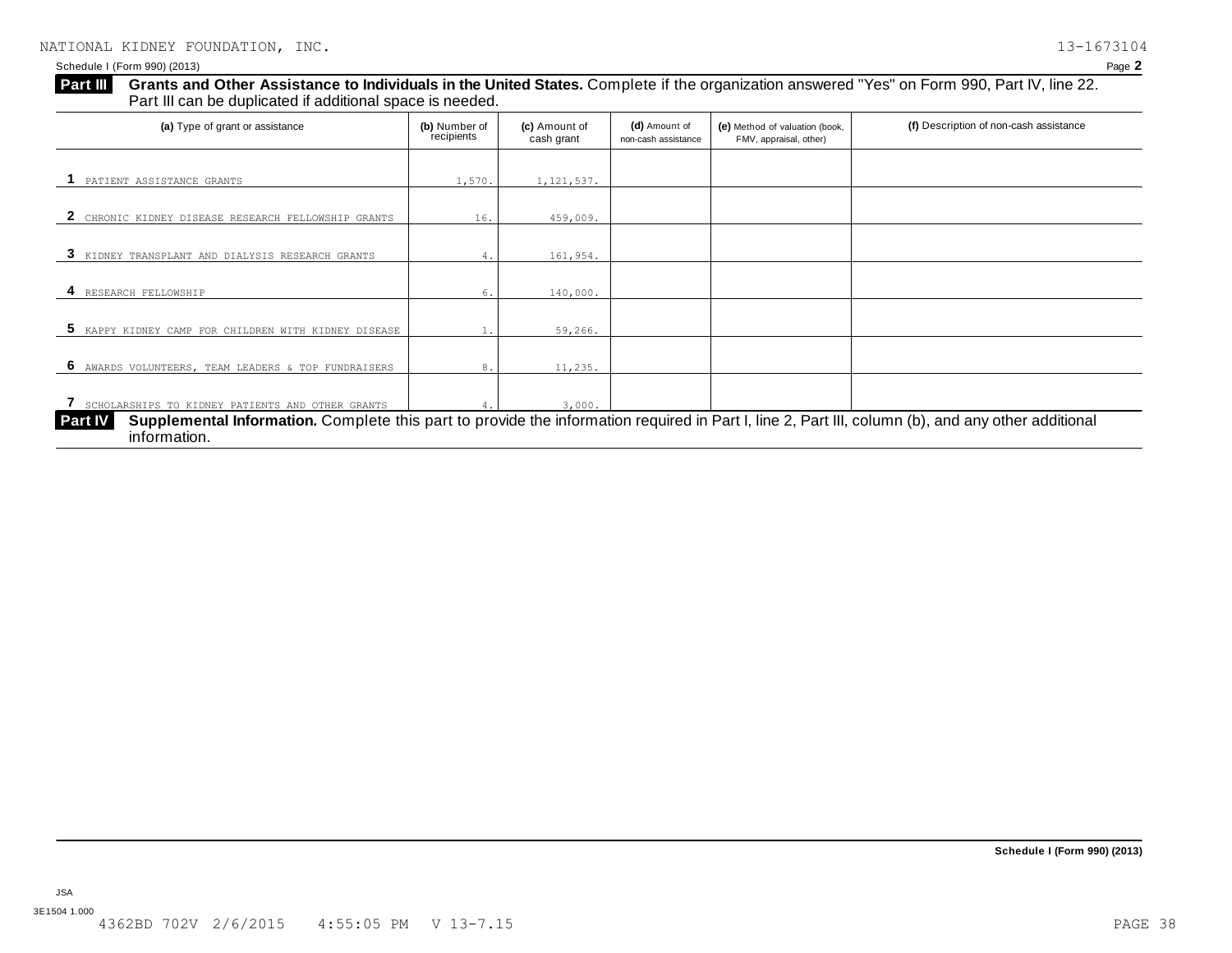#### Schedule I (Form 990) (2013) Page **2**

**Grants and Other Assistance to Individuals in the United States.** Complete if the organization answered "Yes" on Form 990, Part IV, line 22. Part III can be duplicated if additional space is needed. **Part III** 

| (a) Type of grant or assistance                                                                                                                                      | (b) Number of<br>recipients | (c) Amount of<br>cash grant | (d) Amount of<br>non-cash assistance | (e) Method of valuation (book,<br>FMV, appraisal, other) | (f) Description of non-cash assistance |  |  |  |
|----------------------------------------------------------------------------------------------------------------------------------------------------------------------|-----------------------------|-----------------------------|--------------------------------------|----------------------------------------------------------|----------------------------------------|--|--|--|
| PROFESSIONAL COUNCIL RESEARCH GRANTS                                                                                                                                 |                             | 81.                         |                                      |                                                          |                                        |  |  |  |
|                                                                                                                                                                      |                             |                             |                                      |                                                          |                                        |  |  |  |
|                                                                                                                                                                      |                             |                             |                                      |                                                          |                                        |  |  |  |
|                                                                                                                                                                      |                             |                             |                                      |                                                          |                                        |  |  |  |
| 5                                                                                                                                                                    |                             |                             |                                      |                                                          |                                        |  |  |  |
| 6                                                                                                                                                                    |                             |                             |                                      |                                                          |                                        |  |  |  |
|                                                                                                                                                                      |                             |                             |                                      |                                                          |                                        |  |  |  |
| <b>Part IV</b><br>Supplemental Information. Complete this part to provide the information required in Part I, line 2, Part III, column (b), and any other additional |                             |                             |                                      |                                                          |                                        |  |  |  |

PART I, LINE 2:

information.

THE ORGANIZATION'S MOST SIGNIFICANT GRANTS ARE FOR NEPHROLOGY RESEARCH

AND INCLUDE CLINICAL SCIENTIST GRANTS, YOUNG INVESTIGATOR GRANTS,

RESEARCH FELLOWSHIP GRANTS, AND PROFESSIONAL COUNCIL GRANTS. THE

ORGANIZATION HAS ESTABLISHED A RESEARCH AWARD COMMITTEE TO REVIEW

APPLICATIONS AND SELECT RESEARCH FELLOWS ON AN ANNUAL BASIS. THE

ORGANIZATION CLOSELY MONITORS THE USE OF GRANT FUNDS. EACH AWARDEE IS

REQUIRED TO SUBMIT AN ANNUAL PROGRESS REPORT. EACH ADDITIONAL YEAR OF

FUNDING IS CONTINGENT UPON APPROVAL AND REVIEW OF THE ANNUAL PROGRESS

REPORT AND AVAILABILITY OF FUNDS. UPON COMPLETION OF THE LAST YEAR OF THE

JSA 3E1504 1.000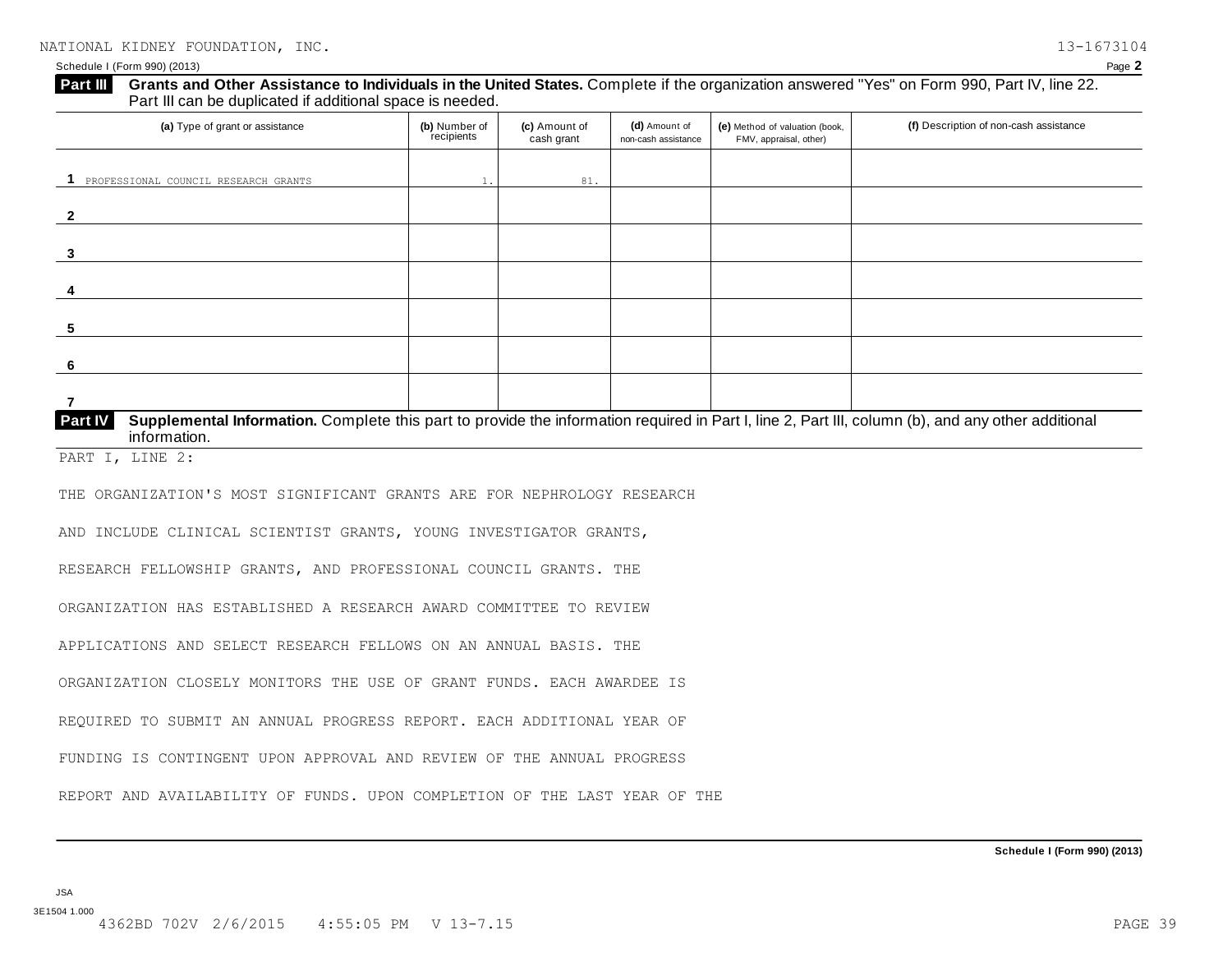### **Part III** Grants and Other Assistance to Individuals in the United States. Complete if the organization answered "Yes" on Form 990, Part IV, line 22. Part III can be duplicated if additional space is needed.

| (a) Type of grant or assistance                                                                                                                                                      | (b) Number of<br>recipients | (c) Amount of<br>cash grant | (d) Amount of<br>non-cash assistance | (e) Method of valuation (book,<br>FMV, appraisal, other) | (f) Description of non-cash assistance |
|--------------------------------------------------------------------------------------------------------------------------------------------------------------------------------------|-----------------------------|-----------------------------|--------------------------------------|----------------------------------------------------------|----------------------------------------|
|                                                                                                                                                                                      |                             |                             |                                      |                                                          |                                        |
|                                                                                                                                                                                      |                             |                             |                                      |                                                          |                                        |
|                                                                                                                                                                                      |                             |                             |                                      |                                                          |                                        |
|                                                                                                                                                                                      |                             |                             |                                      |                                                          |                                        |
| 5                                                                                                                                                                                    |                             |                             |                                      |                                                          |                                        |
| -6                                                                                                                                                                                   |                             |                             |                                      |                                                          |                                        |
|                                                                                                                                                                                      |                             |                             |                                      |                                                          |                                        |
| Supplemental Information. Complete this part to provide the information required in Part I, line 2, Part III, column (b), and any other additional<br><b>Part IV</b><br>information. |                             |                             |                                      |                                                          |                                        |

GRANT, A FINAL REPORT MUST BE SUBMITTED BY THE AWARDEE.

THE ORGANIZATION ALSO PROVIDES GRANTS, SCHOLARSHIPS AND PATIENT

ASSISTANCE TO PERSONS WITH KIDNEY DISEASE.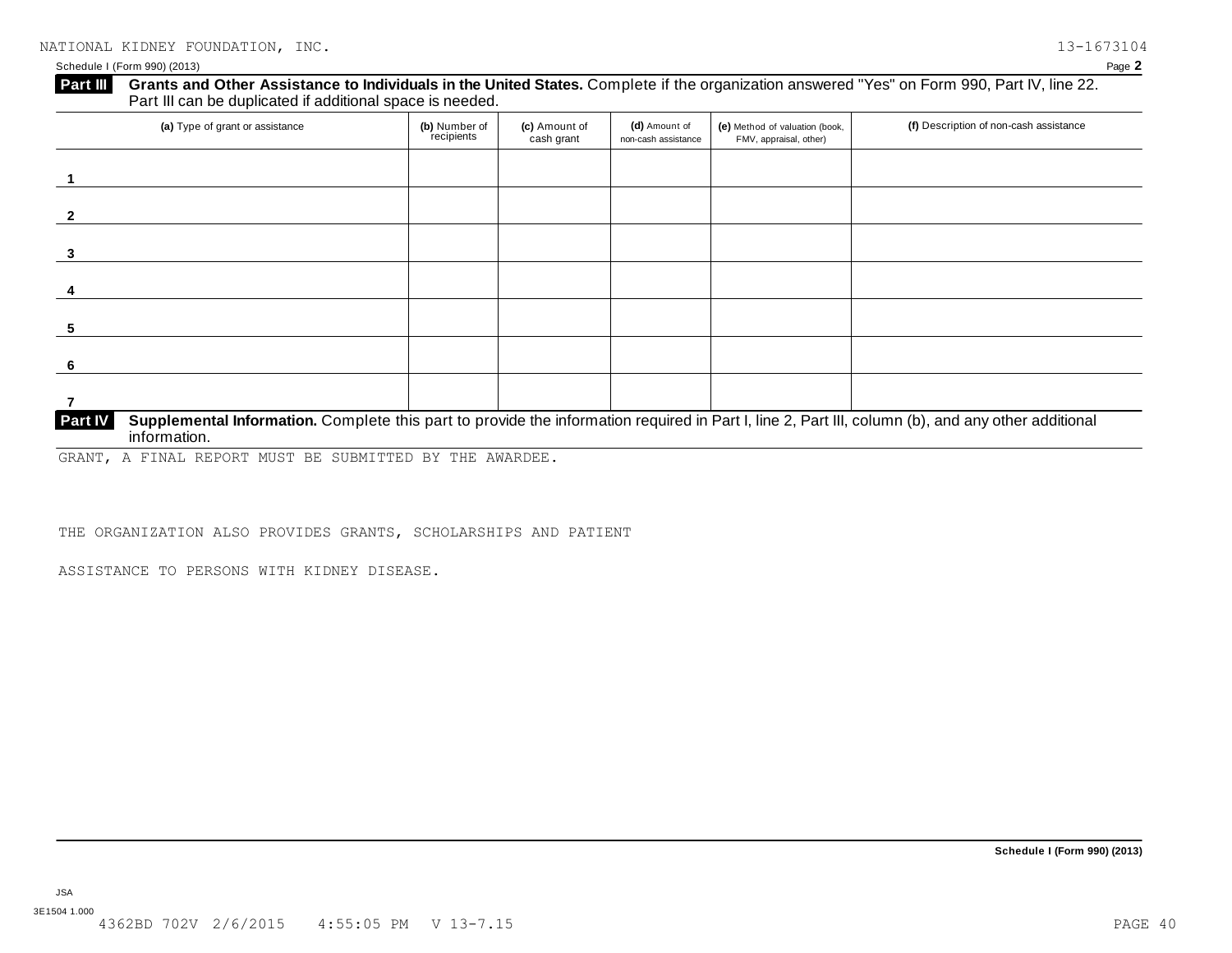| <b>SCHEDULE J</b>                                                                                                                                                                                   | <b>Compensation Information</b>                                                                                                                                                 | OMB No. 1545-0047              |            |    |  |  |
|-----------------------------------------------------------------------------------------------------------------------------------------------------------------------------------------------------|---------------------------------------------------------------------------------------------------------------------------------------------------------------------------------|--------------------------------|------------|----|--|--|
| (Form 990)                                                                                                                                                                                          | For certain Officers, Directors, Trustees, Key Employees, and Highest<br><b>Compensated Employees</b>                                                                           |                                |            |    |  |  |
| ► Complete if the organization answered "Yes" to Form 990, Part IV, line 23.                                                                                                                        |                                                                                                                                                                                 | <b>Open to Public</b>          |            |    |  |  |
| Attach to Form 990. See separate instructions.<br>Department of the Treasury<br>Information about Schedule J (Form 990) and its instructions is at www.irs.gov/form990.<br>Internal Revenue Service |                                                                                                                                                                                 |                                |            |    |  |  |
| Name of the organization                                                                                                                                                                            |                                                                                                                                                                                 | Employer identification number | Inspection |    |  |  |
|                                                                                                                                                                                                     | NATIONAL KIDNEY FOUNDATION, INC.                                                                                                                                                | 13-1673104                     |            |    |  |  |
|                                                                                                                                                                                                     | <b>Part I</b> Questions Regarding Compensation                                                                                                                                  |                                |            |    |  |  |
|                                                                                                                                                                                                     |                                                                                                                                                                                 |                                | <b>Yes</b> | No |  |  |
|                                                                                                                                                                                                     | 1a Check the appropriate box(es) if the organization provided any of the following to or for a person listed in Form                                                            |                                |            |    |  |  |
|                                                                                                                                                                                                     | 990, Part VII, Section A, line 1a. Complete Part III to provide any relevant information regarding these items.                                                                 |                                |            |    |  |  |
|                                                                                                                                                                                                     | Housing allowance or residence for personal use<br>First-class or charter travel                                                                                                |                                |            |    |  |  |
|                                                                                                                                                                                                     | Payments for business use of personal residence<br>Travel for companions                                                                                                        |                                |            |    |  |  |
|                                                                                                                                                                                                     | Health or social club dues or initiation fees<br>Tax indemnification and gross-up payments<br>Discretionary spending account<br>Personal services (e.g., maid, chauffeur, chef) |                                |            |    |  |  |
|                                                                                                                                                                                                     |                                                                                                                                                                                 |                                |            |    |  |  |
| b                                                                                                                                                                                                   | If any of the boxes on line 1a are checked, did the organization follow a written policy regarding payment                                                                      |                                |            |    |  |  |
|                                                                                                                                                                                                     | or reimbursement or provision of all of the expenses described above? If "No," complete Part III to                                                                             | 1 <sub>b</sub>                 |            |    |  |  |
| $\mathbf{2}$                                                                                                                                                                                        | explain<br>Did the organization require substantiation prior to reimbursing or allowing expenses incurred by all                                                                |                                |            |    |  |  |
|                                                                                                                                                                                                     | directors, trustees, and officers, including the CEO/Executive Director, regarding the items checked in line                                                                    |                                |            |    |  |  |
|                                                                                                                                                                                                     |                                                                                                                                                                                 | $\overline{2}$                 |            |    |  |  |
| 3                                                                                                                                                                                                   | Indicate which, if any, of the following the filing organization used to establish the compensation of the                                                                      |                                |            |    |  |  |
|                                                                                                                                                                                                     | organization's CEO/Executive Director. Check all that apply. Do not check any boxes for methods used by a                                                                       |                                |            |    |  |  |
|                                                                                                                                                                                                     | related organization to establish compensation of the CEO/Executive Director, but explain in Part III.                                                                          |                                |            |    |  |  |
| X<br>X                                                                                                                                                                                              | Compensation committee<br>Written employment contract<br>$\mathbf X$<br>Independent compensation consultant<br>Compensation survey or study                                     |                                |            |    |  |  |
| $\mathbf X$                                                                                                                                                                                         | $\overline{\mathbf{x}}$<br>Form 990 of other organizations<br>Approval by the board or compensation committee                                                                   |                                |            |    |  |  |
|                                                                                                                                                                                                     |                                                                                                                                                                                 |                                |            |    |  |  |
| 4                                                                                                                                                                                                   | During the year, did any person listed in Form 990, Part VII, Section A, line 1a, with respect to the filing<br>organization or a related organization:                         |                                |            |    |  |  |
| a                                                                                                                                                                                                   |                                                                                                                                                                                 | 4a                             |            | X  |  |  |
| b                                                                                                                                                                                                   |                                                                                                                                                                                 | 4b                             | X          |    |  |  |
| c                                                                                                                                                                                                   |                                                                                                                                                                                 | 4c                             |            | X  |  |  |
|                                                                                                                                                                                                     | If "Yes" to any of lines 4a-c, list the persons and provide the applicable amounts for each item in Part III.                                                                   |                                |            |    |  |  |
|                                                                                                                                                                                                     |                                                                                                                                                                                 |                                |            |    |  |  |
|                                                                                                                                                                                                     | Only section 501(c)(3) and 501(c)(4) organizations must complete lines 5-9.                                                                                                     |                                |            |    |  |  |
| 5                                                                                                                                                                                                   | For persons listed in Form 990, Part VII, Section A, line 1a, did the organization pay or accrue any<br>compensation contingent on the revenues of:                             |                                |            |    |  |  |
| a                                                                                                                                                                                                   |                                                                                                                                                                                 | 5a                             |            | Χ  |  |  |
| b                                                                                                                                                                                                   |                                                                                                                                                                                 | 5b                             |            | X  |  |  |
|                                                                                                                                                                                                     | If "Yes" to line 5a or 5b, describe in Part III.                                                                                                                                |                                |            |    |  |  |
| 6                                                                                                                                                                                                   | For persons listed in Form 990, Part VII, Section A, line 1a, did the organization pay or accrue any                                                                            |                                |            |    |  |  |
|                                                                                                                                                                                                     | compensation contingent on the net earnings of:                                                                                                                                 |                                |            |    |  |  |
| а                                                                                                                                                                                                   |                                                                                                                                                                                 | 6a                             |            | X  |  |  |
|                                                                                                                                                                                                     |                                                                                                                                                                                 | 6b                             |            | X  |  |  |
| b                                                                                                                                                                                                   | If "Yes" to line 6a or 6b, describe in Part III.                                                                                                                                |                                |            |    |  |  |
|                                                                                                                                                                                                     | For persons listed in Form 990, Part VII, Section A, line 1a, did the organization provide any non-fixed                                                                        |                                |            |    |  |  |
| 7                                                                                                                                                                                                   |                                                                                                                                                                                 |                                |            | X  |  |  |
|                                                                                                                                                                                                     | payments not described in lines 5 and 6? If "Yes," describe in Part III                                                                                                         | $\overline{7}$                 |            |    |  |  |
| 8                                                                                                                                                                                                   | Were any amounts reported in Form 990, Part VII, paid or accrued pursuant to a contract that was subject                                                                        |                                |            |    |  |  |
|                                                                                                                                                                                                     | to the initial contract exception described in Regulations section 53.4958-4(a)(3)? If "Yes," describe                                                                          |                                |            | X  |  |  |
| 9                                                                                                                                                                                                   | If "Yes" to line 8, did the organization also follow the rebuttable presumption procedure described in                                                                          | 8                              |            |    |  |  |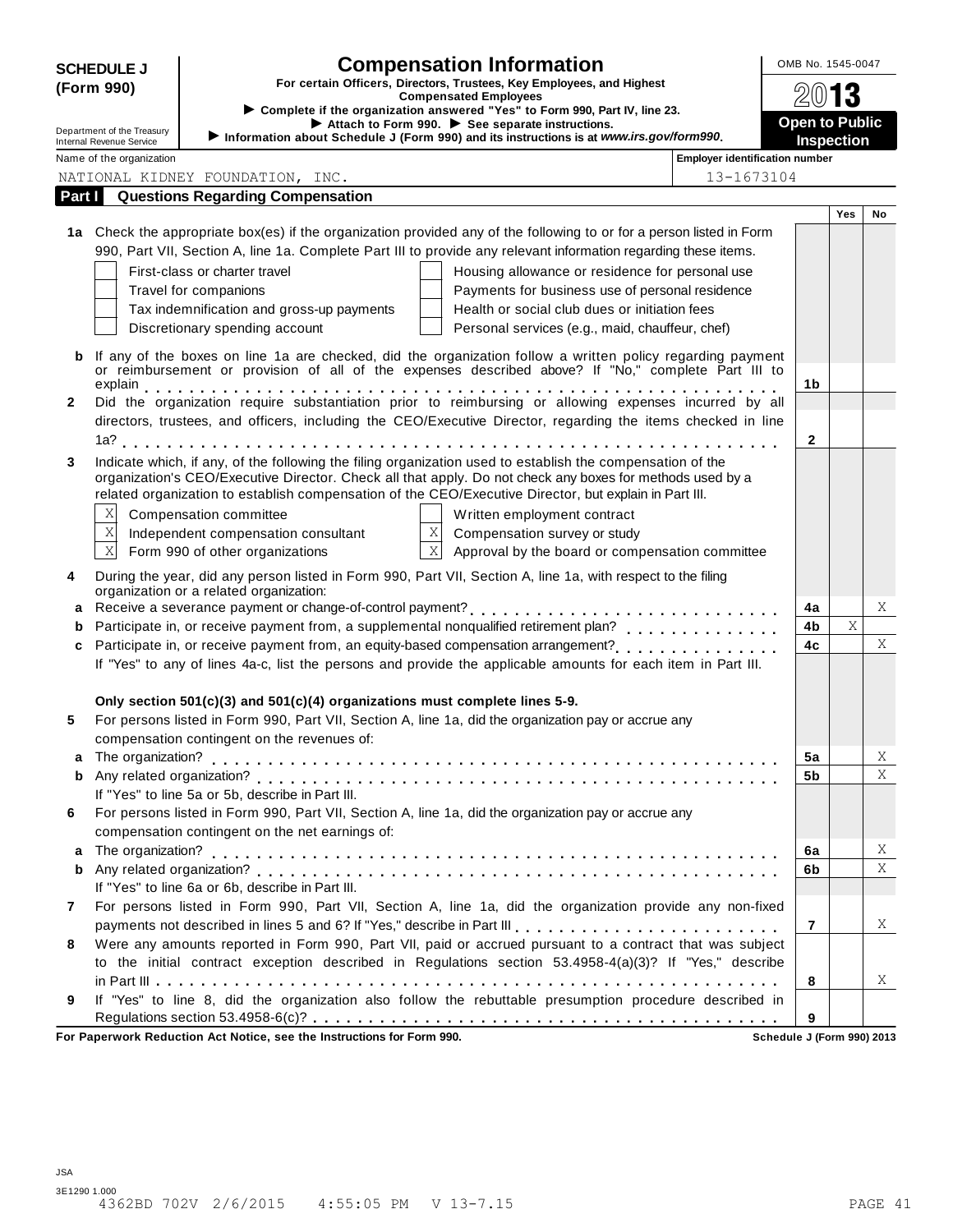Schedule J (Form 990) 2013 Page **2**

#### **Part II** Officers, Directors, Trustees, Key Employees, and Highest Compensated Employees. Use duplicate copies if additional space is needed.

For each individual whose compensation must be reported in Schedule J, report compensation from the organization on row (i) and from related organizations, described in the instructions, on row (ii). Do not list any individuals that are not listed on Form 990, Part VII.

Note. The sum of columns (B)(i)-(iii) for each listed individual must equal the total amount of Form 990, Part VII, Section A, line 1a, applicable column (D) and (E) amounts for that individual.

| (A) Name and Title                                     |                              |                          | (B) Breakdown of W-2 and/or 1099-MISC compensation |                                           | (C) Retirement and                         | (D) Nontaxable | (E) Total of columns | (F) Compensation                          |  |
|--------------------------------------------------------|------------------------------|--------------------------|----------------------------------------------------|-------------------------------------------|--------------------------------------------|----------------|----------------------|-------------------------------------------|--|
|                                                        |                              | (i) Base<br>compensation | (ii) Bonus & incentive<br>compensation             | (iii) Other<br>reportable<br>compensation | benefits<br>other deferred<br>compensation |                | $(B)(i)-(D)$         | reported as deferred in<br>prior Form 990 |  |
| BRUCE SKYER                                            | (i)                          | 387,062                  |                                                    |                                           | 35,200.                                    | 19,403.        | 441,665              |                                           |  |
| 1 CHIEF EXECUTIVE OFFICER                              | (ii)                         |                          |                                                    |                                           |                                            |                |                      |                                           |  |
| JOHN R. DAVIS (THRU 6/1<br>2 CHIEF EXECUTIVE OFFICER   | (i)<br>(ii)                  | 77,672                   |                                                    |                                           |                                            |                | 77,672               |                                           |  |
| PETROS A. GREGORIOU                                    | $\qquad \qquad \textbf{(i)}$ | 174, 435.                |                                                    |                                           | 3,483                                      | 19,403.        | 197,321              |                                           |  |
| 3 VICE PRESIDENT OF FINANCE                            | (i)                          |                          |                                                    |                                           |                                            |                |                      |                                           |  |
| TIMOTHY DAVIS (THRU 1/1<br>4 CHIEF ADVANCEMENT OFFICER | (i)<br>(ii)                  | 195,437                  |                                                    | 16,477                                    | 1,622                                      | 555.           | 214,091              |                                           |  |
| KERRY WILLIS<br>5 SENIOR VP, SCIENTIFIC ACTIVI.        | (i)<br>(i)                   | 231,321                  |                                                    |                                           | 16,827                                     | 23,806.        | 271,954              |                                           |  |
| JOANN VECCHIONE                                        | (i)                          | 200,579                  |                                                    |                                           | 23,820                                     | 22,798.        | 247,197              |                                           |  |
| 6 SR VP, ORGANIZATIONAL RESOUR.                        | (ii)                         |                          |                                                    |                                           |                                            |                |                      |                                           |  |
| JOSEPH VASSALOTTI<br>7 CHIEF MEDICAL OFFICER           | (i)<br>(ii)                  | 182,302                  |                                                    |                                           |                                            | 19,403.        | 201,705              |                                           |  |
| ANTHONY GUCCIARDO<br>8 SENIOR VICE PRESIDENT           | (i)<br>(ii)                  | 180,880                  |                                                    |                                           | 8,906                                      | 8,094.         | 197,880              |                                           |  |
| INGRID MONTECINO (THRU<br>9 DIVISION PRESIDENT         | (i)<br>(i)                   | 176,216.                 |                                                    |                                           | 6,567                                      | 6,150.         | 188,933              |                                           |  |
| BETH IRICK (THRU 1/14)<br>10 DIVISION PRESIDENT        | (i)<br>(i)                   | 163,161                  |                                                    | 13,083.                                   | 10,251                                     | 8,094.         | 194,589              |                                           |  |
| ERIC ALBRECHT<br>11 VICE PRESIDENT                     | (i)<br>(ii)                  | 175,040                  |                                                    |                                           | 7,154                                      | 19,403.        | 201,597              |                                           |  |
| TROY ZIMMERMAN                                         | (i)                          | 164,702                  |                                                    |                                           | 10,288                                     | 20,069.        | 195,059              |                                           |  |
| 12 VICE PRESIDENT                                      | (ii)                         |                          |                                                    |                                           |                                            |                |                      |                                           |  |
| PAMELA GATZ                                            | (i)                          | 162,014                  |                                                    |                                           | 3,264                                      | 555.           | 165,833              |                                           |  |
| 13 DIVISION PRESIDENT                                  | (ii)                         |                          |                                                    |                                           |                                            |                |                      |                                           |  |
| NICOLE FRIEDLAND                                       | (i)                          | 152,642                  |                                                    |                                           | 3,211                                      | 8,094.         | 163,947              |                                           |  |
| 14 DIVISION PRESIDENT                                  | (ii)                         |                          |                                                    |                                           |                                            |                |                      |                                           |  |
| <b>JOANNE SPINK</b>                                    | (i)                          | 156,885.                 |                                                    |                                           | 6,381                                      | 476.           | 163,742              |                                           |  |
| 15 DIVISION PRESIDENT                                  | (ii)                         |                          |                                                    |                                           |                                            |                |                      |                                           |  |
| 16                                                     | (i)<br>(ii)                  |                          |                                                    |                                           |                                            |                |                      |                                           |  |

**Schedule J (Form 990) 2013**

JSA 3E1291 1.000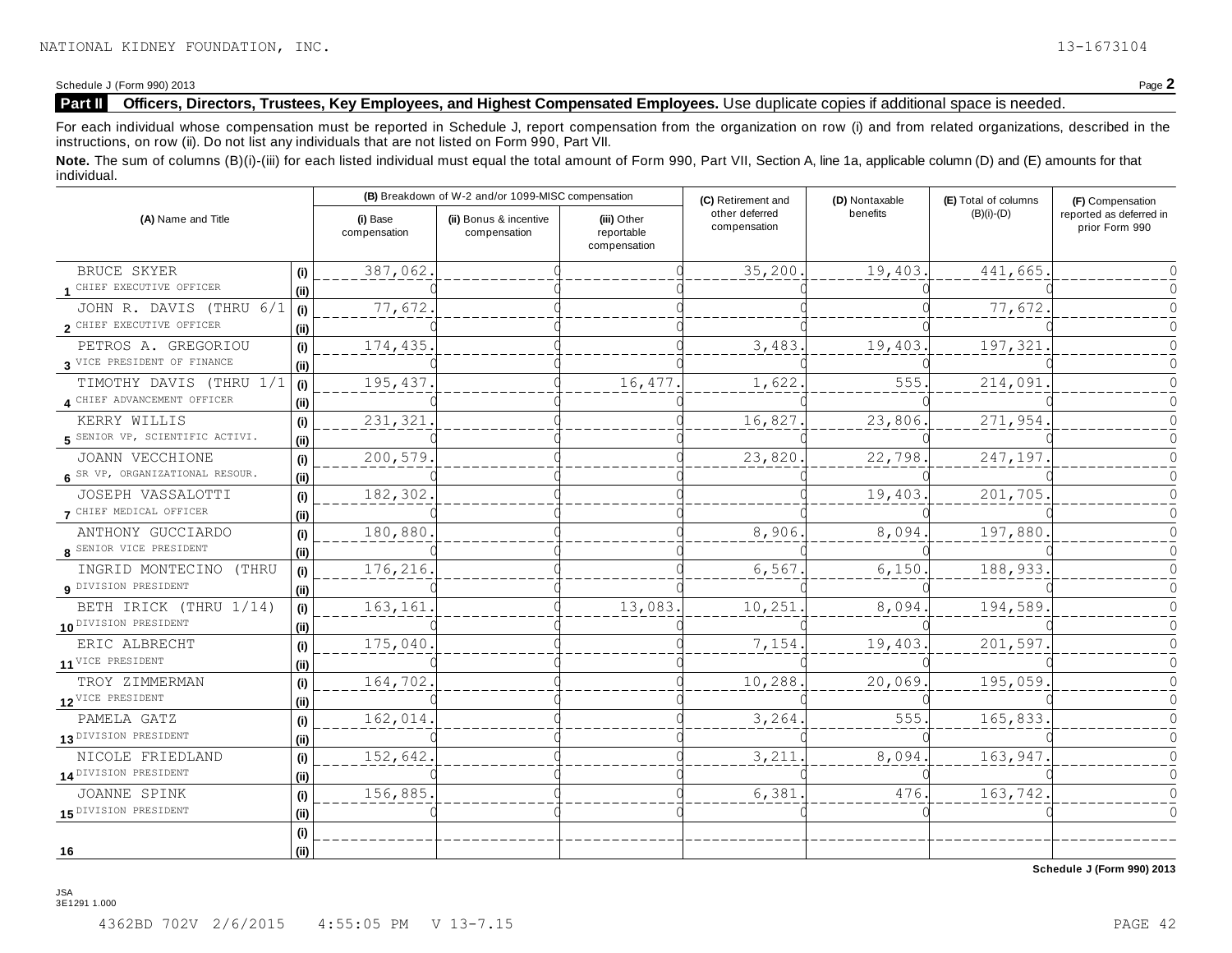Schedule J (Form 990) 2013 Page **3**

#### **Part III** Supplemental Information

Complete this part to provide the information, explanation, or descriptions required for Part I, lines 1a, 1b, 3, 4a, 4b, 4c, 5a, 5b, 6a, 6b, 7, and 8, and for Part II. Also complete this part for any additional information.

PART I, LINE 4B:

THE ORGANIZATION HAS A SECTION 457(F) SENIOR STAFF FLEXIBLE BENEFIT PLAN

THAT PROVIDES SENIOR MANAGEMENT EMPLOYEES WITH A BENEFIT ALLOWANCE

CONTRIBUTED BY THE ORGANIZATION, WHICH CAN BE USED FOR VARIOUS BENEFIT

OPTIONS, INCLUDING A CAPITAL ACCUMULATION ACCOUNT.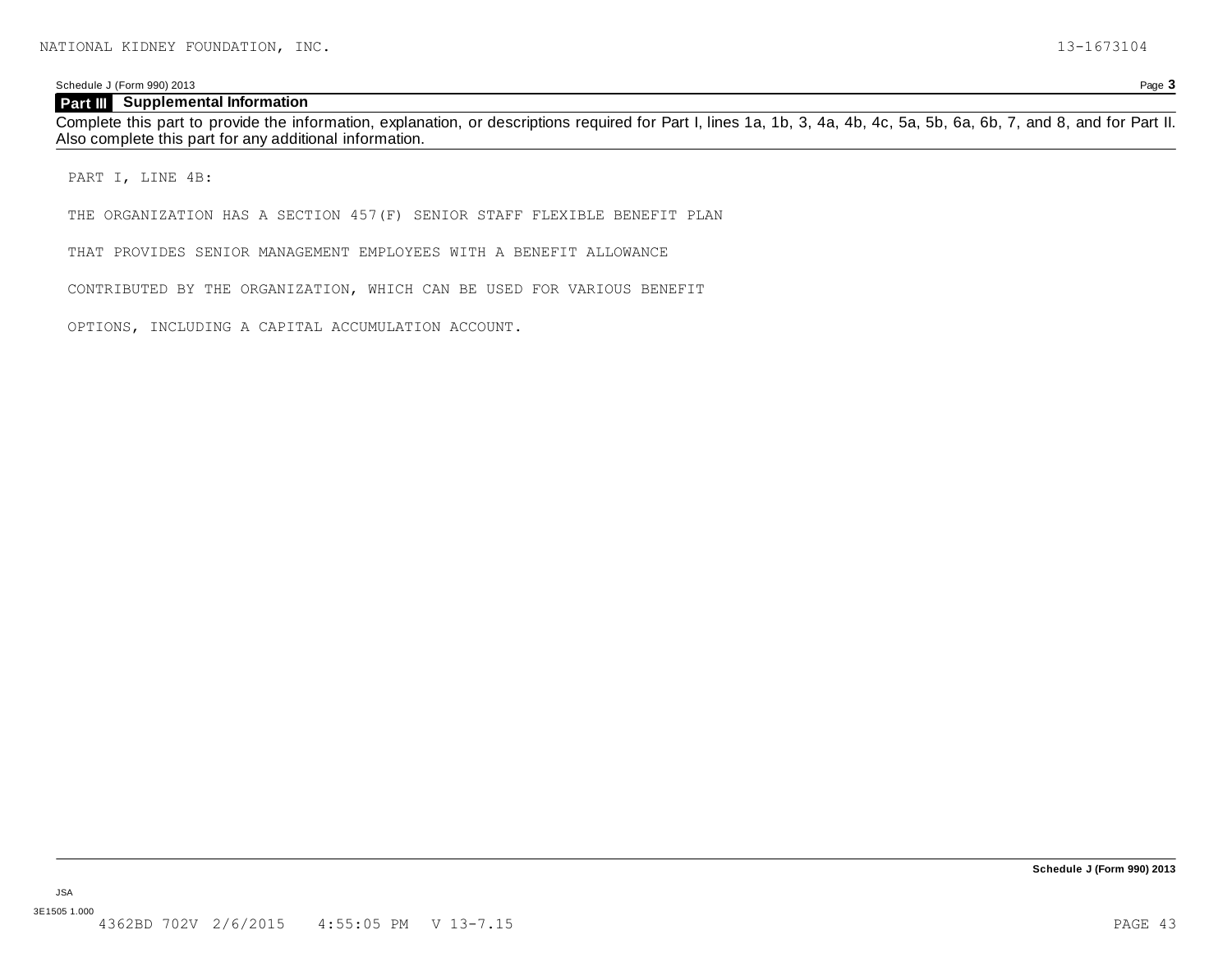| Department of the Treasury      |  |
|---------------------------------|--|
| <b>Internal Revenue Service</b> |  |

OMB No. 1545-0047 **SCHEDULE M Noncash Contributions (Form 990)** <sup>I</sup> **Complete if the organizations answered "Yes" on Form 990, Part IV, lines 29 or 30.** À¾µ· Department of the Treasury **Complete it the organizations answered "Yes" on Form 990, Part IV, lines 29 or 30.<br>Department of the Treasury Attach to Form 990.** 

■ Attach to Form 990.<br>■ Information about Schedule M (Form 990) and its instructions is at *www.irs.gov/form990.*<br>■ Inspection like about Schedule M (Form 990) and its instructions is at *www.irs.gov/form990.*<br>■ Employer

**Name of the organization** 

| loyer identification numb |
|---------------------------|
|---------------------------|

#### **Part I** Types of Property NATIONAL KIDNEY FOUNDATION, INC. 13-1673104

|              | NATIONAL KIDNEY FOUNDATION, INC.<br>Part Types of Property                                                                                                                                                                    |                               |                                                        |                                                                                    | 13-1673104                                                   |
|--------------|-------------------------------------------------------------------------------------------------------------------------------------------------------------------------------------------------------------------------------|-------------------------------|--------------------------------------------------------|------------------------------------------------------------------------------------|--------------------------------------------------------------|
|              |                                                                                                                                                                                                                               | (a)<br>Check if<br>applicable | (b)<br>Number of contributions or<br>items contributed | (c)<br>Noncash contribution<br>amounts reported on<br>Form 990, Part VIII, line 1g | (d)<br>Method of determining<br>noncash contribution amounts |
| 1            | Art - Works of art.                                                                                                                                                                                                           |                               |                                                        |                                                                                    |                                                              |
| $\mathbf{2}$ | Art - Historical treasures                                                                                                                                                                                                    |                               |                                                        |                                                                                    |                                                              |
| 3            | Art - Fractional interests                                                                                                                                                                                                    |                               |                                                        |                                                                                    |                                                              |
| 4            | Books and publications <b>contains</b>                                                                                                                                                                                        |                               |                                                        |                                                                                    |                                                              |
| 5            | Clothing and household<br>$goods.$                                                                                                                                                                                            |                               |                                                        |                                                                                    |                                                              |
| 6            | Cars and other vehicles <b>Cars</b>                                                                                                                                                                                           | X                             | 4,391.                                                 |                                                                                    | 2,972,611. MARKET QUOTATION                                  |
| 7            | Boats and planes                                                                                                                                                                                                              |                               |                                                        |                                                                                    |                                                              |
| 8            | Intellectual property <b>Algebra</b>                                                                                                                                                                                          |                               |                                                        |                                                                                    |                                                              |
| 9            | Securities - Publicly traded                                                                                                                                                                                                  | X                             | 10.                                                    |                                                                                    | 313,017. MARKET QUOTATION                                    |
| 10           | Securities - Closely held stock                                                                                                                                                                                               |                               |                                                        |                                                                                    |                                                              |
| 11           | Securities - Partnership, LLC,                                                                                                                                                                                                |                               |                                                        |                                                                                    |                                                              |
|              | or trust interests experience that the set of the set of the set of the set of the set of the set of the set of the set of the set of the set of the set of the set of the set of the set of the set of the set of the set of |                               |                                                        |                                                                                    |                                                              |
| $12 \,$      | Securities - Miscellaneous                                                                                                                                                                                                    |                               |                                                        |                                                                                    |                                                              |
| 13           | Qualified conservation                                                                                                                                                                                                        |                               |                                                        |                                                                                    |                                                              |
|              | contribution - Historic                                                                                                                                                                                                       |                               |                                                        |                                                                                    |                                                              |
|              | structures                                                                                                                                                                                                                    |                               |                                                        |                                                                                    |                                                              |
| 14           | Qualified conservation                                                                                                                                                                                                        |                               |                                                        |                                                                                    |                                                              |
|              | contribution - Other <b>Contribution</b>                                                                                                                                                                                      |                               |                                                        |                                                                                    |                                                              |
| 15           | Real estate - Residential                                                                                                                                                                                                     |                               |                                                        |                                                                                    |                                                              |
| 16           | Real estate - Commercial                                                                                                                                                                                                      |                               |                                                        |                                                                                    |                                                              |
| 17           | Real estate - Other <b>Call 2018</b>                                                                                                                                                                                          |                               |                                                        |                                                                                    |                                                              |
| 18           | Collectibles                                                                                                                                                                                                                  |                               |                                                        |                                                                                    |                                                              |
| 19           | Food inventory                                                                                                                                                                                                                |                               |                                                        |                                                                                    |                                                              |
| 20           | Drugs and medical supplies                                                                                                                                                                                                    |                               |                                                        |                                                                                    |                                                              |
| 21           | Taxidermy                                                                                                                                                                                                                     |                               |                                                        |                                                                                    |                                                              |
| 22           | Historical artifacts <b>All Accords</b>                                                                                                                                                                                       |                               |                                                        |                                                                                    |                                                              |
| 23           | Scientific specimens                                                                                                                                                                                                          |                               |                                                        |                                                                                    |                                                              |
| 24           | Archeological artifacts                                                                                                                                                                                                       |                               |                                                        |                                                                                    |                                                              |
| 25           | Other $\blacktriangleright$ (_______________)                                                                                                                                                                                 |                               |                                                        |                                                                                    |                                                              |
| 26           | Other $\blacktriangleright$ (________________)                                                                                                                                                                                |                               |                                                        |                                                                                    |                                                              |
| 27           | Other $\blacktriangleright$ (<br>_____________                                                                                                                                                                                |                               |                                                        |                                                                                    |                                                              |
| 28           | Other $\blacktriangleright$ (                                                                                                                                                                                                 |                               |                                                        |                                                                                    |                                                              |
| 29           | Number of Forms 8283 received by the organization during the tax year for contributions for                                                                                                                                   |                               |                                                        |                                                                                    |                                                              |
|              | which the organization completed Form 8283, Part IV, Donee Acknowledgement                                                                                                                                                    |                               |                                                        |                                                                                    | 29                                                           |
|              |                                                                                                                                                                                                                               |                               |                                                        |                                                                                    | <b>Yes</b><br>No                                             |
|              | 30 a During the year, did the organization receive by contribution any property reported in Part I, lines 1-28, that                                                                                                          |                               |                                                        |                                                                                    |                                                              |
|              | it must hold for at least three years from the date of the initial contribution, and which is not required to be                                                                                                              |                               |                                                        |                                                                                    |                                                              |
|              |                                                                                                                                                                                                                               |                               |                                                        |                                                                                    | Χ<br>30a                                                     |
|              | <b>b</b> If "Yes," describe the arrangement in Part II.                                                                                                                                                                       |                               |                                                        |                                                                                    |                                                              |
| 31           | Does the organization have a gift acceptance policy that requires the review of any non-standard                                                                                                                              |                               |                                                        |                                                                                    | Χ                                                            |
|              | contributions?<br>32 a Does the organization hire or use third parties or related organizations to solicit, process, or sell noncash                                                                                          |                               |                                                        |                                                                                    | 31                                                           |
|              |                                                                                                                                                                                                                               |                               |                                                        |                                                                                    | Χ                                                            |
|              | <b>b</b> If "Yes," describe in Part II.                                                                                                                                                                                       |                               |                                                        |                                                                                    | 32a                                                          |
| 33           | If the organization did not report an amount in column (c) for a type of property for which column (a) is checked,                                                                                                            |                               |                                                        |                                                                                    |                                                              |
|              | describe in Part II.                                                                                                                                                                                                          |                               |                                                        |                                                                                    |                                                              |
|              | For Paperwork Reduction Act Notice, see the Instructions for Form 990.                                                                                                                                                        |                               |                                                        |                                                                                    | Schedule M (Form 990) (2013)                                 |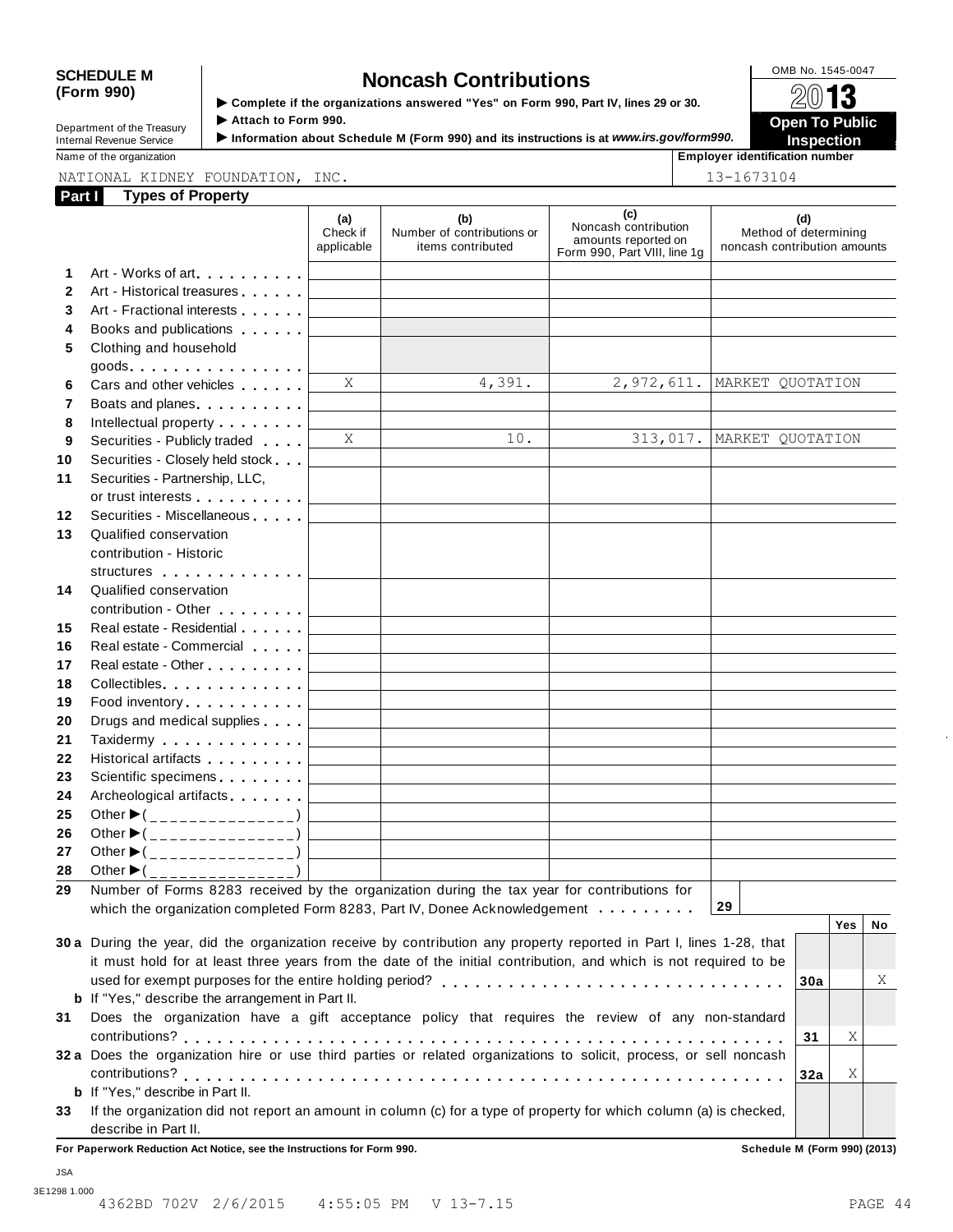Schedule M (Form 990) (2013) Page **2**

**Supplemental Information.** Complete this part to provide the information required by Part I, lines 30b, 32b, and 33, and whether the organization is reporting in Part I, column (b), the number of contributions, the number of items received, or a combination of both. Also complete this part for any additional information. **Part II** 

PART I, LINE 32B:

THE ORGANIZATION CONTRACTS WITH INSURANCE AUTO AUCTIONS TO ADVERTISE FOR

THE DONATION OF VEHICLES AND TO RECEIVE AND DISPOSE OF THE DONATED

VEHICLES ON BEHALF OF THE ORGANIZATION. THE ORGANIZATION USED THE NUMBER

OF ITEMS CONTRIBUTED FOR CARS AND VEHICLES.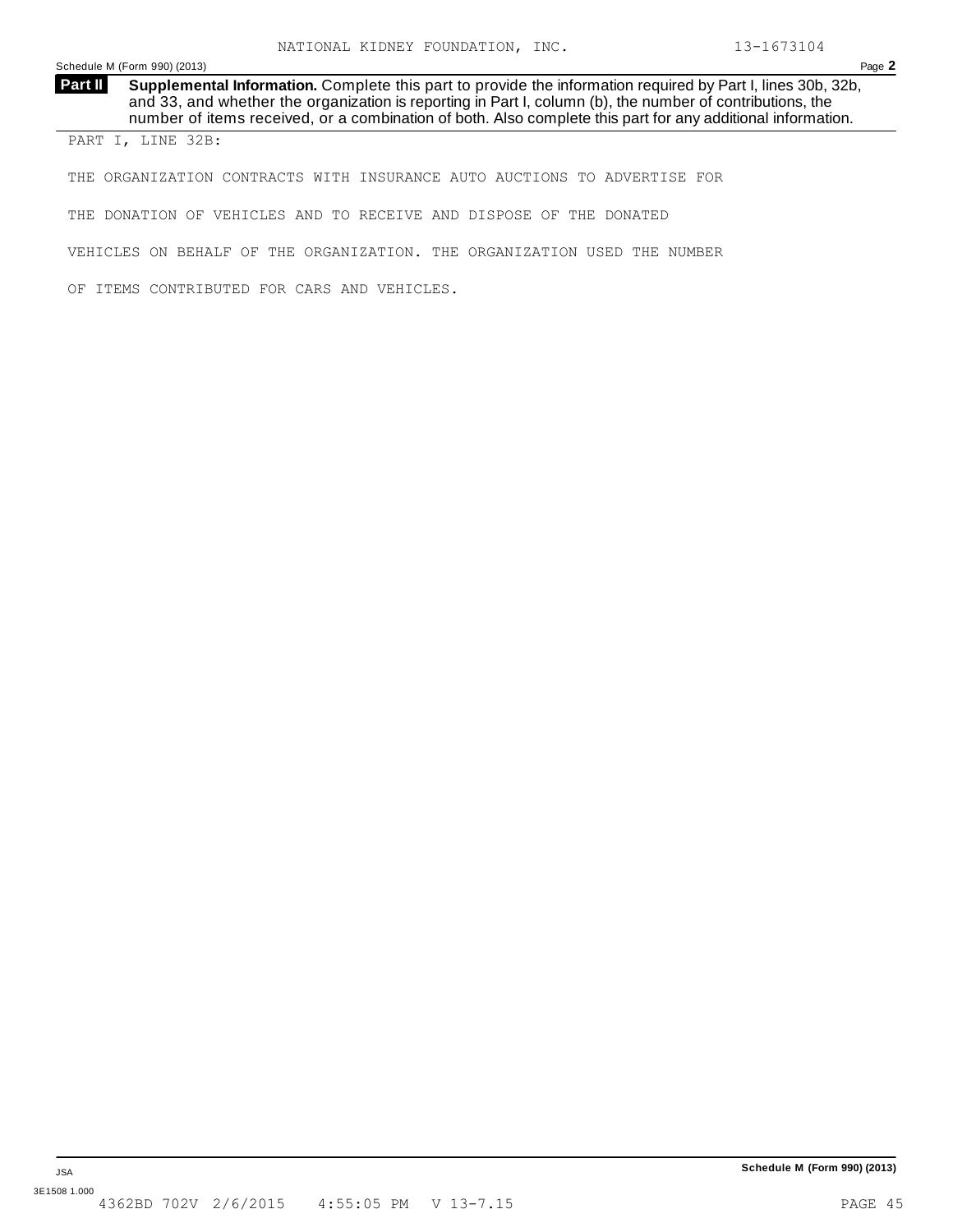**(Form 990 or 990-EZ)**

# **SCHEDULE O** Supplemental Information to Form 990 or 990-EZ <br> **SUPPLEMENT CONDUCT** CONSIDERING THE CONDUCT OF SALE OF SALE OF SALE OF SALE OF SALE OF SALE OF SALE OF SALE OF SALE OF SALE OF SALE OF SALE OF SALE OF SALE OF

**Complete to provide information for responses to specific questions on Form 990 or 990-EZ or to provide any additional information.** Department of the Treasury<br> **Attach to Form 990 or 990-EZ. Inspection Inspection** 



Department of the Treasury<br>Internal Revenue Service<br>Name of the organization

**Employer identification number** 

NATIONAL KIDNEY FOUNDATION, INC. 13-1673104

FORM 990, PART III, LINE 4A:

PROFESSIONAL EDUCATION - THE ORGANIZATION OFFERS MULTIDISCIPLINARY PROGRAMS TO ALL KIDNEY HEALTH CARE PRACTITIONERS. THERE ARE NATIONAL MEETINGS OFFERING A WIDE RANGE OF TOPICS AS WELL AS FOCUSED LOCAL/REGIONAL SEMINARS. THE SPRING CLINICAL NEPHROLOGY MEETING HAS GROWN INTO THE NEPHROLOGY COMMUNITY'S PREMIER LEARNING EXPERIENCE WITH OVER 3,000 IN ATTENDANCE. MORE THAN 500 POSTERS WERE PRESENTED.

SINCE 1981, THE ORGANIZTAION HAS PUBLISHED PEER-REVIEWED MEDICAL JOURNALS THAT PROVIDE TIMELY INSIGHTS AND INFORMATION ON KIDNEY DISEASE RESEARCH TO THE GLOBAL KIDNEY COMMUNITY. THREE OF THE PRESTIGIOUS MEDICAL JOURNALS PUBLISHED BY THE ORGANIZATION ARE PART OF SCIENCEDIRECT, THE PREMIER WEB DISTRIBUTOR OF PROFESSIONAL LEVEL SCIENTIFIC AND MEDICAL INFORMATION, WITH MORE THAN 11 MILLION USERS.

THE ORGANIZATION'S "KIDNEY LEARNING SOLUTIONS (KLS)" CONTINUED TO PROVIDE COMPREHENSIVE EDUCATION ABOUT CHRONIC KIDNEY DISEASE (CKD) AND HOW TO PREVENT, TREAT AND MANAGE KIDNEY FRIENDLY RECIPIES AND IDENTIFYING AND MANAGING RISK FOR KIDNEY DISEASE, AND TREATING ALL STAGES OF CKD. THE GUIDELINES PUBLISHED BY THE FOUNDATION'S KIDNEY DISEASE OUTCOMES QUALITY INITITIATIVE (KDOQI) HAVE BEEN UPDATED TO PROVIDE THE LATEST IN KIDNEY PATIENT MEDICAL TREATMENT. FINALLY, IN 2014, THE FOUNDATION HAS DEVELOPED A PRIMARY CARE INITIATIVE, WHICH HAS AS ITS GOAL THE EDUCATION OF PRIMARY CARE PRACTITIONERS IN EARLY DIAGNOSIS AND MANAGEMENT OF CKD.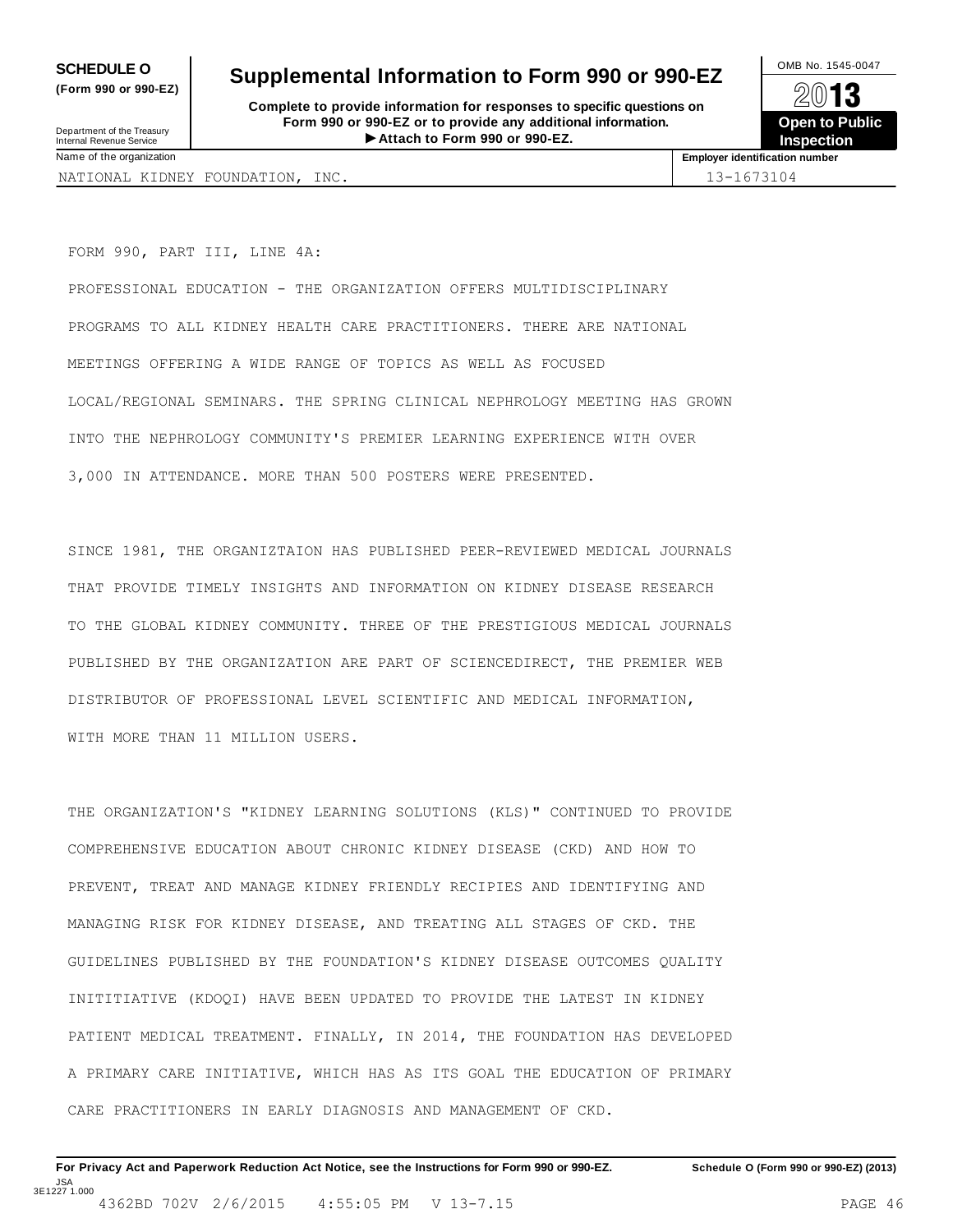NATIONAL KIDNEY FOUNDATION, INC. 13-1673104

FORM 990, PART III, LINE 4B:

COMMUNITY SERVICES AND ASSISTANCE TO AFFILIATES - THE ORGANIZATION'S KEEP HEALTHY PROGRAM SCREENS INDIVIDUALS MOST AT RISK OF POTENTIAL MEDICAL CONDITIONS THAT MAY LEAD TO FUTURE KIDNEY DISEASE. IN 2014 THE NATIONAL KIDNEY FOUNDATION CONDUCTED A SERIES OF PROGRAMS DESIGNED TO RAISE AWARENESS AMONG THE GENERAL PUBLIC ABOUT KIDNEYS, RISK FACTORS FOR KIDNEY DISEASE, AND HOW TO PROTECT THE KIDNEYS.

ASSISTANCE IS PROVIDED BY THE ORGANIZATION TO ITS AFFILIATES. THE ORGANIZATION PROVIDES CONSULTATION, GUIDANCE, TRAINING AND ADVOCACY. SPECIFIC GUIDANCE IS PROVIDED THROUGH EDUCATIONAL PROGRAMS FOR HEALTH CARE PRACTITIONERS AND KIDNEY DISEASE PATIENTS. AFFILIATES ARE KEPT UP TO DATE WITH CURRENT PUBLICATIONS FROM THE ORGANIZATION, BOTH CLINICAL AND NON-CLINICAL.

#### FORM 990, PART III, LINE 4D:

1) PUBLIC HEALTH EDUCATION - WITH SEVERAL MILLION VISITORS, THE ORGANIZATION'S WEBSITE, WWW.KIDNEY.ORG, CONTINUED TO EDUCATE AND SERVE AS A RICH RESOURCE ON KIDNEY DISEASE. PATIENTS VISITED THE A-Z HEALTH GUIDE PAGES FOR COMPREHENSIVE DATA ON A VARIETY OF KIDNEY CONDITIONS AND ISSUES, INCLUDING NUTRITION AND TREATMENT OPTIONS. "LOVE YOUR KIDNEYS", THE ORGANIZATION'S MONTHLY E-NEWSLETTER, OFFERED NEWS, KIDNEYHEALTHY RECIPES AND STORIES OF COURAGE TO NEARLY 180,000 PEOPLE. BREAKING NEWS FROM PRINT, BROADCAST AND ONLINE MEDIA TO TENS OF THOUSANDS OF READERS IS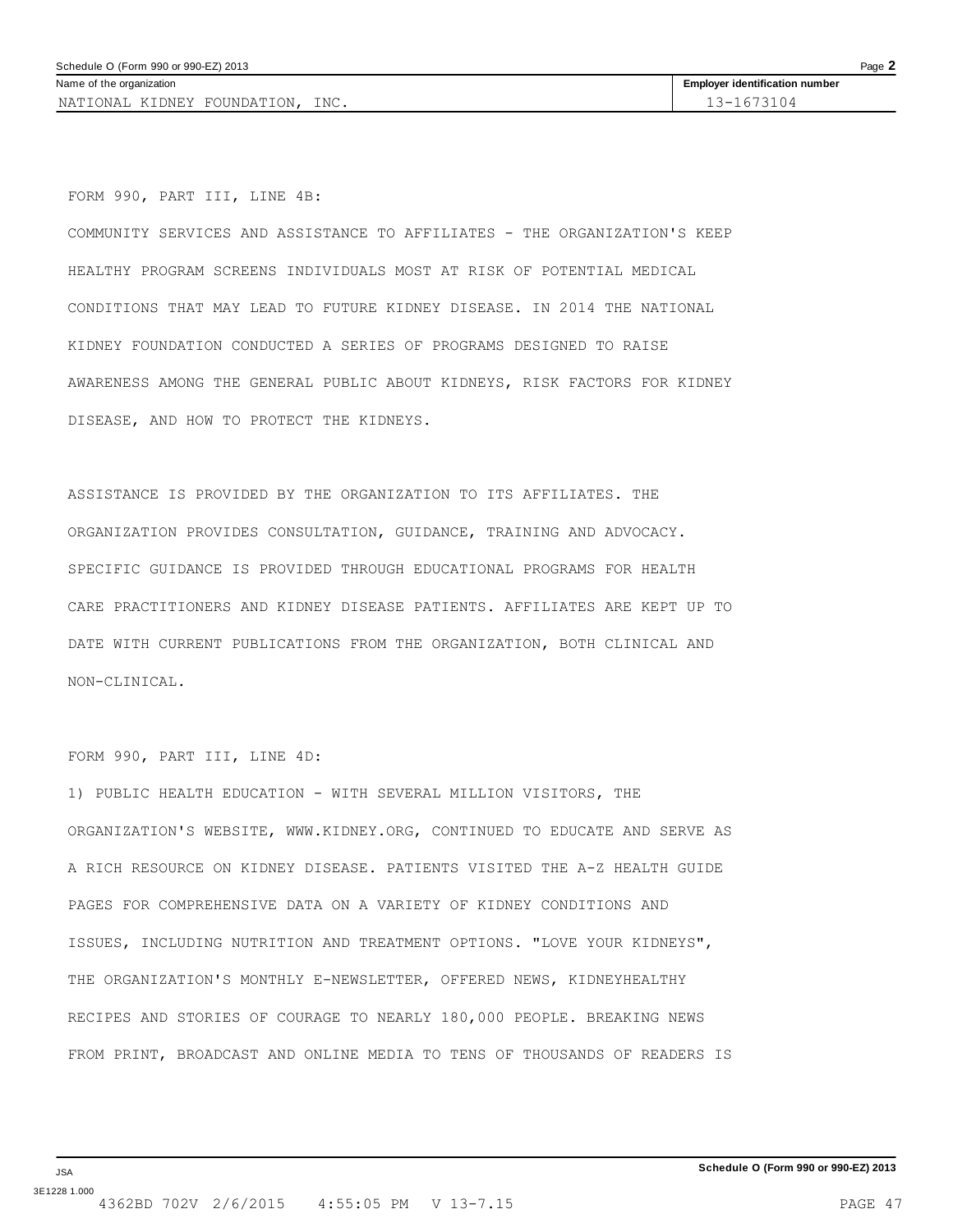| Page 2<br>Schedule O (Form 990 or 990-EZ) 2013 |                                       |  |  |  |
|------------------------------------------------|---------------------------------------|--|--|--|
| Name of the organization                       | <b>Employer identification number</b> |  |  |  |
| INC.<br>NATIONAL KIDNEY FOUNDATION.            | 13-1673104                            |  |  |  |

PROVIDED TO THE KIDNEY COMMUNITY. THE ORGANIZATION CONTINUES TO FOCUS ON EDUCATING GROUPS WITH HIGH RISK OF KIDNEY DISEASE. THE ORGANIZATION DOUBLED ITS EFFORTS TO REACH THESE HIGH RISK GROUPS WITH INFORMATION AND FREE SCREENINGS HELD IN CHURCHES, SCHOOLS AND COMMUNITY CENTERS IN AFRICAN-AMERICAN AND HISPANIC NEIGHBORHOODS.

EXPENSES: \$4,060,798. GRANTS: \$325. REVENUE: \$90,970.

2) RESEARCH - THE ORGANIZATION AWARDED 5 RESEARCH GRANTS DURING THE FISCAL YEAR 2014. FOUR "YOUNG INVESTIGATORS GRANTS" WERE AWARDED FOR THE FOLLOWING RESEARCH PROGRAMS: MODELING PKD USING GENOME EDITING IN HUMAN IPS CELLS, EVALUATING A NEW BACTERIAL DRUG TARGET IN URINARY TRACT INFECTIONS, HDAC-8 AS A TARGET FOR ANTI-FIBROTIC THERAPIES IN CKD AND THE ROLE OF VITAMIN K IN CALCIFIC UREMIC ARTERIOLOPATHY. ADDITIONALLY, ONE "CLINICAL INVESTIGATOR GRANT" WAS AWARDED FOR TRAJECTORIES OF ADHERENCE TO CARDIOVASCULAR MEDICATIONS.

EXPENSES: \$618,119. GRANTS: \$156,845. REVENUE: \$30,000.

FORM 990, PART VI, SECTION B, LINE 11B:

THE ORGANIZATION'S BOARD OF DIRECTORS ASSIGNS THE FINANCE COMMITTEE THE OVERSIGHT RESPONSIBILITY OF THE IRS FORM 990 AND ITS SUPPLEMENTAL SCHEDULES. FORM 990 IS REVIEWED BY THE CHIEF EXECUTIVE OFFICER, VICE PRESIDENT FOR FINANCE, AND FINANCE COMMITTEE PRIOR TO FILING. THE FINAL AND SIGNED FORM 990 IS MADE AVAILABLE TO THE BOARD OF DIRECTORS.

FORM 990, PART VI, SECTION B, LINE 12C:

TO IDENTIFY CONFLICTS OF INTEREST, OFFICERS, DIRECTORS (GOVERNING BOARD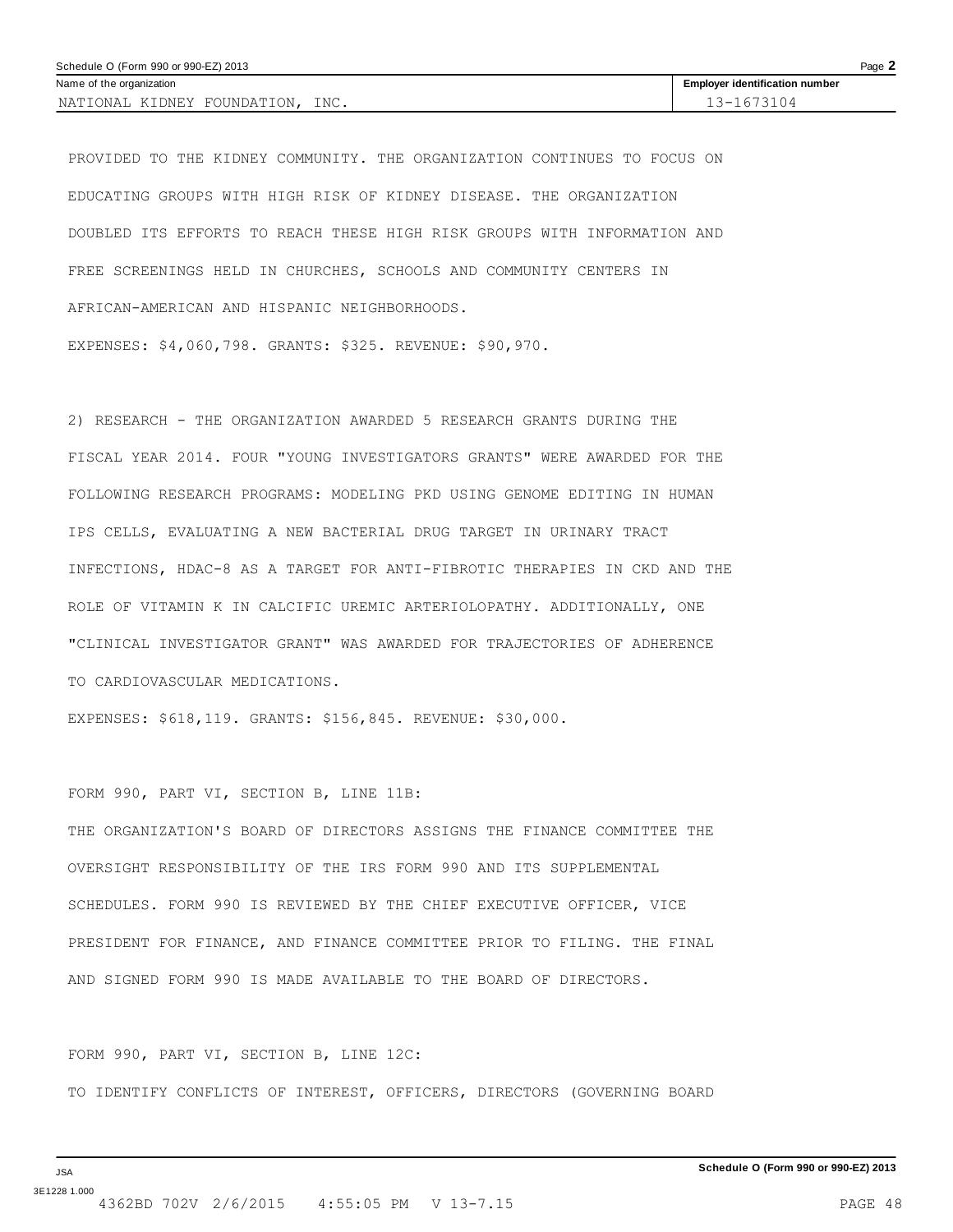| Page $\lambda$<br>Schedule O (Form 990 or 990-EZ) 2013 |                                       |  |  |  |
|--------------------------------------------------------|---------------------------------------|--|--|--|
| Name of the organization                               | <b>Employer identification number</b> |  |  |  |
| INC.<br>NATIONAL KIDNEY FOUNDATION.                    | 13-1673104                            |  |  |  |

MEMBERS) AND SENIOR STAFF MUST ANNUALLY DISCLOSE ANY POTENTIAL CONFLICTS OF INTEREST. THE ORGANIZATION'S AUDIT COMMITTEE AND THE COMPLIANCE OFFICER MANAGES THE DISCLOSURE AND MONITORING PROCESSES RELATED TO POTENTIAL CONFLICTS OF INTEREST. EACH PERSON ALSO HAS THE RESPONSIBILITY TO REPORT HIS OR HER OWN CONFLICTS OF INTEREST, WHETHER ACTUAL OR PERCEIVED, WHEN SUCH CONFLICTS ARISE DURING A MEETING. AFTER DISCLOSURE OF THE MATERIAL FACTS, THE INDIVIDUAL SHALL LEAVE THE BOARD OR COMMITTEE MEETING WHILE THE POTENTIAL CONFLICT OF INTEREST IS DISCUSSED AND DETERMINED. THE DISCLOSURE, DECISIONS MADE, AND ACTIONS TAKEN ARE DOCUMENTED IN THE MINUTES OF THE MEETING.

#### FORM 990, PART VI, SECTION B, LINE 15A:

THE COMPENSATION COMMITTEE IS RESPONSIBLE FOR ESTABLISHING GUIDELINES AND APPROVING COMPENSATION FOR THE CHIEF EXECUTIVE OFFICER ON AN ANNUAL BASIS. THE COMPENSATION COMMITTEE USES AN INDEPENDENT CONSULTANT AND COMPENSATION BENCHMARK STUDIES TO DETERMINE COMPENSATION FOR THE CHIEF EXECUTIVE OFFICER.

#### FORM 990, PART VI, SECTION B, LINE 15B:

THE COMPENSATION COMMITTEE IS RESPONSIBLE FOR ESTABLISHING GUIDELINES AND APPROVING COMPENSATION FOR SENIOR MANAGEMENT POSITIONS ON AN ANNUAL BASIS. THE COMPENSATION COMMITTEE USES AN INDEPENDENT CONSULTANT AND COMPENSATION BENCHMARK STUDIES TO DETERMINE COMPENSATION FOR SENIOR MANAGEMENT. THE CHIEF EXECUTIVE OFFICER IS RESPONSIBLE FOR THE INDIVIDUAL PERFORMANCE EVALUATIONS OF SENIOR MANAGEMENT AND DETERMINES MERIT INCREASES AND/OR BONUSES WITHIN GUIDELINES ESTABLISHED BY THE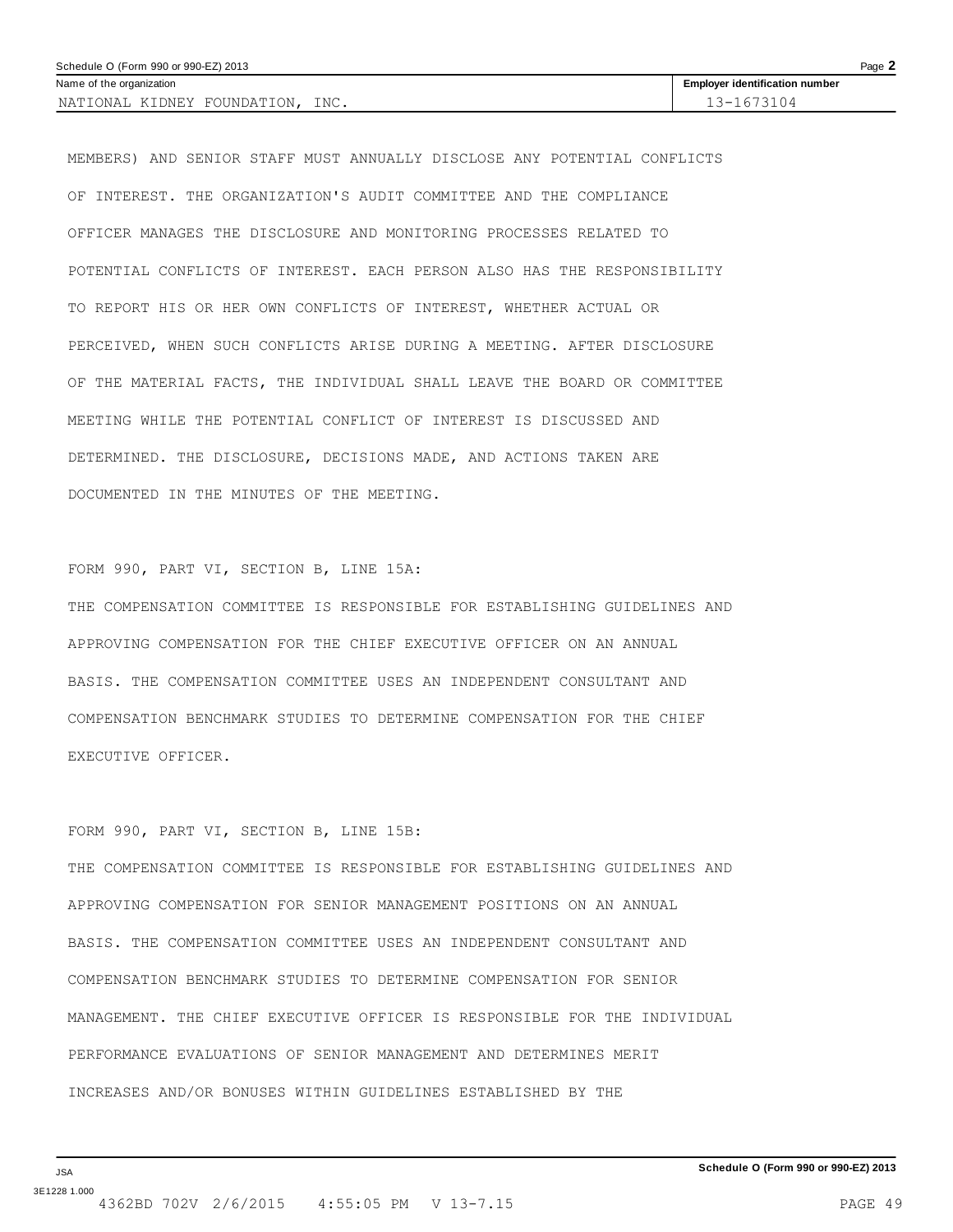<span id="page-49-0"></span>NATIONAL KIDNEY FOUNDATION, INC. 13-1673104

COMPENSATION COMMITTEE.

FORM 990, PART VI, SECTION C, LINE 19:

THE ORGANIZATION MAKES CERTAIN GOVERNING DOCUMENTS AVAILABLE TO THE PUBLIC THROUGH ITS WEBSITE, WWW.KIDNEY.ORG. SUCH DOCUMENTS INCLUDE THE AUDITED FINANCIAL STATEMENTS, ANNUAL REPORTS, CONFLICT OF INTEREST POLICY, IRS DETERMINATION LETTER AND THE MOST RECENT FORM 990. OTHER GOVERNING DOCUMENTS ARE AVAILABLE UPON REQUEST TO THE COMPLIANCE OFFICER.

FORM 990, PART XI, LINE 9:

NATIONAL KIDNEY FOUNDATION, INC. HAD 2 SUBSIDIARIES ON THE BOOKS (A FOREIGN ONE CALLED KDIGO AND A SMALL CAMP IN TEXAS CALLED CAMP REYNAL). BOTH OF THOSE ENTITIES ARE NO LONGER IN THE ORGANIZATION'S LEGAL STRUCTURE, SO ON A TOPSIDE BASIS THE ORGANIZATION HAS RECOGNIZED THE RECEIVABLES/PAYABLES ON THE BOOKS.

**ATTACHMENT** 

#### FORM 990, PART III, LINE 1 - ORGANIZATION'S MISSION

NATIONAL KIDNEY FOUNDATION'S MISSION IS TO PREVENT KIDNEY AND URINARY TRACT DISEASES, IMPROVE THE HEALTH AND WELL-BEING OF INDIVIDUALS AND FAMILIES AFFECTED BY THESE DISEASES, AND INCREASE THE AVAILABILITY OF ALL ORGANS FOR TRANSPLANTATION. THE ORGANIZATION CONDUCTS NATIONWIDE EDUCATIONAL CAMPAIGNS ABOUT THE ROLE OF THE KIDNEY IN MAINTAINING OVERALL HEALTH, THE IMPORTANCE OF EARLY DETECTION AND ORGAN DONATION AND TRANSPLANTATION.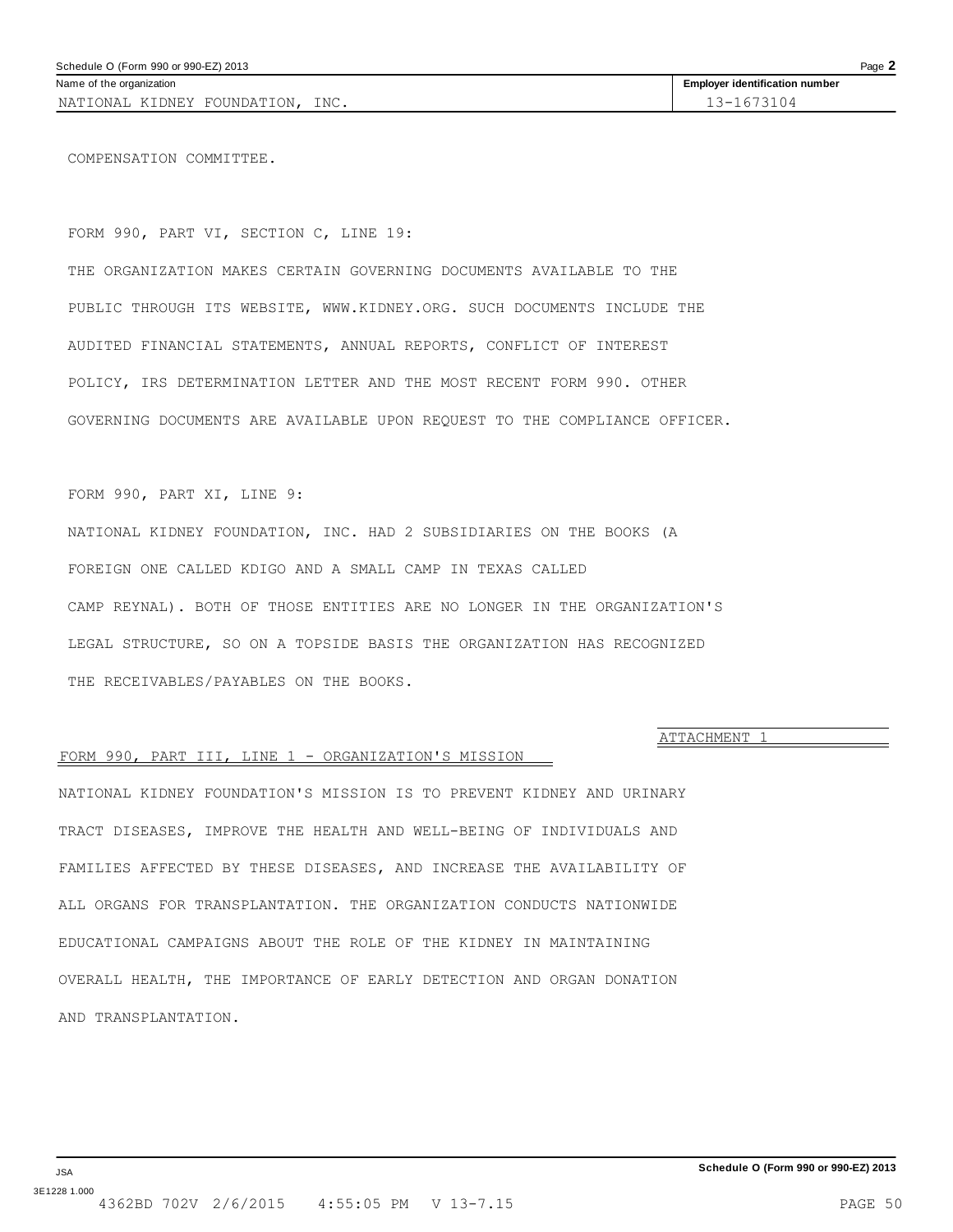| <b>JSA</b>   |  |                                           | Schedule O (Form 990 or 990-EZ) 2013 |
|--------------|--|-------------------------------------------|--------------------------------------|
| 3E1228 1.000 |  | 4362BD 702V 2/6/2015 4:55:05 PM V 13-7.15 | PAGE 51                              |

<span id="page-50-0"></span>Name of the organization **Employer identification number Employer identification number** 

NATIONAL KIDNEY FOUNDATION, INC. 13-1673104

ATTACHMENT 2

ATTACHMENT 3

ATTACHMENT 4

### FORM 990, PART VI, LINE 17 - STATES

AL,AK,AZ,AR,CA,CO,CT,DE,

DC,FL,GA,HI,ID,IL,IN,IA,KS,KY,LA,ME,MD,MA,MI,

MN,MS,MO,MT,NE,NV,NH,NJ,NM,NY,NC,ND,OH,OK,OR,PA,

RI,SC,SD,TN,TX,UT,VT,VA,WA,WV,WI,WY

| 990, PART VII- COMPENSATION OF THE FIVE HIGHEST PAID IND. CONTRACTORS      |                         |              |
|----------------------------------------------------------------------------|-------------------------|--------------|
| NAME AND ADDRESS                                                           | DESCRIPTION OF SERVICES | COMPENSATION |
| TUFTS MEDICAL CENTER<br>800 WASHINGTON STREET, BOX 391<br>BOSTON, MA 02111 | RESEARCH                | 852,943.     |
| JOHNS HOPKINS UNIVERSITY<br>615 N. WOLFE STREET<br>BALTIMORE, MD 21205     | RESEARCH                | 423,750.     |
| CRYSTAL & COMPANY<br>32 OLD SLIP, 17TH FLOOR,<br>NEW YORK, NY 10005        | <b>BROKERAGE</b>        | 212,073.     |
| THE MED ED GROUP<br>63 MARINA GARDENS<br>PALM BEACH GARDENS, FL 33410      | RESEARCH                | 187,056.     |
| WEISSCOMM GROUP<br>60 FRANCISCO STREET<br>SAN FRANCISCO, CA 94133          | PUBLIC RELATIONS        | 138,252.     |

|             |  |                      | FORM 990, PART VIII - EXCLUDED CONTRIBUTIONS |            |  |
|-------------|--|----------------------|----------------------------------------------|------------|--|
| DESCRIPTION |  |                      |                                              | AMOUNT     |  |
|             |  |                      |                                              |            |  |
| NATCAP GALA |  |                      |                                              | 521,324.   |  |
| NYC WALK    |  |                      |                                              | 830,598.   |  |
|             |  | OTHER SPECIAL EVENTS |                                              | 9,400,586. |  |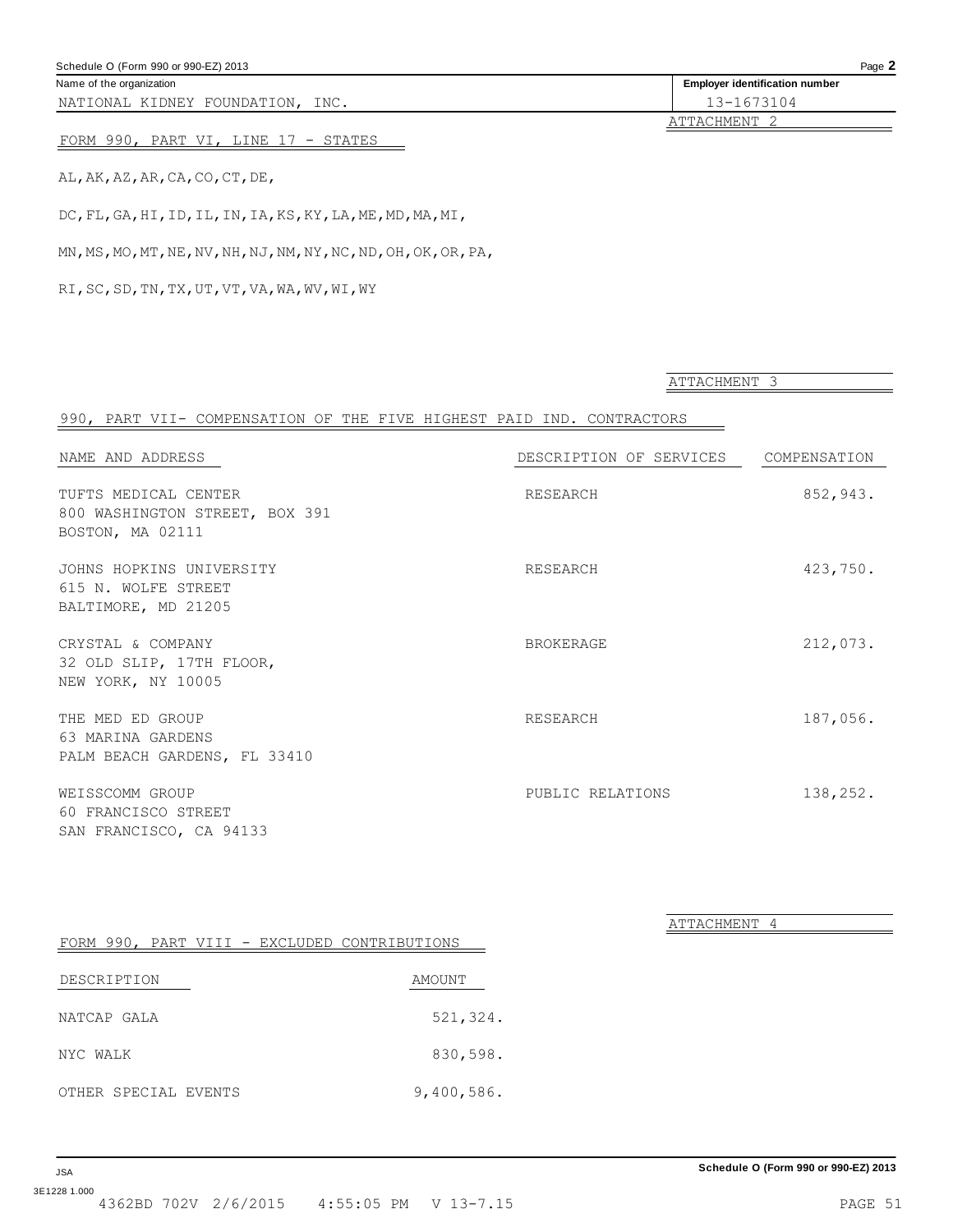FORM 990, PART VIII - GROSS SALES AND COST OF GOODS SOLD

ATTACHMENT 5 FORM 990, PART VIII - FUNDRAISING EVENTS GROSS DIRECT NET DESCRIPTION INCOME INCOME EXPENSES INCOME NATCAP GALA 225,241. 225,241. 225,241. NYC WALK OTHER SPECIAL EVENTS 1,212,259. 1,212,259. TOTALS 1,437,500. 1,437,500. 1,437,500.

| INVENTORY AT BEGINNING OF YEAR | 114,384. |
|--------------------------------|----------|
|                                | 66,717.  |
|                                |          |
|                                |          |
|                                | 181,101. |
|                                | 163,061. |
|                                | 18,040.  |
|                                |          |

GROSS SALES LESS RETURNS AND ALLOWANCES ........................ 181,101.

#### <span id="page-51-0"></span>Schedule O (Form 990 or 990-EZ) 2013 Page **2**

NATIONAL KIDNEY FOUNDATION, INC. 13-1673104

FORM 990, PART VIII - EXCLUDED CONTRIBUTIONS

### DESCRIPTION AMOUNT

TOTAL 10,752,508.



ATTACHMENT 6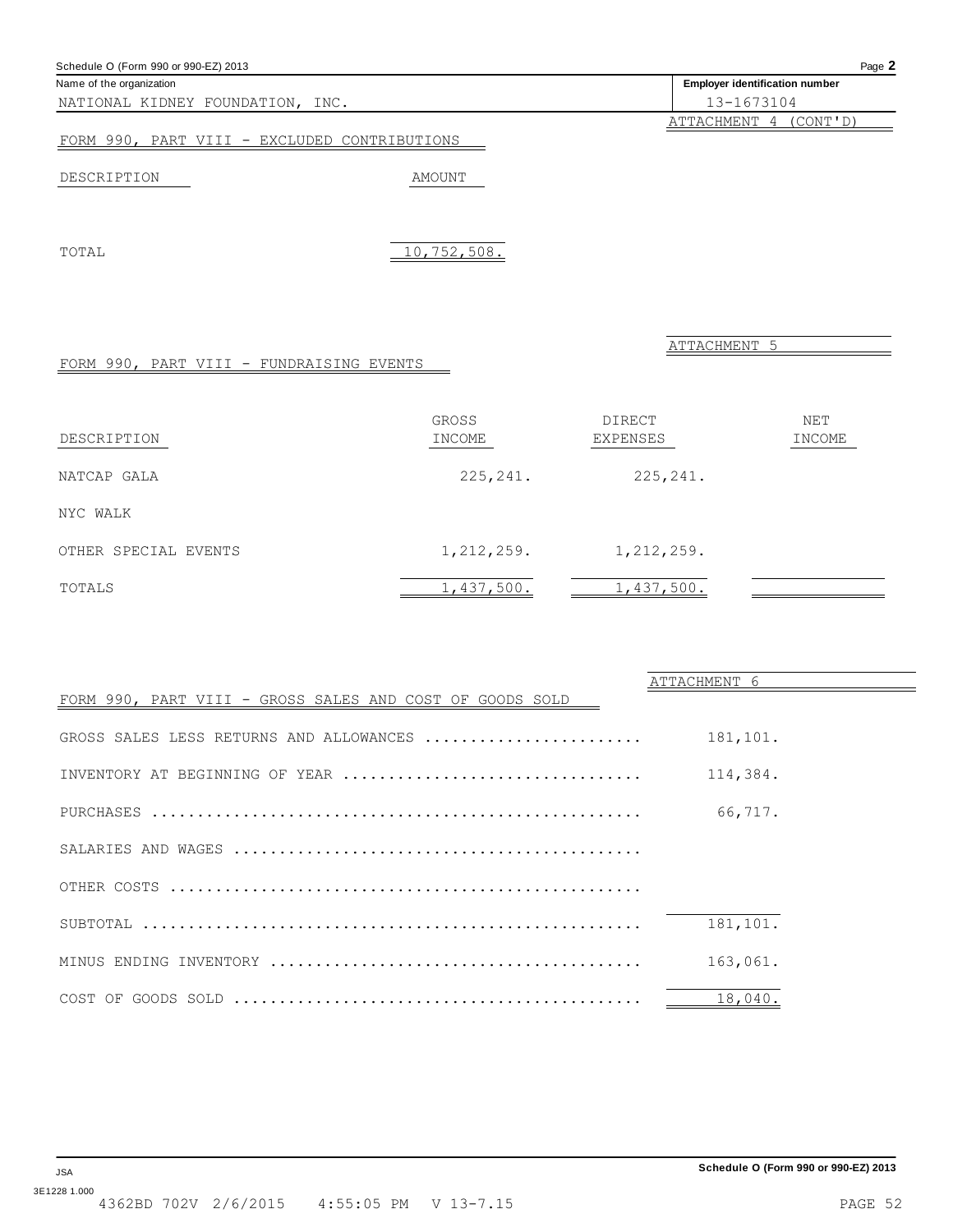# OMB No. 1545-0047 **SCHEDULE R (Form 990) Related Organizations and Unrelated Partnerships**

INCREASED UPD ATTERATION OF THE OF A THE STIPS<br>
In Complete if the organization answered "Yes" on Form 990, Part IV, line 33, 34, 35b, 36, or 37.<br>
in Attach to Form 990. 
in See separate instructions. Open to Public

**Attach to Form 990. See separate instructions.**

 **Open to Public** I **Inspection Information about Schedule R (Form 990) and its instructions is at** *www.irs.gov/form990.*

Internal Revenue Service Name of the organization **Employer identification number Employer identification number** 

Department of the Treasury

NATIONAL KIDNEY FOUNDATION, INC. 13-1673104

### Part I Identification of Disregarded Entities Complete if the organization answered "Yes" on Form 990, Part IV, line 33.

| (a)<br>Name, address, and EIN (if applicable) of disregarded entity | (b)<br>Primary activity | (c)<br>Legal domicile (state<br>or foreign country) | (d)<br>Total income | (e)<br>End-of-year assets | (f)<br>Direct controlling<br>entity |
|---------------------------------------------------------------------|-------------------------|-----------------------------------------------------|---------------------|---------------------------|-------------------------------------|
| (1)                                                                 |                         |                                                     |                     |                           |                                     |
| (2)                                                                 |                         |                                                     |                     |                           |                                     |
| (3)                                                                 |                         |                                                     |                     |                           |                                     |
| (4)                                                                 |                         |                                                     |                     |                           |                                     |
| (5)                                                                 |                         |                                                     |                     |                           |                                     |
| (6)                                                                 |                         |                                                     |                     |                           |                                     |

#### **Identification of Related Tax-Exempt Organizations** Complete if the organization answered "Yes" on Form 990, Part IV, line 34 because it had one or more related tax-exempt organizations during the tax year. **Part II**

| (a)<br>Name, address, and EIN of related organization |                   | (b)<br>Primary activity | (c)<br>Legal domicile (state<br>or foreign country) | (d)<br>Exempt Code section | (e)<br>Public charity status<br>(if section $501(c)(3)$ ) | (f)<br>Direct controlling<br>entity | (g)<br>controlled | Section 512(b)(13)<br>entity? |
|-------------------------------------------------------|-------------------|-------------------------|-----------------------------------------------------|----------------------------|-----------------------------------------------------------|-------------------------------------|-------------------|-------------------------------|
|                                                       |                   |                         |                                                     |                            |                                                           |                                     | Yes               | No                            |
| $(1)$ CAMP REYNAL, INC.                               | 06-1738038        |                         |                                                     |                            |                                                           |                                     |                   |                               |
| 5429 LBJ FREEWAY, SUITE 250                           | DALLAS, TX 75240  | CHILDREN CAMP           | TX                                                  | $501(C)$ (3)               |                                                           | N/A                                 |                   | Χ                             |
| $(2)$ KDIGO                                           |                   |                         |                                                     |                            |                                                           |                                     |                   |                               |
| AVENUE EUGENE PLASKYLAAN 140B,                        | BRUSSELS, BELGIUM | PATIENT CARE            | BE                                                  | N/A                        | N/A                                                       | N/A                                 |                   | Χ                             |
| (3)                                                   |                   |                         |                                                     |                            |                                                           |                                     |                   |                               |
| (4)                                                   |                   |                         |                                                     |                            |                                                           |                                     |                   |                               |
| (5)                                                   |                   |                         |                                                     |                            |                                                           |                                     |                   |                               |
| (6)                                                   |                   |                         |                                                     |                            |                                                           |                                     |                   |                               |
| (7)                                                   |                   |                         |                                                     |                            |                                                           |                                     |                   |                               |

**For Paperwork Reduction Act Notice, see the Instructions for Form 990. Schedule R (Form 990) 2013**

JSA 3E1307 1.000

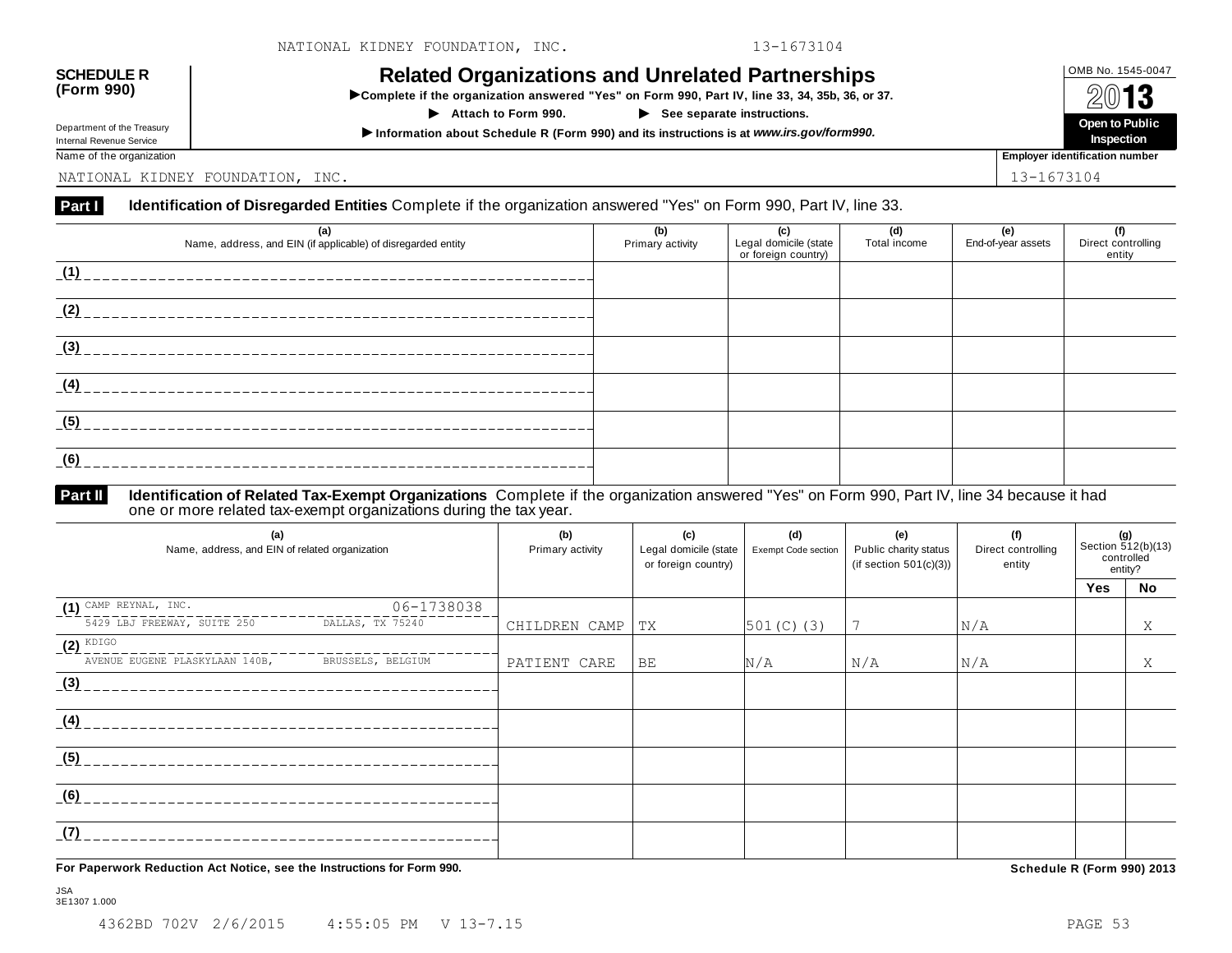Schedule R (Form 990) 2013 Page **2**

#### **Identification of Related Organizations Taxable as a Partnership** Complete if the organization answered "Yes" on Form 990, Part IV, line 34 because it had one or more related organizations treated as a partnership during the tax year. **Part III**

| <b>Booddoo</b> it had one of more related organizations treated as a partneroing and tax year. |                         |                                                              |                                     |                                                                                                         |                                 |                                        |                                         |                                                                         |                                           |                                |
|------------------------------------------------------------------------------------------------|-------------------------|--------------------------------------------------------------|-------------------------------------|---------------------------------------------------------------------------------------------------------|---------------------------------|----------------------------------------|-----------------------------------------|-------------------------------------------------------------------------|-------------------------------------------|--------------------------------|
| (a)<br>Name, address, and EIN of<br>related organization                                       | (b)<br>Primary activity | (c)<br>Legal<br>domicile<br>(state or<br>foreign<br>country) | (d)<br>Direct controlling<br>entity | (e)<br>Predominant<br>income (related,<br>unrelated,<br>excluded from<br>tax under<br>sections 512-514) | (f)<br>Share of total<br>income | (g)<br>Share of end-of-<br>year assets | (h)<br>Disproportionate<br>allocations? | (i)<br>Code V-UBI<br>amount in box 20<br>of Schedule K-1<br>(Form 1065) | (i)<br>General or<br>managing<br>partner? | (k)<br>Percentage<br>ownership |
|                                                                                                |                         |                                                              |                                     |                                                                                                         |                                 |                                        | Yes No                                  |                                                                         | Yes No                                    |                                |
| (1)                                                                                            |                         |                                                              |                                     |                                                                                                         |                                 |                                        |                                         |                                                                         |                                           |                                |
| (2)                                                                                            |                         |                                                              |                                     |                                                                                                         |                                 |                                        |                                         |                                                                         |                                           |                                |
| (3)                                                                                            |                         |                                                              |                                     |                                                                                                         |                                 |                                        |                                         |                                                                         |                                           |                                |
| (4)                                                                                            |                         |                                                              |                                     |                                                                                                         |                                 |                                        |                                         |                                                                         |                                           |                                |
| (5)                                                                                            |                         |                                                              |                                     |                                                                                                         |                                 |                                        |                                         |                                                                         |                                           |                                |
| (6)                                                                                            |                         |                                                              |                                     |                                                                                                         |                                 |                                        |                                         |                                                                         |                                           |                                |
| (7)                                                                                            |                         |                                                              |                                     |                                                                                                         |                                 |                                        |                                         |                                                                         |                                           |                                |

#### **Identification of Related Organizations Taxable as a Corporation or Trust** Complete if the organization answered "Yes" on Form 990, Part IV, **reart IV** Identification of Related Organizations Taxable as a Corporation or Trust Complete if the organization ansume line 34 because it had one or more related organizations treated as a corporation or trust during the

| (a)<br>Name, address, and EIN of related organization | (b)<br>Primary activity | (c)<br>Legal domicile<br>(state or foreign<br>country) | (d)<br>Direct controlling<br>entity | (e)<br>Type of entity<br>(C corp, S corp, or<br>trust) | (f)<br>Share of total<br>income | (g)<br>Share of<br>end-of-year assets | (h)<br>Percen-<br>tage<br>ownership | (i)<br>Section<br>$512(b)(13)$<br>controlled<br>entity? |  |
|-------------------------------------------------------|-------------------------|--------------------------------------------------------|-------------------------------------|--------------------------------------------------------|---------------------------------|---------------------------------------|-------------------------------------|---------------------------------------------------------|--|
|                                                       |                         |                                                        |                                     |                                                        |                                 |                                       |                                     | Yes∣ No                                                 |  |
| (1)                                                   |                         |                                                        |                                     |                                                        |                                 |                                       |                                     |                                                         |  |
| (2)                                                   |                         |                                                        |                                     |                                                        |                                 |                                       |                                     |                                                         |  |
| (3)                                                   |                         |                                                        |                                     |                                                        |                                 |                                       |                                     |                                                         |  |
| (4)                                                   |                         |                                                        |                                     |                                                        |                                 |                                       |                                     |                                                         |  |
| (5)                                                   |                         |                                                        |                                     |                                                        |                                 |                                       |                                     |                                                         |  |
| (6)<br>--------------                                 |                         |                                                        |                                     |                                                        |                                 |                                       |                                     |                                                         |  |
| (7)                                                   |                         |                                                        |                                     |                                                        |                                 |                                       |                                     |                                                         |  |

3E1308 1.000

JSA **Schedule R (Form 990) 2013**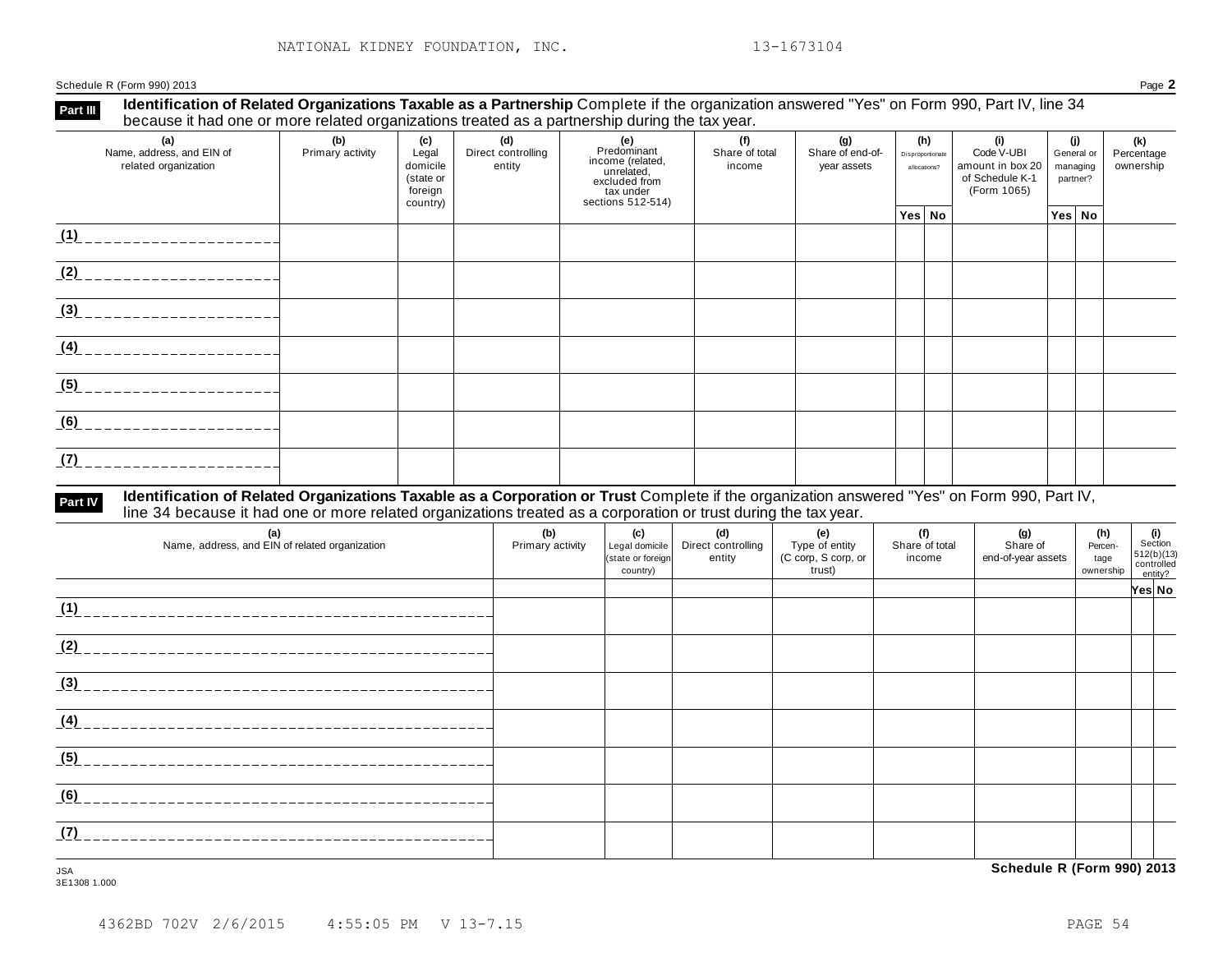|  |  | NATIONAL KIDNEY FOUNDATION, INC. |  |
|--|--|----------------------------------|--|
|--|--|----------------------------------|--|

 $2.$  13-1673104

|              | Schedule R (Form 990) 2013                                                                                                                                                   |              |                 |                                   |                 |                           | Page 3                    |
|--------------|------------------------------------------------------------------------------------------------------------------------------------------------------------------------------|--------------|-----------------|-----------------------------------|-----------------|---------------------------|---------------------------|
|              | Transactions With Related Organizations Complete if the organization answered "Yes" on Form 990, Part IV, line 34, 35b, or 36.<br><b>Part V</b>                              |              |                 |                                   |                 |                           |                           |
|              | Note. Complete line 1 if any entity is listed in Parts II, III, or IV of this schedule.                                                                                      |              |                 |                                   |                 | Yes   No                  |                           |
|              | During the tax year, did the organization engage in any of the following transactions with one or more related organizations listed in Parts II-IV?                          |              |                 |                                   |                 |                           |                           |
| a            |                                                                                                                                                                              |              |                 |                                   | 1a              |                           | X                         |
| b            |                                                                                                                                                                              |              |                 |                                   | 1b              |                           | $\bar{X}$                 |
| c            |                                                                                                                                                                              |              |                 |                                   | 1c              |                           | $\mathbf X$               |
| d            |                                                                                                                                                                              |              |                 |                                   | 1 <sub>d</sub>  | $\boldsymbol{\mathrm{X}}$ |                           |
| е            |                                                                                                                                                                              |              |                 |                                   | 1e              | X                         |                           |
| f            |                                                                                                                                                                              |              |                 |                                   | 1f              |                           | X                         |
| a            |                                                                                                                                                                              |              |                 |                                   | 1 <sub>g</sub>  |                           | $\mathbf X$               |
| h.           |                                                                                                                                                                              |              |                 |                                   | 1h              |                           | X                         |
|              |                                                                                                                                                                              |              |                 |                                   | 11              |                           | $\mathbf X$               |
|              |                                                                                                                                                                              |              |                 |                                   | 1j              |                           | X                         |
|              |                                                                                                                                                                              |              |                 |                                   |                 |                           |                           |
|              |                                                                                                                                                                              |              |                 |                                   | 1 k             |                           | $\boldsymbol{\mathrm{X}}$ |
|              |                                                                                                                                                                              |              |                 |                                   | 11              | $\,$ X                    |                           |
| m            |                                                                                                                                                                              |              |                 |                                   | 1 <sub>m</sub>  |                           | $\mathbf{X}$              |
|              |                                                                                                                                                                              |              |                 |                                   | 1n              | $\boldsymbol{\mathrm{X}}$ |                           |
| $\mathbf{o}$ |                                                                                                                                                                              |              |                 |                                   | 1o              | $\boldsymbol{\mathrm{X}}$ |                           |
|              |                                                                                                                                                                              |              |                 |                                   |                 |                           | X                         |
|              | Reimbursement paid by related organization(s) for expenses                                                                                                                   |              |                 |                                   | 1p              |                           | $\overline{X}$            |
| a            |                                                                                                                                                                              |              |                 |                                   | 1q              |                           |                           |
|              |                                                                                                                                                                              |              |                 |                                   | 1r              |                           | X                         |
| s            |                                                                                                                                                                              |              |                 |                                   |                 |                           | $\mathbf X$               |
| $\mathbf{2}$ | If the answer to any of the above is "Yes," see the instructions for information on who must complete this line, including covered relationships and transaction thresholds. |              |                 |                                   |                 |                           |                           |
|              | (a)                                                                                                                                                                          | (b)          | (C)             |                                   | (d)             |                           |                           |
|              | Name of related organization                                                                                                                                                 | Transaction  | Amount involved | Method of determining             |                 |                           |                           |
|              |                                                                                                                                                                              | type $(a-s)$ |                 |                                   | amount involved |                           |                           |
| (1)          | KDIGO                                                                                                                                                                        | D            | 4,072,133.      | <b>FMV</b>                        |                 |                           |                           |
|              |                                                                                                                                                                              |              |                 |                                   |                 |                           |                           |
| (2)          | CAMP REYNAL                                                                                                                                                                  | Ε            | 154,064.        | <b>FMV</b>                        |                 |                           |                           |
| (3)          |                                                                                                                                                                              |              |                 |                                   |                 |                           |                           |
|              |                                                                                                                                                                              |              |                 |                                   |                 |                           |                           |
| (4)          |                                                                                                                                                                              |              |                 |                                   |                 |                           |                           |
| (5)          |                                                                                                                                                                              |              |                 |                                   |                 |                           |                           |
| (6)          |                                                                                                                                                                              |              |                 |                                   |                 |                           |                           |
| <b>JSA</b>   | 3E1309 1.000                                                                                                                                                                 |              |                 | <b>Schedule R (Form 990) 2013</b> |                 |                           |                           |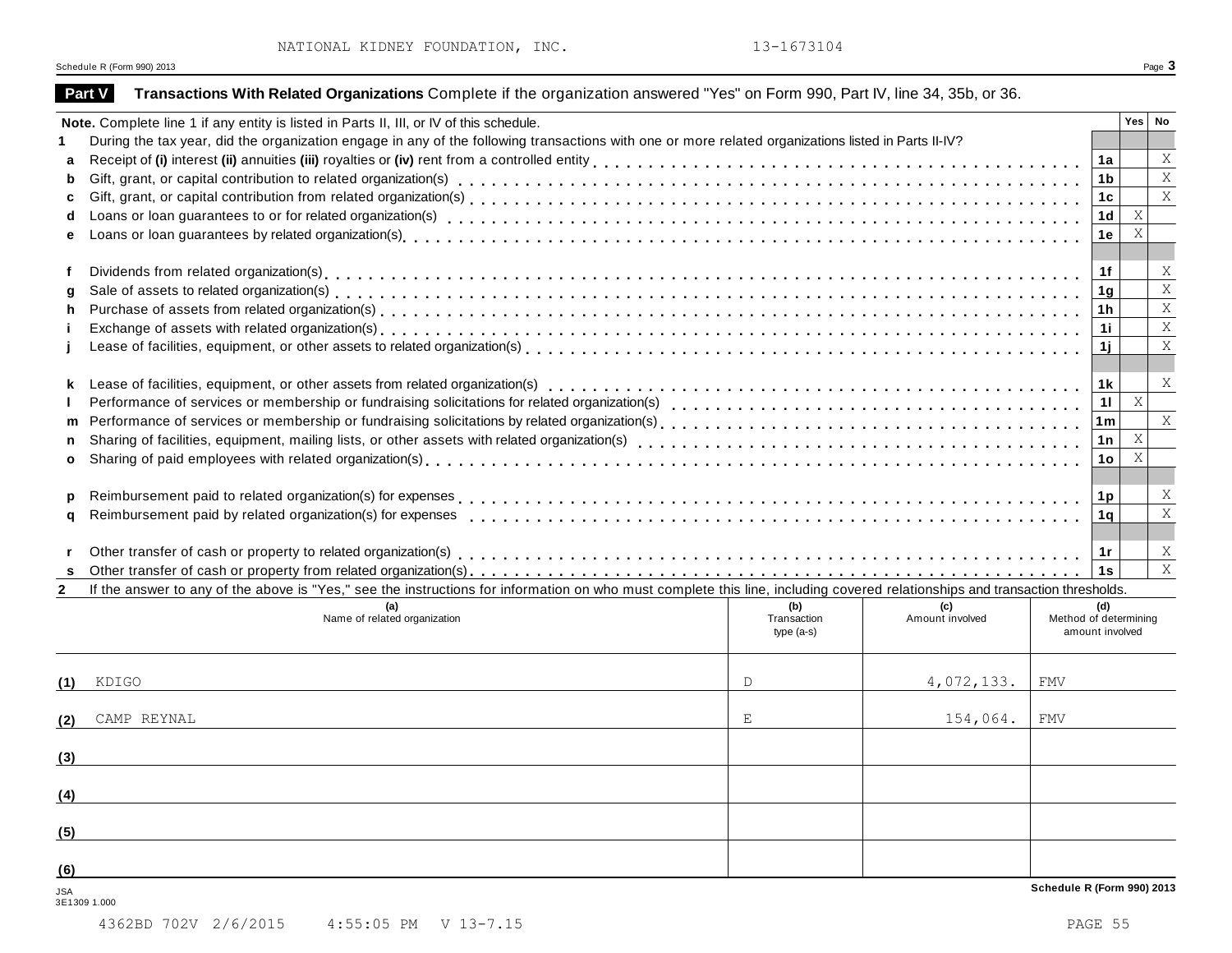Schedule R (Form 990) 2013 Page **4**

### Part VI Unrelated Organizations Taxable as a Partnership Complete if the organization answered "Yes" on Form 990, Part IV, line 37.

Provide the following information for each entity taxed as a partnership through which the organization conducted more than five percent of its activities (measured by total assets or gross revenue) that was not a related organization. See instructions regarding exclusion for certain investment partnerships.

| $\tilde{\phantom{a}}$ | (a)<br>Name, address, and EIN of entity | (b)<br>Primary activity | (c)<br>Legal domicile<br>(state or foreign<br>country) | (d)<br>Predominant<br>income (related,<br>unrelated, excluded<br>from tax under | (e)<br>Are all partners<br>section | 501(c)(3)<br>organizations? | (f)<br>Share of<br>total income | (g)<br>Share of<br>end-of-year<br>assets |     | (h)<br>Disproportionate<br>allocations? | (i)<br>Code V-UBI<br>amount in box 20<br>of Schedule K-1<br>(Form 1065) | partner? | (j)<br>General or<br>managing | (k)<br>Percentage<br>ownership |
|-----------------------|-----------------------------------------|-------------------------|--------------------------------------------------------|---------------------------------------------------------------------------------|------------------------------------|-----------------------------|---------------------------------|------------------------------------------|-----|-----------------------------------------|-------------------------------------------------------------------------|----------|-------------------------------|--------------------------------|
|                       |                                         |                         |                                                        | section 512-514)                                                                | Yes No                             |                             |                                 |                                          | Yes | No                                      |                                                                         | Yes      | No                            |                                |
|                       |                                         |                         |                                                        |                                                                                 |                                    |                             |                                 |                                          |     |                                         |                                                                         |          |                               |                                |
|                       | <u>(2)</u> _______________________      |                         |                                                        |                                                                                 |                                    |                             |                                 |                                          |     |                                         |                                                                         |          |                               |                                |
|                       | <u>(3) __________________________</u>   |                         |                                                        |                                                                                 |                                    |                             |                                 |                                          |     |                                         |                                                                         |          |                               |                                |
|                       |                                         |                         |                                                        |                                                                                 |                                    |                             |                                 |                                          |     |                                         |                                                                         |          |                               |                                |
|                       |                                         |                         |                                                        |                                                                                 |                                    |                             |                                 |                                          |     |                                         |                                                                         |          |                               |                                |
|                       |                                         |                         |                                                        |                                                                                 |                                    |                             |                                 |                                          |     |                                         |                                                                         |          |                               |                                |
|                       |                                         |                         |                                                        |                                                                                 |                                    |                             |                                 |                                          |     |                                         |                                                                         |          |                               |                                |
|                       |                                         |                         |                                                        |                                                                                 |                                    |                             |                                 |                                          |     |                                         |                                                                         |          |                               |                                |
|                       |                                         |                         |                                                        |                                                                                 |                                    |                             |                                 |                                          |     |                                         |                                                                         |          |                               |                                |
|                       |                                         |                         |                                                        |                                                                                 |                                    |                             |                                 |                                          |     |                                         |                                                                         |          |                               |                                |
|                       | (11)                                    |                         |                                                        |                                                                                 |                                    |                             |                                 |                                          |     |                                         |                                                                         |          |                               |                                |
|                       |                                         |                         |                                                        |                                                                                 |                                    |                             |                                 |                                          |     |                                         |                                                                         |          |                               |                                |
|                       | (13)                                    |                         |                                                        |                                                                                 |                                    |                             |                                 |                                          |     |                                         |                                                                         |          |                               |                                |
|                       | (14)                                    |                         |                                                        |                                                                                 |                                    |                             |                                 |                                          |     |                                         |                                                                         |          |                               |                                |
|                       | (15)                                    |                         |                                                        |                                                                                 |                                    |                             |                                 |                                          |     |                                         |                                                                         |          |                               |                                |
| (16)                  | ------------------------                |                         |                                                        |                                                                                 |                                    |                             |                                 |                                          |     |                                         |                                                                         |          |                               |                                |

3E1310 1.000

**Schedule R (Form 990) 2013** JSA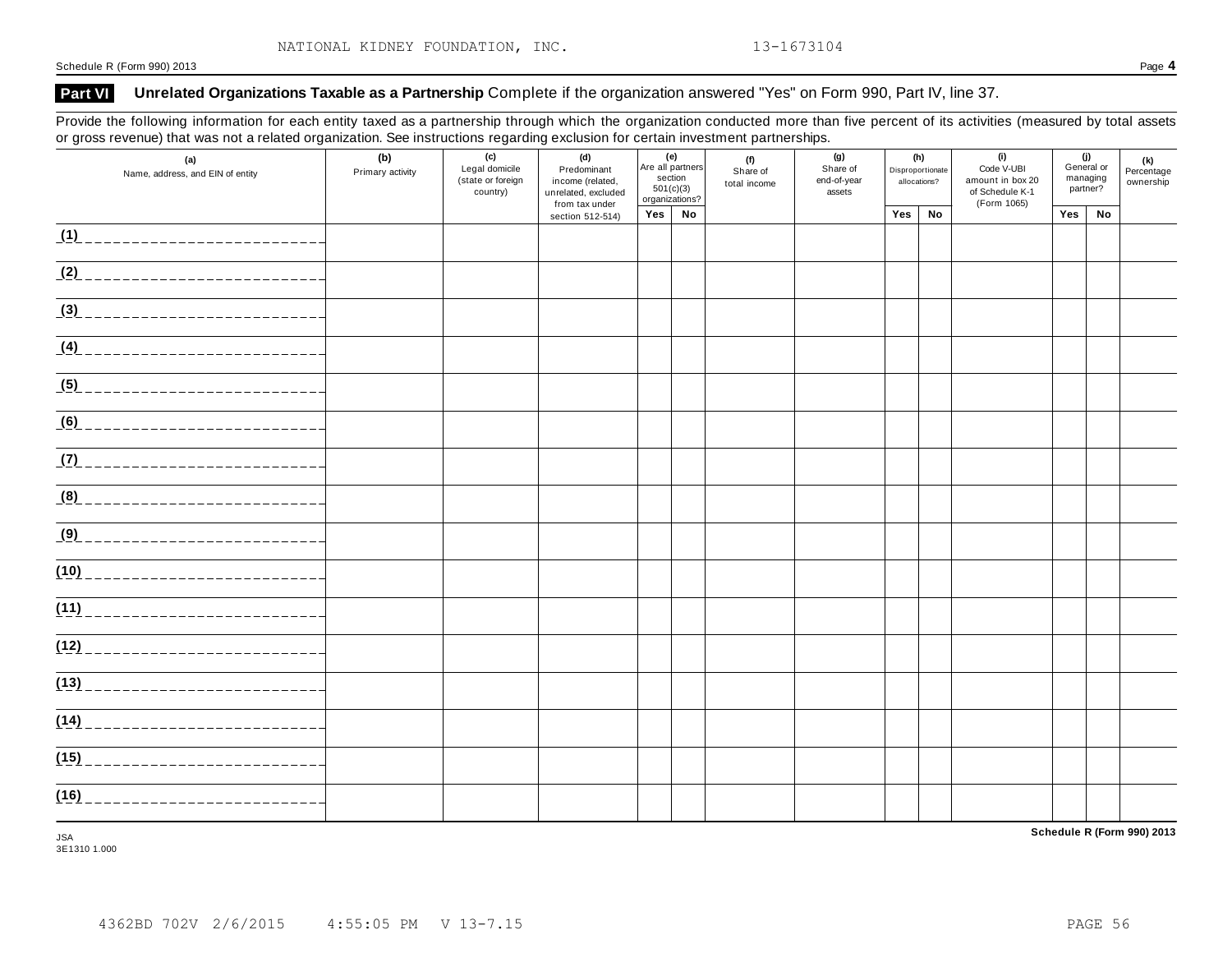Schedule R (Form 990) 2013 Page **5**

| <b>Part VII</b> | Supplemental Information                                                                           |
|-----------------|----------------------------------------------------------------------------------------------------|
|                 | Complete this part to provide additional information for responses to questions on Schedule R (see |
|                 | instructions).                                                                                     |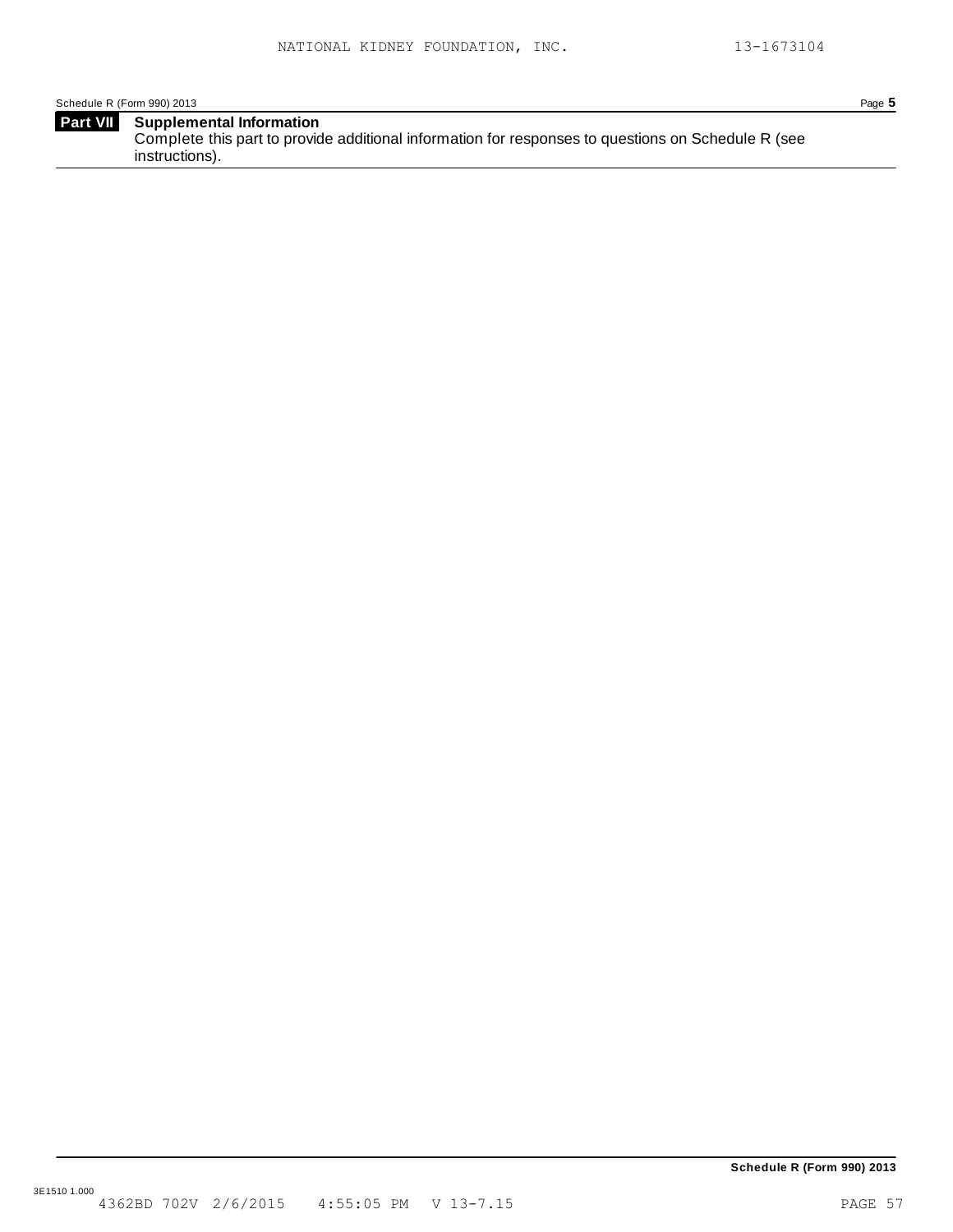| Form 4562                                                                                                                                                                                                                                                                                                       |                                                                                                                                                                                                                               | <b>Depreciation and Amortization</b>                                               |                              |                  |                | OMB No. 1545-0172                                  |
|-----------------------------------------------------------------------------------------------------------------------------------------------------------------------------------------------------------------------------------------------------------------------------------------------------------------|-------------------------------------------------------------------------------------------------------------------------------------------------------------------------------------------------------------------------------|------------------------------------------------------------------------------------|------------------------------|------------------|----------------|----------------------------------------------------|
|                                                                                                                                                                                                                                                                                                                 |                                                                                                                                                                                                                               | (Including Information on Listed Property)                                         |                              |                  |                |                                                    |
| Department of the Treasury<br>Internal Revenue Service<br>(99)                                                                                                                                                                                                                                                  | See separate instructions.                                                                                                                                                                                                    |                                                                                    | Attach to your tax return.   |                  |                | Attachment<br>Sequence No. 179                     |
| Name(s) shown on return                                                                                                                                                                                                                                                                                         |                                                                                                                                                                                                                               |                                                                                    |                              |                  |                | Identifying number                                 |
| NATIONAL KIDNEY FOUNDATION, INC.                                                                                                                                                                                                                                                                                |                                                                                                                                                                                                                               |                                                                                    |                              |                  |                | 13-1673104                                         |
| Business or activity to which this form relates                                                                                                                                                                                                                                                                 |                                                                                                                                                                                                                               |                                                                                    |                              |                  |                |                                                    |
| GENERAL DEPRECIATION                                                                                                                                                                                                                                                                                            |                                                                                                                                                                                                                               |                                                                                    |                              |                  |                |                                                    |
| Part I                                                                                                                                                                                                                                                                                                          | <b>Election To Expense Certain Property Under Section 179</b>                                                                                                                                                                 |                                                                                    |                              |                  |                |                                                    |
|                                                                                                                                                                                                                                                                                                                 | Note: If you have any listed property, complete Part V before you complete Part I.                                                                                                                                            |                                                                                    |                              |                  |                |                                                    |
| 1                                                                                                                                                                                                                                                                                                               |                                                                                                                                                                                                                               |                                                                                    |                              |                  | 1              |                                                    |
| 2                                                                                                                                                                                                                                                                                                               |                                                                                                                                                                                                                               |                                                                                    |                              |                  | $\overline{2}$ |                                                    |
| 3                                                                                                                                                                                                                                                                                                               | Threshold cost of section 179 property before reduction in limitation (see instructions)                                                                                                                                      |                                                                                    |                              |                  | 3              |                                                    |
|                                                                                                                                                                                                                                                                                                                 | Reduction in limitation. Subtract line 3 from line 2. If zero or less, enter -0-<br>Dollar limitation for tax year. Subtract line 4 from line 1. If zero or less, enter -0-. If married filing                                |                                                                                    |                              |                  | 4              |                                                    |
|                                                                                                                                                                                                                                                                                                                 | separately, see instructions we are asked to a series of the series of the series of the series of the series of the series of the series of the series of the series of the series of the series of the series of the series |                                                                                    |                              |                  | 5              |                                                    |
| 6                                                                                                                                                                                                                                                                                                               | (a) Description of property                                                                                                                                                                                                   |                                                                                    | (b) Cost (business use only) | (c) Elected cost |                |                                                    |
|                                                                                                                                                                                                                                                                                                                 |                                                                                                                                                                                                                               |                                                                                    |                              |                  |                |                                                    |
|                                                                                                                                                                                                                                                                                                                 |                                                                                                                                                                                                                               |                                                                                    | $\overline{7}$               |                  |                |                                                    |
| 8                                                                                                                                                                                                                                                                                                               | Total elected cost of section 179 property. Add amounts in column (c), lines 6 and 7                                                                                                                                          |                                                                                    |                              |                  | 8              |                                                    |
| 9                                                                                                                                                                                                                                                                                                               |                                                                                                                                                                                                                               |                                                                                    |                              |                  | 9              |                                                    |
| 10                                                                                                                                                                                                                                                                                                              |                                                                                                                                                                                                                               |                                                                                    |                              |                  | 10             |                                                    |
| 11                                                                                                                                                                                                                                                                                                              | Business income limitation. Enter the smaller of business income (not less than zero) or line 5 (see instructions)                                                                                                            |                                                                                    |                              |                  | 11             |                                                    |
| 12                                                                                                                                                                                                                                                                                                              | Section 179 expense deduction. Add lines 9 and 10, but do not enter more than line 11                                                                                                                                         |                                                                                    |                              |                  | 12             |                                                    |
| 13                                                                                                                                                                                                                                                                                                              | Carryover of disallowed deduction to 2014. Add lines 9 and 10, less line 12 ►                                                                                                                                                 |                                                                                    | 13                           |                  |                |                                                    |
| Note: Do not use Part II or Part III below for listed property. Instead, use Part V.                                                                                                                                                                                                                            |                                                                                                                                                                                                                               |                                                                                    |                              |                  |                |                                                    |
| Part II                                                                                                                                                                                                                                                                                                         | Special Depreciation Allowance and Other Depreciation (Do not include listed property.) (See instructions.)                                                                                                                   |                                                                                    |                              |                  |                |                                                    |
| 14                                                                                                                                                                                                                                                                                                              | Special depreciation allowance for qualified property (other than listed property) placed in service                                                                                                                          |                                                                                    |                              |                  |                |                                                    |
|                                                                                                                                                                                                                                                                                                                 |                                                                                                                                                                                                                               |                                                                                    |                              |                  | 14             |                                                    |
| 15                                                                                                                                                                                                                                                                                                              |                                                                                                                                                                                                                               |                                                                                    |                              |                  |                |                                                    |
|                                                                                                                                                                                                                                                                                                                 |                                                                                                                                                                                                                               |                                                                                    |                              |                  | 15             |                                                    |
| 16                                                                                                                                                                                                                                                                                                              |                                                                                                                                                                                                                               |                                                                                    |                              |                  | 16             |                                                    |
| Part III MACRS Depreciation (Do not include listed property.) (See instructions.)                                                                                                                                                                                                                               |                                                                                                                                                                                                                               |                                                                                    |                              |                  |                |                                                    |
|                                                                                                                                                                                                                                                                                                                 |                                                                                                                                                                                                                               | <b>Section A</b>                                                                   |                              |                  |                |                                                    |
| 17                                                                                                                                                                                                                                                                                                              | MACRS deductions for assets placed in service in tax years beginning before 2013.                                                                                                                                             |                                                                                    |                              |                  | 17             |                                                    |
|                                                                                                                                                                                                                                                                                                                 | If you are electing to group any assets placed in service during the tax year into one or more general                                                                                                                        |                                                                                    |                              |                  |                |                                                    |
|                                                                                                                                                                                                                                                                                                                 |                                                                                                                                                                                                                               |                                                                                    |                              |                  |                |                                                    |
|                                                                                                                                                                                                                                                                                                                 | Section B - Assets Placed in Service During 2013 Tax Year Using the General Depreciation System                                                                                                                               |                                                                                    |                              |                  |                |                                                    |
| (a) Classification of property                                                                                                                                                                                                                                                                                  | (b) Month and year<br>placed in<br>service                                                                                                                                                                                    | (c) Basis for depreciation<br>(business/investment use<br>only - see instructions) | (d) Recovery<br>period       | (e) Convention   | (f) Method     |                                                    |
|                                                                                                                                                                                                                                                                                                                 |                                                                                                                                                                                                                               |                                                                                    |                              |                  |                |                                                    |
| <b>b</b> 5-year property                                                                                                                                                                                                                                                                                        |                                                                                                                                                                                                                               |                                                                                    |                              |                  |                |                                                    |
| c 7-year property                                                                                                                                                                                                                                                                                               |                                                                                                                                                                                                                               |                                                                                    |                              |                  |                |                                                    |
| d 10-year property                                                                                                                                                                                                                                                                                              |                                                                                                                                                                                                                               |                                                                                    |                              |                  |                |                                                    |
| e 15-year property                                                                                                                                                                                                                                                                                              |                                                                                                                                                                                                                               |                                                                                    |                              |                  |                |                                                    |
| f 20-year property                                                                                                                                                                                                                                                                                              |                                                                                                                                                                                                                               |                                                                                    |                              |                  |                |                                                    |
| g 25-year property                                                                                                                                                                                                                                                                                              |                                                                                                                                                                                                                               |                                                                                    | 25 yrs.                      |                  | S/L            |                                                    |
| h Residential rental                                                                                                                                                                                                                                                                                            |                                                                                                                                                                                                                               |                                                                                    | 27.5 yrs.                    | MМ               | S/L            |                                                    |
| property                                                                                                                                                                                                                                                                                                        |                                                                                                                                                                                                                               |                                                                                    | 27.5 yrs.                    | МM               | S/L            |                                                    |
| <i>i</i> Nonresidential real                                                                                                                                                                                                                                                                                    |                                                                                                                                                                                                                               |                                                                                    | 39 yrs.                      | MМ               | S/L            |                                                    |
| property                                                                                                                                                                                                                                                                                                        |                                                                                                                                                                                                                               |                                                                                    |                              | MM               | S/L            |                                                    |
|                                                                                                                                                                                                                                                                                                                 | Section C - Assets Placed in Service During 2013 Tax Year Using the Alternative Depreciation System                                                                                                                           |                                                                                    |                              |                  |                |                                                    |
|                                                                                                                                                                                                                                                                                                                 |                                                                                                                                                                                                                               |                                                                                    |                              |                  | S/L            |                                                    |
| $b$ 12-year                                                                                                                                                                                                                                                                                                     |                                                                                                                                                                                                                               |                                                                                    | 12 yrs.                      |                  | S/L            |                                                    |
| $c$ 40-year                                                                                                                                                                                                                                                                                                     |                                                                                                                                                                                                                               |                                                                                    | 40 yrs.                      | МM               | S/L            |                                                    |
|                                                                                                                                                                                                                                                                                                                 |                                                                                                                                                                                                                               |                                                                                    |                              |                  |                |                                                    |
| Listed property. Enter amount from line 28                                                                                                                                                                                                                                                                      |                                                                                                                                                                                                                               |                                                                                    |                              |                  | 21             |                                                    |
|                                                                                                                                                                                                                                                                                                                 |                                                                                                                                                                                                                               |                                                                                    |                              |                  |                |                                                    |
| 18<br><b>19a</b> 3-year property<br>20a Class life<br><b>Part IV</b> Summary (See instructions.)<br>21<br>22 Total. Add amounts from line 12, lines 14 through 17, lines 19 and 20 in column (g), and line 21. Enter here<br>23 For assets shown above and placed in service during the current year, enter the | and on the appropriate lines of your return. Partnerships and S corporations - see instructions                                                                                                                               |                                                                                    |                              |                  | 22             | 116,684.<br>(g) Depreciation deduction<br>116,684. |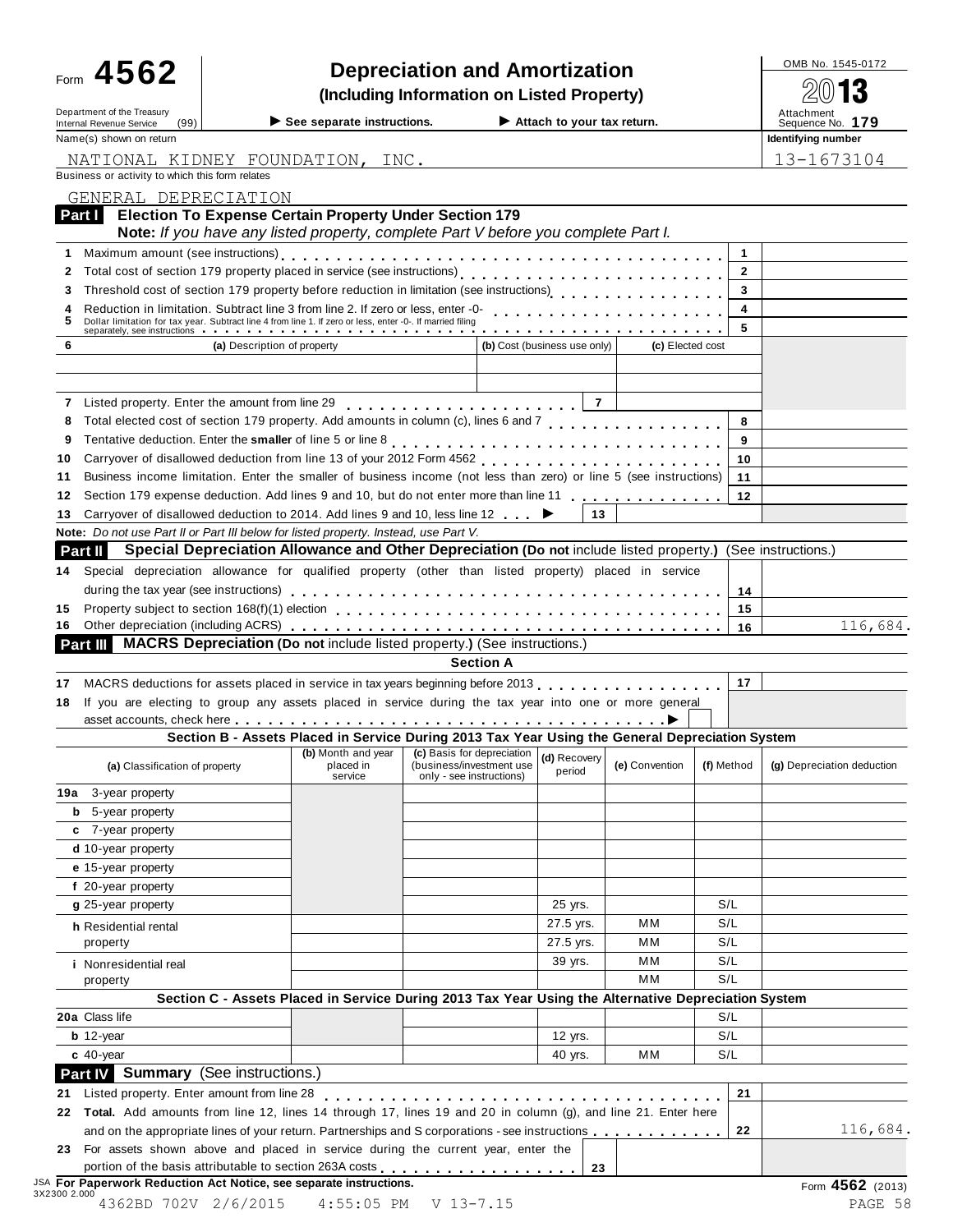|          | Form 4562 (2013)                                 |                                                                                                                                                                                                                                                                                                |                                                  |           |                            |     |                                                                    |           |                                        |            |                                         |            | 13-1673104                       |                                   | Page 2    |
|----------|--------------------------------------------------|------------------------------------------------------------------------------------------------------------------------------------------------------------------------------------------------------------------------------------------------------------------------------------------------|--------------------------------------------------|-----------|----------------------------|-----|--------------------------------------------------------------------|-----------|----------------------------------------|------------|-----------------------------------------|------------|----------------------------------|-----------------------------------|-----------|
| Part V   |                                                  | Listed Property (Include automobiles, certain other vehicles, certain computers, and property used for<br>entertainment, recreation, or amusement.)                                                                                                                                            |                                                  |           |                            |     |                                                                    |           |                                        |            |                                         |            |                                  |                                   |           |
|          |                                                  | Note: For any vehicle for which you are using the standard mileage rate or deducting lease expense, complete only 24a,<br>24b, columns (a) through (c) of Section A, all of Section B, and Section C if applicable.                                                                            |                                                  |           |                            |     |                                                                    |           |                                        |            |                                         |            |                                  |                                   |           |
|          |                                                  | Section A - Depreciation and Other Information (Caution: See the instructions for limits for passenger automobiles.)                                                                                                                                                                           |                                                  |           |                            |     |                                                                    |           |                                        |            |                                         |            |                                  |                                   |           |
|          |                                                  | 24a Do you have evidence to support the business/investment use claimed?                                                                                                                                                                                                                       |                                                  |           |                            |     | Yes                                                                | <b>No</b> | 24b If "Yes," is the evidence written? |            |                                         |            |                                  | Yes                               | No        |
|          | (a)<br>Type of property (list<br>vehicles first) | (b)<br>Date placed<br>in service                                                                                                                                                                                                                                                               | (c)<br>Business/<br>investment use<br>percentage |           | (d)<br>Cost or other basis |     | (e)<br>Basis for depreciation<br>(business/investment<br>use only) |           | (f)<br>Recovery<br>period              | Convention | (g)<br>Method/                          |            | (h)<br>Depreciation<br>deduction | (i)<br>Elected section            | 179 cost  |
|          |                                                  | 25 Special depreciation allowance for qualified listed property placed in service during                                                                                                                                                                                                       |                                                  |           |                            |     |                                                                    |           |                                        |            |                                         |            |                                  |                                   |           |
|          |                                                  | the tax year and used more than 50% in a qualified business use (see instructions)                                                                                                                                                                                                             |                                                  |           |                            |     |                                                                    |           |                                        |            | 25                                      |            |                                  |                                   |           |
|          |                                                  | 26 Property used more than 50% in a qualified business use:                                                                                                                                                                                                                                    |                                                  |           |                            |     |                                                                    |           |                                        |            |                                         |            |                                  |                                   |           |
|          |                                                  |                                                                                                                                                                                                                                                                                                | %<br>%                                           |           |                            |     |                                                                    |           |                                        |            |                                         |            |                                  |                                   |           |
|          |                                                  |                                                                                                                                                                                                                                                                                                | %                                                |           |                            |     |                                                                    |           |                                        |            |                                         |            |                                  |                                   |           |
|          |                                                  | 27 Property used 50% or less in a qualified business use:                                                                                                                                                                                                                                      |                                                  |           |                            |     |                                                                    |           |                                        |            |                                         |            |                                  |                                   |           |
|          |                                                  |                                                                                                                                                                                                                                                                                                | %                                                |           |                            |     |                                                                    |           |                                        | $S/L -$    |                                         |            |                                  |                                   |           |
|          |                                                  |                                                                                                                                                                                                                                                                                                | %                                                |           |                            |     |                                                                    |           |                                        | $S/L -$    |                                         |            |                                  |                                   |           |
|          |                                                  |                                                                                                                                                                                                                                                                                                | %                                                |           |                            |     |                                                                    |           |                                        | $S/L -$    |                                         |            |                                  |                                   |           |
| 28       |                                                  | Add amounts in column (h), lines 25 through 27. Enter here and on line 21, page 1                                                                                                                                                                                                              |                                                  |           |                            |     |                                                                    |           |                                        |            | 28                                      |            |                                  |                                   |           |
| 29       |                                                  |                                                                                                                                                                                                                                                                                                |                                                  |           |                            |     |                                                                    |           |                                        |            |                                         |            | 29                               |                                   |           |
|          |                                                  |                                                                                                                                                                                                                                                                                                | Section B - Information on Use of Vehicles       |           |                            |     |                                                                    |           |                                        |            |                                         |            |                                  |                                   |           |
|          |                                                  | Complete this section for vehicles used by a sole proprietor, partner, or other "more than 5% owner," or related person. If you provided vehicles<br>to your employees, first answer the questions in Section C to see if you meet an exception to completing this section for those vehicles. |                                                  |           |                            |     |                                                                    |           |                                        |            |                                         |            |                                  |                                   |           |
|          |                                                  |                                                                                                                                                                                                                                                                                                |                                                  |           |                            |     |                                                                    |           |                                        |            |                                         |            |                                  |                                   |           |
|          |                                                  |                                                                                                                                                                                                                                                                                                |                                                  | Vehicle 1 | (a)                        |     | (b)<br>Vehicle 2                                                   |           | (c)<br>Vehicle 3                       |            | (d)<br>Vehicle 4                        |            | (e)<br>Vehicle 5                 | (f)<br>Vehicle 6                  |           |
| 30.      |                                                  | Total business/investment miles driven during<br>the year (do not include commuting miles)                                                                                                                                                                                                     |                                                  |           |                            |     |                                                                    |           |                                        |            |                                         |            |                                  |                                   |           |
| 31.      |                                                  | Total commuting miles driven during the year                                                                                                                                                                                                                                                   |                                                  |           |                            |     |                                                                    |           |                                        |            |                                         |            |                                  |                                   |           |
| 32 Total |                                                  | other personal (noncommuting)                                                                                                                                                                                                                                                                  |                                                  |           |                            |     |                                                                    |           |                                        |            |                                         |            |                                  |                                   |           |
|          |                                                  |                                                                                                                                                                                                                                                                                                |                                                  |           |                            |     |                                                                    |           |                                        |            |                                         |            |                                  |                                   |           |
|          |                                                  | 33 Total miles driven during the year. Add                                                                                                                                                                                                                                                     |                                                  |           |                            |     |                                                                    |           |                                        |            |                                         |            |                                  |                                   |           |
|          |                                                  | lines 30 through 32 expression and the set of the set of the set of the set of the set of the set of the set o                                                                                                                                                                                 |                                                  |           |                            |     |                                                                    |           |                                        |            |                                         |            |                                  |                                   |           |
|          |                                                  | 34 Was the vehicle available for personal                                                                                                                                                                                                                                                      |                                                  | Yes       | No                         | Yes | No                                                                 | Yes       | No                                     | Yes        | No                                      | <b>Yes</b> | No                               | Yes                               | <b>No</b> |
|          |                                                  | use during off-duty hours?                                                                                                                                                                                                                                                                     |                                                  |           |                            |     |                                                                    |           |                                        |            |                                         |            |                                  |                                   |           |
|          |                                                  | 35 Was the vehicle used primarily by a more                                                                                                                                                                                                                                                    |                                                  |           |                            |     |                                                                    |           |                                        |            |                                         |            |                                  |                                   |           |
|          |                                                  | than 5% owner or related person?<br>36 Is another vehicle available for personal                                                                                                                                                                                                               |                                                  |           |                            |     |                                                                    |           |                                        |            |                                         |            |                                  |                                   |           |
|          |                                                  |                                                                                                                                                                                                                                                                                                |                                                  |           |                            |     |                                                                    |           |                                        |            |                                         |            |                                  |                                   |           |
|          |                                                  | Section C - Questions for Employers Who Provide Vehicles for Use by Their Employees                                                                                                                                                                                                            |                                                  |           |                            |     |                                                                    |           |                                        |            |                                         |            |                                  |                                   |           |
|          |                                                  | Answer these questions to determine if you meet an exception to completing Section B for vehicles used by employees who are not                                                                                                                                                                |                                                  |           |                            |     |                                                                    |           |                                        |            |                                         |            |                                  |                                   |           |
|          |                                                  | more than 5% owners or related persons (see instructions).                                                                                                                                                                                                                                     |                                                  |           |                            |     |                                                                    |           |                                        |            |                                         |            |                                  |                                   |           |
|          |                                                  | 37 Do you maintain a written policy statement that prohibits all personal use of vehicles, including commuting, by                                                                                                                                                                             |                                                  |           |                            |     |                                                                    |           |                                        |            |                                         |            |                                  | Yes                               | No.       |
|          |                                                  | your employees?<br>Do you maintain a written policy statement that prohibits personal use of vehicles, except commuting, by your                                                                                                                                                               |                                                  |           |                            |     |                                                                    |           |                                        |            |                                         |            |                                  |                                   |           |
| 38       |                                                  |                                                                                                                                                                                                                                                                                                |                                                  |           |                            |     |                                                                    |           |                                        |            |                                         |            |                                  |                                   |           |
|          |                                                  | employees? See the instructions for vehicles used by corporate officers, directors, or 1% or more owners                                                                                                                                                                                       |                                                  |           |                            |     |                                                                    |           |                                        |            |                                         |            |                                  |                                   |           |
| 39<br>40 |                                                  | Do you provide more than five vehicles to your employees, obtain information from your employees about the                                                                                                                                                                                     |                                                  |           |                            |     |                                                                    |           |                                        |            |                                         |            |                                  |                                   |           |
|          |                                                  | use of the vehicles, and retain the information received?                                                                                                                                                                                                                                      |                                                  |           |                            |     |                                                                    |           |                                        |            |                                         |            |                                  |                                   |           |
| 41       |                                                  | Note: If your answer to 37, 38, 39, 40, or 41 is "Yes," do not complete Section B for the covered vehicles.                                                                                                                                                                                    |                                                  |           |                            |     |                                                                    |           |                                        |            |                                         |            |                                  |                                   |           |
|          | <b>Part VI</b> Amortization                      |                                                                                                                                                                                                                                                                                                |                                                  |           |                            |     |                                                                    |           |                                        |            |                                         |            |                                  |                                   |           |
|          |                                                  |                                                                                                                                                                                                                                                                                                |                                                  |           |                            |     |                                                                    |           |                                        |            | (e)                                     |            |                                  |                                   |           |
|          | (a)<br>Description of costs                      |                                                                                                                                                                                                                                                                                                | (b)<br>Date amortization<br>begins               |           |                            | (c) | Amortizable amount                                                 |           | (d)<br>Code section                    |            | Amortization<br>period or<br>percentage |            |                                  | (f)<br>Amortization for this year |           |
|          |                                                  | 42 Amortization of costs that begins during your 2013 tax year (see instructions):                                                                                                                                                                                                             |                                                  |           |                            |     |                                                                    |           |                                        |            |                                         |            |                                  |                                   |           |
|          |                                                  |                                                                                                                                                                                                                                                                                                |                                                  |           |                            |     |                                                                    |           |                                        |            |                                         |            |                                  |                                   |           |
|          |                                                  |                                                                                                                                                                                                                                                                                                |                                                  |           |                            |     |                                                                    |           |                                        |            |                                         |            |                                  |                                   |           |
| 43       |                                                  | Amortization of costs that began before your 2013 tax year                                                                                                                                                                                                                                     |                                                  |           |                            |     |                                                                    |           |                                        |            |                                         | 43         |                                  |                                   |           |
| 44       |                                                  |                                                                                                                                                                                                                                                                                                |                                                  |           |                            |     |                                                                    |           |                                        |            |                                         | 44         |                                  |                                   |           |
| JSA      |                                                  |                                                                                                                                                                                                                                                                                                |                                                  |           |                            |     |                                                                    |           |                                        |            |                                         |            |                                  | Form 4562 (2013)                  |           |